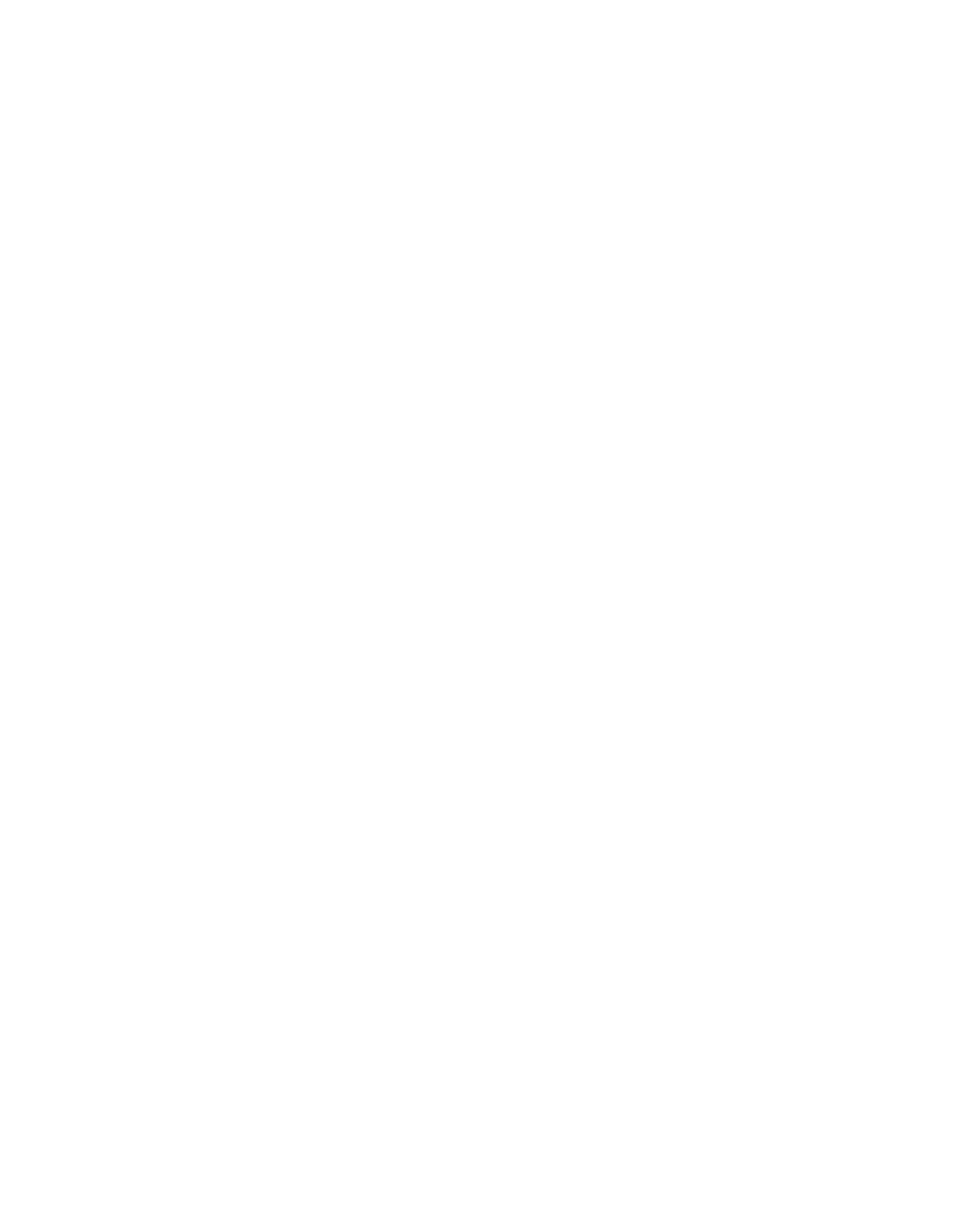## **Table of Contents**

| 1. | Introduction                                                                                                                                          | 1                                |
|----|-------------------------------------------------------------------------------------------------------------------------------------------------------|----------------------------------|
| 2. | Education and Immigration                                                                                                                             | 3                                |
|    | 2.1 The Early Years<br>2.2 University Enrolments and Degrees<br>2.3 International Comparisons<br>2.4 Immigration                                      | 3<br>9<br>23<br>27               |
| 3. | Career Outcomes                                                                                                                                       | 29                               |
|    | 3.1 Labour Force Participation<br>3.2 Occupations of University Graduates in the NSE<br>3.3 Academic and Research Careers<br>3.4 NSERC Career Surveys | 29<br>32<br>36<br>44             |
| 4. | <b>NSERC Gender Statistics</b>                                                                                                                        | 49                               |
|    | 4.1 NSERC Program Statistics<br>4.2 Motivation<br>4.3 Progression<br>4.4 Retention<br>4.5 Mobility<br>4.6 Excellence                                  | 49<br>52<br>56<br>58<br>59<br>63 |
| 5. | Literature Review                                                                                                                                     | 67                               |
|    | 5.1 Issues and Possible Measures                                                                                                                      | 67                               |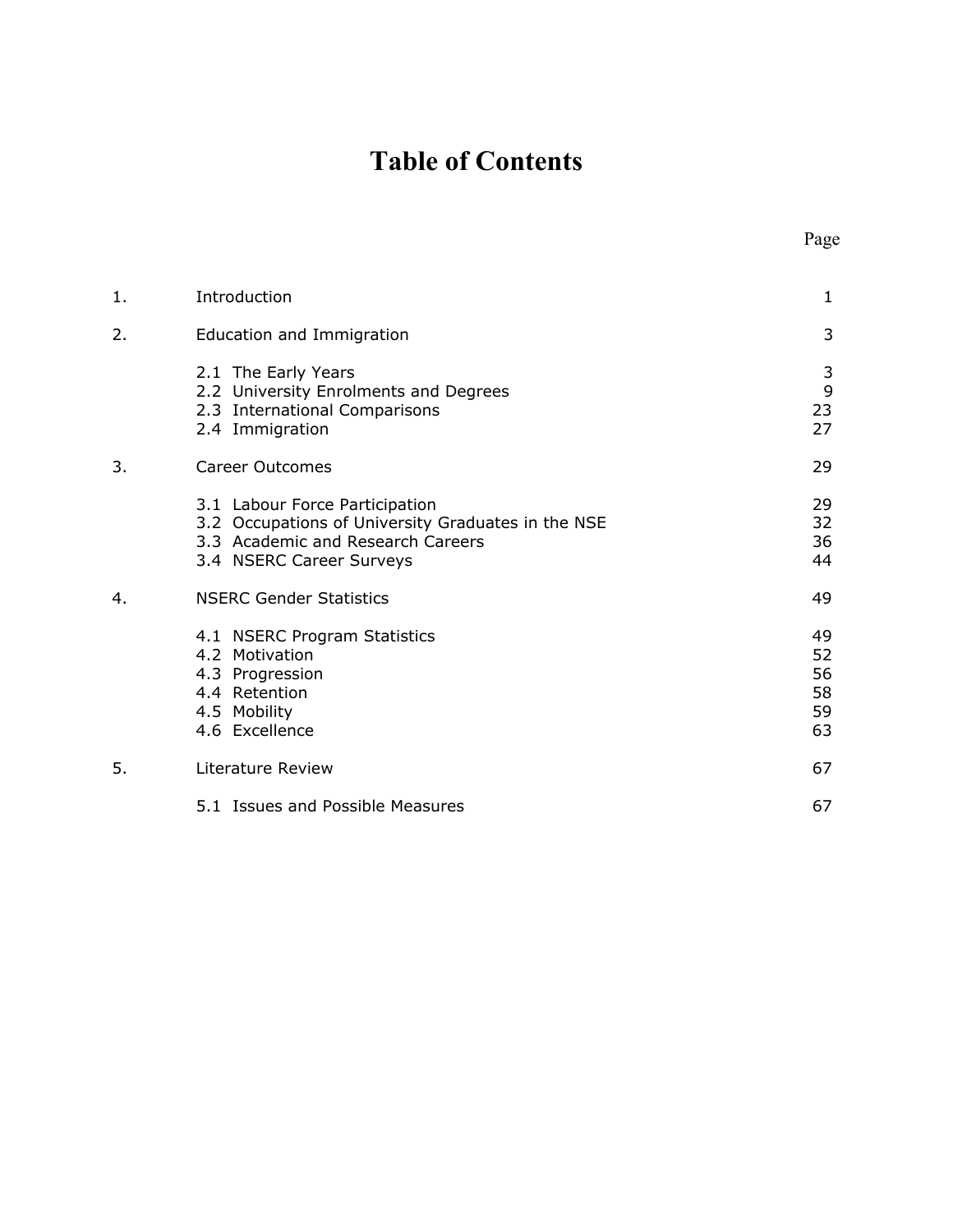## **List of Tables**

Page

| 2.1  | Various Mathematics Test Results by Gender                                             | $\overline{4}$ |
|------|----------------------------------------------------------------------------------------|----------------|
| 2.2  | Various Science Test Results by Gender                                                 | 5              |
| 2.3  | Summary of Gender Difference in Performance by Selected Characteristics                | 6              |
| 2.4  | Number of Students Enrolled or Writing Grade 12/Grade11 (Quebec) Exams in              |                |
|      | Science and Math                                                                       | 8              |
| 2.5  | Bachelor's Enrolment (Full-Time) in the Natural Sciences and                           | 13             |
|      | Engineering 1999-00-2008-09                                                            |                |
| 2.6  | Master's Enrolment (Full-Time) in the Natural Sciences and Engineering 1999-00-2008-09 | 15             |
| 2.7  | Doctoral Enrolment (Full-Time) in the Natural Sciences and Engineering 1999-00-2008-09 | 16             |
| 2.8  | Degrees Granted in the Natural Sciences and Engineering 1998-2007                      | 22             |
| 2.9  | First University Degree in the NSE and Ratio to 24-Year-Old Population, by Sex         | 25             |
|      | and Country: 2006 or Most Recent Year                                                  |                |
| 2.10 | Doctoral Degrees in the NSE and Ratio to Population, by Sex                            | 26             |
|      | and Country: 2006 or Most Recent Year                                                  |                |
| 2.11 | Immigration to Canada by Education Level and Occupation, 1980-2009 Skilled             | 28             |
|      | Immigrant Classification (Applicant-Female), Professional Occupations in Natural       |                |
|      | and Applied Sciences                                                                   |                |
| 3.1  | Occupations of Bachelor's Graduates (25-44 Years Old) in the NSE, 2005                 | 34             |
| 3.2  | Occupations of Master's Graduates (25-44 Years Old) in the NSE, 2005                   | 34             |
| 3.3  | Occupations of Doctoral Graduates (25-44 Years Old) in the NSE, 2005                   | 35             |
| 3.4  | Faculty (Full-Time) in the Natural Sciences and Engineering, 1999-00-2008-09           | 37             |
| 3.5  | Professional Personnel Engaged in R&D in Industry, by Degree Level, 2003 to 2007       | 41             |
| 4.1  | Number of NSERC Awards Held by Females, Various Programs                               | 49             |
| 4.2  | Success Rates by Sex, Various Programs                                                 | 50             |
| 4.3  | Results from NSERC's Undergraduate Student Research Award                              | 55             |
|      | (USRA) Exit Survey, 2006-2009                                                          |                |
| 4.4  | Results from NSERC's Postgraduate Scholarship Exit Surveys' 2005-2009                  | 55             |
| 4.5  | Results from NSERC's Postdoctoral Fellowship Exit Surveys, 2005-2009                   | 56             |
| 4.6  | NSERC New Applicant to Doctoral Degree Output Comparison                               | 57             |
| 4.7  | NSERC Grantees with a Ph.D. from Top U.S. Universities, 2008-09                        | 62             |
| 4.8  | Top Discovery Grants Recipients by Gender and Priority Area, 2008-09                   | 63             |
| 4.9  | NSERC Canada Research Chairs by Gender and Priority Area, 2008-09                      | 63             |
| 4.10 | NSERC Industrial Research Chairs by Gender and Priority Area, 2008-09                  | 64             |
|      |                                                                                        |                |

4.11 NSERC Discovery Accelerator Supplements, 2009-10 64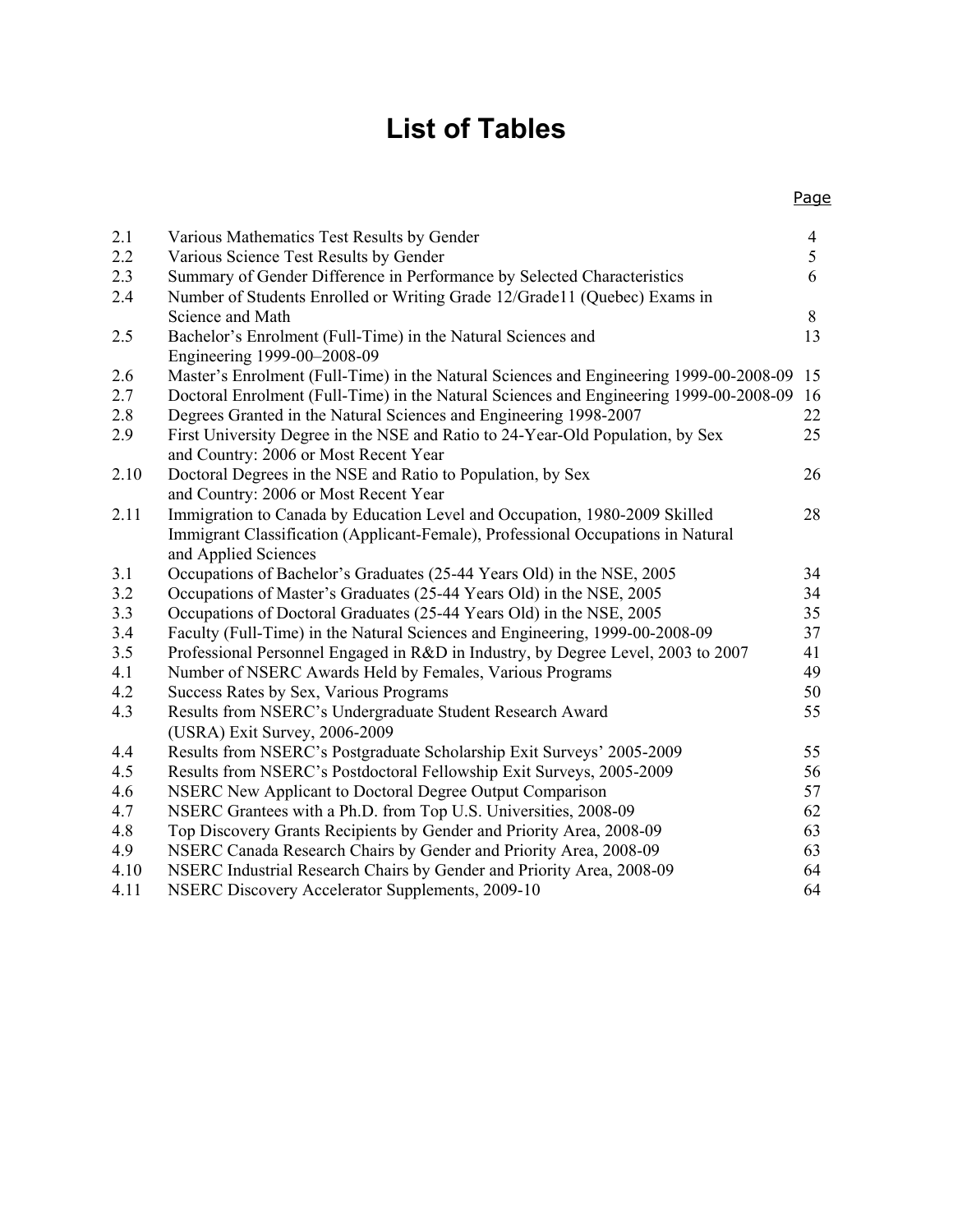## **List of Figures**

| 2.1  | The Natural Science and Engineering Supply Chain                                                 | $\mathfrak{Z}$ |
|------|--------------------------------------------------------------------------------------------------|----------------|
| 2.2  | Full-time Bachelor's Enrolment                                                                   | 9              |
| 2.3  | Full-time Female Bachelor's Enrolment by Discipline, 2008-09                                     | $10\,$         |
| 2.4  | Full-time Male Bachelor's Enrolment by Discipline, 2008-09                                       | 10             |
| 2.5  | Full-time Bachelor's Enrolment by Discipline-Female/Male Ratio, 2008-09                          | 11             |
| 2.6  | Full-time Bachelor's Enrolment in the Natural Sciences and Engineering                           | 12             |
| 2.7  | Percentage of Undergraduates Who Choose to Study the Natural Sciences or Engineering             | 12             |
|      | by Gender (Canadian and Permanent Residents)                                                     |                |
| 2.8  | Full-time Master's Enrolment in the Natural Sciences and Engineering                             | 14             |
| 2.9  | Full-time Doctoral Enrolment in the Natural Sciences and Engineering                             | 14             |
| 2.10 | Female Enrolment in the Natural Sciences and Engineering as a % of Total NSE Enrolment           | 17             |
|      | by Degree Level and Discipline, 2008-09 (Canadian and Permanent Residents)                       |                |
| 2.11 | Female Enrolment in the Natural Sciences and Engineering as a % of Total NSE Enrolment           | 18             |
|      | by Degree Level (Canadian and Permanent Residents)                                               |                |
| 2.12 | Female Enrolment in the Natural Sciences and Engineering as a % of Total NSE Enrolment           | 18             |
|      | by Degree Level (Foreign Students)                                                               |                |
| 2.13 | Degrees Granted to Females in the Natural Sciences and Engineering                               | 19             |
|      | as a % of Total Granted in the NSE by Degree Level                                               |                |
| 2.14 | Degrees Granted to Females in the Natural Sciences and Engineering                               | 20             |
|      | as a % of Total Granted in the NSE by Degree Level and Discipline, 2007                          |                |
| 2.15 | Average Time to Completion at the Master's Level by Field of Study                               | 20             |
| 2.16 | Average Time to Completion at the Doctoral Level by Field of Study                               | 21             |
| 2.17 | Ratio of Natural Science and Engineering First Degrees to 24-year-old Female Population, 2006    | 23             |
| 2.18 | Ratio of Natural Science and Engineering Doctoral Degrees to 30-40 year-old Female Population,   | 24             |
|      | 2006                                                                                             |                |
| 2.19 | Skilled Female Immigrants to Canada with NSE Degrees versus Degrees                              | 27             |
|      | Granted to Females in Canada in the NSE by Degree Level                                          |                |
| 3.1  | Labour Force Participation Rates by Gender 25-54 Year-Old Population,                            | 29             |
|      | Bachelor's Degree Holders                                                                        |                |
| 3.2  | Labour Force Participation Rates by Gender 25-54 Year-Old Population,                            | 30             |
|      | Above Bachelor's Degree Holders                                                                  |                |
| 3.3  | Percentage of Total Employed by Gender in Natural Sciences and Related Occupations               | 30             |
| 3.4  | Number of Women in Natural Sciences and Related Occupations                                      | 31             |
| 3.5  | Unemployment Rate by Gender Natural Sciences and Related Occupations                             | 31             |
| 3.6  | Occupations in Canada for 25-44 Year Old Bachelor's Degree Holders in the NSE by Gender, 2005    | 32             |
| 3.7  | Occupations in Canada for 25-44 Year Old Master's Degree Holders in the NSE by Gender, 2005      | 33             |
| 3.8  | Occupations in Canada for 25-44 Year Old Doctoral Degree Holders in the NSE by Gender, 2005      | 33             |
| 3.9  | Female Faculty in the Natural Sciences and Engineering as a % of Total NSE Faculty by Discipline | 37             |
| 3.10 | Female Faculty in the Natural Sciences and Engineering as a % of Total NSE Faculty by Rank       | 38             |
| 3.11 | Percentage of Female Faculty in the Natural Sciences and Engineering                             | 38             |
|      | as a % of Total NSE Faculty by Discipline and Rank, 2008-09                                      |                |
| 3.12 | Age Distribution of Full-time Faculty in the NSE by Gender, 2003-04                              | 39             |
| 3.13 | Percentage of Doctoral Degree Holders in the NSE Who Are Full-Time                               | 40             |
|      | Faculty in Universities in the NSE, 2005-06                                                      |                |
| 3.14 | Estimate of Percentage of Research Scientists and Engineers in Industry                          | 41             |
|      | by Gender and Degree Level, 2003                                                                 |                |
| 3.15 | Number of Female Research Scientists and Engineers in the Federal Government                     | 42             |
| 3.16 | NSERC Postgraduate Scholarship Career Outcomes (Sector of Employment)                            | 44             |
| 3.17 | NSERC Postgraduate Scholarship Career Outcomes (Activities on the Job)                           | 45             |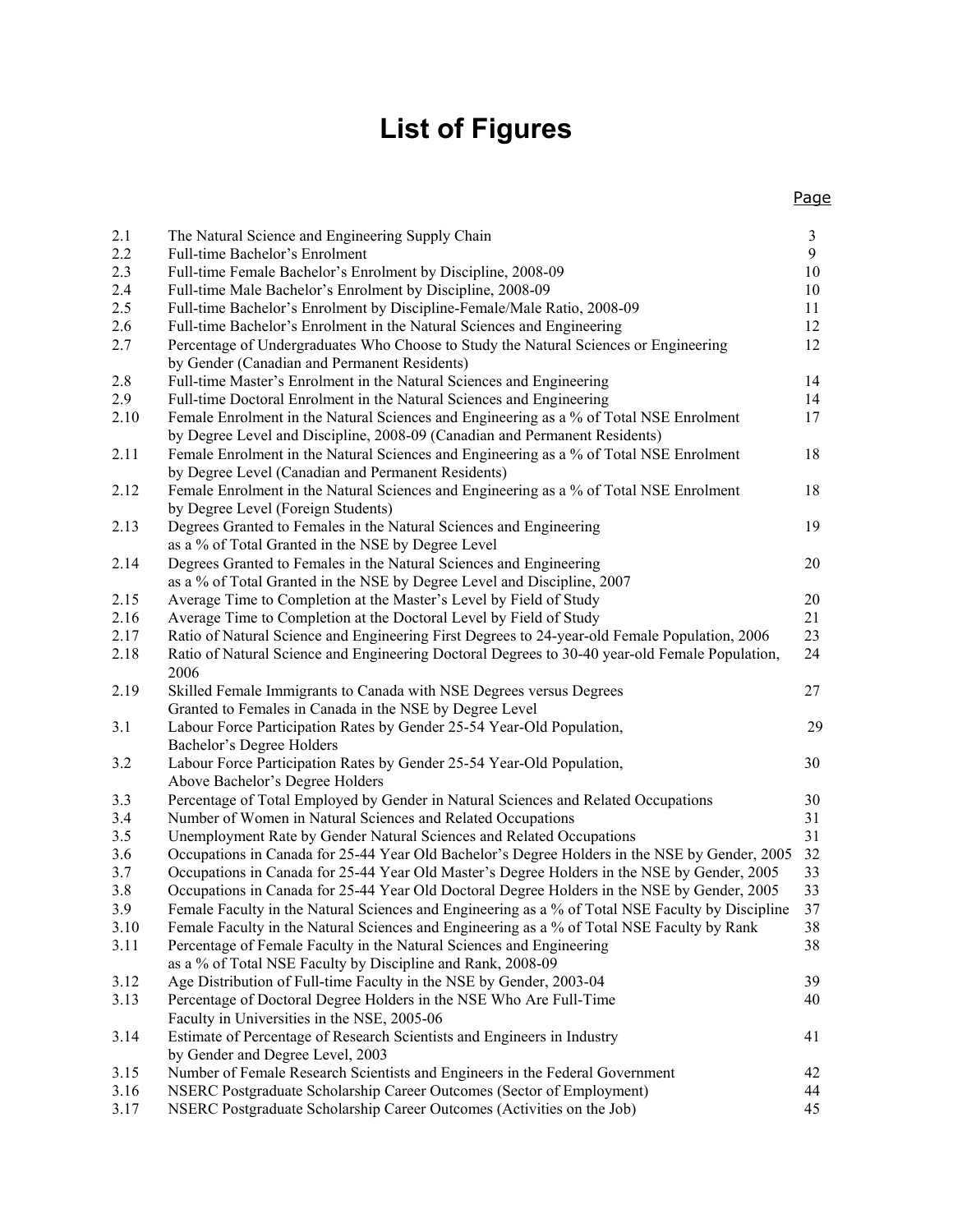| 3.18 | NSERC Postgraduate Scholarship Career Outcomes (Importance of Training to Career)                                  | 45 |
|------|--------------------------------------------------------------------------------------------------------------------|----|
| 3.19 | NSERC Postdoctoral Fellowship Career Outcomes (Sector of Employment)                                               | 46 |
| 3.20 | NSERC Postdoctoral Fellowship Career Outcomes (Activities on the Job)                                              | 46 |
| 3.21 | NSERC Postdoctoral Fellowship Career Outcomes (Importance of Training to Career)                                   | 47 |
| 3.22 | NSERC Postdoctoral Fellowship Career Outcomes (Would Encourage a Young Person                                      | 47 |
|      | to Chose Same Career Path)                                                                                         |    |
| 4.1  | Number of Awards Held by Females for Selected NSERC Research Programs, 2009-10                                     | 51 |
| 4.2  | Number of Scholarships and Fellowships Held by Females for Selected NSERC Programs, 2009-10                        | 51 |
| 4.3  | NSERC Awards to Females vs. Benchmarks                                                                             | 52 |
| 4.4  | Progression of 1993-97 Cohort of NSERC Postgraduate Scholarship Recipients                                         | 56 |
| 4.5  | Distribution of the 1990-94 Cohort of New Grantees in Discovery Grants at the Assistant                            | 58 |
|      | Professor Level and Who Applied for a Discovery Grant after 15 Years                                               |    |
| 4.6  | Percentage of 1990-94 Cohort of New Grantees in Discovery Grants Who Held a Discovery Grant<br>in Subsequent Years | 59 |
| 4.7  | Number and Percentage of NSERC Postgraduate Scholarships at the Master's Level Taken<br>Abroad by Gender           | 60 |
| 4.8  | Number and Percentage of NSERC Postgraduate Scholarships at the Doctoral Level Taken<br>Abroad by Gender           | 60 |
| 4.9  | Number and Percentage of NSERC Postdoctoral Fellowships Taken Abroad by Gender                                     | 61 |
| 4.10 | Percentage of Foreign NSERC Grantees by Gender Fiscal Year 2009-10                                                 | 61 |
| 4.11 | Percentage of Tier 1 and 2 Canada Research Chair Holders Coming from Abroad, 2009-10                               | 62 |
| 4.12 | Distribution of Discovery Grantees by Ranking, 2010                                                                | 65 |
| 4.13 | Number of NSERC Steacie Recipients by Gender                                                                       | 65 |
| 4.14 | Number of Nominations for the NSERC Herzberg Gold Medal by Gender                                                  | 66 |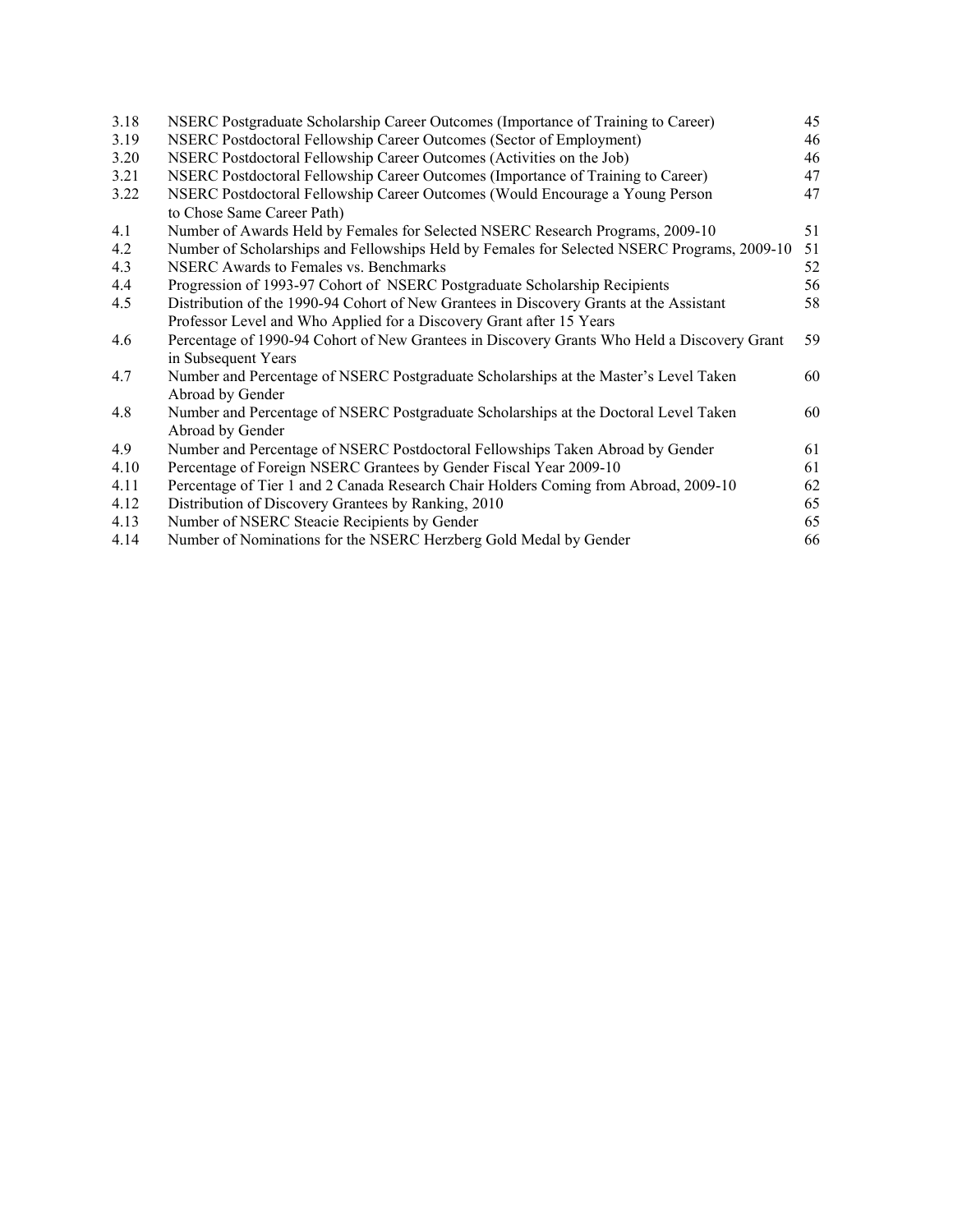## **1. Introduction**

The under representation of women in the various fields of science and engineering has long been recognized, and is of concern to the Natural Sciences and Engineering Research Council of Canada (NSERC). In this report, a brief review of some of the available statistics on women in science and engineering in Canada will be presented. From pre-university to post graduation, the gender preferences for science and engineering education and careers will be highlighted. Although the reasons behind gender differences in education and career selection are extremely important to consider, these issues are not the focus of this report. The academic literature on this subject is vast and does not offer conclusive results. The following web site Women-Related Web Sites in Science/Technology offers a good compilation of research in this area. The subject matter has developed enough interest to sustain a journal in the area, the Journal of Women and Minorities in Science and Engineering.

Section 2 of this report looks at the supply side of women in science and engineering through the education stream and immigration. Section 3 examines the career outcomes for women educated in science or engineering, with particular emphasis on academic and research careers. Section 4 presents an overview of NSERC funding to women and special programs or initiatives to help increase the number of women in science and engineering. Finally, Section 5 briefly reviews some current literature on the topic and presents a summary of the issues and possible solutions.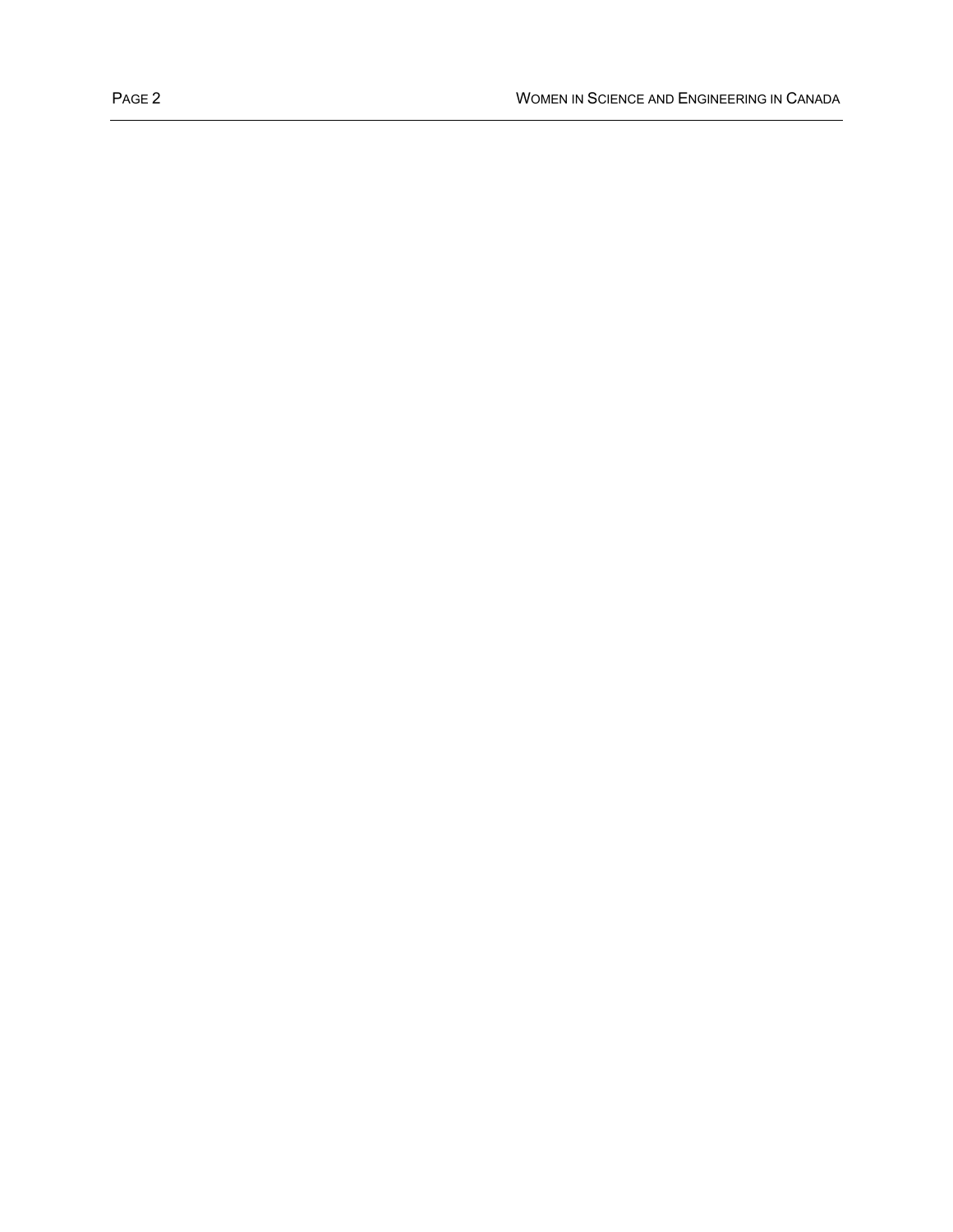## **2. Education and Immigration**

### **2.1 The Early Years**

The supply pipeline for university graduates in science and engineering begins early on in elementary school when children are exposed to and form opinions about mathematics and science. Figure 2.1 presents the approximate flow of students from 1<sup>st</sup> grade to a Ph.D. in the sciences or engineering by gender. There is certainly no shortage of  $1<sup>st</sup>$  graders of either sex who could enter the science and engineering world. But at each step along the supply chain fewer and fewer young people choose to study science or engineering, and the drop-off for women is considerably larger than that for men. The odds of a female child enrolled in  $1<sup>st</sup>$  grade going on to receive a Ph.D. in the sciences or engineering are approximately 1 in 286 (the odds for a boy are 1 in 167). Today, in an average-sized Canadian elementary school, only 1 child will go on to receive that Ph.D., and it is likely to be a boy.



Interest in math and science education has spawned a number of international testing efforts to primarily gauge the knowledge of these subjects, but also the perceptions and attitudes of the students. A number of different international and national test results by gender for mathematics are presented in Table 2.1 and for science in Table 2.2. Overall, boys tend to outperform girls by only a slight margin for both mathematics and science (while not shown here, girls significantly outperform boys in reading).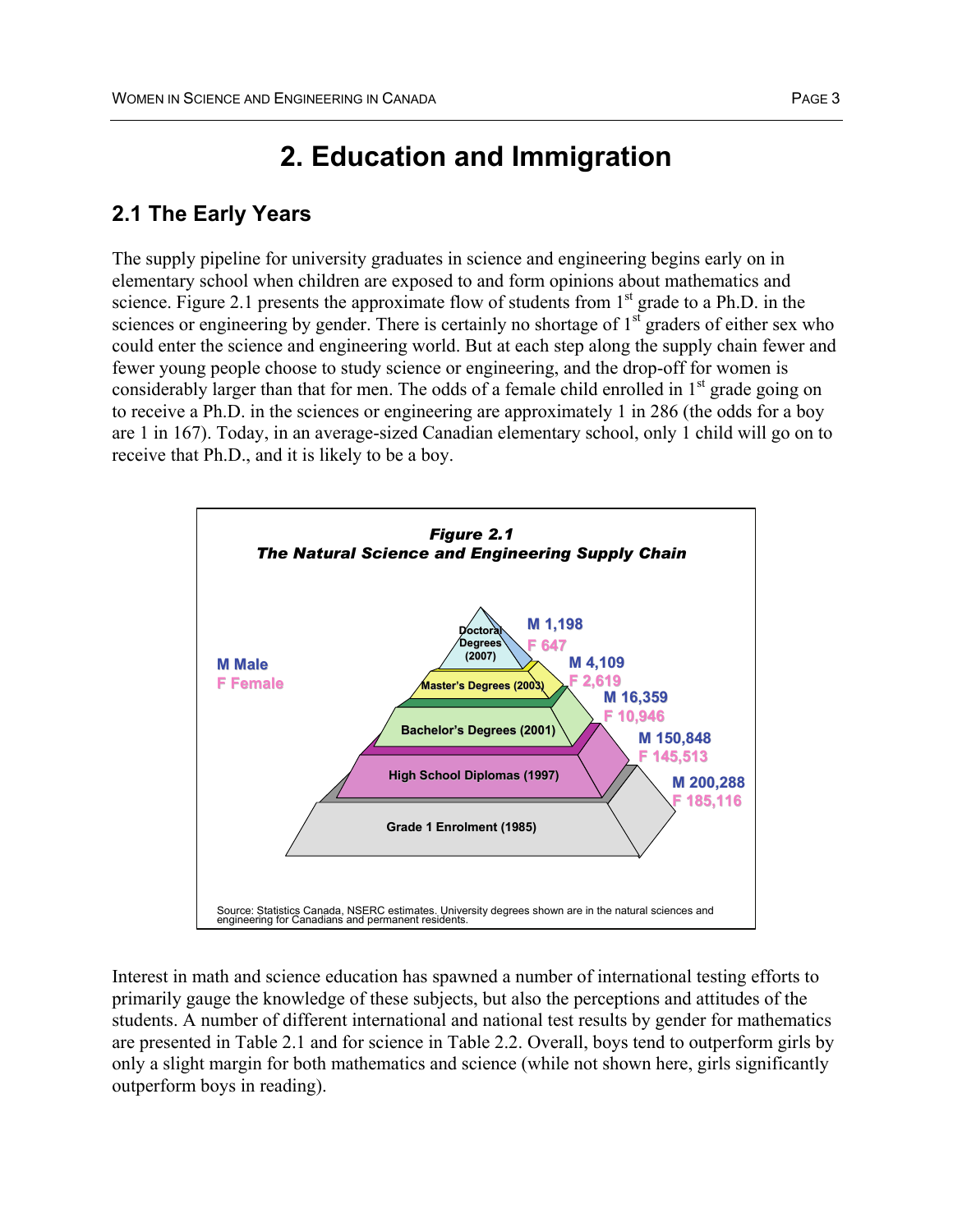|                     |      |                         |              |                      |              | <b>Statistically</b> |
|---------------------|------|-------------------------|--------------|----------------------|--------------|----------------------|
|                     |      |                         |              | <b>Average Score</b> |              | <b>Significantly</b> |
| <b>Subject/Test</b> | Year | <b>Location</b>         | Grade/Age    | <b>Boys</b>          | <b>Girls</b> | <b>Different</b>     |
|                     |      |                         |              |                      |              |                      |
| <b>TIMSS</b>        | 2007 | <b>British Columbia</b> | 4th Grade    | 508                  | 502          | $\mathbf Y$          |
|                     |      | Alberta                 | 4th Grade    | 510                  | 500          | Y                    |
|                     |      | Ontario                 | 4th Grade    | 514                  | 509          | ${\bf N}$            |
|                     |      | Quebec                  | 4th Grade    | 524                  | 515          | Y                    |
|                     |      |                         |              |                      |              |                      |
|                     |      | <b>British Columbia</b> | 8th Grade    | 512                  | 507          | Y                    |
|                     |      | Ontario                 | 8th Grade    | 522                  | 513          | Y                    |
|                     |      | Quebec                  | 8th Grade    | 529                  | 527          | ${\bf N}$            |
|                     |      |                         |              |                      |              |                      |
| <b>PCAP</b>         | 2007 | Canada                  | 13-year-olds | 501                  | 501          | ${\bf N}$            |
|                     |      |                         |              |                      |              |                      |
| <b>PISA</b>         | 2006 | Canada                  | 15-year-olds | 534                  | 520          | Y                    |
|                     |      |                         |              |                      |              |                      |
| <b>TIMSS</b>        | 2003 | Ontario                 | 4th Grade    | 517                  | 505          | Y                    |
|                     |      | Quebec                  | 4th Grade    | 509                  | 502          | Y                    |
|                     |      |                         |              |                      |              |                      |
|                     |      | Ontario                 | 8th Grade    | 522                  | 520          | ${\bf N}$            |
|                     |      | Quebec                  | 8th Grade    | 546                  | 540          | Y                    |
|                     |      |                         |              |                      |              |                      |
| <b>PISA</b>         | 2003 | Canada                  | 15-year-olds | 541                  | 530          | Y                    |
|                     |      |                         |              |                      |              |                      |
| <b>SAIP III</b>     | 2001 | Canada                  | 13-year-olds | 64.2                 | 64.8         | ${\bf N}$            |
|                     |      | Canada                  | 16-year-olds | 78.4                 | 78.0         | ${\bf N}$            |
| <b>PISA</b>         | 2000 | Canada                  |              |                      |              | Y                    |
|                     |      |                         | 15-year-olds | 539                  | 529          |                      |
| <b>TIMSS</b>        |      | Canada                  | 8th Grade    | 533                  |              | ${\bf N}$            |
|                     | 1999 |                         |              |                      | 529          |                      |
| <b>SAIP II</b>      | 1997 | Canada                  | 13-year-olds | 59.7                 | 59.5         | ${\bf N}$            |
|                     |      | Canada                  | 16-year-olds | 79.2                 | 78.7         | ${\bf N}$            |
|                     |      |                         |              |                      |              |                      |
| <b>TIMSS</b>        | 1995 | Canada                  | 8th Grade    | 520                  | 522          | N                    |
|                     |      |                         |              |                      |              |                      |
|                     |      |                         |              |                      |              |                      |

**Various Mathematics Test Results by Gender Table 2.1**

PCAP: Pan-Canadian Assessment Program (CMEC), PISA: Programme for International Student Assessment (OCDE), SAIP: School Achievement Indicators Program (CMEC), TIMSS: Trends in International Mathematics and Science Study (IEA).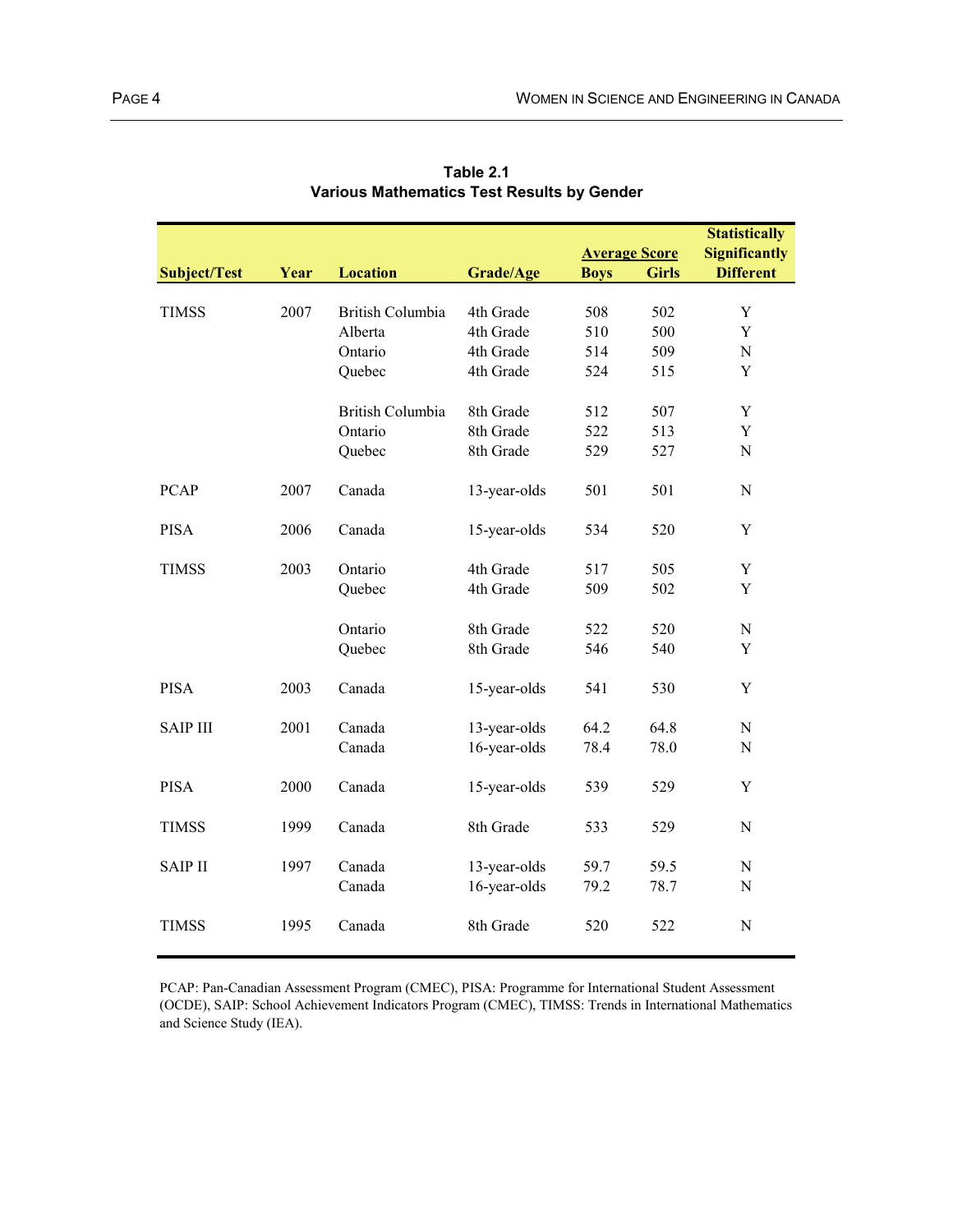|                     |      |                         |              |                      |              | <b>Statistically</b> |
|---------------------|------|-------------------------|--------------|----------------------|--------------|----------------------|
|                     |      |                         |              | <b>Average Score</b> |              | <b>Significantly</b> |
| <b>Subject/Test</b> | Year | <b>Location</b>         | Grade/Age    | <b>Boys</b>          | <b>Girls</b> | <b>Different</b>     |
|                     |      |                         |              |                      |              |                      |
| <b>TIMSS</b>        | 2007 | <b>British Columbia</b> | 4th Grade    | 536                  | 538          | $\mathbf N$          |
|                     |      | Alberta                 | 4th Grade    | 545                  | 540          | N                    |
|                     |      | Ontario                 | 4th Grade    | 539                  | 532          | ${\bf N}$            |
|                     |      | Quebec                  | 4th Grade    | 518                  | 516          | ${\bf N}$            |
|                     |      | <b>British Columbia</b> | 8th Grade    | 529                  | 523          | Y                    |
|                     |      | Ontario                 | 8th Grade    | 531                  | 521          | Y                    |
|                     |      | Quebec                  | 8th Grade    | 511                  | 503          | ${\bf N}$            |
| <b>PCAP</b>         | 2007 | Canada                  | 13-year-olds | 500                  | 502          | $\mathbf N$          |
| <b>PISA</b>         | 2006 | Canada                  | 15-year-olds | 536                  | 532          | N                    |
| <b>SAIP III</b>     | 2004 | Canada                  | 13-year-olds | 71.7                 | 70.4         | Y                    |
|                     |      | Canada                  | 16-year-olds | 86.1                 | 87.3         | Y                    |
| <b>TIMSS</b>        | 2003 | Ontario                 | 4th Grade    | 543                  | 537          | ${\bf N}$            |
|                     |      | Quebec                  | 4th Grade    | 500                  | 501          | ${\bf N}$            |
|                     |      | Ontario                 | 8th Grade    | 540                  | 526          | Y                    |
|                     |      | Quebec                  | 8th Grade    | 540                  | 522          | Y                    |
| <b>PISA</b>         | 2003 | Canada                  | 15-year-olds | 527                  | 516          | Y                    |
| <b>PISA</b>         | 2000 | Canada                  | 15-year-olds | 529                  | 531          | $\mathbf N$          |
| <b>TIMSS</b>        | 1999 | Canada                  | 8th Grade    | 540                  | 526          | Y                    |
| <b>SAIP II</b>      | 1996 | Canada                  | 13-year-olds | 70.9                 | 73.3         | Y                    |
|                     |      | Canada                  | 16-year-olds | 88.4                 | 87.5         | $\mathbf N$          |
| <b>TIMSS</b>        | 1995 | Canada                  | 8th Grade    | 521                  | 508          | Y                    |

| Table 2.2                                     |
|-----------------------------------------------|
| <b>Various Science Test Results by Gender</b> |

PCAP: Pan-Canadian Assessment Program (CMEC), PISA: Programme for International Student Assessment (OCDE), SAIP: School Achievement Indicators Program (CMEC), TIMSS: Trends in International Mathematics and Science Study (IEA).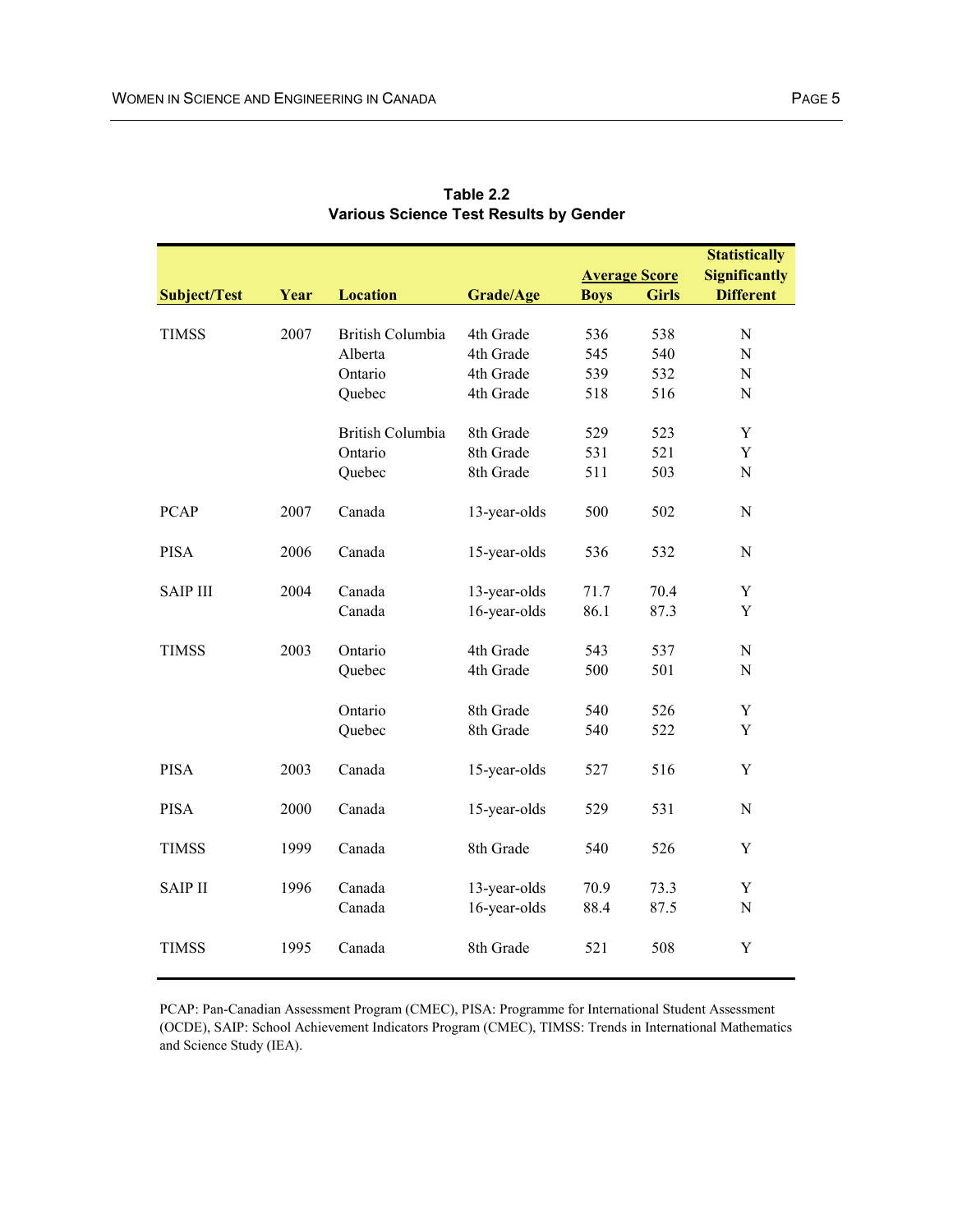In a detailed analysis of the PISA 2006 science results, in Canada no gender differences were observed on the combined science scale. Across all countries participating in PISA 2006, ten countries showed an advantage of boys over girls while thirteen countries showed an advantage of girls over boys. In Canada, although overall there were no gender differences on the combined science scale or on the subscale of using scientific evidence, there were substantial gender differences on the other two science sub-scales as summarized in Table 2.3. In Canada, boys out performed girls in the sub-domain of 'explaining phenomena scientifically'. Canadian boys outperformed girls by 17 score points while across all OECD countries boys outperformed girls by 15 score points. In contrast, in Canada, girls outperformed boys in the sub-domain 'identifying scientific issues'. The magnitude of this difference was 14 points for Canada overall, 17 points across all OECD countries.

|                           | <b>Science</b><br><b>Using</b><br><b>Explaining</b><br><b>Identifying</b> |                                      |                                           |                                    |                |                    |  |  |  |  |  |  |  |  |
|---------------------------|---------------------------------------------------------------------------|--------------------------------------|-------------------------------------------|------------------------------------|----------------|--------------------|--|--|--|--|--|--|--|--|
|                           | <b>Combined</b><br><b>Scale</b>                                           | <b>Scientific</b><br><b>Evidence</b> | <b>Phenomena</b><br><b>Scientifically</b> | <b>Scientific</b><br><b>Issues</b> | <b>Reading</b> | <b>Mathematics</b> |  |  |  |  |  |  |  |  |
| Canada                    | $\Omega$                                                                  | $\Omega$                             |                                           |                                    |                |                    |  |  |  |  |  |  |  |  |
| Newfoundland and Labrador |                                                                           |                                      | O                                         |                                    |                | O                  |  |  |  |  |  |  |  |  |
| Prince Edward Island      | O                                                                         | O                                    |                                           |                                    |                | O                  |  |  |  |  |  |  |  |  |
| Nova Scotia               | O                                                                         | O                                    |                                           |                                    |                |                    |  |  |  |  |  |  |  |  |
| New Brunswick             | ∩                                                                         | റ                                    |                                           |                                    |                | റ                  |  |  |  |  |  |  |  |  |
| Quebec                    | ∩                                                                         | റ                                    |                                           |                                    |                |                    |  |  |  |  |  |  |  |  |
| Ontario                   | O                                                                         | O                                    |                                           |                                    |                |                    |  |  |  |  |  |  |  |  |
| Manitoba                  | O                                                                         | റ                                    |                                           |                                    |                |                    |  |  |  |  |  |  |  |  |
| Saskatchewan              | ∩                                                                         |                                      | O                                         |                                    |                | റ                  |  |  |  |  |  |  |  |  |
| Alberta                   | റ                                                                         |                                      |                                           |                                    |                |                    |  |  |  |  |  |  |  |  |
| British Columbia          | റ                                                                         | ( )                                  |                                           |                                    |                |                    |  |  |  |  |  |  |  |  |

**Table 2.3 Summary of Gender Difference in Performance by Selected Characteristics**

Note:  $\blacksquare$  = boys scored significally higher on the index.

 $\bullet$  = girls scored significantly higher on the index.

 $O =$  no significant difference.

Source: Measuring up: Canadian Results of the OECD PISA Study - The Performance of Canada's Youth in Science, Reading and Mathematics - 2006 First Results for Canadians Aged 15.

"The performance patterns on these two sub-scales suggest that boys and girls have very different levels of performance in different areas of science. It appears that boys demonstrate better performance at mastering scientific knowledge whereas girls demonstrate better performance at seeing the larger picture that enables them to identify scientific questions that arise from a given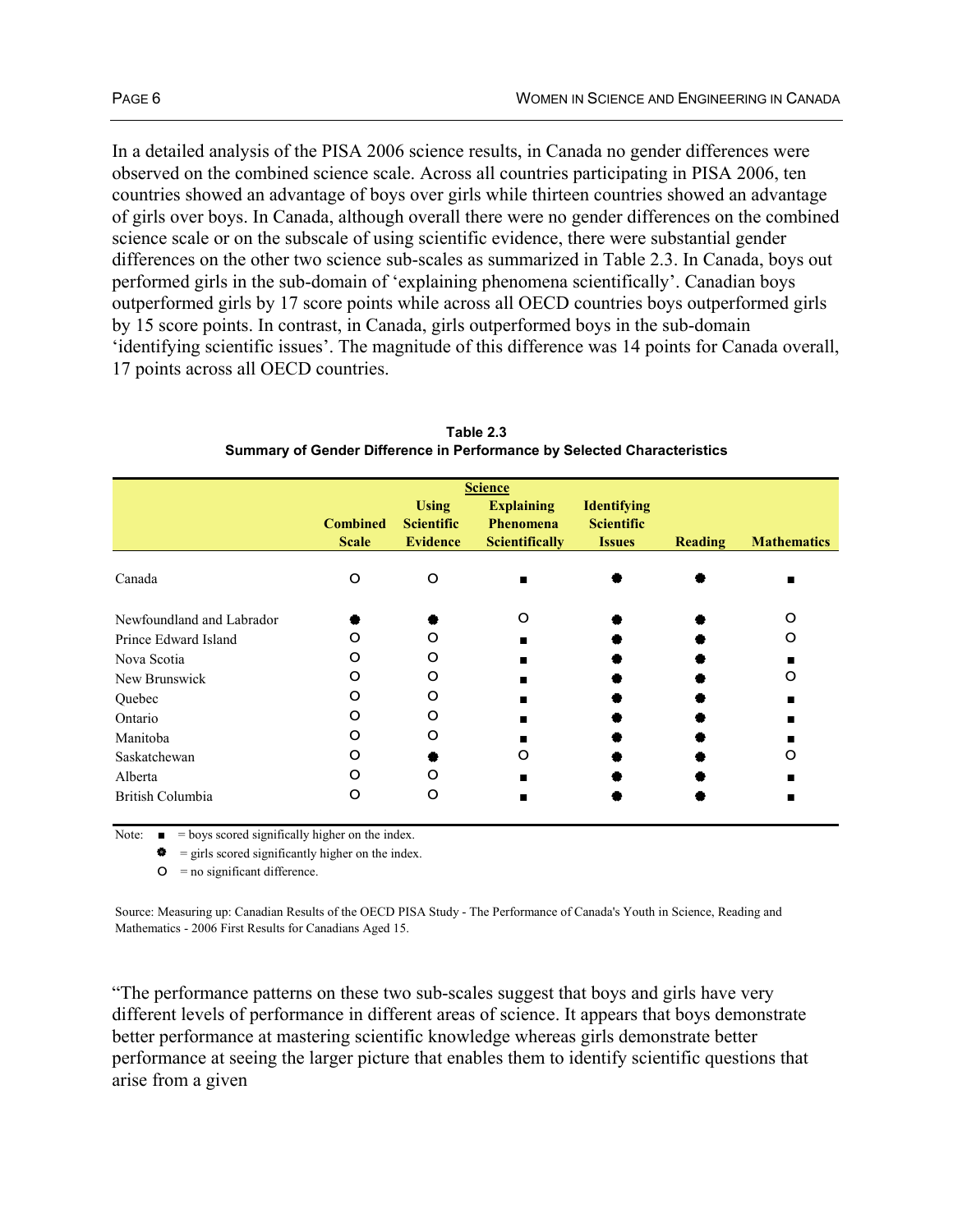#### situation $^{\cdot}$ <sup>1</sup>

 $\overline{a}$ 

From the 2003 PISA testing of 15-year-olds, "students' mathematics confidence, their perceived abilities in mathematics, and their beliefs in the value of mathematics for future work and education may have an important impact on their course selections, educational pathways and career choices. Differences exist between the mathematics engagement of Canadian boys and girls. For example, after controlling for mathematics performance, girls reported lower levels of confidence in their ability to solve specific mathematical problems, lower levels of their perceived ability to learn mathematics and higher levels of anxiety in dealing with mathematics. Girls were also less likely to believe that mathematics will be useful for their future employment and education and were more likely to report lower levels of interest and enjoyment in mathematics<sup>"2</sup>

The reasons for the gender gap are not fully understood, but self-perception appears to be a factor reported in the vast majority of countries participating in international math and science testing of children. In the last year of high school, a greater proportion of boys consistently report that they perceive themselves as doing well in mathematics and science, and that skills can be acquired through work. In comparison, the majority of girls tend to believe that success in math and science is a question of natural abilities. Furthermore, girls consistently dislike math, physics and chemistry more than boys, and have a greater affinity to life and earth sciences. A lack of female role models in science and engineering is commonly cited as a major reason contributing to attitudes and performance of high school girls in math and science. Data from the TIMSS program also suggest that girls are more influenced in their career choices by factors such as the level of parental education and the number of parents in the household.

To better understand the pipeline of students heading into a university education in science or engineering, Table 2.4 highlights the number of grade 12 (or grade 11 for Quebec) students enrolled or writing provincial exams in science and mathematics for selected provinces. For the most part, female students are much more active in biology, about even with men in mathematics and chemistry, and significantly below males in physics (except for Quebec). This gender pattern repeats itself upstream in undergraduate enrolment for the biological sciences and physics, but the high numbers of females at the high school level in chemistry and mathematics does not translate into similar representation at the undergraduate level. Overall, it would appear that the potential supply of females for undergraduate enrolment in the sciences and engineering is similar to their male counterparts. The transition from high school to university for females would warrant further investigation to understand their selection process surrounding science and engineering fields.

<sup>1</sup> Measuring up: Canadian Results of the OECD PISA Study - The Performance of Canada's Youth in Mathematics, Reading, Science and Problem Solving - 2006 First Findings for Canadians Aged 15, p. 37

 $^2$  Measuring up: Canadian Results of the OECD PISA Study - The Performance of Canada's Youth in Mathematics, Reading, Science and Problem Solving - 2003 First Findings for Canadians Aged 15, p. 37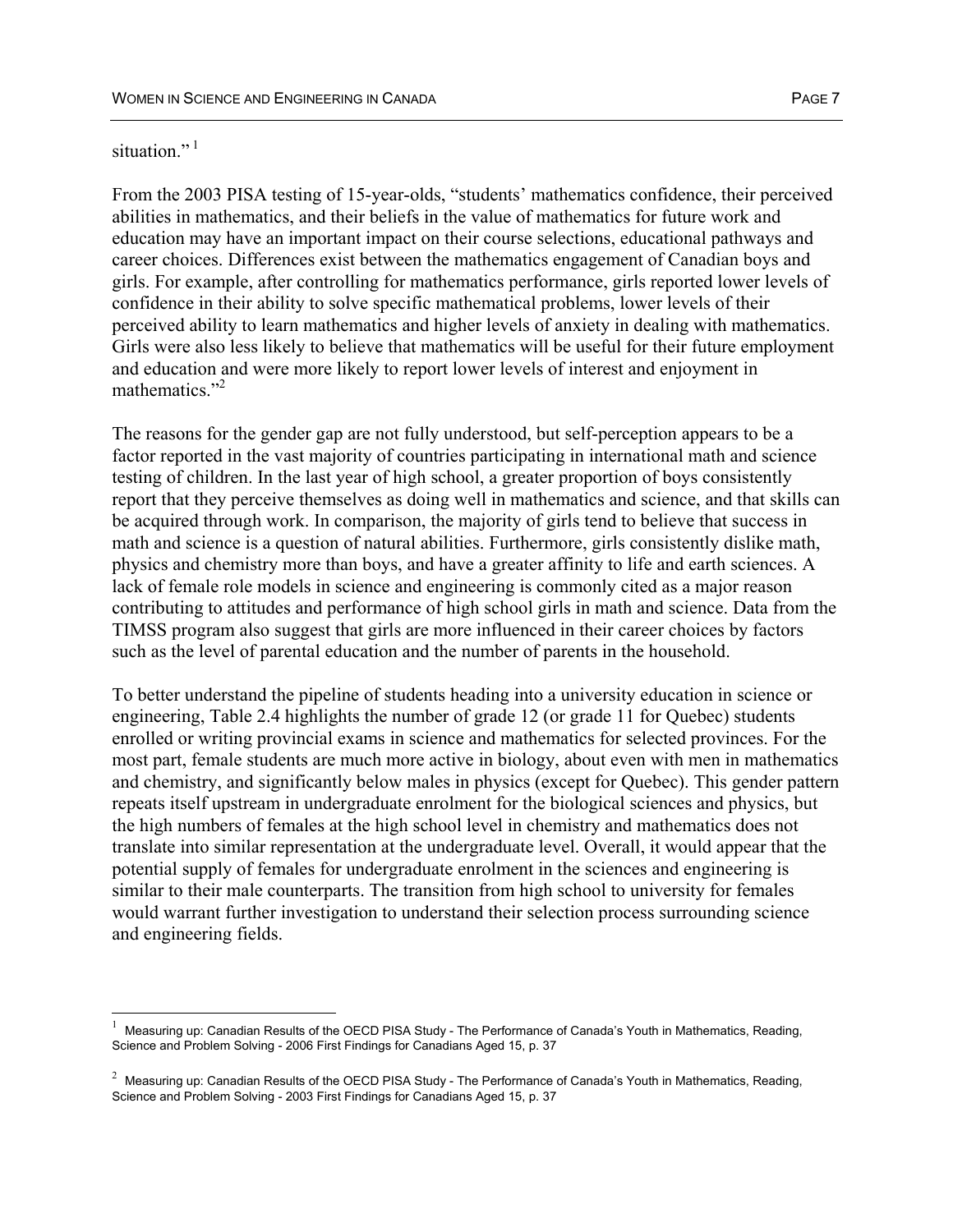|                          | 2004-05     |        | 2005-06 |        | 2006-07     |        | 2007-08 |        | 2008-09     |        | 2009-10     |        |
|--------------------------|-------------|--------|---------|--------|-------------|--------|---------|--------|-------------|--------|-------------|--------|
| <b>Province/ Subject</b> | <b>Male</b> | Female | Male    | Female | <b>Male</b> | Female | Male    | Female | <b>Male</b> | Female | <b>Male</b> | Female |
|                          |             |        |         |        |             |        |         |        |             |        |             |        |
| <b>British Columbia</b>  |             |        |         |        |             |        |         |        |             |        |             |        |
| <b>Mathematics</b>       | 8,986       | 8.077  | 9,098   | 8,234  | 8,105       | 7,368  | 6.717   | 6.014  | 3,515       | 2,980  | n.a.        | n.a.   |
| Biology                  | 5,863       | 10,453 | 5,995   | 10,553 | 5,136       | 9,116  | 3,823   | 6,592  | 1,855       | 2,900  | n.a.        | n.a.   |
| Chemistry                | 6,221       | 6,148  | 6,337   | 6,109  | 5,556       | 5,154  | 4,355   | 3,957  | 2,061       | 1,770  | n.a.        | n.a.   |
| Physics                  | 5,082       | 2,186  | 5,403   | 2,290  | 4,715       | 1,958  | 3,692   | 1,553  | 1,925       | 719    | n.a.        | n.a.   |
| Alberta                  |             |        |         |        |             |        |         |        |             |        |             |        |
| <b>Mathematics</b>       | n.a.        | n.a.   | 11,848  | 12,471 | 10,743      | 11,527 | 10,990  | 11,517 | 10,907      | 11,622 | 10,741      | 11,456 |
| Biology                  | n.a.        | n.a.   | 7,925   | 13,390 | 7,729       | 13,026 | 7,880   | 13,187 | 7,657       | 13,026 | 7,921       | 13,167 |
| Chemistry                | n.a.        | n.a.   | 8,826   | 9,814  | 8,085       | 9,213  | 8,556   | 9,503  | 8,307       | 9,531  | 8,236       | 9,375  |
| Physics                  | n.a.        | n.a.   | 7,030   | 4,288  | 6,594       | 4,108  | 6,873   | 4,187  | 6,583       | 3,926  | 6,309       | 3,923  |
| Saskatchewan             |             |        |         |        |             |        |         |        |             |        |             |        |
| <b>Mathematics</b>       | 13,174      | 14,328 | 12,956  | 14,357 | 12,510      | 13,900 | 11,791  | 13,158 | 11,426      | 12,736 | 11,245      | 12,407 |
| Biology                  | 4,237       | 6,177  | 4,116   | 6,207  | 3,872       | 5,917  | 3,699   | 5,713  | 3,828       | 5,635  | 3,604       | 5,572  |
| Chemistry                | 3,019       | 3,894  | 2,921   | 3,824  | 2,791       | 3,662  | 2,621   | 3,632  | 2,538       | 3,460  | 2,548       | 3,667  |
| Physics                  | 2,888       | 2,460  | 2,886   | 2,496  | 2,808       | 2,430  | 2,625   | 2,296  | 2,512       | 2,185  | 2,550       | 2,118  |
| Ontario                  |             |        |         |        |             |        |         |        |             |        |             |        |
| <b>Mathematics</b>       | n.a.        | n.a.   | 86,845  | 66.665 | 88,258      | 67,034 | 97,458  | 77,306 | n.a.        | n.a.   | n.a.        | n.a.   |
| Biology                  | n.a.        | n.a.   | 12.475  | 21.066 | 13.293      | 21,636 | 13,402  | 22,000 | n.a.        | n.a.   | n.a.        | n.a.   |
| Chemistry                | n.a.        | n.a.   | 22,828  | 24,372 | 23,650      | 25,278 | 23,957  | 25,729 | n.a.        | n.a.   | n.a.        | n.a.   |
| Physics                  | n.a.        | n.a.   | 19,829  | 8,948  | 20,567      | 9,180  | 21,149  | 8,991  | n.a.        | n.a.   | n.a.        | n.a.   |
| Quebec                   |             |        |         |        |             |        |         |        |             |        |             |        |
| <b>Mathematics</b>       | 25,440      | 29,128 | 25,864  | 29,927 | 28,421      | 32,542 | 28,426  | 32,322 | 29,519      | 32,914 | n.a.        | n.a.   |
| Biology                  | 4,225       | 6,727  | 4,877   | 7,535  | 5,083       | 7,656  | 4,849   | 7,748  | n.a.        | n.a.   | n.a.        | n.a.   |
| Chemistry                | 9,278       | 10.667 | 9.804   | 11.441 | 10,351      | 12.166 | 10.205  | 12.313 | 10.629      | 12.621 | n.a.        | n.a.   |
| Physics                  | 10,077      | 10,088 | 10,416  | 10.697 | 10,909      | 11,510 | 10,724  | 11,576 | 11,185      | 11,766 | n.a.        | n.a.   |
| <b>Nova Scotia</b>       |             |        |         |        |             |        |         |        |             |        |             |        |
| Mathematics              | 6,799       | 6,993  | 6,679   | 6,661  | n.a.        | n.a.   | 6,260   | 6,157  | n.a.        | n.a.   | n.a.        | n.a.   |
| Biology                  | 2.167       | 3,547  | 2,108   | 3,314  | n.a.        | n.a.   | 1,787   | 3,182  | n.a.        | n.a.   | n.a.        | n.a.   |
| Chemistry                | 1,587       | 2,135  | 1,539   | 2,047  | n.a.        | n.a.   | 1,432   | 2,029  | n.a.        | n.a.   | n.a.        | n.a.   |
| Physics                  | 1,361       | 949    | 1,235   | 815    | n.a.        | n.a.   | 1,149   | 708    | n.a.        | n.a.   | n.a.        | n.a.   |

**Table 2.4 Number of Students Enrolled or Writing Grade 12/Grade 11 (Quebec) Exams in Science and Math**

Source: Provincial Ministries of Education.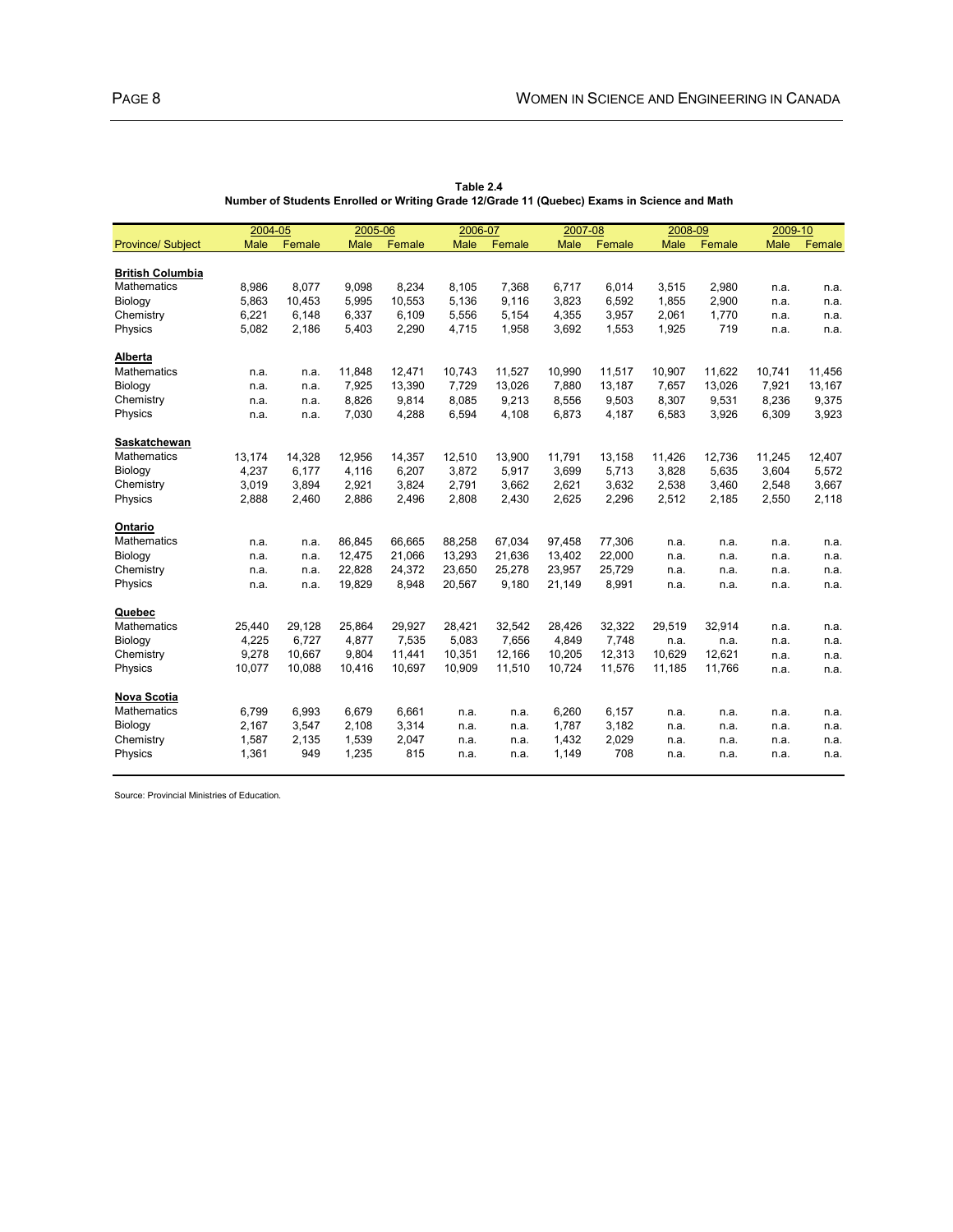## **2.2 University Enrolments and Degrees**

The number of women (346,000) enrolled in Canadian universities at the bachelor's level is nearly 40% greater than males (246,000). Over the past decade, (see Figure 2.2), females have maintained this lead over male students. Therefore, the lack of women in the university system can not explain their under-representation in the natural sciences and engineering (NSE).



Females make different discipline choices as compared to males when entering university. Figures 2.3 and 2.4 present the bachelor's level enrolment distribution patterns for females and males, respectively. The NSE disciplines rank near the bottom as a discipline choice for women as compared to men. Figure 2.5 highlights the ratio of females to males for 2008-09 bachelor's enrolment. While women outnumber men in most non-NSE disciplines, the ratio drops off dramatically for the major NSE disciplines and is only above 1.0 for the life science disciplines.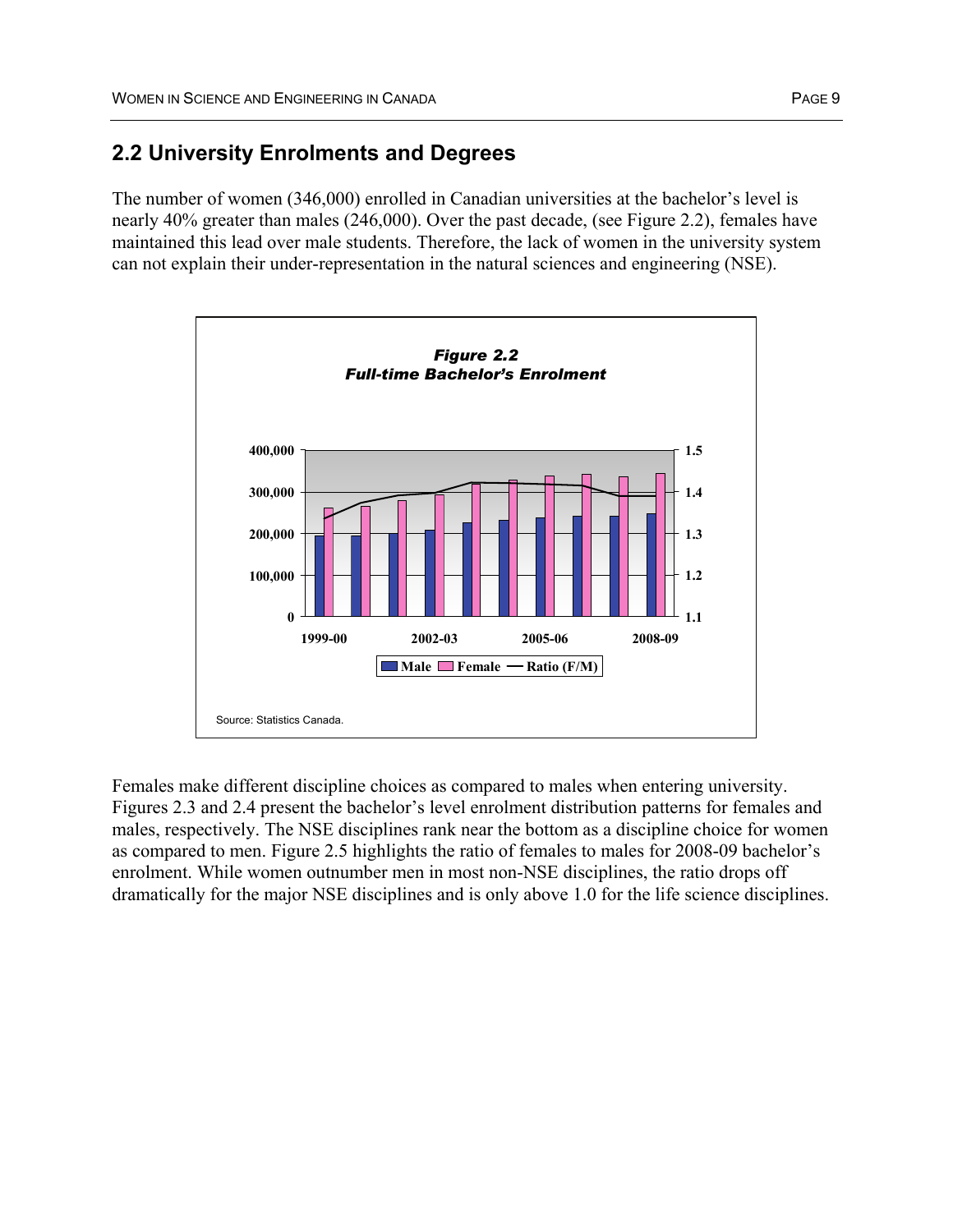

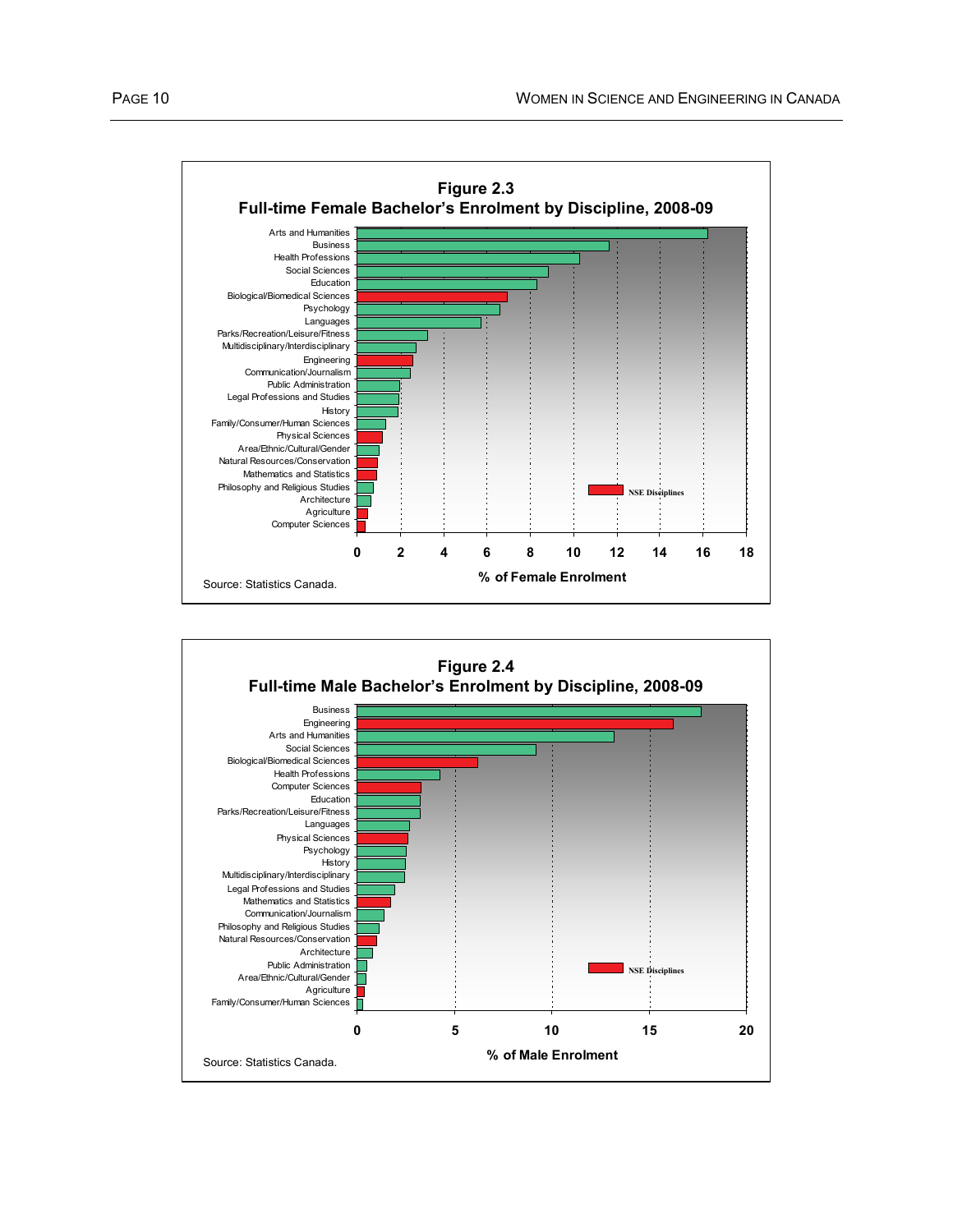

The number of males and females enrolled in full-time studies in the natural sciences and engineering (NSE) has grown in absolute numbers in the past decade as shown in Figure 2.6, although it has been relatively stable over the past six years. The ratio of women to men in the NSE at the bachelor's level has been relatively stable at approximately 0.6 over the past decade. Women make up approximately 37% of Canada's undergraduate students in science and engineering in 2008-09. A closer examination of bachelor's enrolment trends for Canadian citizens and permanent residents (see Table 2.5) reveals that a declining percentage of students going on to university are selecting NSE fields for both sexes (see Figure 2.7). Whether this trend is due to student selection and/or capacity limits at universities for NSE fields (judged by the high entrance requirements for many NSE disciplines), this is still to be determined. The emergence of the knowledge economy has not translated into a growing market share of NSE undergraduate students in Canada.

Enrolments by gender at the master's and doctoral levels are presented in Figures 2.8 and 2.9, and Tables 2.6 and Table 2.7, respectively. The ratio of women-to-men at the master's level is approximately 0.64, slightly higher than at the bachelor's level. Unfortunately, the ratio dropsoff significantly at the doctoral level at roughly 0.48. The good news is that female master's enrolment in the NSE has increased by 55%, and doctoral NSE enrolment by 102% over the past decade. As at all degree levels, the under representation of female NSE students is most severe in engineering and computer sciences (see Figure 2.10).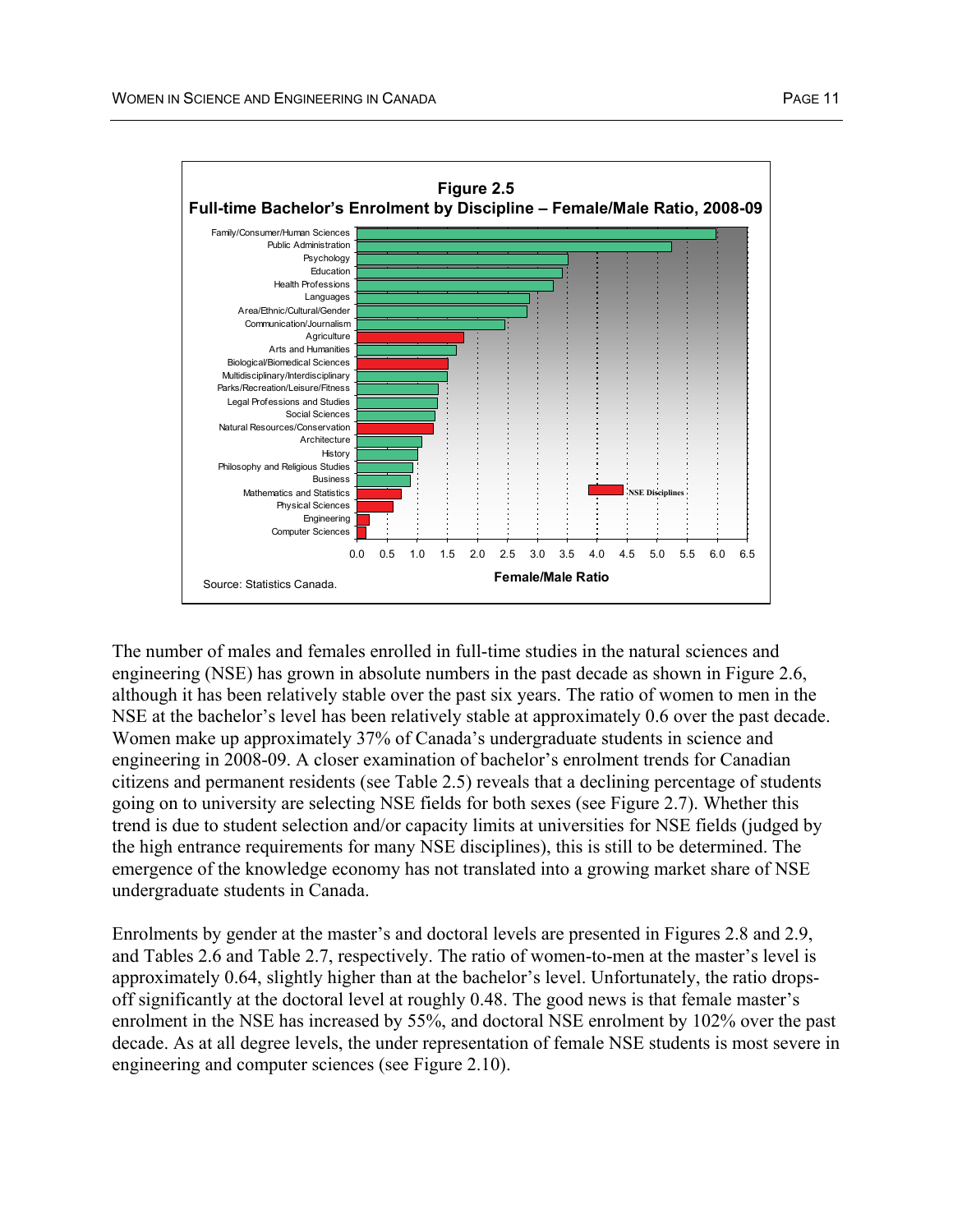

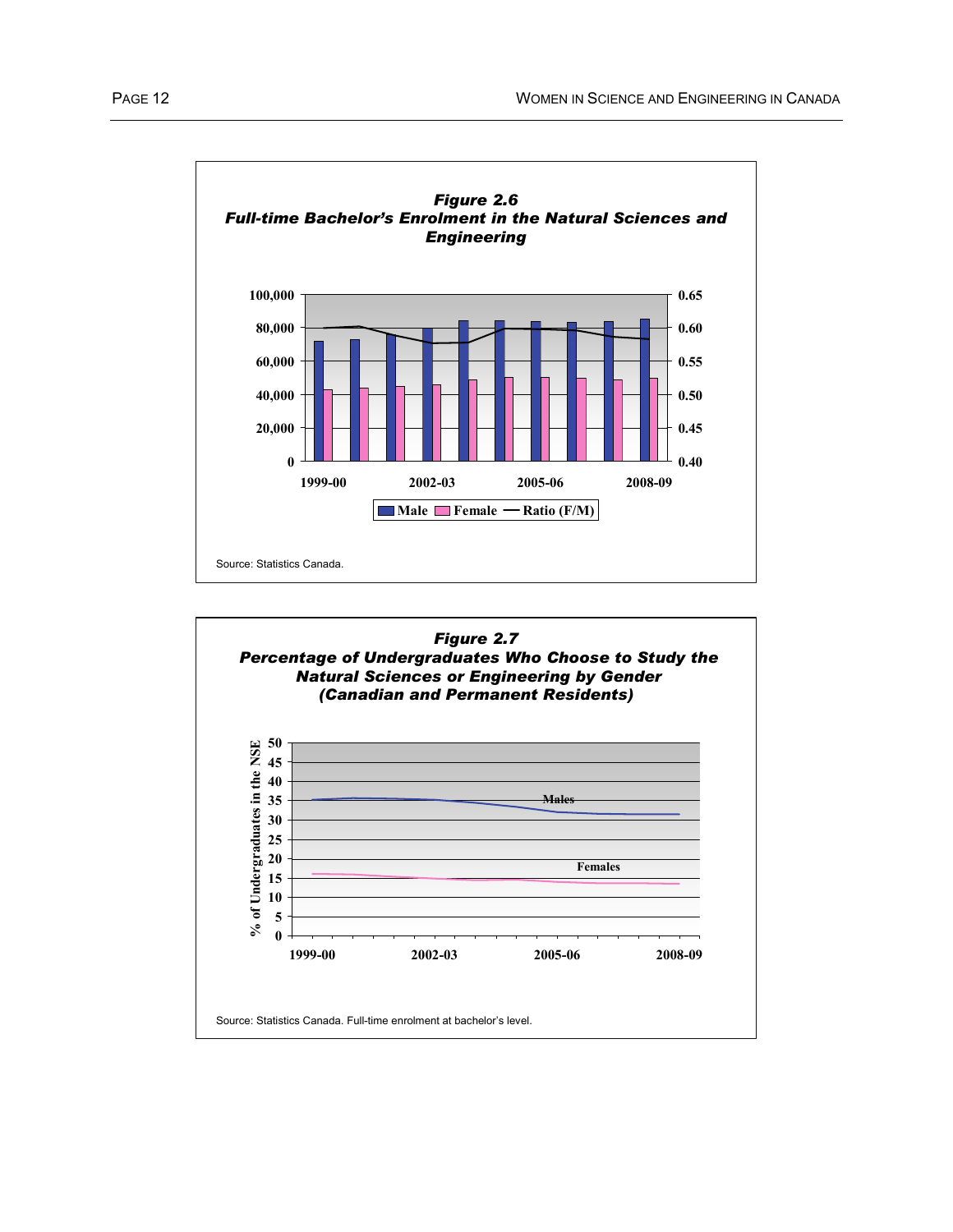#### **Table 2.5 Bachelor's Enrolment (Full-Time) in the Natural Sciences and Engineering<sup>1</sup> 1999-00 - 2008-09**

*Canadian and Permanent Residents:*

|             |         |                   |         |               | Life Sci. |        |               |        | <b>Eng. and Computer Sci.</b> |         |        | Math. and Physical Sci. |               |                  |        |        |        |         |        |
|-------------|---------|-------------------|---------|---------------|-----------|--------|---------------|--------|-------------------------------|---------|--------|-------------------------|---------------|------------------|--------|--------|--------|---------|--------|
| Academic    |         | <b>ALL FIELDS</b> |         | $\frac{0}{6}$ |           |        | $\frac{0}{0}$ |        |                               |         |        |                         | $\frac{0}{2}$ | <b>NSE TOTAL</b> |        | $\%$   |        |         |        |
| Year        | Male    | Female            | Total   | Male          | Female    | Total  | Female        | Male   | Female                        | Total   | Female | Male                    | Female        | Total            | Female | Male   | Female | Total   | Female |
|             |         |                   |         |               |           |        |               |        |                               |         |        |                         |               |                  |        |        |        |         |        |
| 1999-00     | 194,340 | 259,509           | 453,849 | 14,778        | 23,430    | 38,208 | 61.3          | 45,444 | 12,312                        | 57,756  | 21.3   | 8,037                   | 5,742         | 13,779           | 41.7   | 68,259 | 41,484 | 109,743 | 37.8   |
| 2000-01     | 193,428 | 265,563           | 458.991 | 14,274        | 23,820    | 38.094 | 62.5          | 46.980 | 12,816                        | 59,796  | 21.4   | 7,722                   | 5,493         | 13,215           | 41.6   | 68.976 | 42,129 | 111.105 | 37.9   |
| 2001-02     | 199.794 | 277,866           | 477.660 | 13,695        | 23,550    | 37,245 | 63.2          | 49.380 | 13,290                        | 62,670  | 21.2   | 7,926                   | 5,571         | 13.497           | 41.3   | 71,001 | 42,411 | 113.412 | 37.4   |
| 2002-03     | 209,085 | 292,098           | 501,183 | 13,905        | 24,369    | 38,274 | 63.7          | 51,414 | 13,059                        | 64,473  | 20.3   | 8,397                   | 5,940         | 14,337           | 414    | 73,716 | 43,368 | 117.084 | 37.0   |
| 2003-04     | 224,709 | 319,437           | 544,146 | 15,516        | 26,634    | 42,150 | 63.2          | 52,380 | 12,408                        | 64,788  | 19.2   | 9,555                   | 6,669         | 16,224           | 41.1   | 77,451 | 45,711 | 123,162 | 37.1   |
| 2004-05     | 230,436 | 327,162           | 557,598 | 17,304        | 29,100    | 46.404 | 62.7          | 49.983 | 11,091                        | 61,074  | 18.2   | 9.777                   | 7,059         | 16,836           | 41.9   | 77,064 | 47,250 | 124.314 | 38.0   |
| 2005-06     | 237,549 | 336,576           | 574.125 | 18,132        | 29,826    | 47.958 | 62.2          | 48.069 | 9.867                         | 57,936  | 17.0   | 9,858                   | 6.978         | 16.836           | 41.4   | 76,059 | 46,671 | 122,730 | 38.0   |
| 2006-07     | 240,936 | 340,785           | 581,721 | 18,858        | 29.919    | 48.777 | 61.3          | 46.890 | 9.444                         | 56,334  | 16.8   | 10,209                  | 6.966         | 17.175           | 40.6   | 75.957 | 46,329 | 122,286 | 37.9   |
| 2007-08     | 241,812 | 335,925           | 577,737 | 18,990        | 29.115    | 48.105 | 60.5          | 46.587 | 9,504                         | 56,091  | 16.9   | 10,359                  | 6,837         | 17.196           | 39.8   | 75,936 | 45,456 | 121,392 | 37.4   |
| 2008-09     | 246.456 | 342,288           | 588,744 | 19.716        | 29.754    | 49.470 | 60.1          | 47,013 | 9,567                         | 56,580  | 16.9   | 10,581                  | 6,840         | 17.421           | 39.3   | 77,310 | 46,161 | 123.471 | 37.4   |
| Avg. Growth |         |                   |         |               |           |        |               |        |                               |         |        |                         |               |                  |        |        |        |         |        |
| 99-08       | 2.7%    | 3.1%              | 2.9%    | 3.3%          | 2.7%      | 2.9%   | $\mathbf{r}$  | 0.4%   | $-2.8%$                       | $-0.2%$ |        | 3.1%                    | 2.0%          | 2.6%             | ٠      | 1.4%   | 1.2%   | 1.3%    |        |

#### *Foreign:*

|                      |        |                   |        |       | Life Sci. |       |               |               | <b>Eng. and Computer Sci.</b> |       |        |               | <b>Math. and Physical Sci.</b> |       |              |                  |        |               |        |
|----------------------|--------|-------------------|--------|-------|-----------|-------|---------------|---------------|-------------------------------|-------|--------|---------------|--------------------------------|-------|--------------|------------------|--------|---------------|--------|
| Academic             |        | <b>ALL FIELDS</b> |        |       |           |       | $\frac{0}{6}$ | $\frac{0}{0}$ |                               |       |        | $\frac{0}{2}$ |                                |       |              | <b>NSE TOTAL</b> |        | $\frac{0}{6}$ |        |
| Year                 | Male   | Female            | Total  | Male  | Female    | Total | Female        | Male          | Female                        | Total | Female | Male          | Female                         | Total | Female       | Male             | Female | Total         | Female |
|                      |        |                   |        |       |           |       |               |               |                               |       |        |               |                                |       |              |                  |        |               |        |
| 1999-00              | 8,034  | 7.476             | 15,510 | 354   | 537       | 891   | 60.3          | 2,667         | 681                           | 3,348 | 20.3   | 321           | 231                            | 552   | 41.8         | 3,342            | 1.449  | 4,791         | 30.2   |
| 2000-01              | 8,964  | 8.481             | 17.445 | 384   | 618       | 1.002 | 61.7          | 3,195         | 894                           | 4,089 | 21.9   | 345           | 234                            | 579   | 40.4         | 3.924            | 1,746  | 5,670         | 30.8   |
| 2001-02              | 10,872 | 10,467            | 21,339 | 495   | 762       | 1,257 | 60.6          | 4,017         | 1,155                         | 5,172 | 22.3   | 468           | 330                            | 798   | 41.4         | 4,980            | 2,247  | 7,227         | 31.1   |
| 2002-03              | 12,846 | 12,075            | 24.921 | 549   | 855       | 1.404 | 60.9          | 4.689         | 1.248                         | 5,937 | 21.0   | 642           | 450                            | 1.092 | 41.2         | 5,880            | 2,553  | 8,433         | 30.3   |
| 2003-04              | 15,675 | 14,922            | 30,597 | 705   | 1.059     | 1,764 | 60.0          | 5,328         | 1,287                         | 6,615 | 19.5   | 891           | 684                            | 1,575 | 43.4         | 6.924            | 3,030  | 9.954         | 30.4   |
| 2004-05              | 17,607 | 16,437            | 34,044 | 810   | 1.215     | 2,025 | 60.0          | 5,442         | 1,239                         | 6,681 | 18.5   | 1.047         | 792                            | 1,839 | 43.1         | 7,299            | 3,246  | 10,545        | 30.8   |
| 2005-06              | 19,371 | 17,871            | 37,242 | 915   | 1,317     | 2,232 | 59.0          | 5,379         | 1,062                         | 6,441 | 16.5   | 1.176         | 876                            | 2,052 | 42.7         | 7.470            | 3,255  | 10.725        | 30.3   |
| 2006-07              | 19,401 | 17,850            | 37,251 | 906   | 1,302     | 2,208 | 59.0          | 5,091         | 1,026                         | 6.117 | 16.8   | 1,224         | 897                            | 2,121 | 42.3         | 7,221            | 3,225  | 10,446        | 30.9   |
| 2007-08              | 19,878 | 18,333            | 38,211 | 903   | 1,389     | 2,292 | 60.6          | 5,352         | 1,137                         | 6.489 | 17.5   | 1,248         | 906                            | 2,154 | 42.1         | 7,503            | 3,432  | 10,935        | 31.4   |
| 2008-09              | 20,862 | 18,984            | 39,846 | 936   | 1.374     | 2,310 | 59.5          | 5,676         | 1,155                         | 6,831 | 16.9   | 1.299         | 978                            | 2,277 | 43.0         | 7,911            | 3,507  | 11.418        | 30.7   |
| Avg. Growth<br>99-08 | 11.2%  | 10.9%             | 11.1%  | 11.4% | 11.0%     | 11.2% | ۰.            | 8.8%          | 6.0%                          | 8.2%  | . .    | 16.8%         | 17.4%                          | 17.1% | $\mathbf{r}$ | 10.0%            | 10.3%  | 10.1%         |        |

#### *Total:*

|             |         |                   |         |               | Life Sci. |        |        |               | <b>Eng. and Computer Sci.</b> |        |        |               | <b>Math. and Physical Sci.</b> |        |        |                  |        |         |               |
|-------------|---------|-------------------|---------|---------------|-----------|--------|--------|---------------|-------------------------------|--------|--------|---------------|--------------------------------|--------|--------|------------------|--------|---------|---------------|
| Academic    |         | <b>ALL FIELDS</b> |         | $\frac{0}{6}$ |           |        |        | $\frac{0}{0}$ |                               |        |        | $\frac{0}{0}$ |                                |        |        | <b>NSE TOTAL</b> |        |         | $\frac{0}{0}$ |
| Year        | Male    | Female            | Total   | Male          | Female    | Total  | Female | Male          | Female                        | Total  | Female | Male          | Female                         | Total  | Female | Male             | Female | Total   | Female        |
|             |         |                   |         |               |           |        |        |               |                               |        |        |               |                                |        |        |                  |        |         |               |
| 1999-00     | 202,374 | 266,985           | 469,359 | 15,132        | 23,967    | 39,099 | 61.3   | 48,111        | 12,993                        | 61,104 | 21.3   | 8,358         | 5,973                          | 14,331 | 41.7   | 71,601           | 42,933 | 114,534 | 37.5          |
| 2000-01     | 202,392 | 274,044           | 476,436 | 14,658        | 24,438    | 39,096 | 62.5   | 50,175        | 13,710                        | 63,885 | 21.5   | 8,067         | 5,727                          | 13,794 | 41.5   | 72,900           | 43,875 | 116.775 | 37.6          |
| 2001-02     | 210,666 | 288,333           | 498,999 | 14,190        | 24,312    | 38,502 | 63.1   | 53,397        | 14,445                        | 67,842 | 21.3   | 8,394         | 5,901                          | 14,295 | 41.3   | 75,981           | 44,658 | 120,639 | 37.0          |
| 2002-03     | 221,931 | 304,173           | 526,104 | 14,454        | 25,224    | 39,678 | 63.6   | 56,103        | 14,307                        | 70,410 | 20.3   | 9,039         | 6,390                          | 15,429 | 41.4   | 79,596           | 45,921 | 125,517 | 36.6          |
| 2003-04     | 240,384 | 334.359           | 574.743 | 16,221        | 27,693    | 43.914 | 63.1   | 57,708        | 13.695                        | 71.403 | 19.2   | 10.446        | 7,353                          | 17,799 | 41.3   | 84,375           | 48,741 | 133,116 | 36.6          |
| 2004-05     | 248,043 | 343,599           | 591,642 | 18,114        | 30,315    | 48,429 | 62.6   | 55,425        | 12,330                        | 67,755 | 18.2   | 10,824        | 7,851                          | 18,675 | 42.0   | 84,363           | 50,496 | 134.859 | 37.4          |
| 2005-06     | 256,920 | 354,447           | 611,367 | 19,047        | 31,143    | 50,190 | 62.1   | 53,448        | 10,929                        | 64,377 | 17.0   | 11,034        | 7,854                          | 18,888 | 41.6   | 83,529           | 49,926 | 133,455 | 37.4          |
| 2006-07     | 260,337 | 358,635           | 618,972 | 19,764        | 31,221    | 50,985 | 61.2   | 51,981        | 10,470                        | 62,451 | 16.8   | 11,433        | 7,863                          | 19,296 | 40.7   | 83,178           | 49,554 | 132,732 | 37.3          |
| 2007-08     | 261,690 | 354,258           | 615,948 | 19,893        | 30,504    | 50,397 | 60.5   | 51,939        | 10,641                        | 62,580 | 17.0   | 11,607        | 7,743                          | 19,350 | 40.0   | 83,439           | 48,888 | 132,327 | 36.9          |
| 2008-09     | 267,318 | 361,272           | 628,590 | 20,652        | 31,128    | 51,780 | 60.1   | 52,689        | 10,722                        | 63,411 | 16.9   | 11,880        | 7,818                          | 19,698 | 39.7   | 85,221           | 49,668 | 134,889 | 36.8          |
|             |         |                   |         |               |           |        |        |               |                               |        |        |               |                                |        |        |                  |        |         |               |
| Avg. Growth |         |                   |         |               |           |        |        |               |                               |        |        |               |                                |        |        |                  |        |         |               |
| 99-08       | 3.1%    | 3.4%              | 3.3%    | 3.5%          | 2.9%      | 3.2%   | ٠      | 1.0%          | $-2.1%$                       | 0.4%   | ۰.     | 4.0%          | 3.0%                           | 3.6%   |        | 2.0%             | 1.6%   | 1.8%    |               |
|             |         |                   |         |               |           |        |        |               |                               |        |        |               |                                |        |        |                  |        |         |               |

1. Only includes data for major fields reported by Statistics Canada. Other NSE fields supported by NSERC are not reported. Numbers do not add up due to rounding. Source: Statistics Canada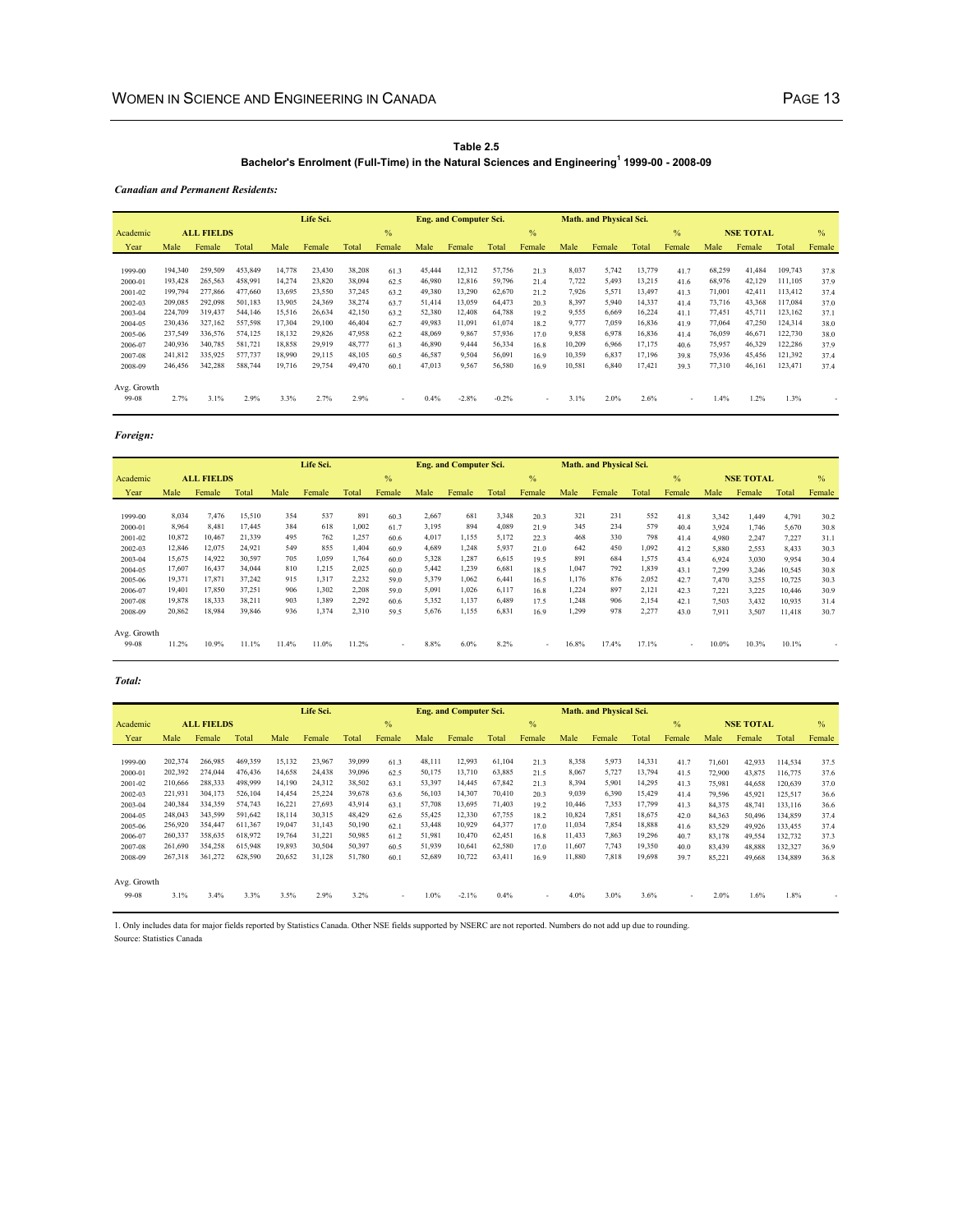

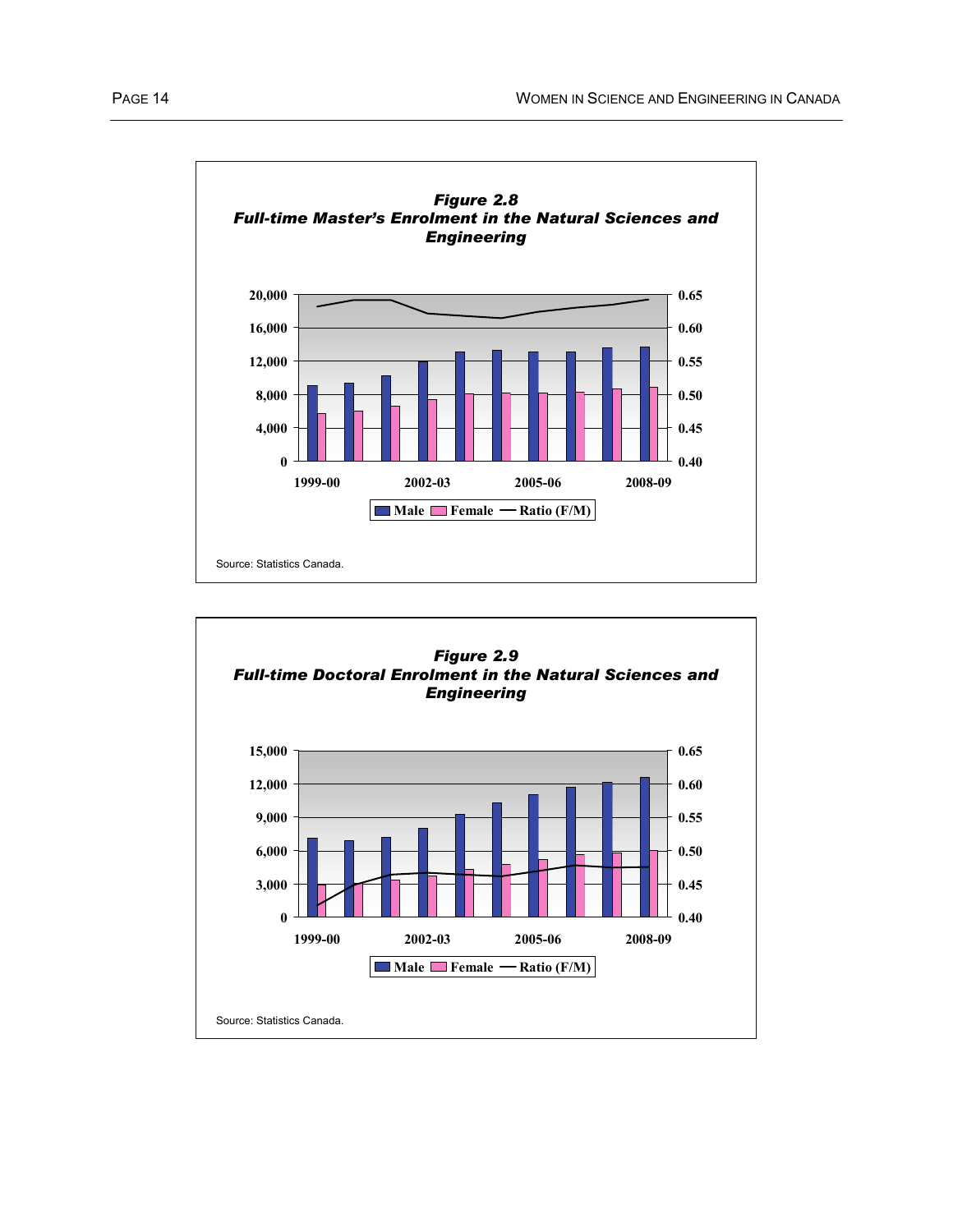#### **Table 2.6 Master's Enrolment (Full-Time) in the Natural Sciences and Engineering1 1999-00 - 2008-09**

*Canadian and Permanent Residents:*

|             |        |                   |        |       | Life Sci. |           |               |       | <b>Eng. and Computer Sci.</b> |          |               |       | <b>Math. and Physical Sci.</b> |          |               |        |                  |           |               |
|-------------|--------|-------------------|--------|-------|-----------|-----------|---------------|-------|-------------------------------|----------|---------------|-------|--------------------------------|----------|---------------|--------|------------------|-----------|---------------|
| Academic    |        | <b>ALL FIELDS</b> |        |       |           |           | $\frac{0}{6}$ |       |                               |          | $\frac{0}{0}$ |       |                                |          | $\frac{0}{2}$ |        | <b>NSE TOTAL</b> |           | $\frac{0}{6}$ |
| Year        | Male   | Female            | Total  | Male  | Female    | Total     | Female        | Male  | Female                        | Total    | Female        | Male  | Female                         | Total    | Female        | Male   | Female           | Total     | Female        |
|             |        |                   |        |       |           |           |               |       |                               |          |               |       |                                |          |               |        |                  |           |               |
| 1999-00     | 19,152 | 21,765            | 40.917 | 2,403 | 2.919     | 5,322     | 54.8          | 3,720 | 1,284                         | 5.004    | 25.7          | 1,332 | 792                            | 2,124    | 37.3          | 7,455  | 4,995            | 12,450    | 40.1          |
| 2000-01     | 19.158 | 21,759            | 40.917 | 2.394 | 2.988     | 5.382     | 55.5          | 3.921 | 1.356                         | 5,277    | 25.7          | 1.290 | 825                            | 2,115    | 39.0          | 7.605  | 5,169            | 12,774    | 40.5          |
| 2001-02     | 20,061 | 22,863            | 42,924 | 2,370 | 3,219     | 5,589     | 57.6          | 4,539 | 1.560                         | 6,099    | 25.6          | 1,338 | 852                            | 2,190    | 38.9          | 8.247  | 5,631            | 13,878    | 40.6          |
| 2002-03     | 22,119 | 24,765            | 46,884 | 2,490 | 3,435     | 5,925     | 58.0          | 5,586 | 1.893                         | 7,479    | 25.3          | 1.404 | 906                            | 2,310    | 39.2          | 9,480  | 6,234            | 15,714    | 39.7          |
| 2003-04     | 23,739 | 26,415            | 50,154 | 2.625 | 3.693     | 6,318     | 58.5          | 6,138 | 1.965                         | 8.103    | 24.3          | 1,518 | 1.020                          | 2,538    | 40.2          | 10,281 | 6,678            | 16.959    | 39.4          |
| 2004-05     | 24,291 | 28,332            | 52,623 | 2,679 | 3.873     | 6,552     | 59.1          | 5,964 | 1.821                         | 7.785    | 23.4          | 1.632 | 1,035                          | 2.667    | 38.8          | 10.275 | 6,729            | 17,004    | 39.6          |
| 2005-06     | 24,108 | 29,097            | 53,205 | 2,643 | 3.960     | 6.603     | 60.0          | 5,640 | 1.680                         | 7.320    | 23.0          | 1.677 | 1.023                          | 2,700    | 37.9          | 9.960  | 6,663            | 16,623    | 40.1          |
| 2006-07     | 24,738 | 30,570            | 55,308 | 2,799 | 4,074     | 6,873     | 59.3          | 5,373 | 1,569                         | 6.942    | 22.6          | 1.701 | 1.059                          | 2,760    | 38.4          | 9,873  | 6,702            | 16,575    | 40.4          |
| 2007-08     | 25,941 | 33,423            | 59,364 | 2,964 | 4,293     | 7.257     | 59.2          | 5.478 | 1.578                         | 7.056    | 22.4          | 1.797 | 1.095                          | 2.892    | 37.9          | 10.239 | 6.966            | 17,205    | 40.5          |
| 2008-09     | 26,448 | 34,962            | 61,410 | 2,988 | 4,383     | 7,371     | 59.5          | 5,406 | 1,560                         | 6,966    | 22.4          | 2,078 | 1,110                          | 3,188    | 34.8          | 10,472 | 7,053            | 17,525    | 40.2          |
| Avg. Growth |        |                   |        |       |           |           |               |       |                               |          |               |       |                                |          |               |        |                  |           |               |
| 99-08       | 3.7%   | 5.4%              | 4.6%   | 2.5%  | 4.6%      | $3.7\%$ - |               | 4.2%  | 2.2%                          | $3.7%$ . |               | 5.1%  | 3.8%                           | $4.6%$ . |               | 3.8%   | 3.9%             | $3.9\%$ - |               |

#### *Foreign:*

|             |       |                   |        |      | Life Sci. |       |               |       | <b>Eng. and Computer Sci.</b> |       |               |         | <b>Math. and Physical Sci.</b> |       |               |       |                  |       |               |
|-------------|-------|-------------------|--------|------|-----------|-------|---------------|-------|-------------------------------|-------|---------------|---------|--------------------------------|-------|---------------|-------|------------------|-------|---------------|
| Academic    |       | <b>ALL FIELDS</b> |        |      |           |       | $\frac{0}{6}$ |       |                               |       | $\frac{0}{0}$ |         |                                |       | $\frac{0}{2}$ |       | <b>NSE TOTAL</b> |       | $\frac{0}{6}$ |
| Year        | Male  | Female            | Total  | Male | Female    | Total | Female        | Male  | Female                        | Total | Female        | Male    | Female                         | Total | Female        | Male  | Female           | Total | Female        |
|             |       |                   |        |      |           |       |               |       |                               |       |               |         |                                |       |               |       |                  |       |               |
| 1999-00     | 3,462 | 2,508             | 5,970  | 297  | 270       | 567   | 47.6          | 990   | 264                           | 1.254 | 21.1          | 288     | 177                            | 465   | 38.1          | 1,575 | 711              | 2,286 | 31.1          |
| 2000-01     | 3,756 | 2,706             | 6.462  | 318  | 312       | 630   | 49.5          | 1.128 | 330                           | 1.458 | 22.6          | 297     | 180                            | 477   | 37.7          | 1,743 | 822              | 2,565 | 32.0          |
| 2001-02     | 4,158 | 2,976             | 7,134  | 381  | 363       | 744   | 48.8          | 1,347 | 417                           | 1,764 | 23.6          | 333     | 195                            | 528   | 36.9          | 2,061 | 975              | 3,036 | 32.1          |
| 2002-03     | 4,737 | 3.477             | 8.214  | 387  | 417       | 804   | 51.9          | 1.653 | 507                           | 2.160 | 23.5          | 384     | 240                            | 624   | 38.5          | 2.424 | 1,164            | 3,588 | 32.4          |
| 2003-04     | 5,529 | 4,080             | 9,609  | 414  | 456       | 870   | 52.4          | 1.905 | 624                           | 2,529 | 24.7          | 462     | 306                            | 768   | 39.8          | 2,781 | 1,386            | 4,167 | 33.3          |
| 2004-05     | 6,216 | 4,380             | 10,596 | 477  | 507       | 984   | 51.5          | 2,019 | 597                           | 2,616 | 22.8          | 489     | 315                            | 804   | 39.2          | 2,985 | 1,419            | 4,404 | 32.2          |
| 2005-06     | 6,567 | 4,617             | 11,184 | 510  | 534       | .044  | 51.1          | 2,178 | 672                           | 2,850 | 23.6          | 450     | 300                            | 750   | 40.0          | 3,138 | 1,506            | 4,644 | 32.4          |
| 2006-07     | 6,561 | 4,734             | 11,295 | 498  | 525       | 1.023 | 51.3          | 2,298 | 735                           | 3,033 | 24.2          | 471     | 318                            | 789   | 40.3          | 3,267 | 1,578            | 4,845 | 32.6          |
| 2007-08     | 6,591 | 4,749             | 11,340 | 498  | 561       | 1.059 | 53.0          | 2,361 | 765                           | 3,126 | 24.5          | 522     | 351                            | 873   | 40.2          | 3,381 | 1,677            | 5,058 | 33.2          |
| 2008-09     | 6,867 | 4,878             | 11,745 | 507  | 621       | 1.128 | 55.1          | 2,541 | 777                           | 3,318 | 23.4          | 217     | 372                            | 589   | 63.2          | 3,265 | 1,770            | 5,035 | 35.2          |
| Avg. Growth |       |                   |        |      |           |       |               |       |                               |       |               |         |                                |       |               |       |                  |       |               |
| 99-08       | 7.9%  | 7.7%              | 7.8%   | 6.1% | 9.7%      | 7.9%  |               | 11.0% | 12.7%                         | 11.4% | ÷.            | $-3.1%$ | 8.6%                           | 2.7%  | ٠             | 8.4%  | 10.7%            | 9.2%  |               |

*Total:*

|             |        |                   |        |       | Life Sci. |       |               |       | <b>Eng. and Computer Sci.</b> |        |               |       | <b>Math. and Physical Sci.</b> |       |               |        |                  |        |        |
|-------------|--------|-------------------|--------|-------|-----------|-------|---------------|-------|-------------------------------|--------|---------------|-------|--------------------------------|-------|---------------|--------|------------------|--------|--------|
| Academic    |        | <b>ALL FIELDS</b> |        |       |           |       | $\frac{9}{6}$ |       |                               |        | $\frac{0}{0}$ |       |                                |       | $\frac{0}{0}$ |        | <b>NSE TOTAL</b> |        | $\%$   |
| Year        | Male   | Female            | Total  | Male  | Female    | Total | Female        | Male  | Female                        | Total  | Female        | Male  | Female                         | Total | Female        | Male   | Female           | Total  | Female |
|             |        |                   |        |       |           |       |               |       |                               |        |               |       |                                |       |               |        |                  |        |        |
| 1999-00     | 22,614 | 24,273            | 46,887 | 2,700 | 3.189     | 5,889 | 54.2          | 4,710 | 1,548                         | 6,258  | 24.7          | 1,620 | 969                            | 2,589 | 37.4          | 9,030  | 5,706            | 14,736 | 38.7   |
| 2000-01     | 22,914 | 24,465            | 47,379 | 2,712 | 3,300     | 6,012 | 54.9          | 5,049 | 1,686                         | 6,735  | 25.0          | 1,587 | 1,005                          | 2,592 | 38.8          | 9,348  | 5,991            | 15,339 | 39.1   |
| 2001-02     | 24,219 | 25,839            | 50,058 | 2,751 | 3,582     | 6,333 | 56.6          | 5,886 | 1.977                         | 7.863  | 25.1          | 1.671 | 1.047                          | 2,718 | 38.5          | 10,308 | 6,606            | 16.914 | 39.1   |
| 2002-03     | 26,856 | 28,242            | 55,098 | 2,877 | 3,852     | 6,729 | 57.2          | 7,239 | 2,400                         | 9,639  | 24.9          | 1,788 | 1,146                          | 2,934 | 39.1          | 11,904 | 7,398            | 19,302 | 38.3   |
| 2003-04     | 29,268 | 30.495            | 59,763 | 3,039 | 4.149     | 7.188 | 57.7          | 8.043 | 2,589                         | 10.632 | 24.4          | 1.980 | 1,326                          | 3,306 | 40.1          | 13,062 | 8,064            | 21,126 | 38.2   |
| 2004-05     | 30,507 | 32.712            | 63.219 | 3,156 | 4.380     | 7.536 | 58.1          | 7.983 | 2.418                         | 10.401 | 23.2          | 2,121 | 1.350                          | 3.471 | 38.9          | 13.260 | 8,148            | 21.408 | 38.1   |
| 2005-06     | 30,675 | 33,714            | 64,389 | 3,153 | 4,494     | 7,647 | 58.8          | 7,818 | 2,352                         | 10,170 | 23.1          | 2,127 | 1,323                          | 3,450 | 38.3          | 13,098 | 8,169            | 21,267 | 38.4   |
| 2006-07     | 31,299 | 35,304            | 66,603 | 3,297 | 4,599     | 7,896 | 58.2          | 7,671 | 2,304                         | 9,975  | 23.1          | 2,172 | 1.377                          | 3,549 | 38.8          | 13,140 | 8,280            | 21,420 | 38.7   |
| 2007-08     | 32,532 | 38,172            | 70,704 | 3,462 | 4,854     | 8,316 | 58.4          | 7,839 | 2,343                         | 10,182 | 23.0          | 2,319 | 1.446                          | 3,765 | 38.4          | 13,620 | 8,643            | 22,263 | 38.8   |
| 2008-09     | 33,315 | 39,840            | 73,155 | 3,495 | 5,004     | 8,499 | 58.9          | 7,947 | 2,337                         | 10,284 | 22.7          | 2,295 | 1,482                          | 3,777 | 39.2          | 13,737 | 8,823            | 22,560 | 39.1   |
| Avg. Growth |        |                   |        |       |           |       |               |       |                               |        |               |       |                                |       |               |        |                  |        |        |
| 99-08       | 4.4%   | 5.7%              | 5.1%   | 2.9%  | 5.1%      | 4.2%  |               | 6.0%  | 4.7%                          | 5.7%   | $\sim$        | 3.9%  | 4.8%                           | 4.3%  | ٠             | 4.8%   | 5.0%             | 4.8%   |        |

1. Only includes data for major fields reported by Statistics Canada. Other NSE fields supported by NSERC are not reported. Numbers do not add up due to rounding.

Source: Statistics Canada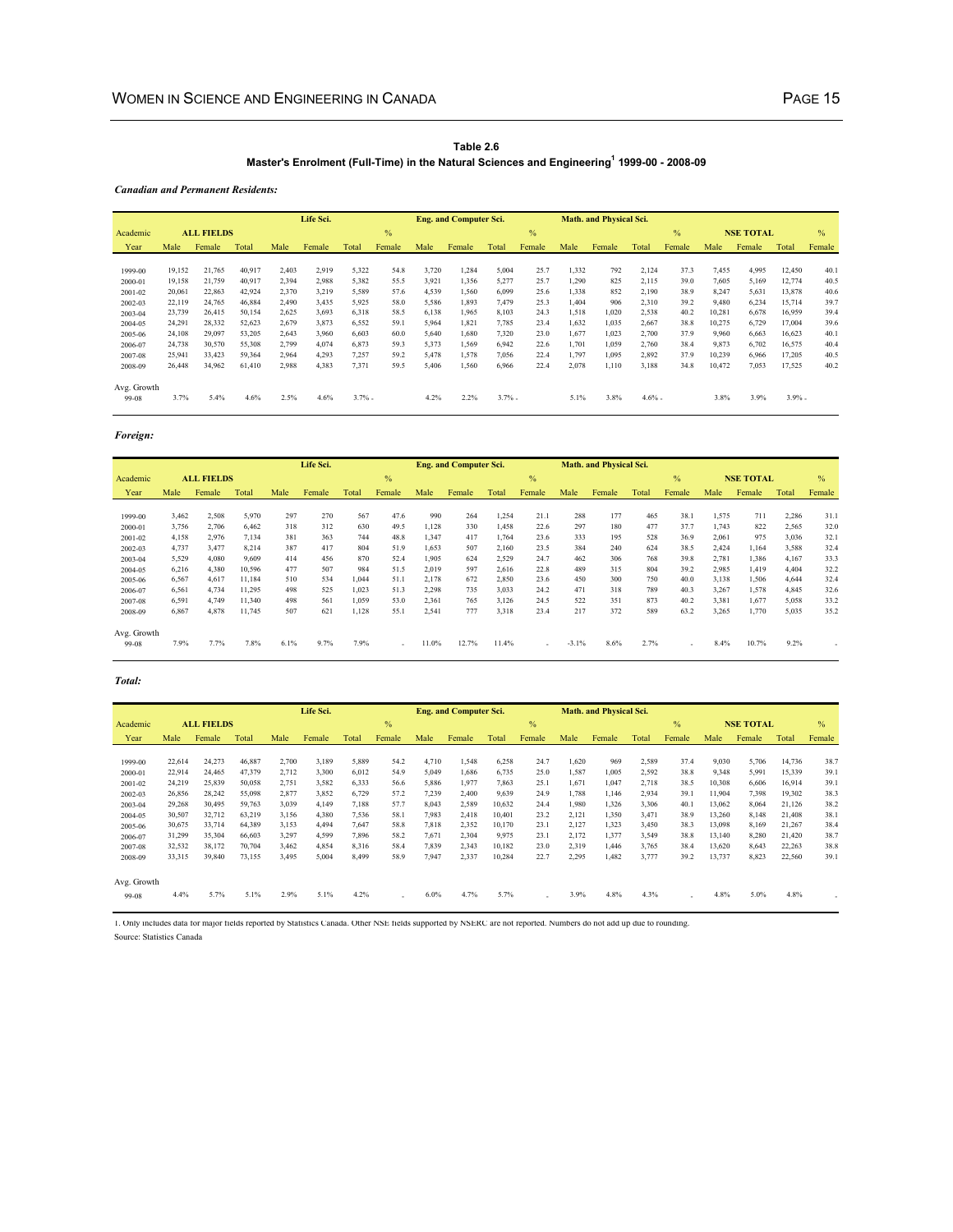#### **Table 2.7 Doctoral Enrolment (Full-Time) in the Natural Sciences and Engineering<sup>1</sup> 1999-00 - 2008-09**

*Canadian and Permanent Residents:*

|             |        |                   |        |       | Life Sci. |          |               |       | <b>Eng. and Computer Sci.</b> |           |               |       | <b>Math. and Physical Sci.</b> |          |               |       |                  |           |               |
|-------------|--------|-------------------|--------|-------|-----------|----------|---------------|-------|-------------------------------|-----------|---------------|-------|--------------------------------|----------|---------------|-------|------------------|-----------|---------------|
| Academic    |        | <b>ALL FIELDS</b> |        |       |           |          | $\frac{9}{6}$ |       |                               |           | $\frac{0}{0}$ |       |                                |          | $\frac{0}{2}$ |       | <b>NSE TOTAL</b> |           | $\frac{0}{0}$ |
| Year        | Male   | Female            | Total  | Male  | Female    | Total    | Female        | Male  | Female                        | Total     | Female        | Male  | Female                         | Total    | Female        | Male  | Female           | Total     | Female        |
|             |        |                   |        |       |           |          |               |       |                               |           |               |       |                                |          |               |       |                  |           |               |
| 1999-00     | 10,356 | 8.976             | 19,332 | 1,944 | 1.446     | 3,390    | 42.7          | 1,959 | 399                           | 2,358     | 16.9          | 1.449 | 525                            | 1,974    | 26.6          | 5,352 | 2,370            | 7,722     | 30.7          |
| 2000-01     | 10.140 | 9.162             | 19.302 | 1.944 | 1.569     | 3,513    | 44.7          | 1.896 | 402                           | 2,298     | 17.5          | 1.413 | 528                            | 1.941    | 27.2          | 5.253 | 2.499            | 7,752     | 32.2          |
| 2001-02     | 10,290 | 9,573             | 19,863 | 1,986 | 1.662     | 3,648    | 45.6          | 2,019 | 462                           | 2,481     | 18.6          | 1,386 | 552                            | 1.938    | 28.5          | 5,391 | 2,676            | 8,067     | 33.2          |
| 2002-03     | 10,902 | 10,155            | 21,057 | 2,055 | 1.767     | 3,822    | 46.2          | 2,334 | 585                           | 2,919     | 20.0          | 1.410 | 588                            | 1.998    | 29.4          | 5,799 | 2,940            | 8,739     | 33.6          |
| 2003-04     | 11,907 | 11,211            | 23,118 | 2,103 | 1.911     | 4.014    | 47.6          | 2,793 | 723                           | 3,516     | 20.6          | 1,548 | 672                            | 2,220    | 30.3          | 6.444 | 3,306            | 9,750     | 33.9          |
| 2004-05     | 12,918 | 12,210            | 25,128 | 2,229 | 2.067     | 4.296    | 48.1          | 3,222 | 834                           | 4,056     | 20.6          | 1.626 | 711                            | 2,337    | 30.4          | 7.077 | 3,612            | 10.689    | 33.8          |
| 2005-06     | 13,698 | 12,990            | 26,688 | 2,352 | 2,256     | 4.608    | 49.0          | 3,576 | 918                           | 4.494     | 20.4          | 1,668 | 753                            | 2.421    | 31.1          | 7.596 | 3,927            | 11,523    | 34.1          |
| 2006-07     | 14,853 | 14,145            | 28,998 | 2,496 | 2.484     | 4.980    | 49.9          | 3,963 | 1.023                         | 4,986     | 20.5          | 1.839 | 816                            | 2,655    | 30.7          | 8,298 | 4,323            | 12,621    | 34.3          |
| 2007-08     | 15,522 | 14,937            | 30.459 | 2,490 | 2.496     | 4.986    | 50.1          | 4.038 | 1.062                         | 5.100     | 20.8          | 1.977 | 822                            | 2.799    | 29.4          | 8.505 | 4,380            | 12,885    | 34.0          |
| 2008-09     | 15,933 | 15,687            | 31,620 | 2,550 | 2,535     | 5,085    | 49.9          | 4,110 | 1.047                         | 5,157     | 20.3          | 2,061 | 885                            | 2,946    | 30.0          | 8,721 | 4,467            | 13,188    | 33.9          |
| Avg. Growth |        |                   |        |       |           |          |               |       |                               |           |               |       |                                |          |               |       |                  |           |               |
| 99-08       | 4.9%   | 6.4%              | 5.6%   | 3.1%  | 6.4%      | $4.6%$ - |               | 8.6%  | 11.3%                         | $9.1\%$ - |               | 4.0%  | 6.0%                           | $4.5%$ . |               | 5.6%  | 7.3%             | $6.1\%$ - |               |

#### *Foreign:*

|       |        |       |                            | Life Sci. |       |               |                  | <b>Eng. and Computer Sci.</b> |       |               |                    | <b>Math. and Physical Sci.</b> |       |               |                   |        |       |                                        |
|-------|--------|-------|----------------------------|-----------|-------|---------------|------------------|-------------------------------|-------|---------------|--------------------|--------------------------------|-------|---------------|-------------------|--------|-------|----------------------------------------|
|       |        |       |                            |           |       | $\frac{0}{6}$ |                  |                               |       | $\frac{0}{0}$ |                    |                                |       | $\frac{0}{6}$ |                   |        |       | $\frac{0}{0}$                          |
| Male  | Female | Total | Male                       | Female    | Total | Female        | Male             | Female                        | Total | Female        | Male               | Female                         | Total | Female        | Male              | Female | Total | Female                                 |
|       |        |       |                            |           |       |               |                  |                               |       |               |                    |                                |       |               |                   |        |       |                                        |
|       |        |       |                            |           |       |               |                  |                               |       |               |                    |                                |       |               |                   |        |       | 25.3                                   |
| 2,820 | 1.596  | 4.416 | 414                        | 267       | 681   | 39.2          | 780              | 162                           | 942   | 17.2          | 492                | 183                            | 675   | 27.1          | 1.686             | 612    | 2,298 | 26.6                                   |
| 2,982 | 1,701  | 4,683 | 426                        | 297       | 723   | 41.1          | 873              | 180                           | 1,053 | 17.1          | 513                | 186                            | 699   | 26.6          | 1,812             | 663    | 2,475 | 26.8                                   |
| 3,486 | 1.941  | 5.427 | 453                        | 345       | 798   | 43.2          | 1.158            | 219                           | 1,377 | 15.9          | 594                | 228                            | 822   | 27.7          | 2,205             | 792    | 2,997 | 26.4                                   |
| 4,314 | 2,328  | 6,642 | 531                        | 405       | 936   | 43.3          | 1.569            | 303                           | 1,872 | 16.2          | 753                | 294                            | 1.047 | 28.1          | 2,853             | 1,002  | 3,855 | 26.0                                   |
| 4,740 | 2,547  | 7,287 | 603                        | 423       | 1.026 | 41.2          | 1.767            | 366                           | 2,133 | 17.2          | 855                | 348                            | 1.203 | 28.9          | 3,225             | 1.137  | 4,362 | 26.1                                   |
| 5,016 | 2,679  | 7,695 | 654                        | 471       | 1.125 | 41.9          | 1.857            | 408                           | 2,265 | 18.0          | 930                | 372                            | 1,302 | 28.6          | 3,441             | 1.251  | 4,692 | 26.7                                   |
| 4,950 | 2,739  | 7,689 | 669                        | 483       | 1,152 | 41.9          | 1.857            | 408                           | 2,265 | 18.0          | 924                | 402                            | 1,326 | 30.3          | 3,450             | 1,293  | 4,743 | 27.3                                   |
| 5,238 | 2.880  | 8.118 | 687                        | 525       | 1.212 | 43.3          | 2.052            | 459                           | 2.511 | 18.3          | 942                | 417                            | 1.359 | 30.7          | 3.681             | 1.401  | 5,082 | 27.6                                   |
| 5,505 | 3,108  | 8,613 | 708                        | 570       | 1,278 | 44.6          | 2,253            | 531                           | 2,784 | 19.1          | 927                | 423                            | 1,350 | 31.3          | 3,888             | 1,524  | 5,412 | 28.2                                   |
|       |        |       |                            |           |       |               |                  |                               |       |               |                    |                                |       |               |                   |        |       |                                        |
| 7.8%  | 8.1%   | 7.9%  | 4.6%                       | 9.1%      |       |               | 12.9%            | 14.6%                         |       |               | 6.9%               | 10.6%                          |       |               | 9.4%              | 11.2%  |       |                                        |
|       | 2,799  | 1,545 | <b>ALL FIELDS</b><br>4,344 | 471       | 261   | 732           | 35.7<br>$6.4%$ - | 756                           | 156   | 912           | 17.1<br>$13.2\%$ - | 507                            | 171   | 678           | 25.2<br>$8.0\%$ - | 1,734  | 588   | <b>NSE TOTAL</b><br>2,322<br>$9.9\%$ - |

*Total:*

|             |        |                   |        |       | Life Sci. |       |               |       | <b>Eng. and Computer Sci.</b> |       |               |       | <b>Math. and Physical Sci.</b> |       |               |        |                  |        |        |
|-------------|--------|-------------------|--------|-------|-----------|-------|---------------|-------|-------------------------------|-------|---------------|-------|--------------------------------|-------|---------------|--------|------------------|--------|--------|
| Academic    |        | <b>ALL FIELDS</b> |        |       |           |       | $\frac{9}{6}$ |       |                               |       | $\frac{0}{6}$ |       |                                |       | $\frac{0}{2}$ |        | <b>NSE TOTAL</b> |        | $\%$   |
| Year        | Male   | Female            | Total  | Male  | Female    | Total | Female        | Male  | Female                        | Total | Female        | Male  | Female                         | Total | Female        | Male   | Female           | Total  | Female |
|             |        |                   |        |       |           |       |               |       |                               |       |               |       |                                |       |               |        |                  |        |        |
| 1999-00     | 13,155 | 10,521            | 23,676 | 2,415 | 1,707     | 4,122 | 41.4          | 2,715 | 555                           | 3,270 | 17.0          | 1,956 | 696                            | 2,652 | 26.2          | 7,086  | 2,958            | 10,044 | 29.5   |
| 2000-01     | 12,960 | 10,758            | 23,718 | 2,358 | 1,836     | 4,194 | 43.8          | 2,676 | 564                           | 3,240 | 17.4          | 1,905 | 711                            | 2,616 | 27.2          | 6,939  | 3,111            | 10,050 | 31.0   |
| 2001-02     | 13,272 | 11,274            | 24,546 | 2,412 | 1,959     | 4,371 | 44.8          | 2,892 | 642                           | 3,534 | 18.2          | 1.899 | 738                            | 2,637 | 28.0          | 7,203  | 3,339            | 10,542 | 31.7   |
| 2002-03     | 14,388 | 12,096            | 26,484 | 2,508 | 2,112     | 4,620 | 45.7          | 3,492 | 804                           | 4,296 | 18.7          | 2,004 | 816                            | 2,820 | 28.9          | 8,004  | 3,732            | 11,736 | 31.8   |
| 2003-04     | 16,221 | 13,539            | 29,760 | 2,634 | 2,316     | 4,950 | 46.8          | 4,362 | 1.026                         | 5,388 | 19.0          | 2,301 | 966                            | 3,267 | 29.6          | 9,297  | 4,308            | 13,605 | 31.7   |
| 2004-05     | 17,658 | 14,757            | 32,415 | 2,832 | 2,490     | 5,322 | 46.8          | 4,989 | 1.200                         | 6,189 | 19.4          | 2,481 | 1,059                          | 3,540 | 29.9          | 10,302 | 4,749            | 15,051 | 31.6   |
| 2005-06     | 18,714 | 15,669            | 34,383 | 3,006 | 2,727     | 5,733 | 47.6          | 5,433 | 1,326                         | 6,759 | 19.6          | 2,598 | 1,125                          | 3,723 | 30.2          | 11,037 | 5,178            | 16,215 | 31.9   |
| 2006-07     | 19,803 | 16,884            | 36,687 | 3,165 | 2,967     | 6,132 | 48.4          | 5,820 | 1,431                         | 7,251 | 19.7          | 2,763 | 1,218                          | 3,981 | 30.6          | 11,748 | 5,616            | 17,364 | 32.3   |
| 2007-08     | 20,760 | 17,817            | 38,577 | 3,177 | 3,021     | 6,198 | 48.7          | 6,090 | 1,521                         | 7,611 | 20.0          | 2,919 | 1,239                          | 4,158 | 29.8          | 12,186 | 5,781            | 17.967 | 32.2   |
| 2008-09     | 21,438 | 18,795            | 40,233 | 3,258 | 3,105     | 6,363 | 48.8          | 6,363 | 1,578                         | 7,941 | 19.9          | 2,988 | 1,308                          | 4,296 | 30.4          | 12,609 | 5,991            | 18,600 | 32.2   |
| Avg. Growth |        |                   |        |       |           |       |               |       |                               |       |               |       |                                |       |               |        |                  |        |        |
| 99-08       | 5.6%   | 6.7%              | 6.1%   | 3.4%  | 6.9%      | 4.9%  |               | 9.9%  | 12.3%                         | 10.4% | $\sim$        | 4.8%  | 7.3%                           | 5.5%  | ۰             | 6.6%   | 8.2%             | 7.1%   |        |

1. Only includes data for major fields reported by Statistics Canada. Other NSE fields supported by NSERC are not reported. Numbers do not add up due to rounding. Source: Statistics Canada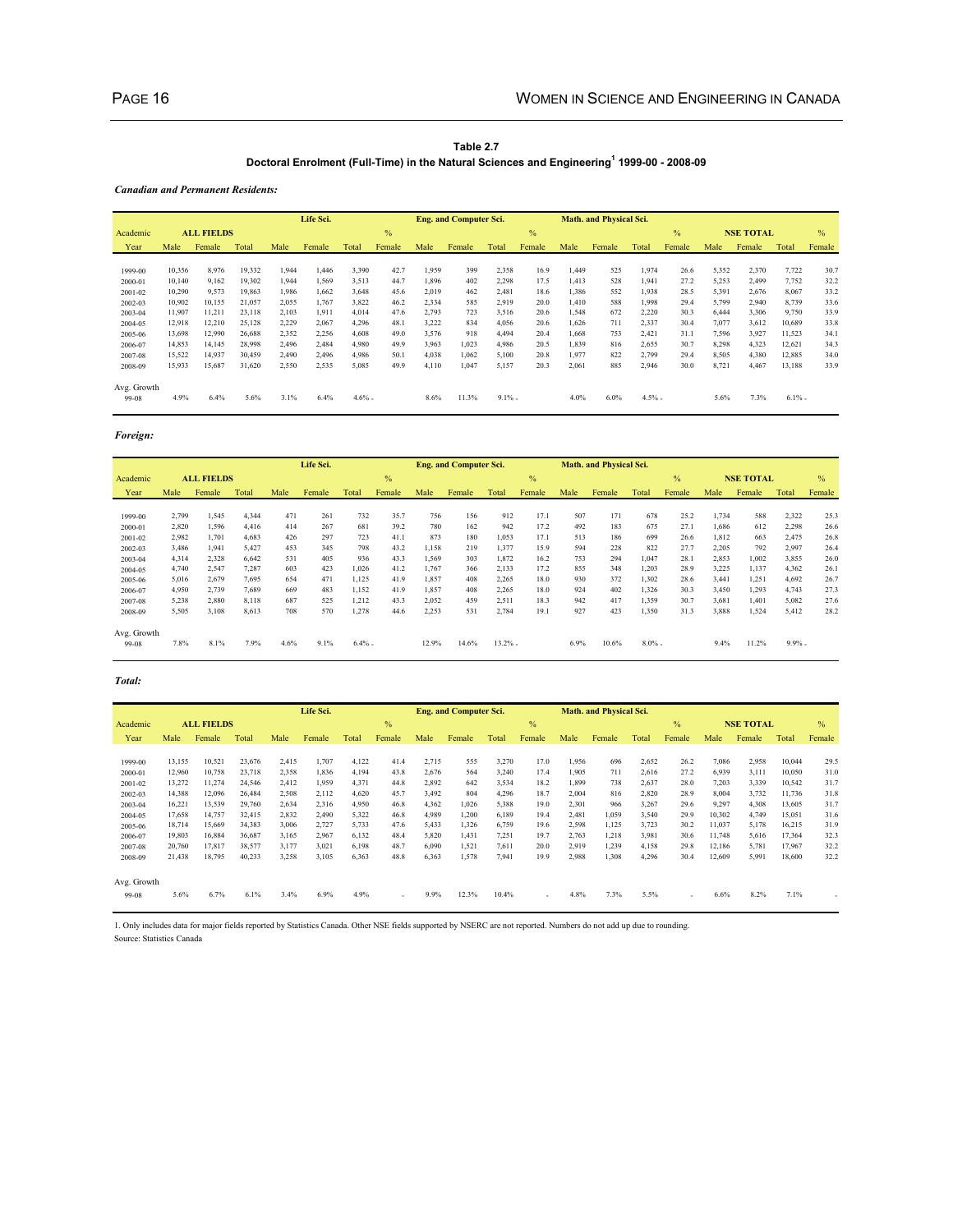

Figure 2.11 indicates that over the past ten years the share of Canadian and permanent resident female students at the bachelor's level has fallen slightly, remained stable at the master's level, and increased modestly at the doctoral level. While the shares have remained flat, the good news is that the absolute numbers of Canadian and permanent resident females enrolled in the NSE at all degree levels have increased (see Tables 2.5, 2.6 and 2.7). At the bachelor's level enrolment for Canadians and permanent residents, the overall gender gap for the NSE is a shortage of 31,000 women. While there is no shortage of women enrolling in universities, with women holding a 58% share of undergraduate enrolment for all fields, the percentage of women choosing NSE fields is far below that of men (as shown in Figure 2.7). Gender equality in the NSE at the bachelor's level could be achieved if 10% of female undergraduates could be convinced to switch into an NSE field.

Foreign student enrolment at the master's and doctoral levels is an important component of enrolment in the NSE. As shown in Tables 2.6 and 2.7, and Figure 2.12, the percentage of foreign students in the NSE who are female is lower than that observed for Canadians and permanent residents. After a period of stagnation in the early part of the decade, foreign student numbers in the NSE for both sexes have been climbing, and for both sexes, reaching new records.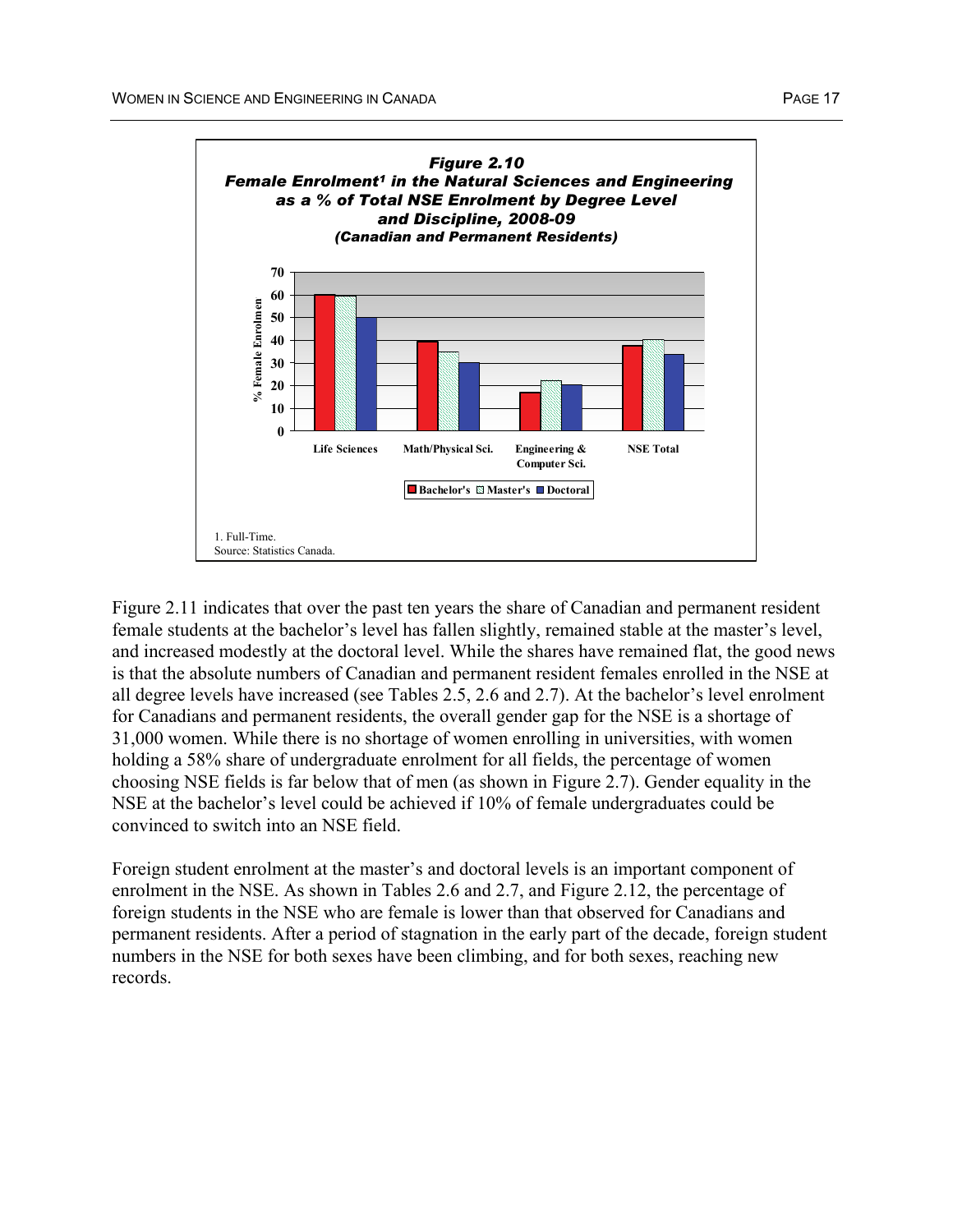

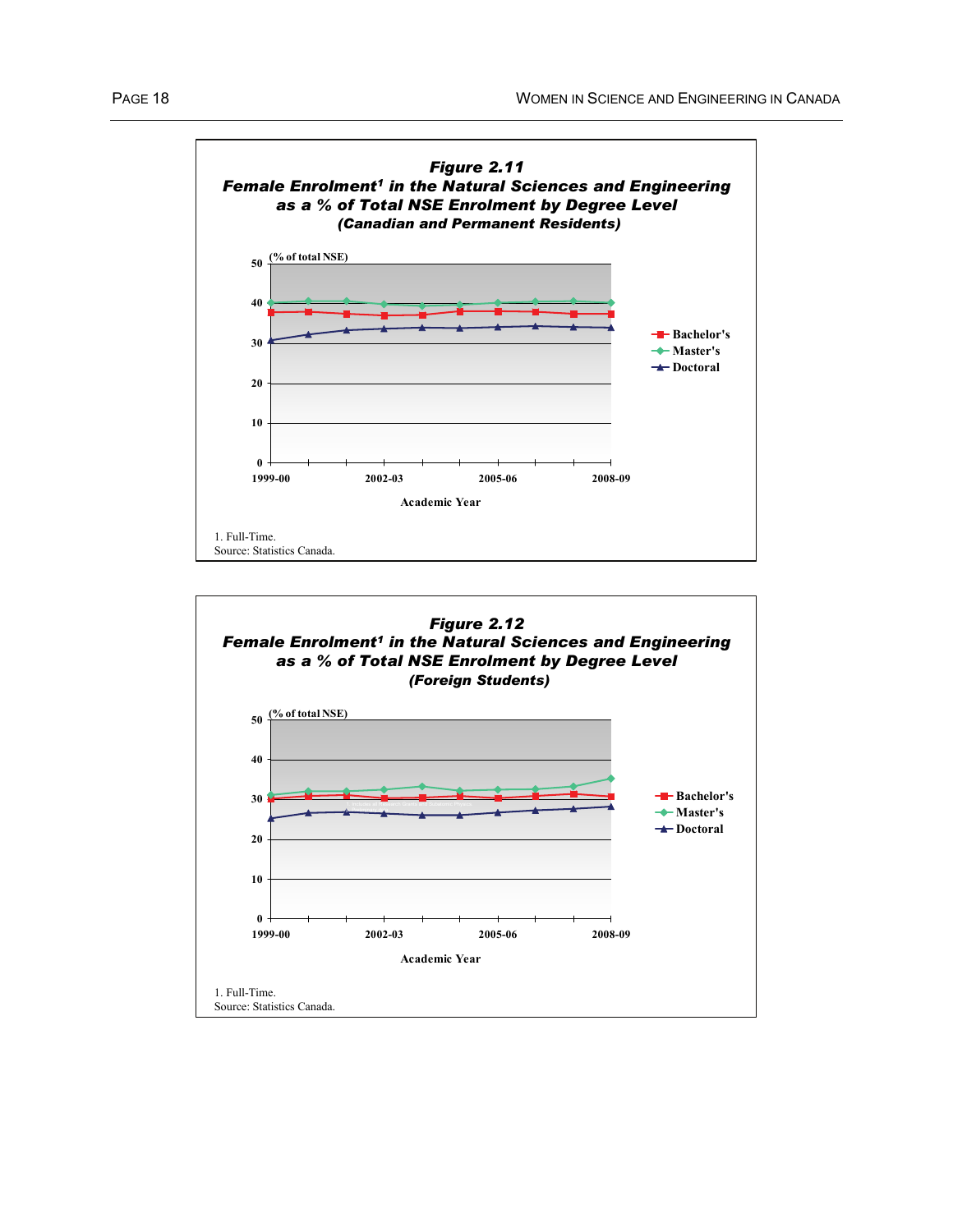Table 2.8 presents the number of degrees awarded in the NSE (unfortunately a breakdown between Canadian and permanent residents and foreign recipients is not available) for both sexes, while Figure 2.13 presents the percentage of NSE degrees awarded to women. The share of degrees awarded in the NSE to females has remained flat at the bachelor's and master's levels, but has increased significantly at the doctoral level from 22.9% in 1998 to 32.8% in 2007. The most important feature of Figure 2.13 is the decline in the share of degrees awarded in the NSE to females at higher degree levels. The drop-off from the bachelor's to master's level is fairly small, but increases significantly moving to the doctoral level. The declining representation of women in the NSE at higher degree levels has often been expressed as the "leaky pipeline." Figure 2.14 presents the percentage of degrees awarded to females in 2007 by major NSE field. A similar drop-off occurs at the doctoral level for all major NSE fields. This leaky pipeline will ultimately affect the number of women with careers in research, as discussed in Section 3.3.

From the Statistics Canada *Earned Doctoral* survey, the time to completion (for those students receiving a doctoral degree) at the master's and doctoral levels by gender is presented in Figures 2.15 and 2.16, respectively. The times to completion at both levels are very similar for both females and males.

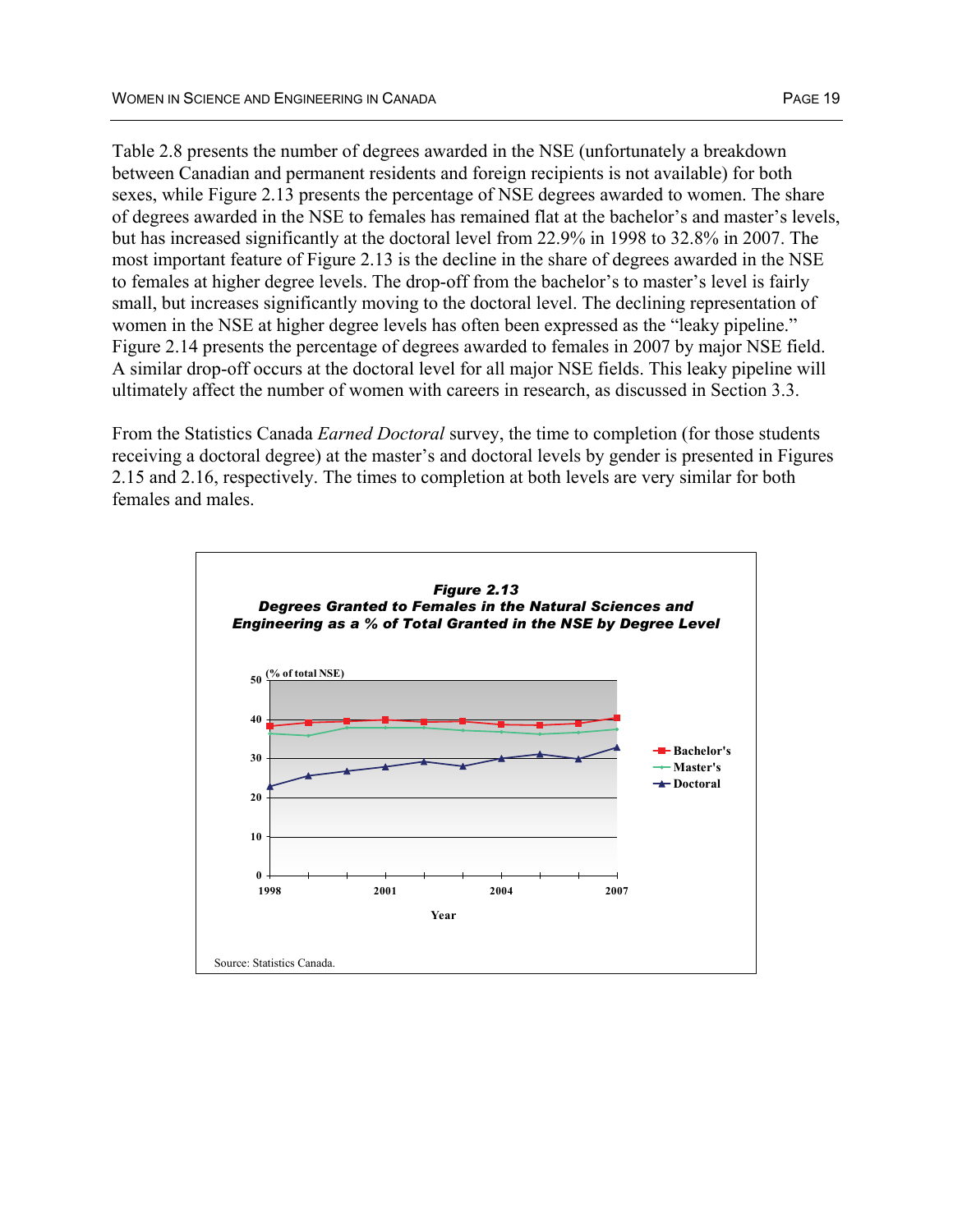

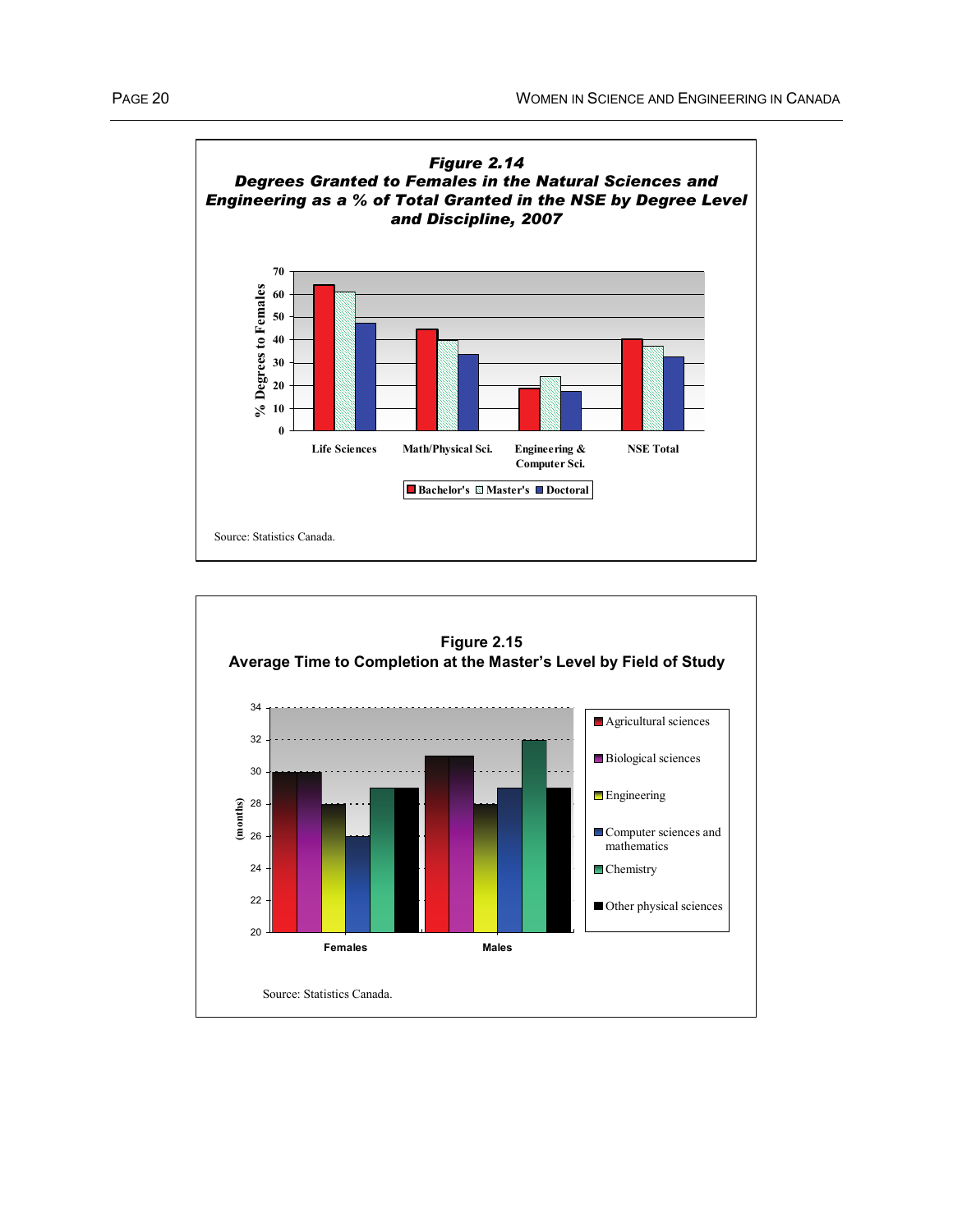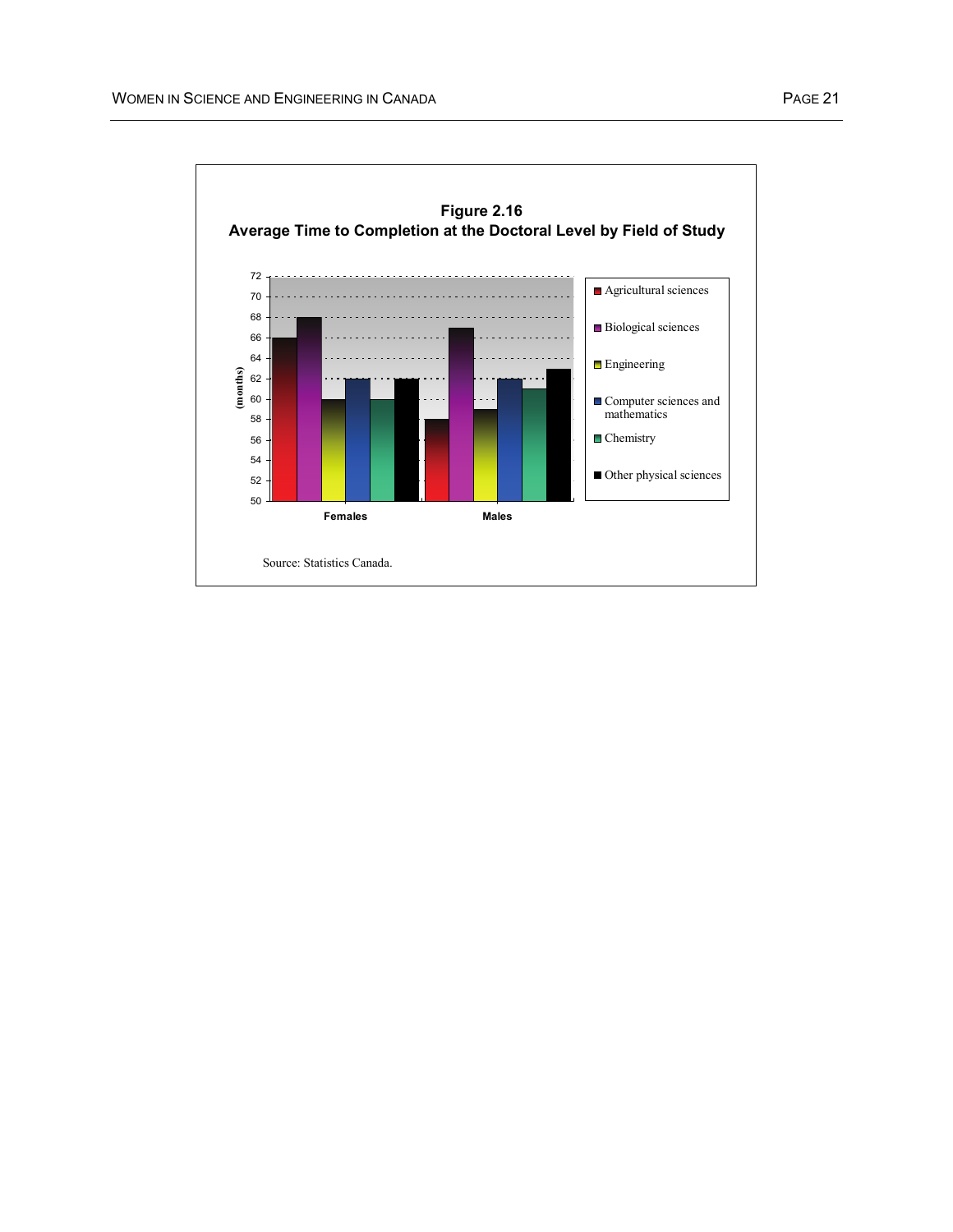#### **Table 2.8 Degrees1 Granted in the Natural Sciences and Engineering2 1998 - 2007**

*Bachelor's and First Professional Degree:*

|             |        |                   |         |       | Life Sci. |        |               |        | <b>Eng. and Computer Sci.</b> |        |               |       | <b>Math. and Physical Sci.</b> |       |               |        |                  |        |               |
|-------------|--------|-------------------|---------|-------|-----------|--------|---------------|--------|-------------------------------|--------|---------------|-------|--------------------------------|-------|---------------|--------|------------------|--------|---------------|
|             |        | <b>ALL FIELDS</b> |         |       |           |        | $\frac{0}{0}$ |        |                               |        | $\frac{0}{0}$ |       |                                |       | $\frac{0}{0}$ |        | <b>NSE TOTAL</b> |        | $\frac{0}{0}$ |
| Year        | Male   | Female            | Total   | Male  | Female    | Total  | Female        | Male   | Female                        | Total  | Female        | Male  | Female                         | Total | Female        | Male   | Female           | Total  | Female        |
|             |        |                   |         |       |           |        |               |        |                               |        |               |       |                                |       |               |        |                  |        |               |
| 1998        | 51,270 | 73,593            | 124,863 | 4,515 | 6,084     | 10,599 | 57.4          | 9,129  | 2,292                         | 11,421 | 20.1          | 2,433 | 1,602                          | 4,035 | 39.7          | 16,077 | 9,978            | 26,055 | 38.3          |
| 1999        | 51,363 | 75,072            | 126.435 | 4,473 | 6,483     | 10.956 | 59.2          | 9,537  | 2,361                         | 11.898 | 19.8          | 2,238 | 1,635                          | 3,873 | 42.2          | 16,248 | 10,479           | 26.727 | 39.2          |
| 2000        | 52,056 | 76,512            | 128,568 | 4,497 | 6,501     | 10.998 | 59.1          | 10,398 | 3,018                         | 13,416 | 22.5          | 2,199 | 1,605                          | 3,804 | 42.2          | 17,094 | 11,124           | 28,218 | 39.4          |
| 2001        | 51,390 | 77,850            | 129,240 | 4,113 | 6,648     | 10.761 | 61.8          | 11,022 | 3,069                         | 14,091 | 21.8          | 2,025 | 1.611                          | 3,636 | 44.3          | 17,160 | 11,328           | 28,488 | 39.8          |
| 2002        | 52,251 | 81,783            | 134.034 | 3.846 | 6.414     | 10.260 | 62.5          | 11.700 | 3.405                         | 15.105 | 22.5          | 2.013 | 1,548                          | 3,561 | 43.5          | 17,559 | 11,367           | 28,926 | 39.3          |
| 2003        | 54.789 | 86,103            | 140.892 | 3.717 | 6.681     | 10.398 | 64.3          | 12.576 | 3,714                         | 16.290 | 22.8          | 2,085 | 1.614                          | 3.699 | 43.6          | 18,378 | 12,009           | 30,387 | 39.5          |
| 2004        | 57,522 | 91,029            | 148,551 | 3,885 | 6,735     | 10,620 | 63.4          | 12,990 | 3,645                         | 16,635 | 21.9          | 2,202 | 1,605                          | 3.807 | 42.2          | 19,077 | 11,985           | 31,062 | 38.6          |
| 2005        | 58,590 | 93,285            | 151,875 | 3,771 | 6,630     | 10.401 | 63.7          | 12,288 | 3,120                         | 15,408 | 20.2          | 2,292 | 1,719                          | 4,011 | 42.9          | 18,351 | 11,469           | 29,820 | 38.5          |
| 2006        | 61,581 | 99,426            | 161.007 | 4.116 | 7.299     | 11.415 | 63.9          | 12.459 | 2,853                         | 15,312 | 18.6          | 2.388 | 1.911                          | 4.299 | 44.5          | 18,963 | 12,063           | 31.026 | 38.9          |
| 2007        | 66,669 | 108,696           | 175,365 | 4,779 | 8,535     | 13,314 | 64.1          | 12,465 | 2,850                         | 15,315 | 18.6          | 2,457 | 1,968                          | 4,425 | 44.5          | 19,701 | 13,353           | 33,054 | 40.4          |
| Avg. Growth |        |                   |         |       |           |        |               |        |                               |        |               |       |                                |       |               |        |                  |        |               |
| 98-07       | 3.0%   | 4.4%              | 3.8%    | 0.6%  | 3.8%      | 2.6%   |               | 3.5%   | 2.5%                          | 3.3%   | $\mathbf{r}$  | 0.1%  | 2.3%                           | 1.0%  | ٠             | 2.3%   | 3.3%             | 2.7%   |               |

#### *Master's:*

|             |        |                   |        |      | Life Sci. |       |               |       | <b>Eng. and Computer Sci.</b> |       |               |      | Math. and Physical Sci. |       |               |       |                  |       |               |
|-------------|--------|-------------------|--------|------|-----------|-------|---------------|-------|-------------------------------|-------|---------------|------|-------------------------|-------|---------------|-------|------------------|-------|---------------|
|             |        | <b>ALL FIELDS</b> |        |      |           |       | $\frac{0}{0}$ |       |                               |       | $\frac{0}{0}$ |      |                         |       | $\frac{0}{0}$ |       | <b>NSE TOTAL</b> |       | $\frac{0}{0}$ |
| Year        | Male   | Female            | Total  | Male | Female    | Total | Female        | Male  | Female                        | Total | Female        | Male | Female                  | Total | Female        | Male  | Female           | Total | Female        |
|             |        |                   |        |      |           |       |               |       |                               |       |               |      |                         |       |               |       |                  |       |               |
| 1998        | 10,512 | 11,514            | 22,026 | 762  | 885       | 1,647 | 53.7          | 1,857 | 570                           | 2,427 | 23.5          | 564  | 360                     | 924   | 39.0          | 3,183 | 1,815            | 4,998 | 36.3          |
| 1999        | 11,217 | 12,054            | 23,271 | 834  | 987       | 1.821 | 54.2          | 1.941 | 573                           | 2,514 | 22.8          | 594  | 315                     | 909   | 34.7          | 3,369 | 1,875            | 5,244 | 35.8          |
| 2000        | 11,391 | 12,837            | 24,228 | 885  | 1.029     | 1,914 | 53.8          | 1,893 | 663                           | 2,556 | 25.9          | 588  | 360                     | 948   | 38.0          | 3,366 | 2,052            | 5,418 | 37.9          |
| 2001        | 11,877 | 13,023            | 24,900 | 921  | 1.104     | 2,025 | 54.5          | 2.088 | 717                           | 2.805 | 25.6          | 570  | 363                     | 933   | 38.9          | 3,579 | 2,184            | 5,763 | 37.9          |
| 2002        | 12,489 | 13,836            | 26,325 | 855  | 1,191     | 2,046 | 58.2          | 2,412 | 771                           | 3,183 | 24.2          | 603  | 396                     | 999   | 39.6          | 3,870 | 2,358            | 6,228 | 37.9          |
| 2003        | 13,887 | 15,108            | 28,995 | 918  | 1,272     | 2,190 | 58.1          | 2,925 | 978                           | 3,903 | 25.1          | 675  | 423                     | 1.098 | 38.5          | 4,518 | 2,673            | 7,191 | 37.2          |
| 2004        | 15,681 | 16,737            | 32,418 | 927  | 1,329     | 2,256 | 58.9          | 3,522 | 1,209                         | 4,731 | 25.6          | 711  | 459                     | 1,170 | 39.2          | 5,160 | 2,997            | 8,157 | 36.7          |
| 2005        | 15,921 | 17,061            | 32,982 | 972  | 1,365     | 2,337 | 58.4          | 3,708 | 1,194                         | 4,902 | 24.4          | 693  | 486                     | 1,179 | 41.2          | 5,373 | 3,045            | 8,418 | 36.2          |
| 2006        | 16,032 | 18,042            | 34,074 | 969  | 1.467     | 2.436 | 60.2          | 3.609 | 1.101                         | 4,710 | 23.4          | 795  | 531                     | 1.326 | 40.0          | 5,373 | 3,099            | 8,472 | 36.6          |
| 2007        | 16,035 | 18,750            | 34,785 | 945  | 1,479     | 2,424 | 61.0          | 3,405 | 1,077                         | 4,482 | 24.0          | 786  | 516                     | 1,302 | 39.6          | 5,136 | 3,072            | 8,208 | 37.4          |
| Avg. Growth |        |                   |        |      |           |       |               |       |                               |       |               |      |                         |       |               |       |                  |       |               |
| 98-07       | 4.8%   | 5.6%              | 5.2%   | 2.4% | 5.9%      | 4.4%  |               | 7.0%  | 7.3%                          | 7.1%  | ٠             | 3.8% | 4.1%                    | 3.9%  | $\sim$        | 5.5%  | 6.0%             | 5.7%  |               |

#### *Doctoral:*

|             |       |                   |       |      | Life Sci. |       |               |      | <b>Eng. and Computer Sci.</b> |       |               |         | <b>Math. and Physical Sci.</b> |         |               |       |                  |       |               |
|-------------|-------|-------------------|-------|------|-----------|-------|---------------|------|-------------------------------|-------|---------------|---------|--------------------------------|---------|---------------|-------|------------------|-------|---------------|
|             |       | <b>ALL FIELDS</b> |       |      |           |       | $\frac{0}{0}$ |      |                               |       | $\frac{0}{0}$ |         |                                |         | $\frac{0}{0}$ |       | <b>NSE TOTAL</b> |       | $\frac{0}{6}$ |
| Year        | Male  | Female            | Total | Male | Female    | Total | Female        | Male | Female                        | Total | Female        | Male    | Female                         | Total   | Female        | Male  | Female           | Total | Female        |
|             |       |                   |       |      |           |       |               |      |                               |       |               |         |                                |         |               |       |                  |       |               |
| 1998        | 2,541 | 1,437             | 3,978 | 471  | 252       | 723   | 34.9          | 636  | 81                            | 717   | 11.3          | 480     | 138                            | 618     | 22.3          | 1,587 | 471              | 2,058 | 22.9          |
| 1999        | 2,409 | 1,557             | 3,966 | 438  | 282       | 720   | 39.2          | 534  | 84                            | 618   | 13.6          | 408     | 108                            | 516     | 20.9          | 1,380 | 474              | 1,854 | 25.6          |
| 2000        | 2,277 | 1,584             | 3,861 | 456  | 297       | 753   | 39.4          | 546  | 93                            | 639   | 14.6          | 372     | 114                            | 486     | 23.5          | 1,374 | 504              | 1,878 | 26.8          |
| 2001        | 2,124 | 1,584             | 3,708 | 450  | 279       | 729   | 38.3          | 447  | 75                            | 522   | 14.4          | 372     | 135                            | 507     | 26.6          | 1,269 | 489              | 1,758 | 27.8          |
| 2002        | 2,127 | 1,605             | 3,732 | 456  | 306       | 762   | 40.2          | 492  | 102                           | 594   | 17.2          | 354     | 129                            | 483     | 26.7          | 1,302 | 537              | 1,839 | 29.2          |
| 2003        | 2,247 | 1,617             | 3,864 | 462  | 330       | 792   | 41.7          | 519  | 96                            | 615   | 15.6          | 375     | 102                            | 477     | 21.4          | 1,356 | 528              | 1,884 | 28.0          |
| 2004        | 2,334 | 1,827             | 4,161 | 483  | 357       | 840   | 42.5          | 594  | 114                           | 708   | 16.1          | 381     | 153                            | 534     | 28.7          | 1,458 | 624              | 2,082 | 30.0          |
| 2005        | 2,352 | 1,848             | 4,200 | 441  | 369       | 810   | 45.6          | 621  | 120                           | 741   | 16.2          | 342     | 144                            | 486     | 29.6          | 1,404 | 633              | 2,037 | 31.1          |
| 2006        | 2,520 | 1,932             | 4,452 | 432  | 378       | 810   | 46.7          | 711  | 132                           | 843   | 15.7          | 399     | 144                            | 543     | 26.5          | 1,542 | 654              | 2,196 | 29.8          |
| 2007        | 2,676 | 2,151             | 4,827 | 522  | 474       | 996   | 47.6          | 819  | 171                           | 990   | 17.3          | 387     | 198                            | 585     | 33.8          | 1,728 | 843              | 2,571 | 32.8          |
| Avg. Growth |       |                   |       |      |           |       |               |      |                               |       |               |         |                                |         |               |       |                  |       |               |
| 98-07       | 0.6%  | 4.6%              | 2.2%  | 1.1% | 7.3%      | 3.6%  | ۰             | 2.8% | 8.7%                          | 3.6%  |               | $-2.4%$ | 4.1%                           | $-0.6%$ | ٠             | 1.0%  | 6.7%             | 2.5%  |               |

1. Degrees granted to full-time and part-time students. Numbers do not add up due to rounding.

2. Only includes data for major fields reported by Statistics Canada. Other NSE fields supported by NSERC are reported under "ALL FIELDS."

Source: Statistics Canada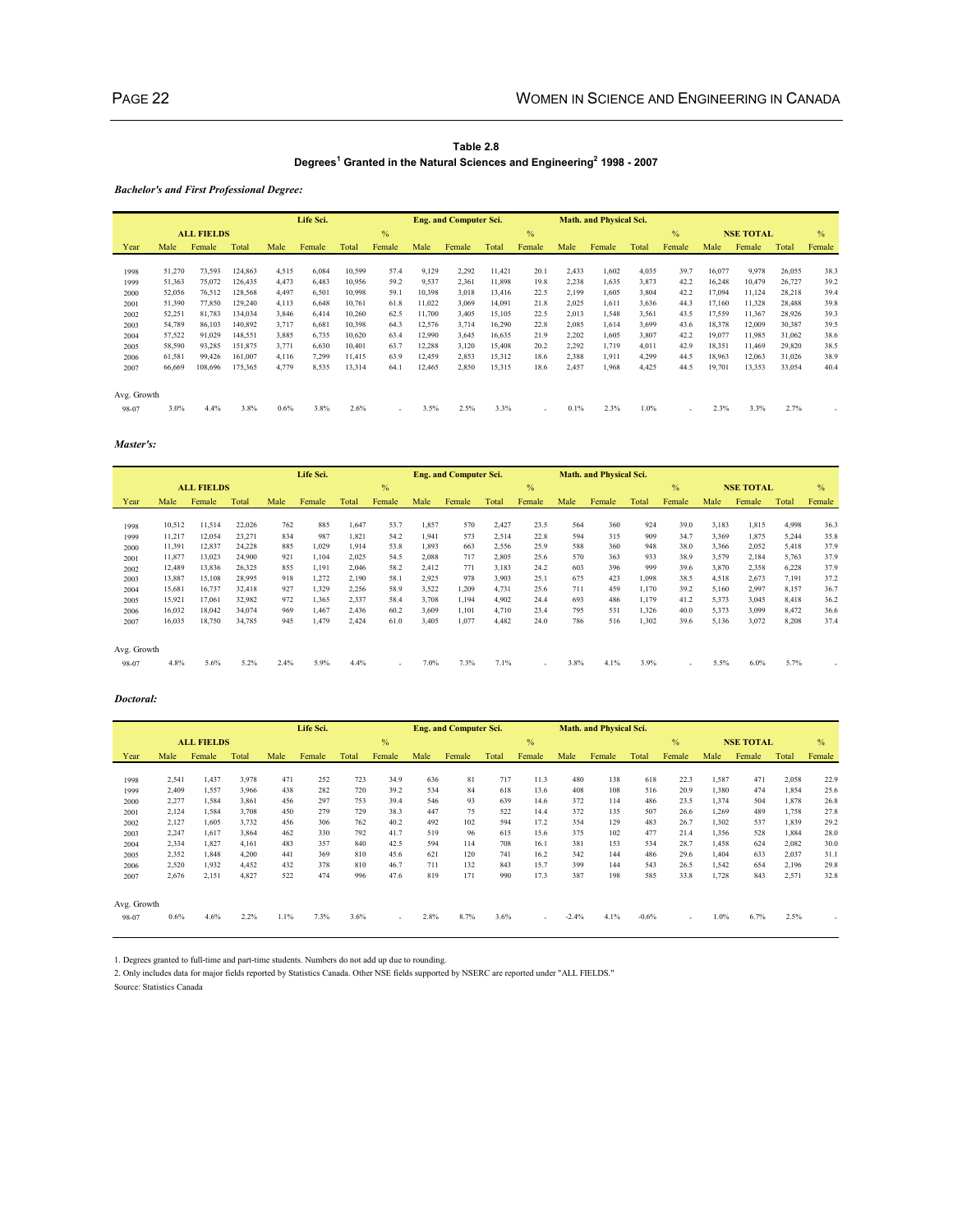### **2.3 International Comparisons**

The lower number of women studying in the NSE and obtaining degrees in the NSE is not a phenomenon unique to Canada. Virtually all countries in the world, to varying levels, have fewer women than men studying in the NSE. Figure 2.17 and Table 2.9 presents the number of first university degrees awarded in the NSE as a percentage of the 24-year-old population for selected countries by gender. As the table indicates, Canada ranks poorly with respect to both sexes in NSE degree output, with production especially poor on the male side. However, the number of females obtaining their first degree in the NSE for all countries is relatively low.



A similar comparison for doctoral degree attainment by gender is presented in Figure 2.18 and Table 2.10. Once again, female Ph.D. production is considerably lower than for males for all countries. Canada's performance is equally dismal for both sexes, lagging far behind the leading countries in NSE Ph.D. production.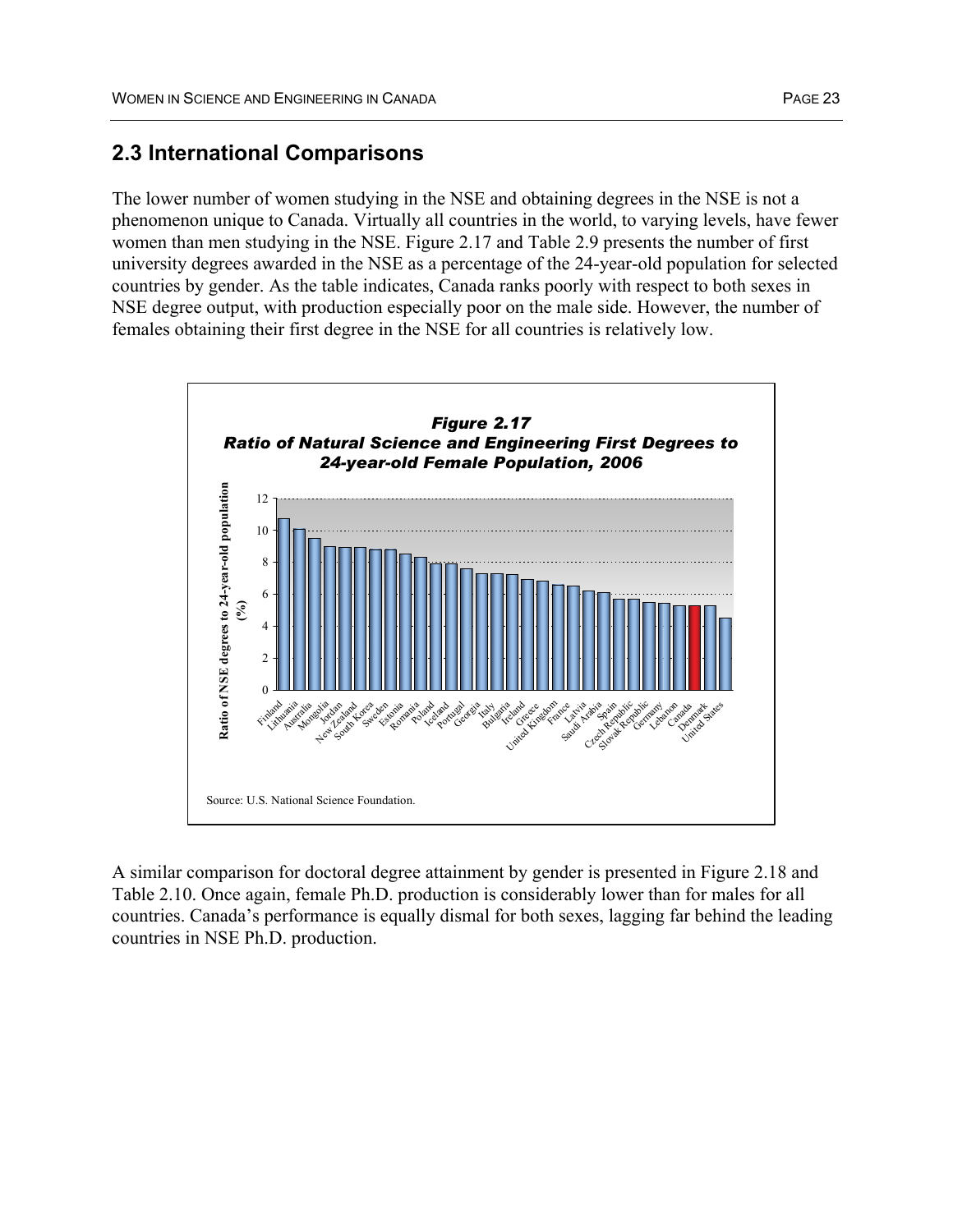

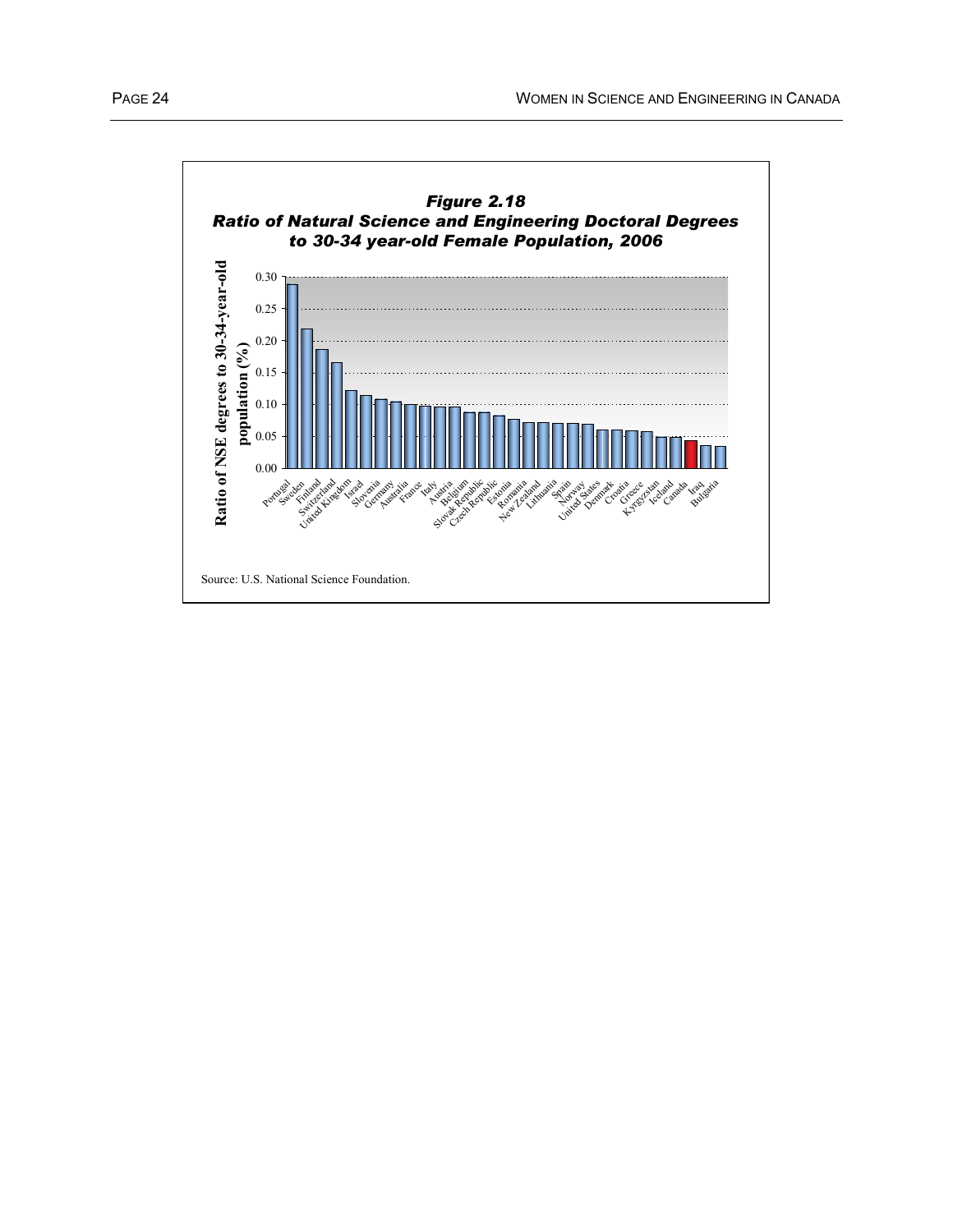|                |                      | <b>First Degrees</b> |                |      | No. of             | NSE as %     |                      | <b>First Degrees</b> |              |      | No. of             | NSE as %     |
|----------------|----------------------|----------------------|----------------|------|--------------------|--------------|----------------------|----------------------|--------------|------|--------------------|--------------|
| Rank           | Country              | <b>All fields</b>    | <b>NSE</b>     |      | % NSE 24-year-olds | 24-year-olds | Country              | <b>All fields</b>    | <b>NSE</b>   |      | % NSE 24-year-olds | 24-year-olds |
|                |                      |                      | <b>Females</b> |      |                    |              |                      |                      | <b>Males</b> |      |                    |              |
| 1              | Finland              | 24,072               | 3,525          | 14.6 | 32,826             | 10.7         | Finland              | 13.876               | 8,317        | 59.9 | 34,312             | 24.2         |
| $\overline{c}$ | Lithuania            | 19,854               | 2.407          | 12.1 | 23,796             | 10.1         | South Korea          | 137,827              | 70.042       | 50.8 | 383,588            | 18.3         |
| 3              | Australia            | 101,548              | 13,069         | 12.9 | 137,545            | 9.5          | Lithuania            | 9.990                | 4,404        | 44.1 | 24,560             | 17.9         |
| $\overline{4}$ | Mongolia             | 14,367               | 2,301          | 16.0 | 25,612             | 9.0          | Australia            | 70,034               | 24,557       | 35.1 | 141,502            | 17.4         |
| 5              | Jordan               | 20,118               | 4.776          | 23.7 | 53,465             | 8.9          | Sweden               | 16,678               | 8,128        | 48.7 | 53,870             | 15.1         |
| 6              | New Zealand          | 19,443               | 2,419          | 12.4 | 27,119             | 8.9          | New Zealand          | 12,294               | 4,035        | 32.8 | 27,659             | 14.6         |
| $\overline{7}$ | South Korea          | 132,719              | 32,138         | 24.2 | 365,821            | 8.8          | Jordan               | 18,610               | 8,090        | 43.5 | 58,011             | 13.9         |
| 8              | Sweden               | 30,812               | 4,525          | 14.7 | 51,643             | 8.8          | Japana               | 318,812              | 108,914      | 34.2 | 807,972            | 13.5         |
| 9              | Estonia              | 5,058                | 829            | 16.4 | 9,711              | 8.5          | France               | 128,194              | 52,498       | 41.0 | 391,856            | 13.4         |
| 10             | Romania              | 95,377               | 13,513         | 14.2 | 163,708            | 8.3          | United Kingdom       | 138,170              | 49,190       | 35.6 | 380,929            | 12.9         |
| 11             | Poland               | 183,626              | 25,755         | 14.0 | 325,526            | 7.9          | Poland               | 109,419              | 42,743       | 39.1 | 334,942            | 12.8         |
| 12             | Iceland              | 1,928                | 167            | 8.7  | 2,120              | 7.9          | Netherlands          | 41,893               | 12,247       | 29.2 | 96,342             | 12.7         |
| 13             | Portugal             | 33,839               | 5,759          | 17.0 | 75,335             | 7.6          | Georgia              | 13,573               | 4,184        | 30.8 | 32,985             | 12.7         |
| 14             | Georgia              | 14,556               | 2,506          | 17.2 | 34,272             | 7.3          | Czech Republic       | 19,977               | 9,812        | 49.1 | 77,956             | 12.6         |
| 15             | Italy                | 158,922              | 24,295         | 15.3 | 334,476            | 7.3          | Ireland              | 10.672               | 4.493        | 42.1 | 36,047             | 12.5         |
| 16             | Bulgaria             | 24,459               | 3,883          | 15.9 | 54,226             | 7.2          | Italy                | 114,529              | 42,855       | 37.4 | 347,729            | 12.3         |
| 17             | Ireland              | 15,193               | 2,432          | 16.0 | 35,115             | 6.9          | Iceland              | 866                  | 264          | 30.5 | 2,183              | 12.1         |
| 18             | Greece               | 25,521               | 5,222          | 20.5 | 76,398             | 6.8          | Romania              | 65,163               | 20,486       | 31.4 | 171,087            | 12.0         |
| 19             | United Kingdom       | 181.090              | 24,750         | 13.7 | 373,955            | 6.6          | Denmark              | 11,131               | 3,393        | 30.5 | 30,336             | 11.2         |
| 20             | France               | 157,044              | 24,857         | 15.8 | 384,292            | 6.5          | Slovak Republic      | 12,028               | 4,846        | 40.3 | 47,389             | 10.2         |
| 21             | Latvia               | 16,588               | 1,008          | 6.1  | 16,313             | 6.2          | Germany              | 115,983              | 49,585       | 42.8 | 485,047            | 10.2         |
| 22             | Saudi Arabia         | 47,753               | 11.751         | 24.6 | 192,741            | 6.1          | Portugal             | 16,827               | 7,900        | 46.9 | 77,552             | 10.2         |
| 23             | Spain                | 116,205              | 18,383         | 15.8 | 320,799            | 5.7          | Switzerland          | 12,479               | 4.541        | 36.4 | 44,999             | 10.1         |
| 24             | Czech Republic       | 25,249               | 4,225          | 16.7 | 74,516             | 5.7          | Latvia               | 6,545                | 1,694        | 25.9 | 16,883             | 10.0         |
| 25             | Slovak Republic      | 18,488               | 2,492          | 13.5 | 45,465             | 5.5          | Norway               | 9,440                | 2,667        | 28.3 | 27,672             | 9.6          |
| 26             | Germany              | 151,614              | 25,597         | 16.9 | 470,203            | 5.4          | Austria              | 11,113               | 5.007        | 45.1 | 52,189             | 9.6          |
| 27             | Lebanon              | 13.636               | 1.982          | 14.5 | 37,238             | 5.3          | Spain                | 75,973               | 32.068       | 42.2 | 336,221            | 9.5          |
| 28             | Canada               | 109.053              | 11.463         | 10.5 | 215,515            | 5.3          | Lebanon              | 11,060               | 3,471        | 31.4 | 36,693             | 9.5          |
| 29             | Denmark              | 18,918               | 1.574          | 8.3  | 29,788             | 5.3          | Bulgaria             | 17,017               | 5,203        | 30.6 | 57,250             | 9.1          |
| 30             | <b>United States</b> | 866,363              | 92,715         | 10.7 | 2,046,583          | 4.5          | Estonia              | 2,082                | 882          | 42.4 | 10,034             | 8.8          |
| 31             | Palestine            | 9,850                | 1,264          | 12.8 | 28,433             | 4.4          | Canada               | 67,857               | 19,596       | 28.9 | 223,266            | 8.8          |
| 32             | Panama               | 11,586               | 1.161          | 10.0 | 26,776             | 4.3          | <b>United States</b> | 636,559              | 149,478      | 23.5 | 2,133,131          | 7.0          |

**Table 2.9 First University Degree in the NSE and Ratio to 24-Year-Old Population, by Sex and Country: 2006 or Most Recent Year**

Source: National Science Foundation, http://www.nsf.gov/statistics/seind10/pdf/at.pdf, and United Nations http://esa.un.org/unpd/wpp2008/all-wpp-indicators\_components.htm.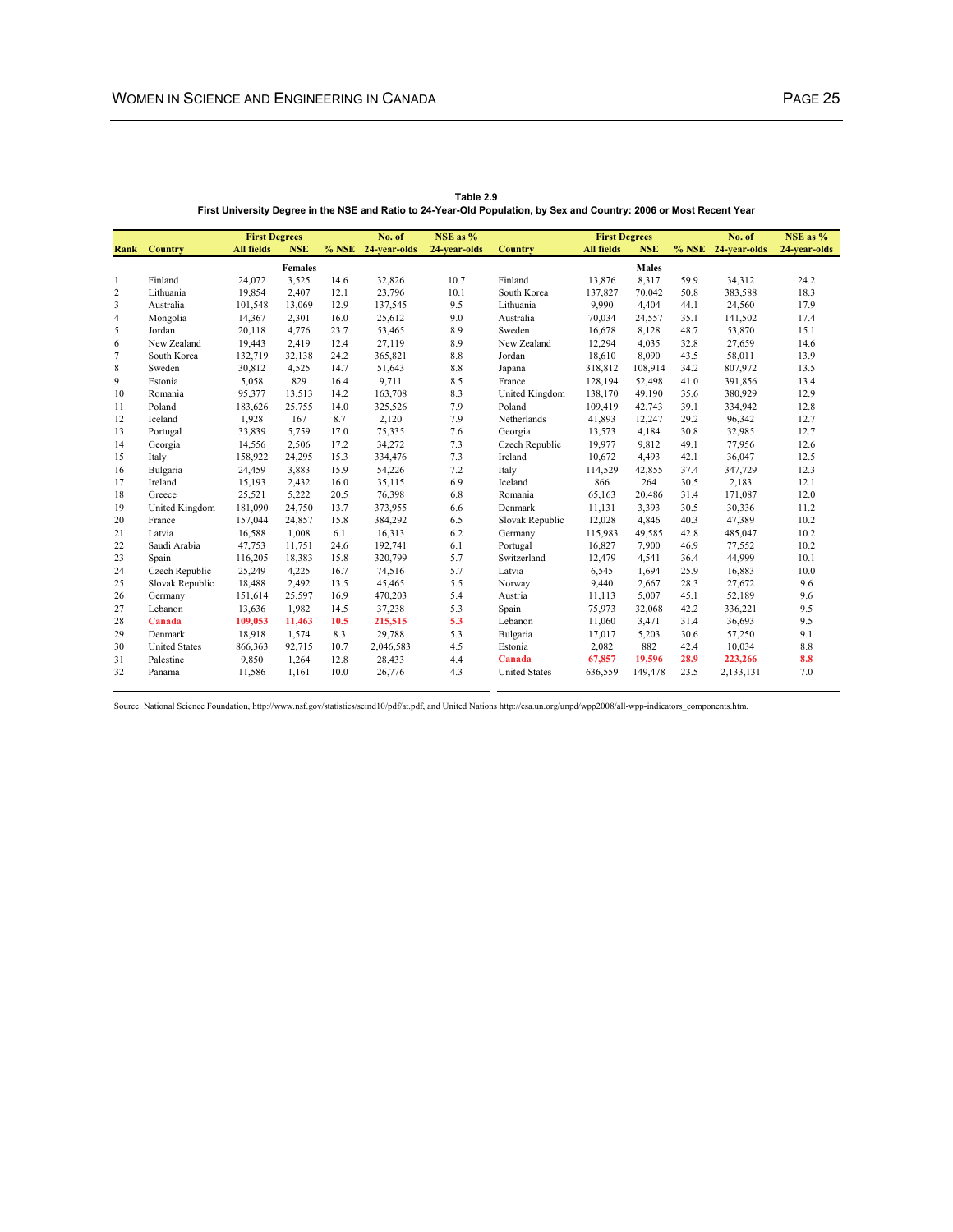|                |                      |                      |                |       | No. of          | $NSE$ as $%$    |                      |                      |              |       | No. of          | NSE as %        |
|----------------|----------------------|----------------------|----------------|-------|-----------------|-----------------|----------------------|----------------------|--------------|-------|-----------------|-----------------|
|                |                      | <b>Ph.D. Degrees</b> |                |       |                 |                 |                      | <b>Ph.D. Degrees</b> |              |       |                 |                 |
| Rank           | Country              | <b>All fields</b>    | <b>NSE</b>     | % NSE | 30-34-year-olds | 30-34-year-olds | Country              | <b>All fields</b>    | <b>NSE</b>   | % NSE | 30-34-year-olds | 30-34-year-olds |
|                |                      |                      | <b>Females</b> |       |                 |                 |                      |                      | <b>Males</b> |       |                 |                 |
| 1              | Portugal             | 3,213                | 1.188          | 37.0  | 412,352         | 0.288           | Sweden               | 2.142                | 1.389        | 64.8  | 314.414         | 0.442           |
| $\overline{c}$ | Sweden               | 1.639                | 664            | 40.5  | 304,512         | 0.218           | Switzerland          | 2.072                | 1.049        | 50.6  | 260,657         | 0.402           |
| 3              | Finland              | 893                  | 280            | 31.4  | 149,988         | 0.187           | Finland              | 1,005                | 593          | 59.0  | 156,929         | 0.378           |
| 4              | Switzerland          | 1.309                | 438            | 33.5  | 263.794         | 0.166           | Portugal             | 2,129                | 1,135        | 53.3  | 414,620         | 0.274           |
| 5              | United Kingdom       | 7,140                | 2,560          | 35.9  | 2,093,801       | 0.122           | United Kingdom       | 9,380                | 5,100        | 54.4  | 2,071,816       | 0.246           |
| 6              | Israel               | 617                  | 274            | 44.4  | 240,376         | 0.114           | Germany              | 14,662               | 6,281        | 42.8  | 2,623,346       | 0.239           |
| $\overline{7}$ | Slovenia             | 196                  | 78             | 39.8  | 71,840          | 0.109           | Austria              | 1,262                | 659          | 52.2  | 292,068         | 0.226           |
| 8              | Germany              | 10,284               | 2,637          | 25.6  | 2,539,439       | 0.104           | Australia            | 2,817                | 1,432        | 50.8  | 756,080         | 0.189           |
| 9              | Australia            | 2,459                | 765            | 31.1  | 763,427         | 0.100           | Czech Republic       | 1,301                | 771          | 59.3  | 430,802         | 0.179           |
| 10             | France               | 4.067                | 2.061          | 50.7  | 2,129,953       | 0.097           | France               | 5.751                | 3.777        | 65.7  | 2,135,198       | 0.177           |
| 11             | Italy                | 4,965                | 2,193          | 44.2  | 2,282,990       | 0.096           | Belgium              | 1,062                | 586          | 55.2  | 359,204         | 0.163           |
| 12             | Austria              | 896                  | 281            | 31.4  | 292,767         | 0.096           | Norway               | 525                  | 257          | 49.0  | 170,305         | 0.151           |
| 13             | Belgium              | 656                  | 309            | 47.1  | 351,746         | 0.088           | Denmark              | 513                  | 282          | 55.0  | 194,203         | 0.145           |
| 14             | Slovak Republic      | 576                  | 182            | 31.6  | 207,586         | 0.088           | Slovenia             | 199                  | 105          | 52.8  | 75,023          | 0.140           |
| 15             | Czech Republic       | 722                  | 339            | 47.0  | 412,731         | 0.082           | South Korea          | 6,281                | 2,909        | 46.3  | 2,092,831       | 0.139           |
| 16             | Estonia              | 82                   | 36             | 43.9  | 46.769          | 0.077           | Slovak Republic      | 642                  | 293          | 45.6  | 213,531         | 0.137           |
| 17             | Romania              | 1.487                | 604            | 40.6  | 836.045         | 0.072           | Greece               | 804                  | 603          | 75.0  | 444,881         | 0.136           |
| 18             | New Zealand          | 319                  | 104            | 32.6  | 145,547         | 0.071           | <b>Israel</b>        | 593                  | 325          | 54.8  | 245,540         | 0.132           |
| 19             | Lithuania            | 191                  | 85             | 44.5  | 121,027         | 0.070           | <b>United States</b> | 27.039               | 13.734       | 50.8  | 10,469,750      | 0.131           |
| 20             | Spain                | 3,347                | 1,250          | 37.3  | 1,800,728       | 0.069           | New Zealand          | 319                  | 166          | 52.0  | 133,937         | 0.124           |
| 21             | Norway               | 357                  | 115            | 32.2  | 167,319         | 0.069           | Georgia              | 487                  | 165          | 33.9  | 146,599         | 0.113           |
| 22             | <b>United States</b> | 25,816               | 6.236          | 24.2  | 10,274,196      | 0.061           | Canada               | 2.352                | 1.254        | 53.3  | 1,121,128       | 0.112           |
| 23             | Denmark              | 397                  | 115            | 29.0  | 191,985         | 0.060           | Italy                | 4.639                | 2,590        | 55.8  | 2,338,136       | 0.111           |
| 24             | Croatia              | 213                  | 86             | 40.4  | 147,746         | 0.058           | Iraq                 | 3,434                | 957          | 27.9  | 998,421         | 0.096           |
| 25             | Greece               | 444                  | 237            | 53.4  | 417,512         | 0.057           | Spain                | 3.812                | 1.627        | 42.7  | 1,918,540       | 0.085           |
| 26             | Kyrgyzstan           | 340                  | 95             | 27.9  | 194,512         | 0.049           | Romania              | 1.693                | 708          | 41.8  | 859,789         | 0.082           |
| 27             | Iceland              | 8                    | 5              | 62.5  | 10,382          | 0.048           | Morocco              | 1.768                | 828          | 46.8  | 1,072,313       | 0.077           |
| 28             | Canada               | 1.848                | 474            | 25.6  | 1.101.092       | 0.043           | Netherlands          | 1.836                | 426          | 23.2  | 581,003         | 0.073           |
| 29             | Iraq                 | 1.622                | 340            | 21.0  | 964,910         | 0.035           | Estonia              | 61                   | 32           | 52.5  | 46,446          | 0.069           |
| 30             | Bulgaria             | 255                  | 95             | 37.3  | 277,219         | 0.034           | Armenia              | 255                  | 52           | 20.4  | 79,258          | 0.066           |

**Table 2.10 Doctoral Degrees in the NSE and Ratio to Population, by Sex and Country: 2006 or Most Recent Year**

Source: National Science Foundation, http://www.nsf.gov/statistics/seind10/pdf/at.pdf, and United Nations http://esa.un.org/unpd/wpp2008/all-wpp-indicators\_components.htm.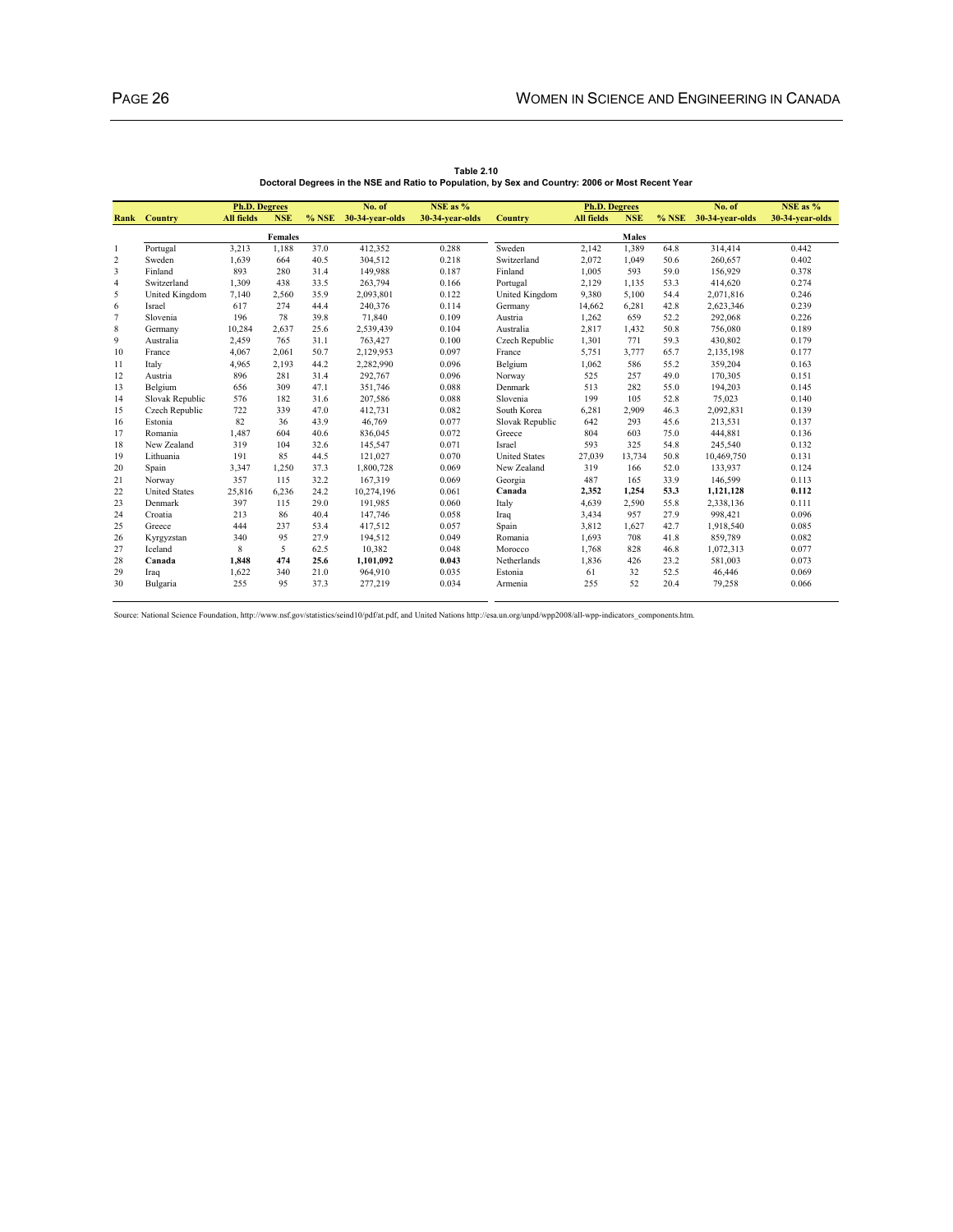### **2.4 Immigration**

One possible solution to increasing the number of women in the NSE in Canada is by importing that talent through immigration. Future skilled labour force growth in Canada will be heavily dependant on immigration. The number of skilled immigrant women coming to Canada with degrees in the NSE peaked in 2001 and has fallen considerably in recent years (see Table 2.11). At the master's and doctoral levels, skilled female immigrants supplement female degree output in Canada by 20% today (see Figure 2.19). However, male skilled immigrants with degrees in the NSE far outnumber that of women, and create and even greater gender gap in this area in the country.

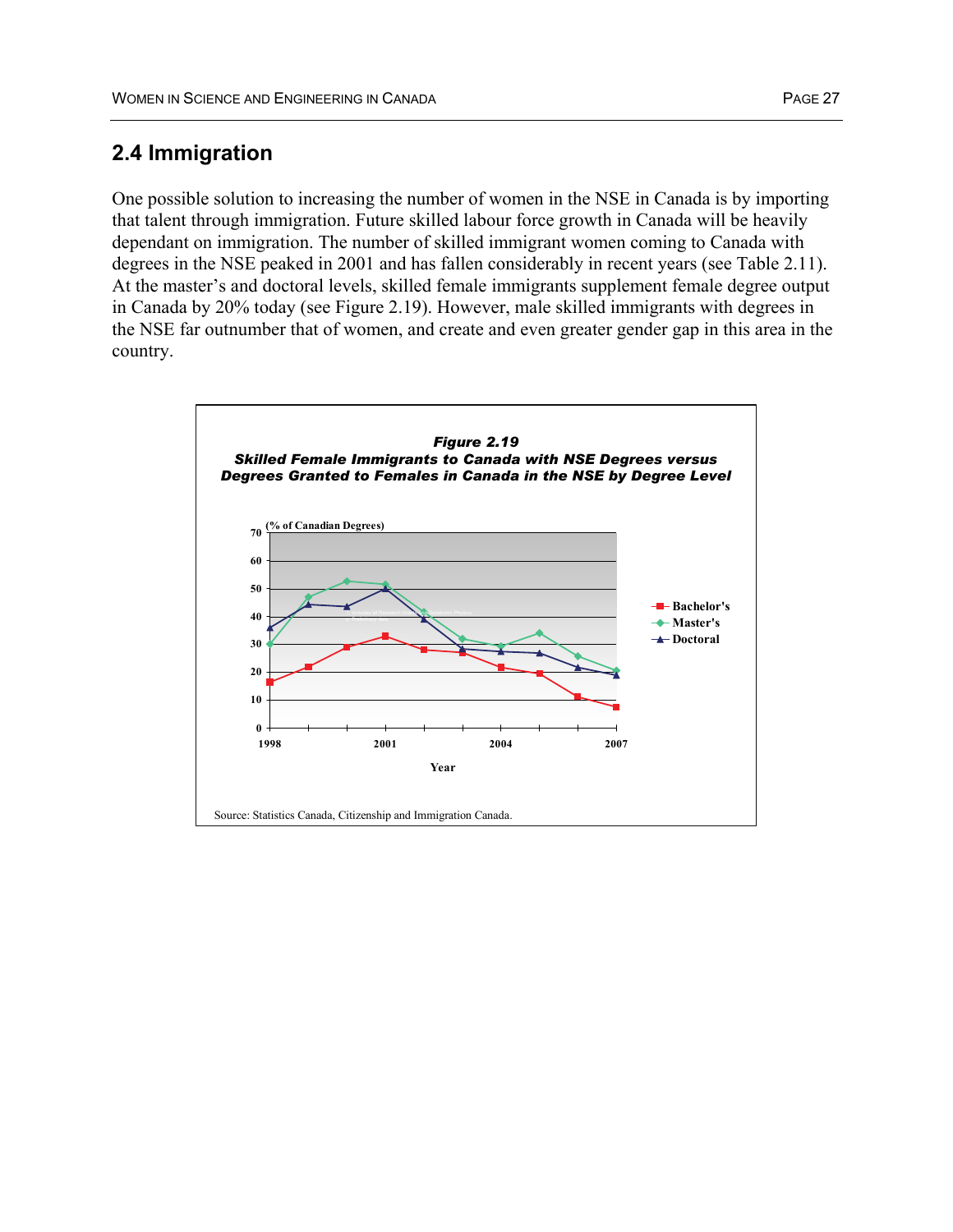#### **Table 2.11 Immigration to Canada by Education Level and Occupation, 1980-2009 Skilled Immigrant Classification (Applicant - Female), Professional Occupations in Natural and Applied Sciences1**

|      |                   | --- Level of Education---- |                  |              |
|------|-------------------|----------------------------|------------------|--------------|
| Year | <b>Bachelor's</b> | Master's                   | <b>Doctorate</b> | <b>Total</b> |
|      |                   |                            |                  |              |
| 1980 | 67                | 18                         | 10               | 95           |
| 1981 | 108               | 33                         | 13               | 154          |
| 1982 | 143               | 38                         | 16               | 197          |
| 1983 | 39                | 11                         | 12               | 62           |
| 1984 | 33                | 10                         | 12               | 55           |
| 1985 | 14                | 9                          | 10               | 33           |
| 1986 | 33                | 14                         | 12               | 59           |
| 1987 | 159               | 45                         | 14               | 218          |
| 1988 | 189               | 47                         | 19               | 255          |
| 1989 | 123               | 41                         | 27               | 191          |
| 1990 | 152               | 56                         | 32               | 240          |
| 1991 | 174               | 63                         | 39               | 276          |
| 1992 | 268               | 64                         | 38               | 370          |
| 1993 | 476               | 136                        | 58               | 670          |
| 1994 | 585               | 259                        | 81               | 925          |
| 1995 | 848               | 359                        | 138              | 1,345        |
| 1996 | 1,225             | 491                        | 160              | 1,876        |
| 1997 | 1,459             | 663                        | 191              | 2,313        |
| 1998 | 1,638             | 547                        | 169              | 2,354        |
| 1999 | 2,303             | 879                        | 210              | 3,392        |
| 2000 | 3,214             | 1,079                      | 219              | 4,512        |
| 2001 | 3,742             | 1,122                      | 244              | 5,108        |
| 2002 | 3,178             | 982                        | 209              | 4,369        |
| 2003 | 3,255             | 856                        | 150              | 4,261        |
| 2004 | 2,596             | 881                        | 171              | 3,648        |
| 2005 | 2,228             | 1,036                      | 170              | 3,434        |
| 2006 | 1,338             | 799                        | 142              | 2,279        |
| 2007 | 1,010             | 637                        | 160              | 1,807        |
| 2008 | 813               | 688                        | 145              | 1,646        |
| 2009 | 635               | 532                        | 114              | 1,281        |
|      |                   |                            |                  |              |

1. Excludes architects, urban planners, and land surveyors.

Source: Citizenship & Immigration Canada, RDM, Facts and Figures 2009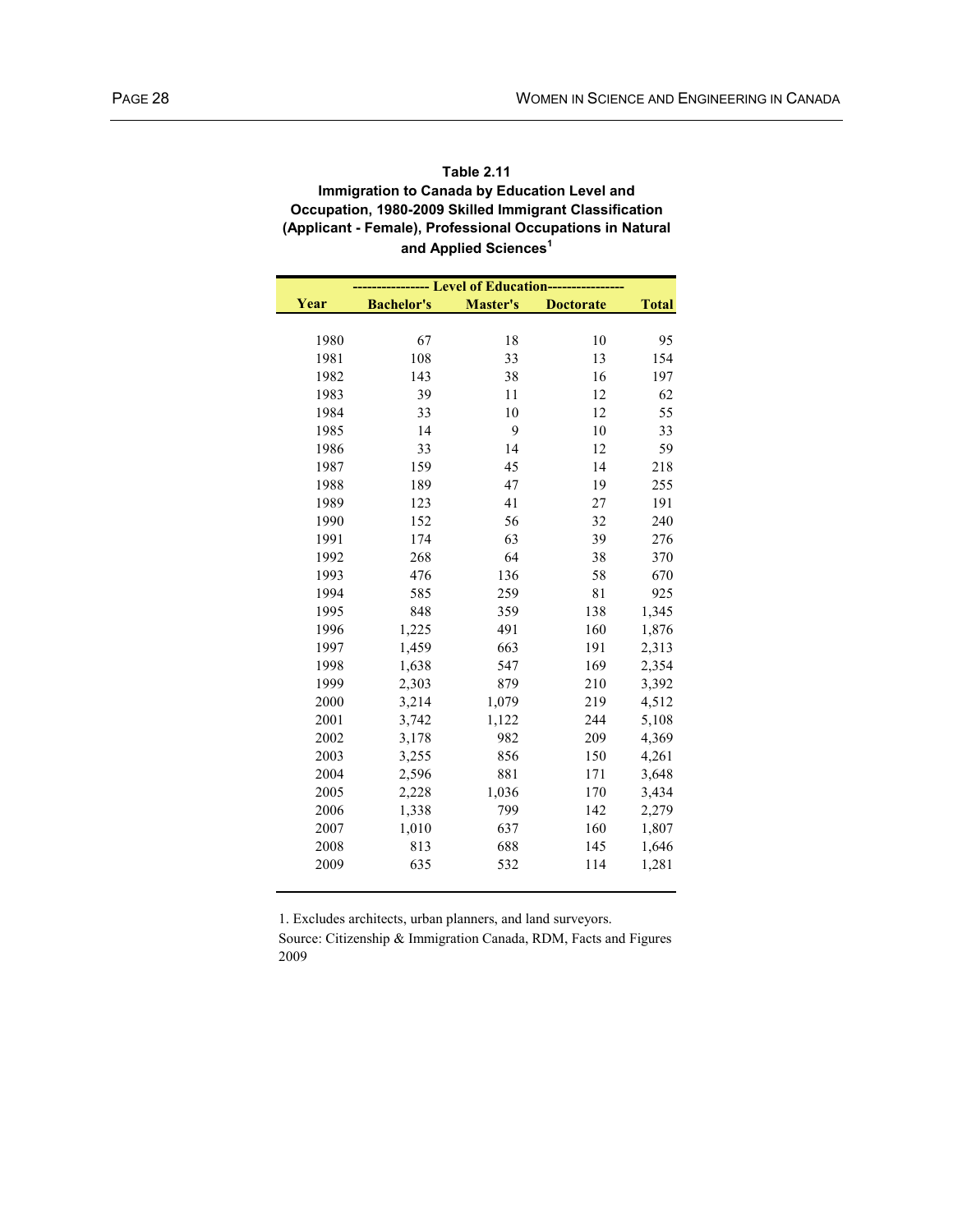## **3. Career Outcomes**

Perhaps more important than the distribution of female and male university enrolments and degrees is the latter stage careers that graduates eventually attain. Lower female representation at the university level can be compensated by increased discipline-related career outcomes for women. In this section, examples of career outcomes for women and men with degrees in the NSE will be explored.

### **3.1 Labour Force Participation**

Unfortunately, ongoing labour force surveys by Statistics Canada do not capture detailed degree level and field of study information of the workforce. General labour force participation rates for women and men with a bachelor's degree or higher are presented in Figures 3.1 and 3.2, respectively. As can be seen in the two figures, labour force participation rates of men are consistently higher than that of women. The lower labour force participation rates for women will eventually translate into fewer women in NSE-related occupations. Only 3% of women have an occupation in the natural sciences and engineering versus 10.5% for men, see Figure 3.3. Figure 3.4 presents the number and percentage of women occupying a natural science or engineering related occupation. As of 2009, women represented 22% of the of NSE labour force, up marginally from 19.8% in 1994. This compares to the 40% share of bachelors degrees held by women in the NSE (see Table 2.8). The unemployment rates for women and men in NSE occupations are presented in Figure 3.5. The higher unemployment rates for women observed in the early part of the decade have disappeared in the most recent year.

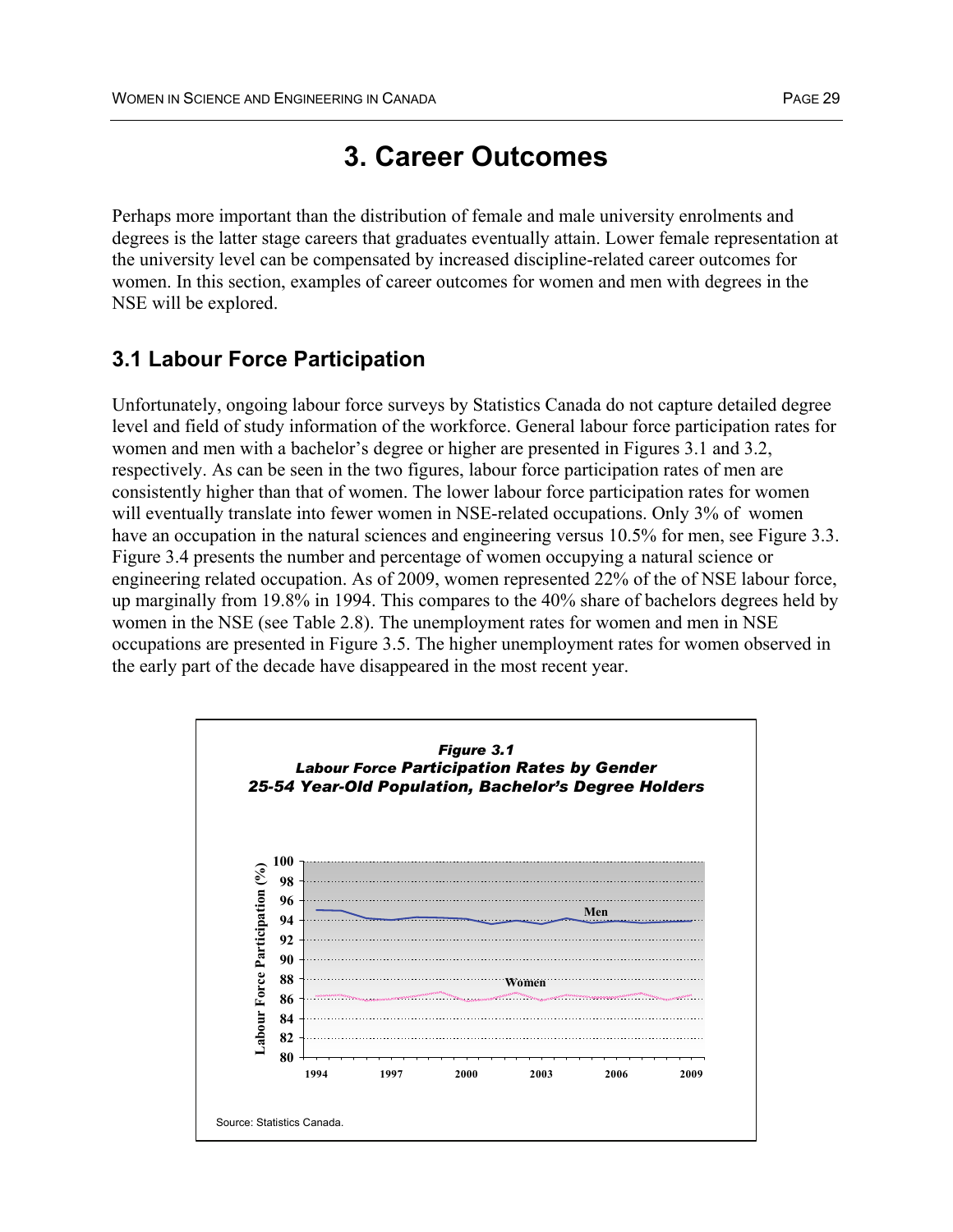

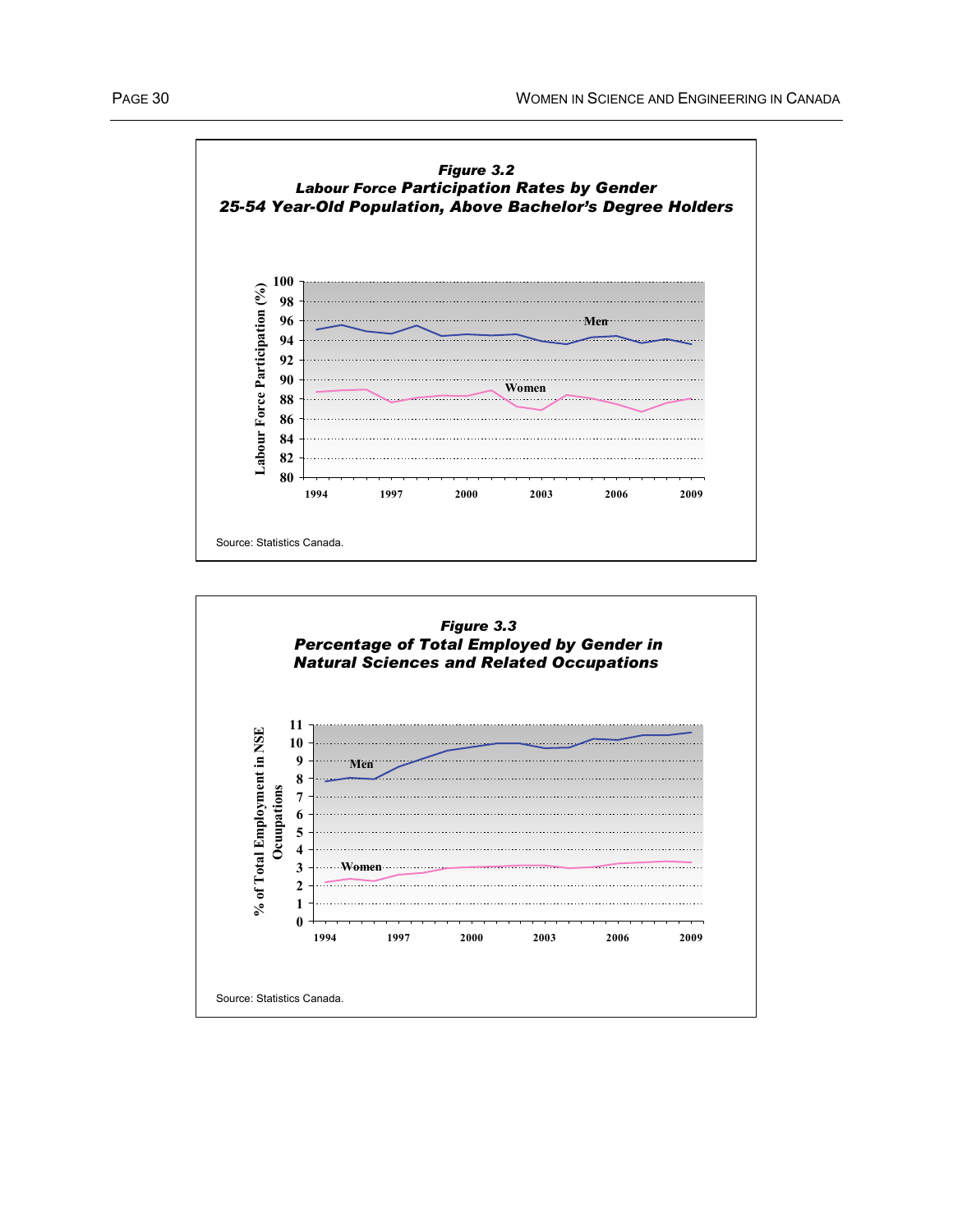

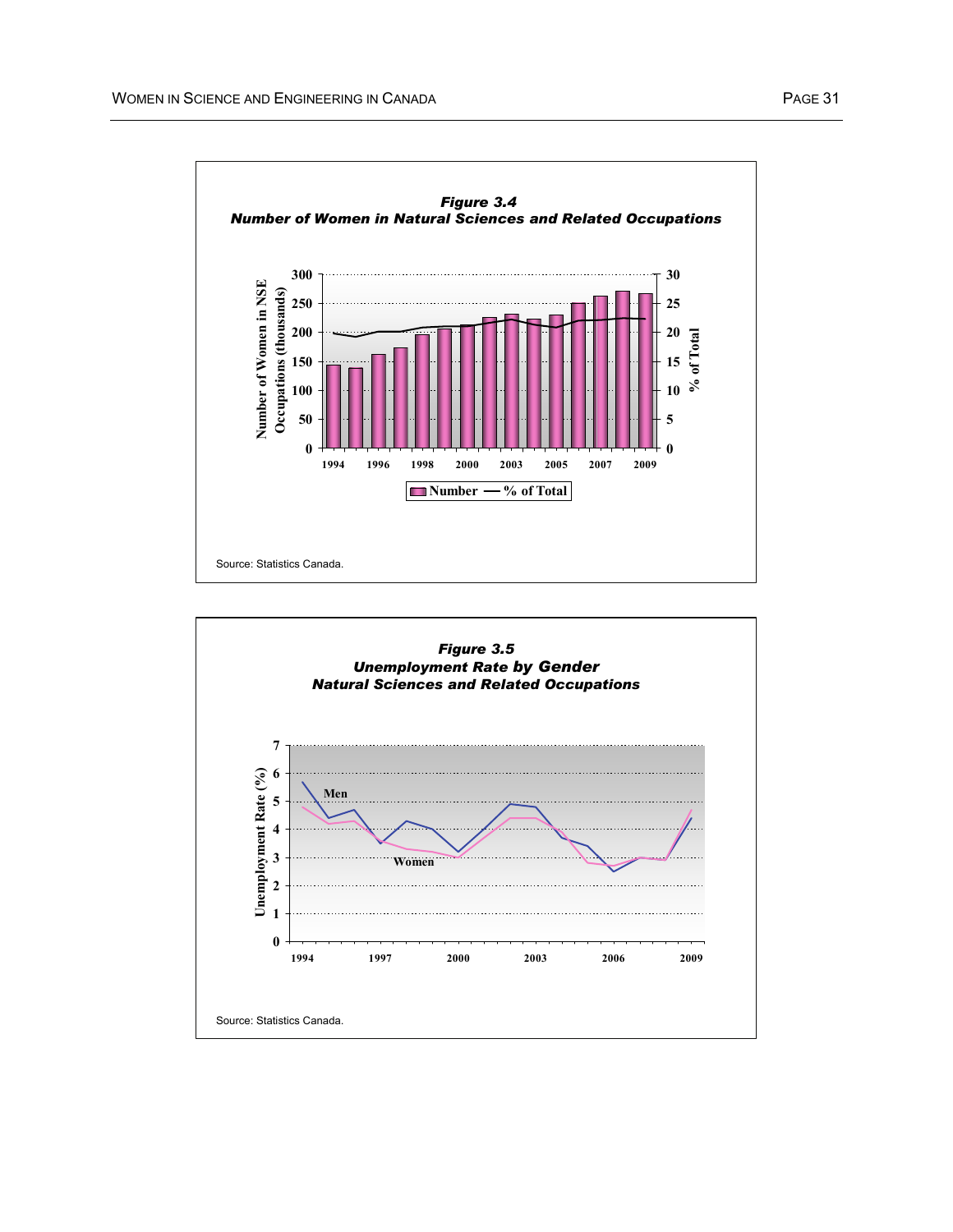# **3.2 Occupations of University Graduates in the NSE**

A more detailed analysis of the career outcomes of women and men can be undertaken with census data, which do capture university degree level qualifications and field of study information. The latest census was conducted in 2006 and captures data for the year 2005. In addition, a closer examination of a younger cohort, in the 25 to 44 year-old range, would give a better indication of more recent labour force outcomes. Figures 3.6 to 3.7 present the occupation distributions for women and men with bachelor's, master's and doctoral degree qualifications in the NSE, respectively. Tables 3.1 to 3.3 present similar data at an even finer breakdown for the three major NSE fields. Some common trends emerge for both women and men at all degree levels, namely:

- A greater percentage of women, as compared to men, with degrees in the NSE have occupations in the areas of social science, education, and government service,, health and business, finance and administration.
- Men tend to occupy positions more heavily in management, and natural and applied sciences.
- The above trends are also observed within the three major NSE fields of agriculture and biological sciences, math and physical sciences, and engineering and applied sciences.

The data would indicate that there exists a higher "leakage rate" out of NSE-related occupations for women as compared to men.

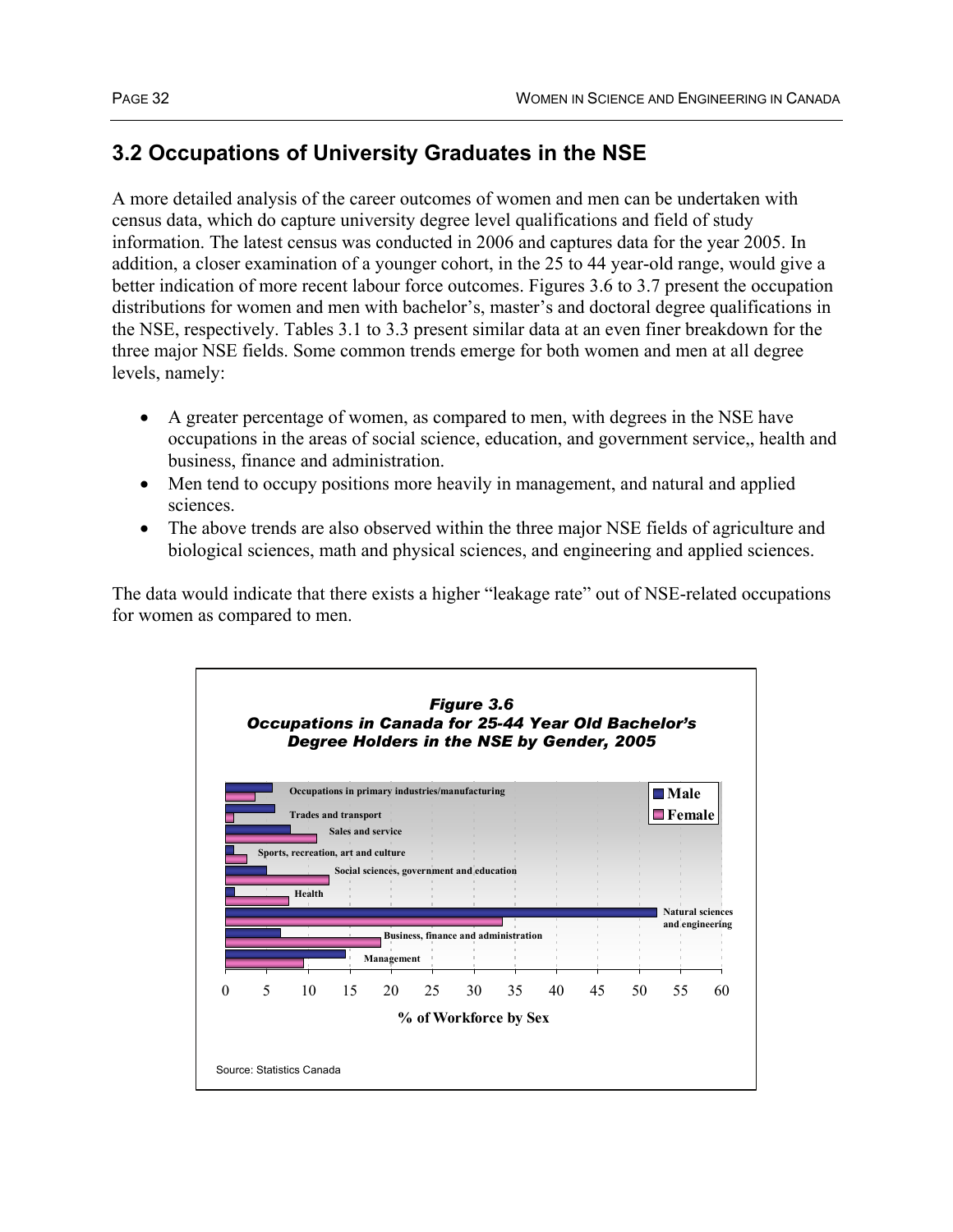

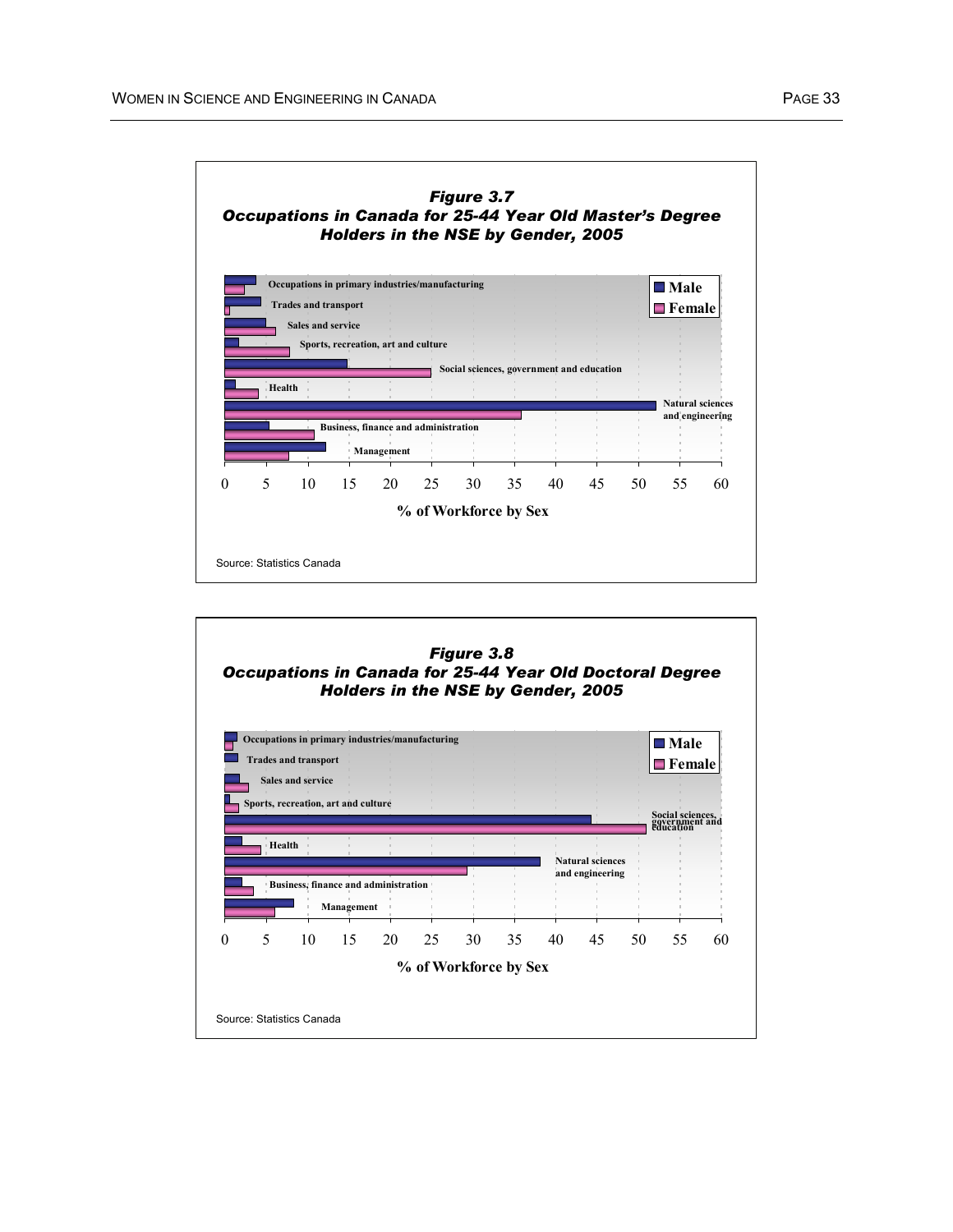| Table 3.1                                                              |  |  |  |  |  |  |  |  |
|------------------------------------------------------------------------|--|--|--|--|--|--|--|--|
| Occupations of Bachelor's Graduates (25-44 Years Old) in the NSE, 2005 |  |  |  |  |  |  |  |  |

|                                                                           | Physical and Life Sci. |        | Engineering |         | Math. And Computer Sci. |        | <b>NSE Total</b> |         |
|---------------------------------------------------------------------------|------------------------|--------|-------------|---------|-------------------------|--------|------------------|---------|
| Occupation                                                                | Female                 | Male   | Female      | Male    | Female                  | Male   | Female           | Male    |
|                                                                           |                        |        |             |         |                         |        |                  |         |
| <b>Total - Occupation</b>                                                 | 54,760                 | 55,935 | 28.665      | 130.010 | 22,430                  | 56,945 | 105.855          | 242,890 |
| Management occupations                                                    | 4,995                  | 8,705  | 2.740       | 19,230  | 2,245                   | 7,250  | 9,980            | 35,185  |
| Business, finance and administration occupations                          | 10,310                 | 5,210  | 4.480       | 6,725   | 5,135                   | 4,350  | 19,925           | 16,285  |
| Natural and applied sciences and related occupations                      | 11,795                 | 17,210 | 13,975      | 73,315  | 9,610                   | 36,115 | 35,380           | 126,640 |
| Health occupations                                                        | 7,175                  | 2,050  | 670         | 480     | 250                     | 190    | 8,095            | 2,720   |
| Occupations in social science, education, government service and religion | 9,075                  | 6,040  | 1,780       | 3,500   | 2,360                   | 2,565  | 13,215           | 12,105  |
| Occupations in art, culture, recreation and sport                         | 1,685                  | 1,145  | 520         | 820     | 460                     | 585    | 2,665            | 2,550   |
| Sales and service occupations                                             | 6,900                  | 7,480  | 2,865       | 8,375   | 1,875                   | 3,130  | 11,640           | 18,985  |
| Trades, transport and equipment operators and related occupations         | 400                    | 3,015  | 495         | 9,820   | 135                     | 1,595  | 1,030            | 14,430  |
| Occupations unique to primary industry                                    | 910                    | 2,695  | 70          | 900     | 10                      | 130    | 990              | 3,725   |
| Occupations unique to processing, manufacturing and utilities             | 1,425                  | 2,315  | 1,055       | 6,850   | 285                     | 1,050  | 2,765            | 10,215  |
| % of Total                                                                | Female                 | Male   | Female      | Male    | Female                  | Male   | Female           | Male    |
| Management occupations                                                    | 9.1                    | 15.6   | 9.6         | 14.8    | 10.0                    | 12.7   | 9.4              | 14.5    |
| Business, finance and administration occupations                          | 18.8                   | 9.3    | 15.6        | 5.2     | 22.9                    | 7.6    | 18.8             | 6.7     |
| Natural and applied sciences and related occupations                      | 21.5                   | 30.8   | 48.8        | 56.4    | 42.8                    | 63.4   | 33.4             | 52.1    |
| Health occupations                                                        | 13.1                   | 3.7    | 2.3         | 0.4     | 1.1                     | 0.3    | 7.6              | 1.1     |
| Occupations in social science, education, government service and religion | 16.6                   | 10.8   | 6.2         | 2.7     | 10.5                    | 4.5    | 12.5             | 5.0     |
| Occupations in art, culture, recreation and sport                         | 3.1                    | 2.0    | 1.8         | 0.6     | 2.1                     | 1.0    | 2.5              | 1.0     |
| Sales and service occupations                                             | 12.6                   | 13.4   | 10.0        | 6.4     | 8.4                     | 5.5    | 11.0             | 7.8     |
| Trades, transport and equipment operators and related occupations         | 0.7                    | 5.4    | 1.7         | 7.6     | 0.6                     | 2.8    | 1.0              | 5.9     |
| Occupations unique to primary industry                                    | 1.7                    | 4.8    | 0.2         | 0.7     | 0.0                     | 0.2    | 0.9              | 1.5     |
| Occupations unique to processing, manufacturing and utilities             | 2.6                    | 4.1    | 3.7         | 5.3     | 1.3                     | 1.8    | 2.6              | 4.2     |

Source: Statistics Canada

**Table 3.2 Occupations of Master's Graduates (25-44 Years Old) in the NSE, 2005**

|                                                                           | Physical and Life Sci. |        | Engineering  |        | Math. And Computer Sci. |        | <b>NSE Total</b> |        |
|---------------------------------------------------------------------------|------------------------|--------|--------------|--------|-------------------------|--------|------------------|--------|
| Occupation                                                                | Female                 | Male   | Female       | Male   | Female                  | Male   | Female           | Male   |
|                                                                           |                        |        |              |        |                         |        |                  |        |
| <b>Total - Occupation</b>                                                 | 18,920                 | 19,435 | 9,725        | 36,435 | 9,330                   | 14,665 | 37,975           | 70,535 |
| Management occupations                                                    | 1,275                  | 2,210  | 865          | 5,015  | 800                     | 1,380  | 2,940            | 8,605  |
| Business, finance and administration occupations                          | 1,750                  | 1,110  | 925          | 1,610  | 1,370                   | 1,010  | 4,045            | 3,730  |
| Natural and applied sciences and related occupations                      | 5,745                  | 7,180  | 5,155        | 20,915 | 2,695                   | 8,665  | 13,595           | 36,760 |
| Health occupations                                                        | 1,345                  | 610    | 135          | 180    | 35                      | 35     | 1,515            | 825    |
| Occupations in social science, education, government service and religion | 6,545                  | 5,115  | 1,420        | 3,600  | 1,470                   | 1,635  | 9,435            | 10,350 |
| Occupations in art, culture, recreation and sport                         | 460                    | 250    | 185          | 265    | 2,310                   | 615    | 2,955            | 1,130  |
| Sales and service occupations                                             | 1,170                  | 1,220  | 685          | 1,605  | 445                     | 630    | 2,300            | 3,455  |
| Trades, transport and equipment operators and related occupations         | 70                     | 700    | 90           | 1,890  | 20                      | 415    | 180              | 3,005  |
| Occupations unique to primary industry                                    | 150                    | 300    | $\mathbf{0}$ | 125    | 10                      | 10     | 160              | 435    |
| Occupations unique to processing, manufacturing and utilities             | 320                    | 720    | 260          | 1,215  | 125                     | 265    | 705              | 2,200  |
| % of Total                                                                | Female                 | Male   | Female       | Male   | Female                  | Male   | Female           | Male   |
| Management occupations                                                    | 6.7                    | 11.4   | 8.9          | 13.8   | 8.6                     | 9.4    | 7.7              | 12.2   |
| Business, finance and administration occupations                          | 9.2                    | 5.7    | 9.5          | 4.4    | 14.7                    | 6.9    | 10.7             | 5.3    |
| Natural and applied sciences and related occupations                      | 30.4                   | 36.9   | 53.0         | 57.4   | 28.9                    | 59.1   | 35.8             | 52.1   |
| Health occupations                                                        | 7.1                    | 3.1    | 1.4          | 0.5    | 0.4                     | 0.2    | 4.0              | 1.2    |
| Occupations in social science, education, government service and religion | 34.6                   | 26.3   | 14.6         | 9.9    | 15.8                    | 11.1   | 24.8             | 14.7   |
| Occupations in art, culture, recreation and sport                         | 2.4                    | 1.3    | 1.9          | 0.7    | 24.8                    | 4.2    | 7.8              | 1.6    |
| Sales and service occupations                                             | 6.2                    | 6.3    | 7.0          | 4.4    | 4.8                     | 4.3    | 6.1              | 4.9    |
| Trades, transport and equipment operators and related occupations         | 0.4                    | 3.6    | 0.9          | 5.2    | 0.2                     | 2.8    | 0.5              | 4.3    |
| Occupations unique to primary industry                                    | 0.8                    | 1.5    | 0.0          | 0.3    | 0.1                     | 0.1    | 0.4              | 0.6    |
| Occupations unique to processing, manufacturing and utilities             | 1.7                    | 3.7    | 2.7          | 3.3    | 1.3                     | 1.8    | 1.9              | 3.1    |

Source: Statistics Canada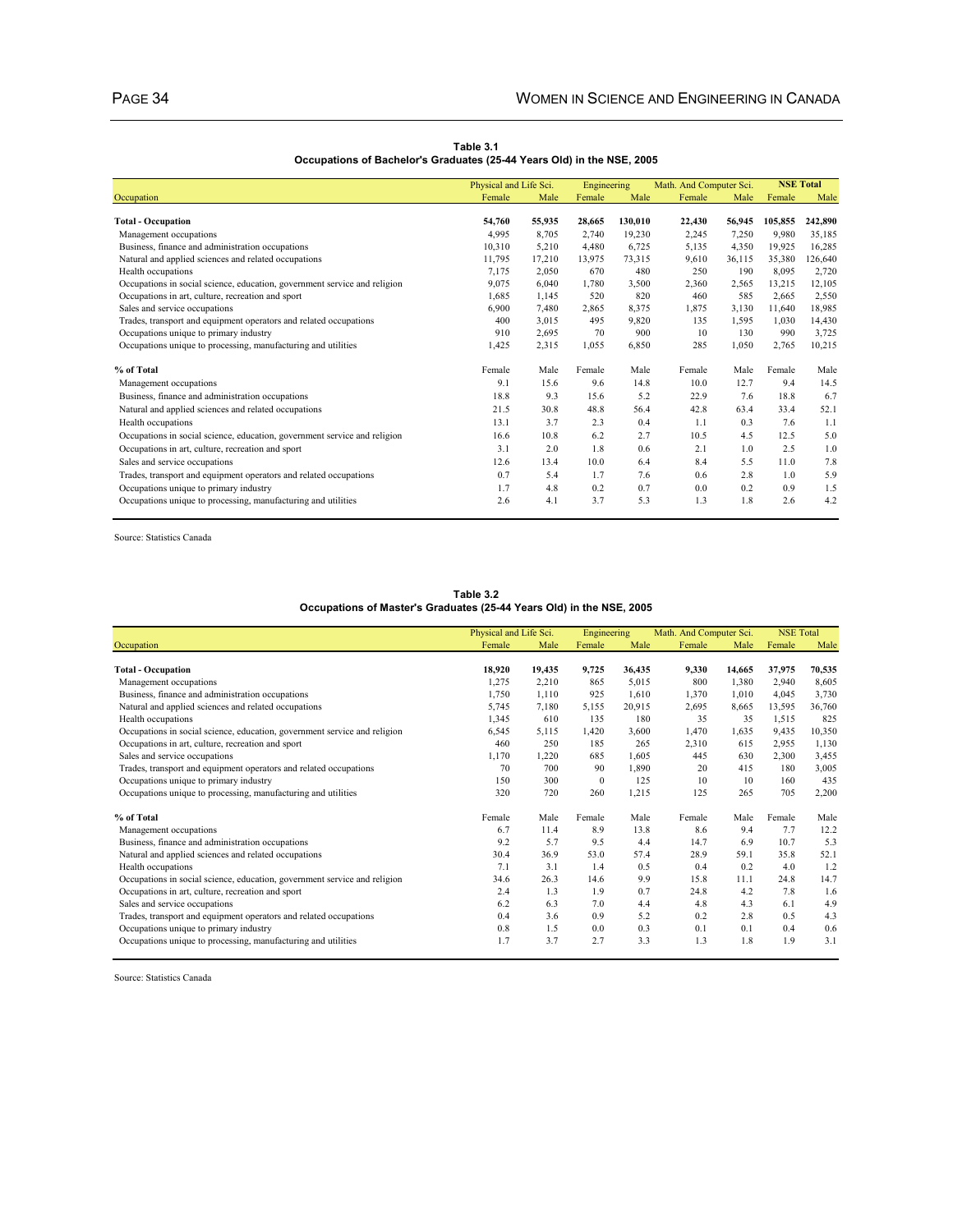|                                                                           | Physical and Life Sci. |        | Engineering |       | Math. And Computer Sci. |          | <b>NSE Total</b> |        |
|---------------------------------------------------------------------------|------------------------|--------|-------------|-------|-------------------------|----------|------------------|--------|
| Occupation                                                                | Female                 | Male   | Female      | Male  | Female                  | Male     | Female           | Male   |
| <b>Total - Occupation</b>                                                 | 6,015                  | 11,845 | 1,320       | 7,015 | 560                     | 2,310    | 7,895            | 21,170 |
| Management occupations                                                    | 355                    | 950    | 85          | 655   | 35                      | 150      | 475              | 1,755  |
| Business, finance and administration occupations                          | 155                    | 255    | 85          | 115   | 25                      | 50       | 265              | 420    |
| Natural and applied sciences and related occupations                      | 1.710                  | 4,300  | 450         | 3,120 | 155                     | 645      | 2,315            | 8.065  |
| Health occupations                                                        | 315                    | 390    | 25          | 20    | $\Omega$                | 30       | 340              | 440    |
| Occupations in social science, education, government service and religion | 3,120                  | 5,445  | 595         | 2,580 | 300                     | 1,355    | 4,015            | 9,380  |
| Occupations in art, culture, recreation and sport                         | 110                    | 55     | 10          | 25    | 10                      | 20       | 130              | 100    |
| Sales and service occupations                                             | 155                    | 220    | 35          | 135   | 30                      | 25       | 220              | 380    |
| Trades, transport and equipment operators and related occupations         | $\mathbf{0}$           | 115    | 10          | 190   | $\Omega$                | 15       | 10               | 320    |
| Occupations unique to primary industry                                    | 10                     | 35     | 10          | 40    | $\mathbf{0}$            | 15       | 20               | 90     |
| Occupations unique to processing, manufacturing and utilities             | 30                     | 85     | 20          | 125   | $\theta$                | $\Omega$ | 50               | 210    |
| % of Total by Sex                                                         | Female                 | Male   | Female      | Male  | Female                  | Male     | Female           | Male   |
| Management occupations                                                    | 5.9                    | 8.0    | 6.4         | 9.3   | 6.3                     | 6.5      | 6.0              | 8.3    |
| Business, finance and administration occupations                          | 2.6                    | 2.2    | 6.4         | 1.6   | 4.5                     | 2.2      | 3.4              | 2.0    |
| Natural and applied sciences and related occupations                      | 28.4                   | 36.3   | 34.1        | 44.5  | 27.7                    | 27.9     | 29.3             | 38.1   |
| Health occupations                                                        | 5.2                    | 3.3    | 1.9         | 0.3   | 0.0                     | 1.3      | 4.3              | 2.1    |
| Occupations in social science, education, government service and religion | 51.9                   | 46.0   | 45.1        | 36.8  | 53.6                    | 58.7     | 50.9             | 44.3   |
| Occupations in art, culture, recreation and sport                         | 1.8                    | 0.5    | 0.8         | 0.4   | 1.8                     | 0.9      | 1.6              | 0.5    |
| Sales and service occupations                                             | 2.6                    | 1.9    | 2.7         | 1.9   | 5.4                     | 11       | 2.8              | 1.8    |
| Trades, transport and equipment operators and related occupations         | 0.0                    | 1.0    | 0.8         | 2.7   | 0.0                     | 0.6      | 0.1              | 1.5    |
| Occupations unique to primary industry                                    | 0.2                    | 0.3    | 0.8         | 0.6   | 0.0                     | 0.6      | 0.3              | 0.4    |
| Occupations unique to processing, manufacturing and utilities             | 0.5                    | 0.7    | 1.5         | 1.8   | 0.0                     | 0.0      | 0.6              | 1.0    |

**Table 3.3 Occupations of Doctoral Graduates (25-44 Years Old) in the NSE, 2005**

Source: Statistics Canada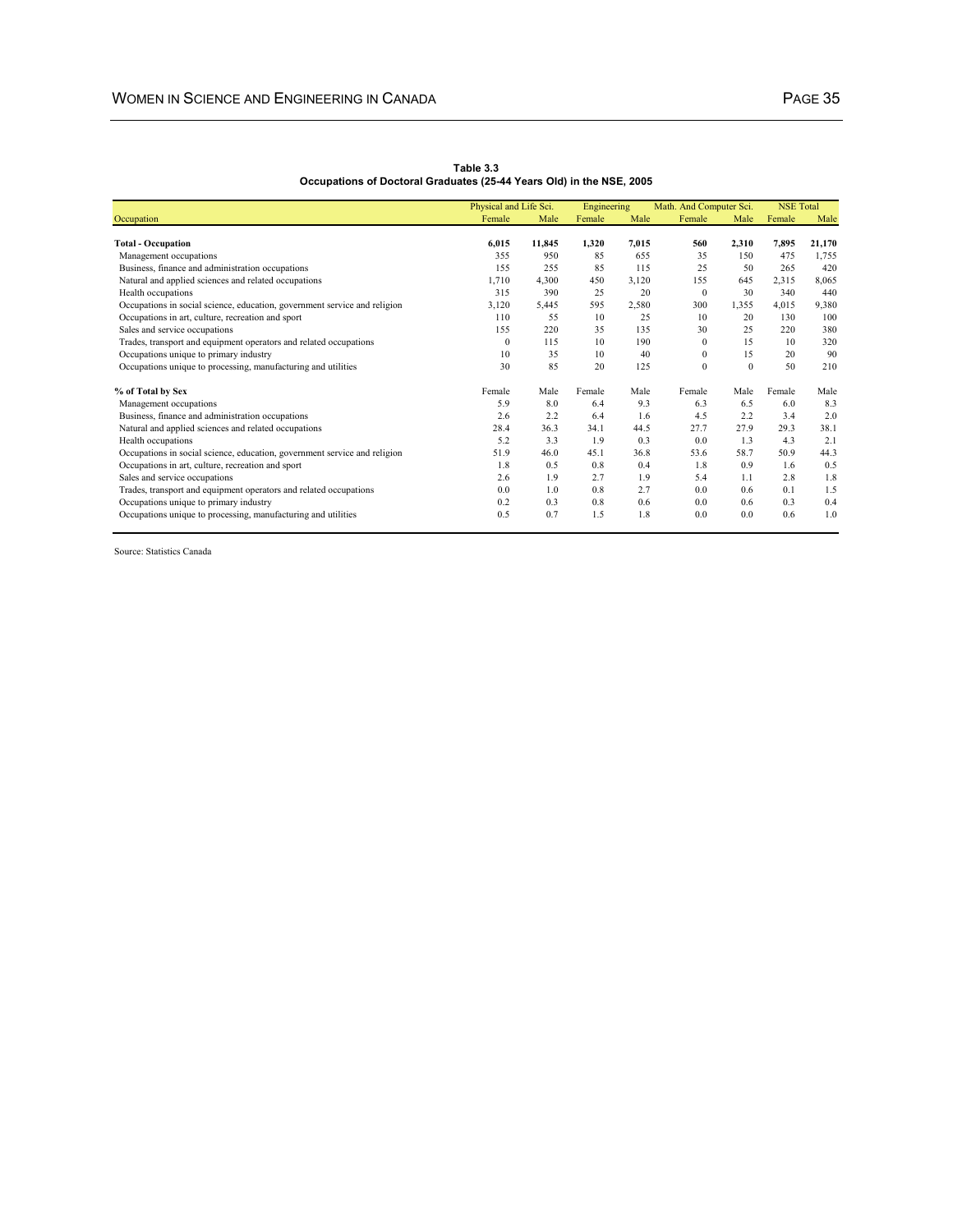### **3.3 Academic and Research Careers**

Of particular interest to NSERC are careers of NSE postgraduates in research, especially the outcomes for doctoral degree holders. The vast majority of research careers of doctoral degree holders in the NSE are in the academic stream. Of the approximately 20,000 research positions held by doctoral degree graduates in the NSE in Canada, roughly 65% are in the academic sector, 20% in the private sector, and 15% in the government sector. A brief analysis of research careers by gender for each sector is presented below.

### **Academic Sector**

As shown in Figure 3.9 and Table 3.4, the proportion of university women faculty in the NSE disciplines is low. At a total of 19% for the NSE as a whole, it is slightly more than one-half the proportion of women faculty in all fields and one-third of the proportion in the national workforce. The breakdown by gender and discipline emphasizes the particular pattern of women in the NSE disciplines. Table 3.4 includes all ranks in order to show the general evolution in academe. Over the period, the average growth of female NSE faculty was higher than that of male faculty, 6.6% versus 1.7% for men. The superior growth of women may be an indication of the success of the wide variety of employment equity measures. The highest average female growth rate over the period has been 8.7% in engineering and applied sciences, even though engineering has the smallest proportion of women faculty. Women represented more than onequarter (29.5%) of faculty in agriculture and biological sciences in 2008-09. As illustrated, representation of women varies dramatically across disciplines.

Upon closer examination of faculty positions by rank, the distribution of women faculty is skewed towards the lowest academic ranks. Women make up only 12.2% of all full professors in NSE disciplines versus 27.8% at the assistant professor level (see Figure 3.10). The greatest growth in women's rank has occurred at the full professor level, nearly doubling over the past ten years. Figure 3.11 illustrates the percentage of female faculty by rank in the NSE and major discipline. The representation of women at all ranks is highest in agricultural and biological sciences. Two reasons are generally put forward to explain this situation. First, the participation of women in faculty would be relatively recent and second, it would take longer for women to be promoted to the highest ranks. This assertion requires further analysis to be validated.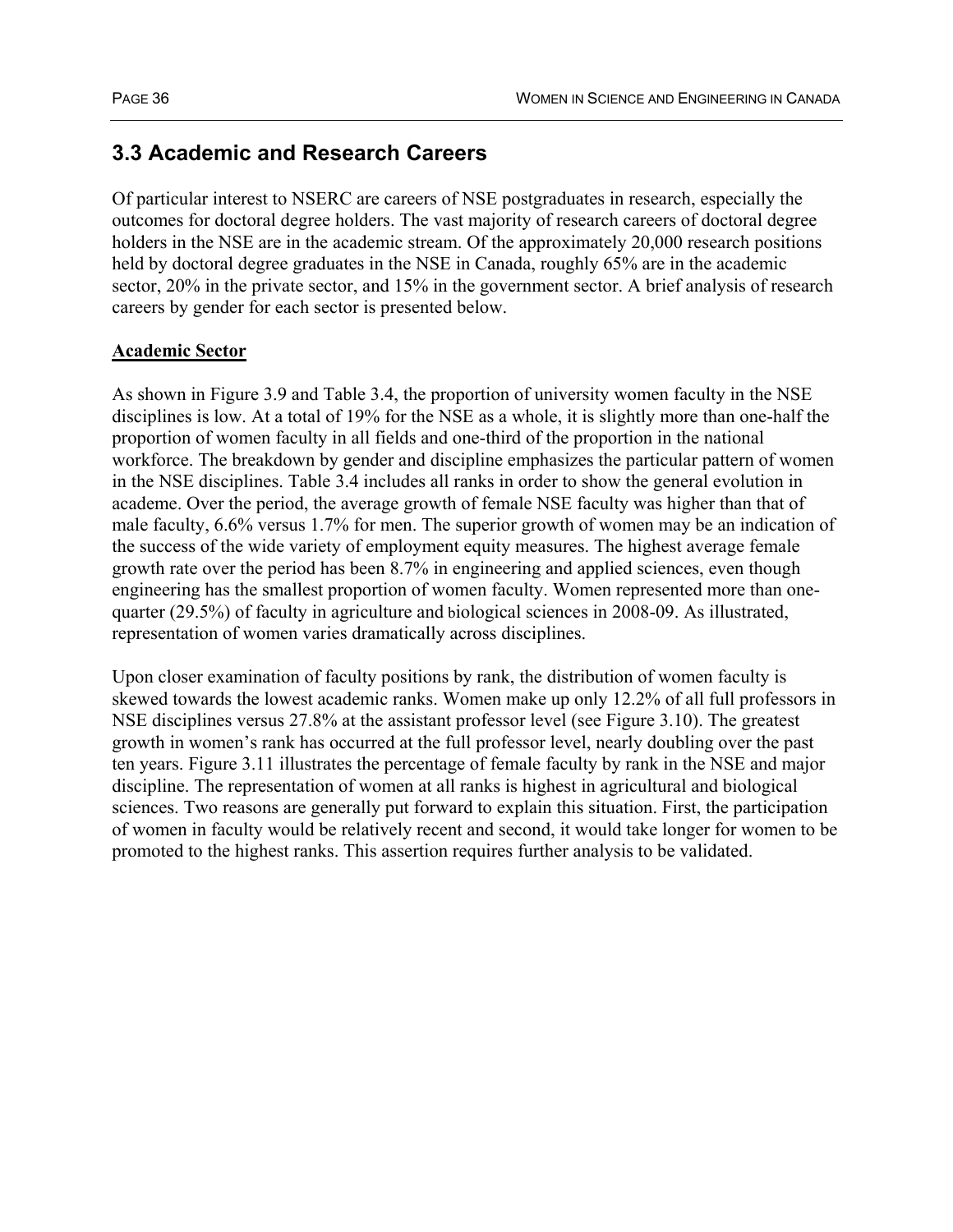

**Table 3.4 Faculty (Full-Time) in the Natural Sciences and Engineering1 , 1999-00 - 2008-09**

|             | Eng. and<br>Agr. and |                   |        |       |                        | Math. and |               |       |                     |       |        |       |                      |       |        |       |                  |        |               |
|-------------|----------------------|-------------------|--------|-------|------------------------|-----------|---------------|-------|---------------------|-------|--------|-------|----------------------|-------|--------|-------|------------------|--------|---------------|
| Academic    |                      | <b>ALL FIELDS</b> |        |       | <b>Biological Sci.</b> |           | $\frac{0}{6}$ |       | <b>Applied Sci.</b> |       | $\%$   |       | <b>Physical Sci.</b> |       | $\%$   |       | <b>NSE TOTAL</b> |        | $\frac{0}{6}$ |
| Year        | Male                 | Female            | Total  | Male  | Female                 | Total     | Female        | Male  | Female              | Total | Female | Male  | Female               | Total | Female | Male  | Female           | Total  | Female        |
|             |                      |                   |        |       |                        |           |               |       |                     |       |        |       |                      |       |        |       |                  |        |               |
| 1999-00     | 24,645               | 9,153             | 33,798 | 1,944 | 576                    | 2,520     | 22.9          | 2,535 | 240                 | 2,775 | 8.6    | 3,858 | 477                  | 4,335 | 11.0   | 8,337 | 1,293            | 9,630  | 13.4          |
| 2000-01     | 24,729               | 9,630             | 34,359 | 2,028 | 621                    | 2,649     | 23.4          | 2,595 | 246                 | 2,841 | 8.7    | 3,930 | 552                  | 4,482 | 12.3   | 8,553 | 1,419            | 9.972  | 14.2          |
| 2001-02     | 24,930               | 10,182            | 35,112 | 1.959 | 645                    | 2,604     | 24.8          | 2,712 | 276                 | 2,988 | 9.2    | 4,029 | 597                  | 4,626 | 12.9   | 8,700 | 1,518            | 10,218 | 14.9          |
| 2002-03     | 25,272               | 10.779            | 36,051 | 1.995 | 696                    | 2,691     | 25.9          | 2,841 | 312                 | 3,153 | 9.9    | 4,080 | 621                  | 4.701 | 13.2   | 8,916 | 1,629            | 10,545 | 15.4          |
| 2003-04     | 25,704               | 11,499            | 37,203 | 2,022 | 723                    | 2,745     | 26.3          | 2,934 | 345                 | 3,279 | 10.5   | 4,203 | 681                  | 4,884 | 13.9   | 9,159 | 1,749            | 10,908 | 16.0          |
| 2004-05     | 26,283               | 12,291            | 38,574 | 2,076 | 777                    | 2,853     | 27.2          | 3,039 | 387                 | 3,426 | 11.3   | 4,248 | 735                  | 4,983 | 14.8   | 9,363 | 1,899            | 11,262 | 16.9          |
| 2005-06     | 26,676               | 12,939            | 39,615 | 2,109 | 813                    | 2,922     | 27.8          | 3,051 | 402                 | 3,453 | 11.6   | 4,299 | 786                  | 5,085 | 15.5   | 9,459 | 2,001            | 11,460 | 17.5          |
| 2006-07     | 27,009               | 13,557            | 40,566 | 2,154 | 849                    | 3,003     | 28.3          | 3,120 | 432                 | 3,552 | 12.2   | 4,335 | 801                  | 5,136 | 15.6   | 9.609 | 2,082            | 11.691 | 17.8          |
| 2007-08     | 27,186               | 14,121            | 41,307 | 2,133 | 882                    | 3,015     | 29.3          | 3,177 | 468                 | 3,645 | 12.8   | 4,332 | 846                  | 5,178 | 16.3   | 9,642 | 2,196            | 11.838 | 18.6          |
| 2008-09     | 27,342               | 14.613            | 41.955 | 2,175 | 909                    | 3,084     | 29.5          | 3,183 | 507                 | 3,690 | 13.7   | 4,332 | 891                  | 5,223 | 17.1   | 9,690 | 2,307            | 1.997  | 19.2          |
|             |                      |                   |        |       |                        |           |               |       |                     |       |        |       |                      |       |        |       |                  |        |               |
| Avg. Growth |                      |                   |        |       |                        |           |               |       |                     |       |        |       |                      |       |        |       |                  |        |               |
| 99-08       | 1.2%                 | 5.3%              | 2.4%   | 1.3%  | 5.2%                   | 2.3%      |               | 2.6%  | 8.7%                | 3.2%  |        | 1.3%  | 7.2%                 | 2.1%  | ٠      | 1.7%  | 6.6%             | 2.5%   |               |
|             |                      |                   |        |       |                        |           |               |       |                     |       |        |       |                      |       |        |       |                  |        |               |

1. Only includes data for major fields reported by Statistics Canada. Other NSE fields supported by NSERC are reported under "ALL FIELDS." Source: Statistics Canada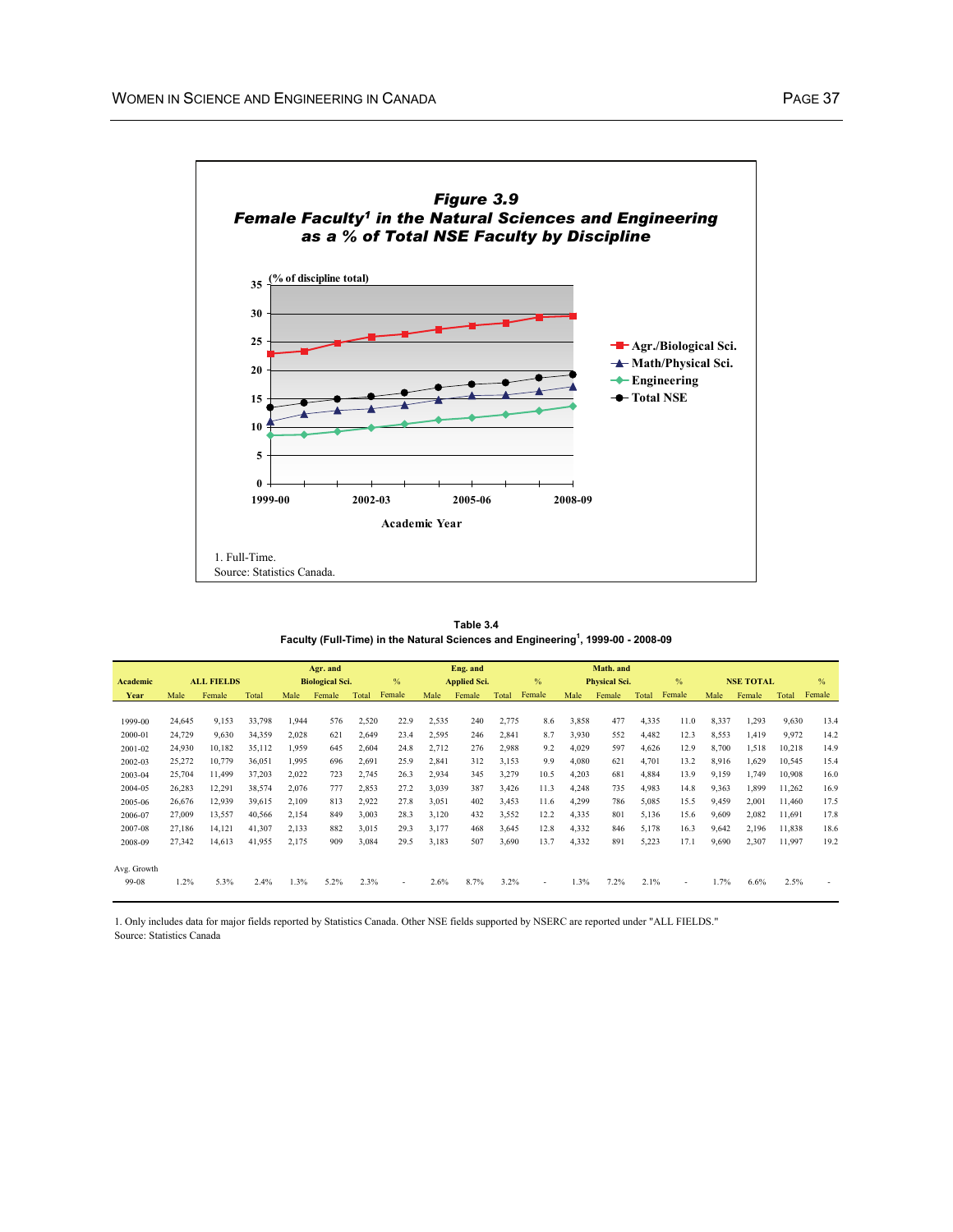



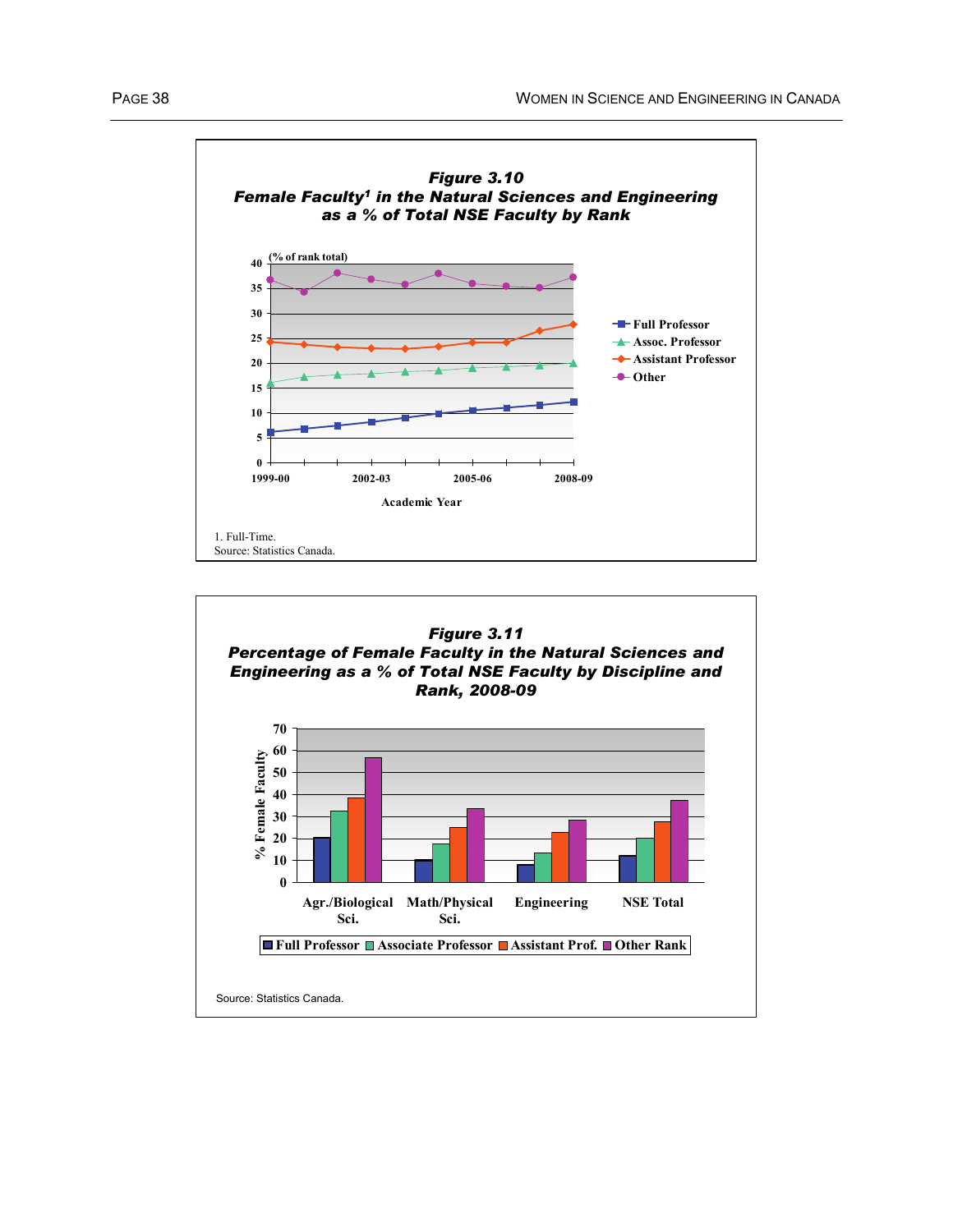In summary, the hiring statistics present a rather slow and steady improvement for women. There has been progress over the last decade according to the data presented here, but gender equality remains a distant possibility. This fact alone raises the issue of whether employment equity programs have contributed to removing the barriers for women. On the positive side, expected hiring requirements over the coming decade should increase due to retiring faculty and other forms of attrition (see Figure 3.12). The retirement of mainly older male faculty members will open the door to more female hiring and will most likely slowly increase the representation of females in most NSE fields.



The "leaky pipeline" previously discussed in which proportionally fewer women than men go on to postgraduate studies in the NSE is certainly part of the problem. In fact, the proportion of women decreases significantly after the master's degree as illustrated in Figures 2.10 and 2.13. These supply constraints make it that much more difficult to generate meaningful increases in female representation in the NSE academic community.

The academic career is an extremely competitive environment. A macro level examination of the stock of Ph.D. graduates versus academic positions in the NSE in Canada reveals that the gender differences are modest (see Figure 3.13). Roughly one-fifth of Ph.D. graduates in the NSE are university professors in the NSE in Canada. The differences between women and men are at most 5% points, and in one case the situation slightly favours women (engineering). The high level of male Ph.D. immigration to Canada certainly affects this ratio and the problems for Canadian educated women in the NSE still exist.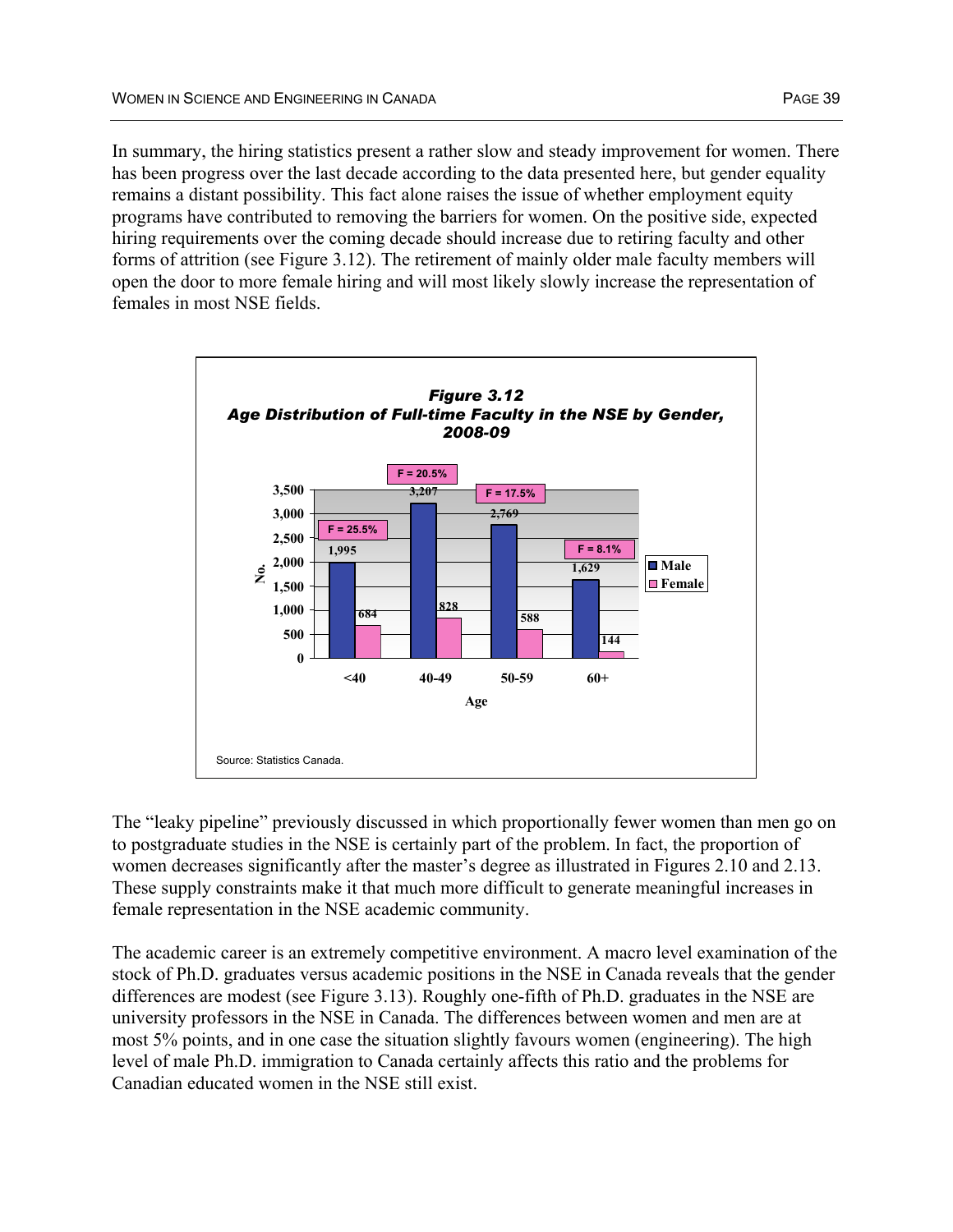

In short, the path to a better gender equity in the NSE requires higher enrolment for women, a higher number of earned doctoral degrees by women, and equity employment measures in faculty. Only then will it be possible to close the gap between the number of Ph.D. students and the number of professors.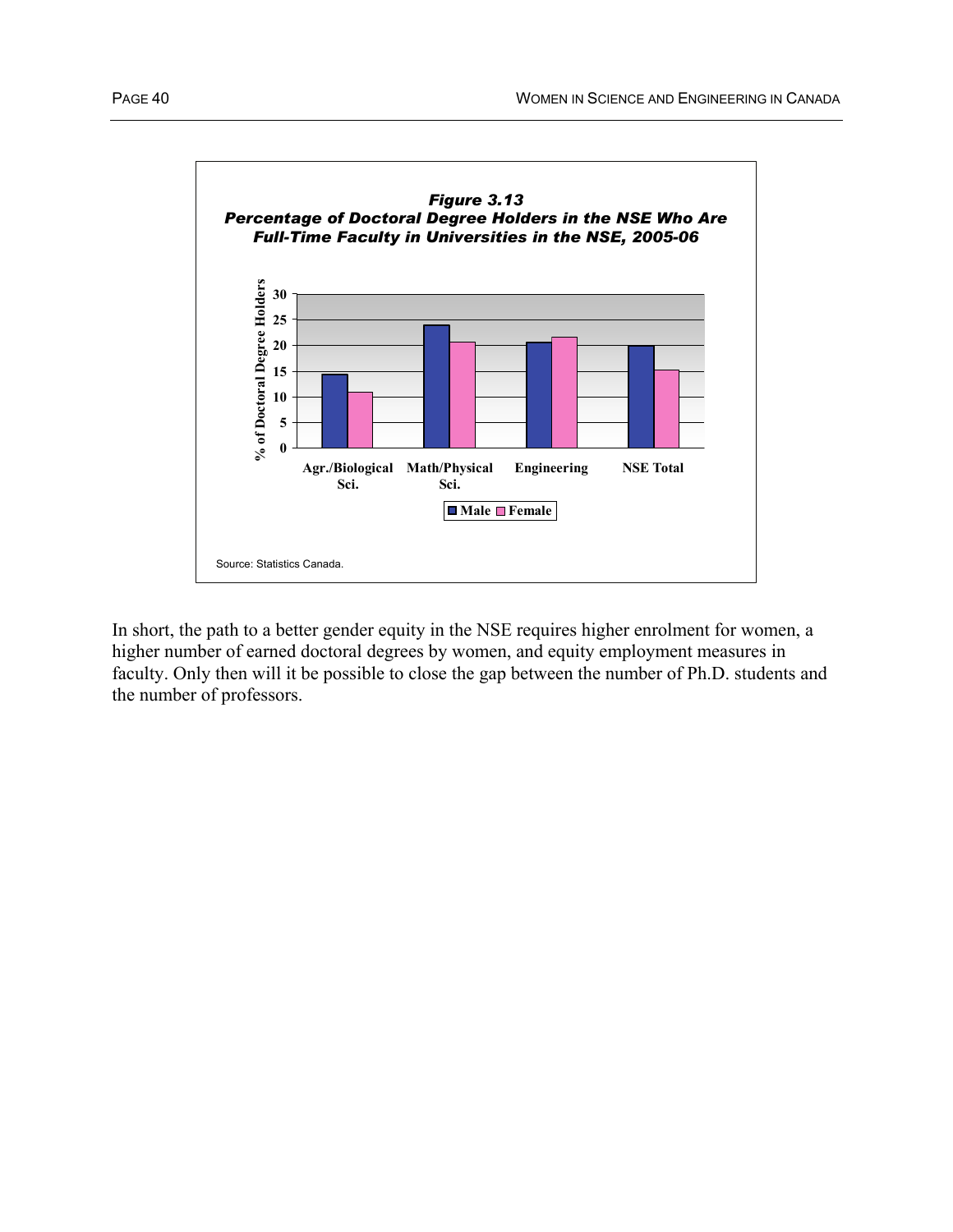### **Private Sector**

Canadian industries hire the largest number of research personnel and the second highest number of Ph.D. graduates to conduct research (after the academic market). Table 3.5 below presents the number (both sexes) of professional personnel engaged in R&D by degree level. A sample of firms provided gender data for 2003, and an estimate of the gender breakdown by degree level for professional personnel in industry is shown in Figure 3.14. At all degree levels in industry, women make-up a small percentage of professional R&D personnel. At the doctoral level, the 21.1% female representation in industry is slightly higher than the approximate 17% stock of available female NSE Ph.D. graduates in the country.

| Year | <b>Bachelors</b> | <b>Masters</b> | <b>Doctorates</b> | <b>Total</b> |
|------|------------------|----------------|-------------------|--------------|
|      |                  |                |                   |              |
| 2003 | 58,370           | 12,589         | 5,642             | 76,601       |
| 2004 | 61,455           | 14,101         | 5,777             | 81,333       |
| 2005 | 64,283           | 14,315         | 5,801             | 84,399       |
| 2006 | 66,547           | 14,289         | 5,745             | 86,581       |
| 2007 | 67,105           | 13,727         | 5,536             | 86,368       |
|      |                  |                |                   |              |

#### **Table 3.5 Professional Personnel Engaged in R&D in Industry, by Degree Level, 2003 to 2007**

Source: Statistics Canada

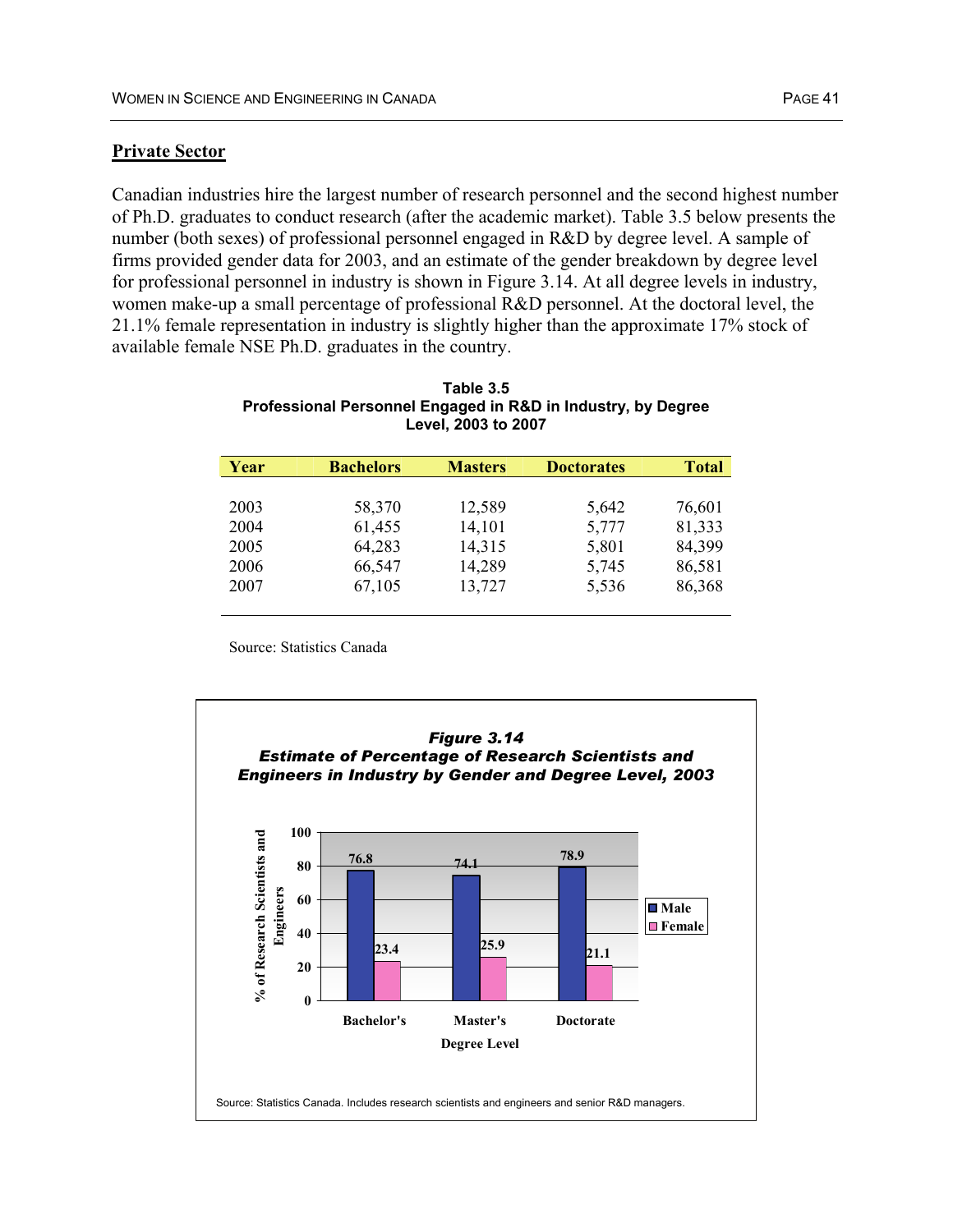### **Government Sector**

The government sector is the smallest of the three sectors as measured by research personnel or research personnel with a Ph.D. The federal government is the largest employer of research scientists and engineers in the government sector, far outnumbering their provincial counterparts.

Unfortunately, data on degrees held by government researchers does not exist. In previous work by NSERC, a rough approximation of 2,500 to 3,000 Ph.D. graduates work in government labs. However, good data does exist on the gender distribution of federal government employees by job classification, although the classifications are unique to the government. The number of women research scientists and engineers, for two of the largest job classifications in this area, in the federal government is presented in Figure 3.15. As of 2009, women represented 20.4% of federal research scientists and engineers, a vast improvement over the 3% share in 1980.

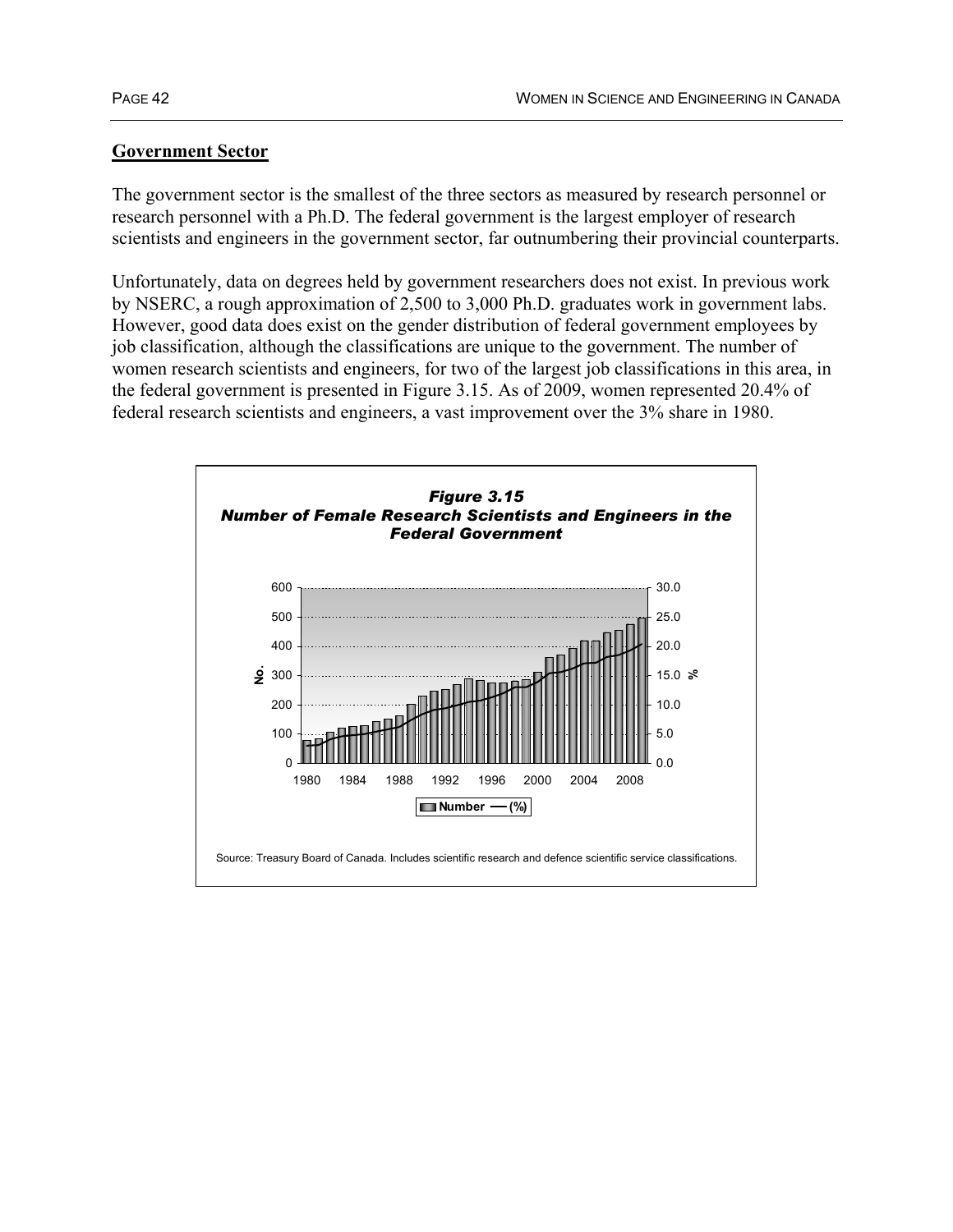### **Summary**

For the most part, women's participation in research occupations in Canada is fairly representative when compared to the available pool of Ph.D. graduates in the NSE, as shown below. Although more detailed analysis is necessary, the solution to increasing female representation in NSE research occupations would seem to be to increase the pool of women with the necessary qualifications.

| <b>Sector</b>                  | <b>Female Share</b> |
|--------------------------------|---------------------|
| Labour Force, Ph.D. NSE (2005) | $16.7\%$            |
| Academic (2008)                | $19.2\%$            |
| Industry $(2003)$              | $211\%$             |
| Government (2009)              | $20.4\%$            |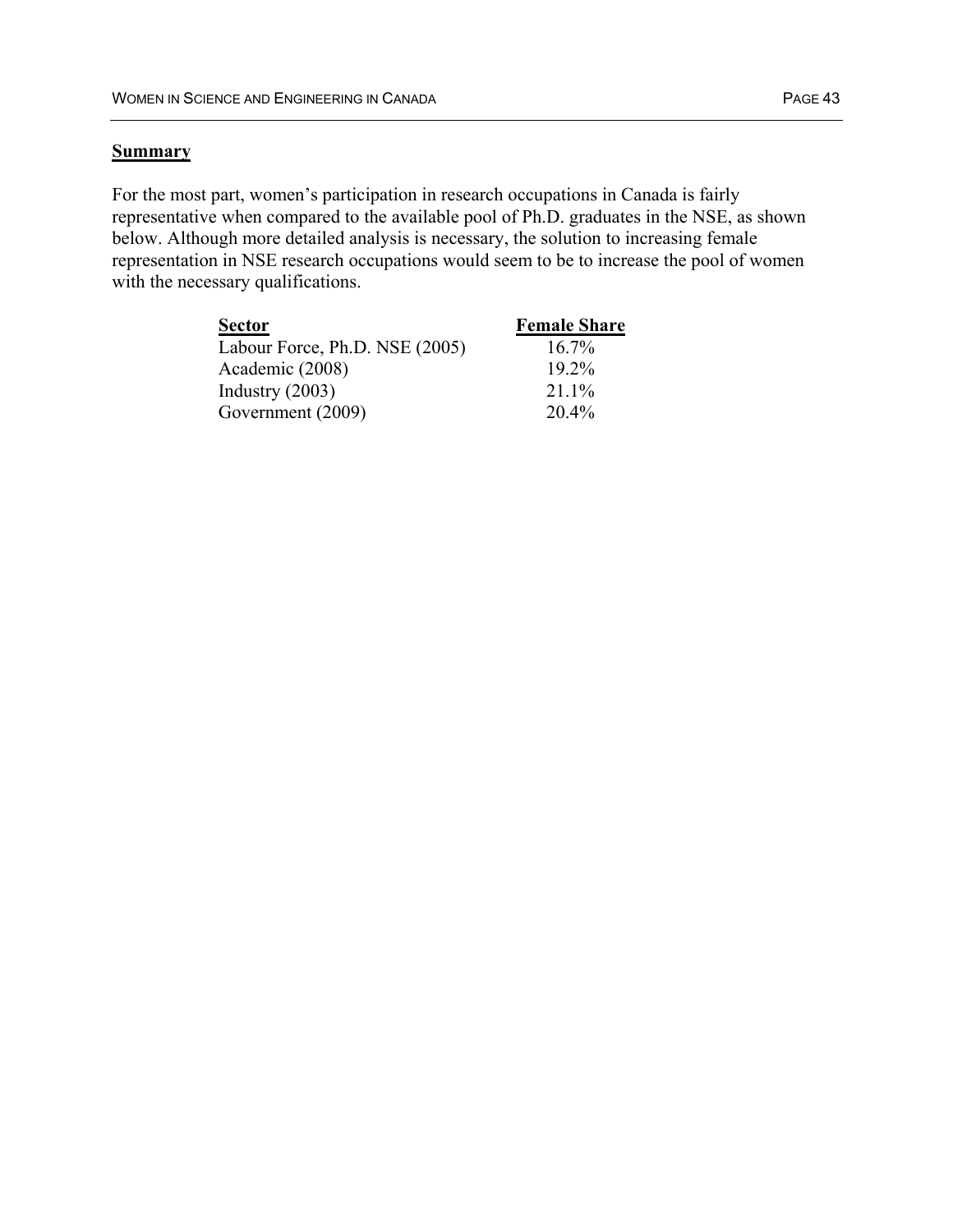# **3.4 NSERC Career Surveys**

NSERC conducts surveys of former scholarship holders nine years after their award to collect some basic information on the scholar's current career. Figures 3.16 presents the sector of employment for the respondents to the surveys conducted from 1997 to 2009. Overall, the female respondents work at a higher percentage in all sectors, except for the industrial sector, as compared to men. When asked about their activities on the job, see Figure 3.17, a higher percentage of women reported working in the health sciences, whereas, a slightly higher percentage of men reported duties related to teaching, R&D, consulting, management, consulting, product development and sales/marketing. As shown in Figure 3.18, both sexes feel equally appreciative of the training they received as it relates to their careers.

NSERC also surveys former postdoctoral fellowship holders seven years after their award. Survey data from 1999 to 2009 for the sector of employment, on the job activities, and importance of training to their career are presented in Figures 3.19, 3.20 and 3.21 respectively. Once again men tend to work more often in the industrial sector, but women have a higher likelihood of having teaching and R&D duties. Both sexes agree in equal proportions on the importance of their training to their careers. However, men are slightly more willing to recommend to a young person to follow in their career path (see Figure 3.20).

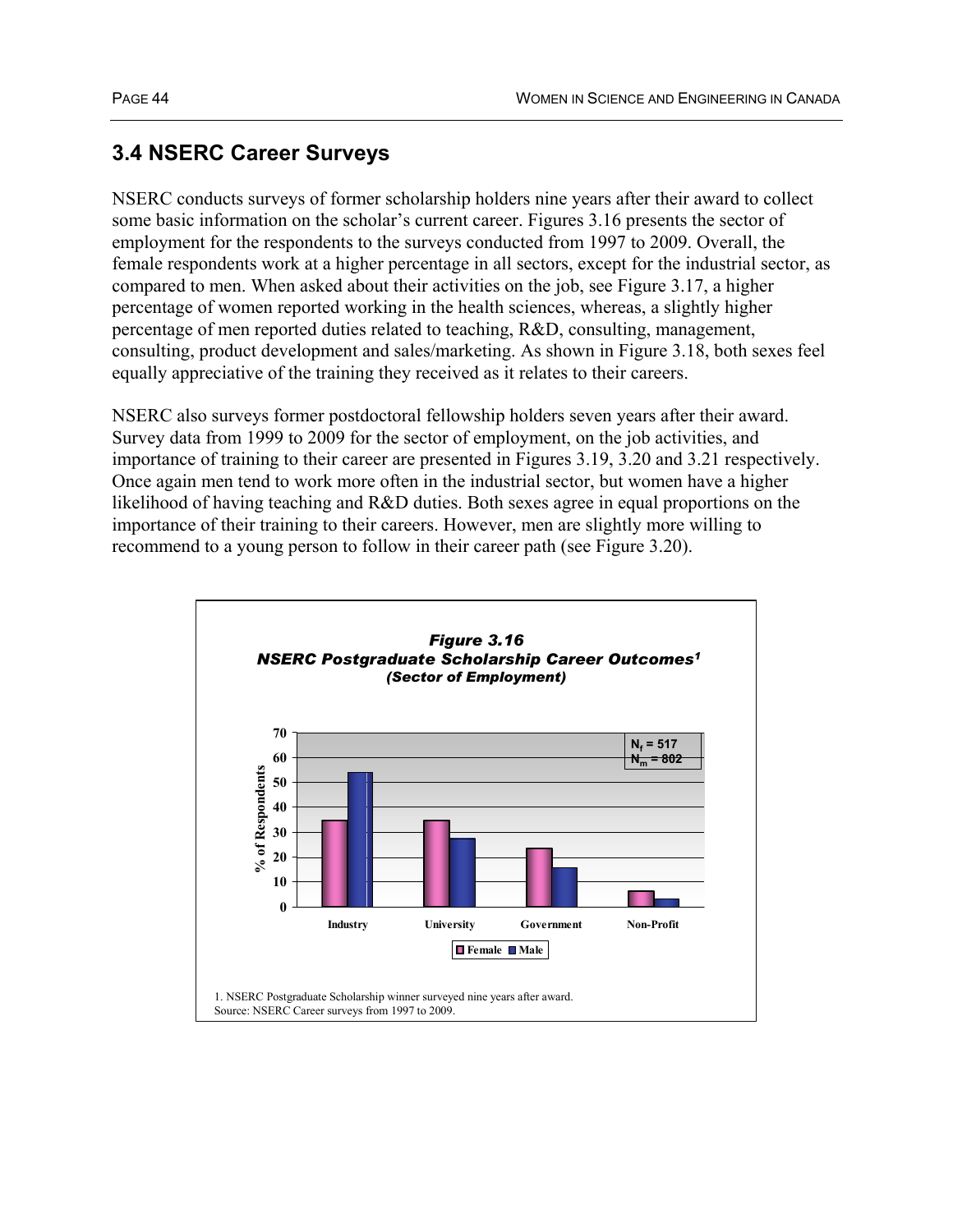

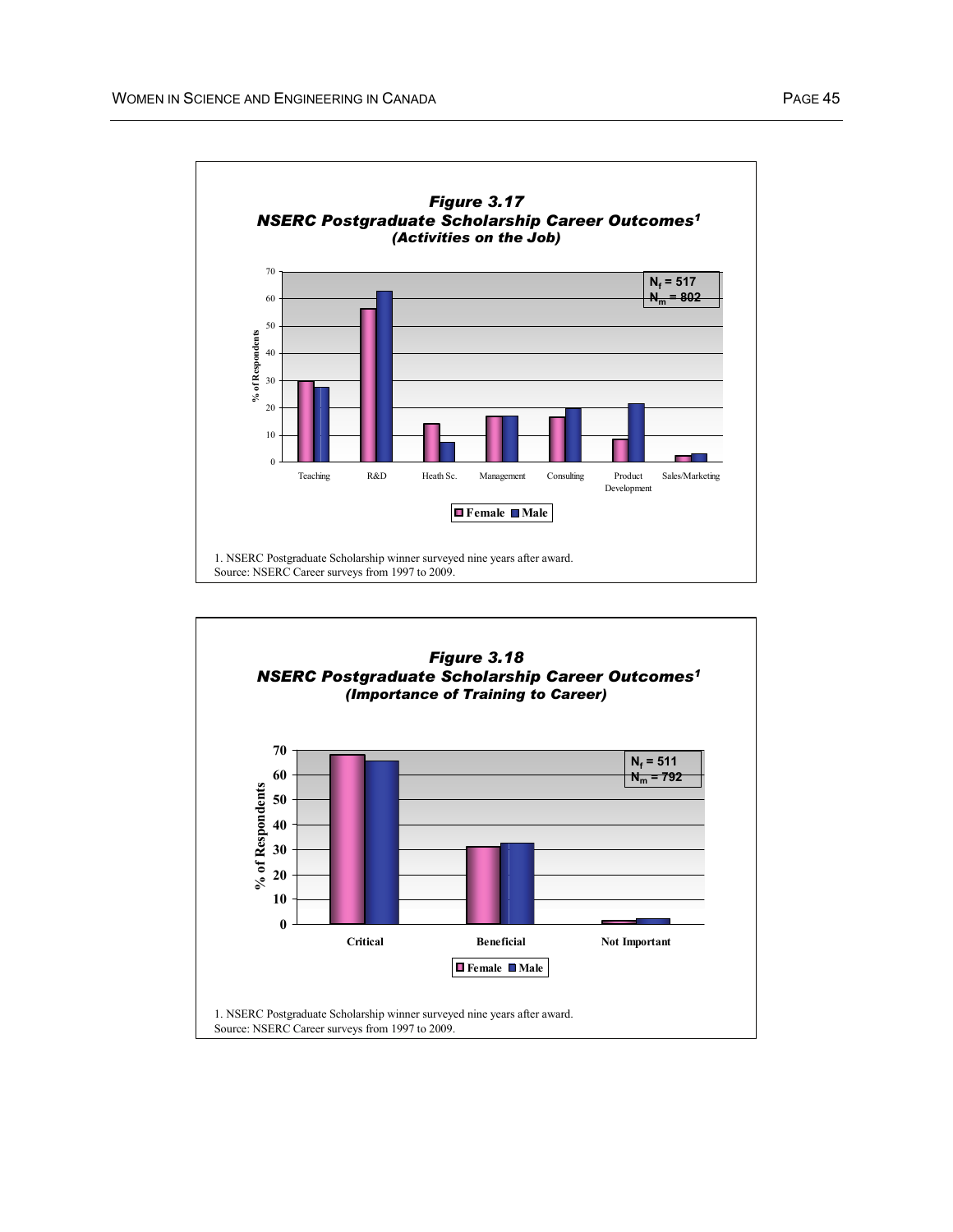

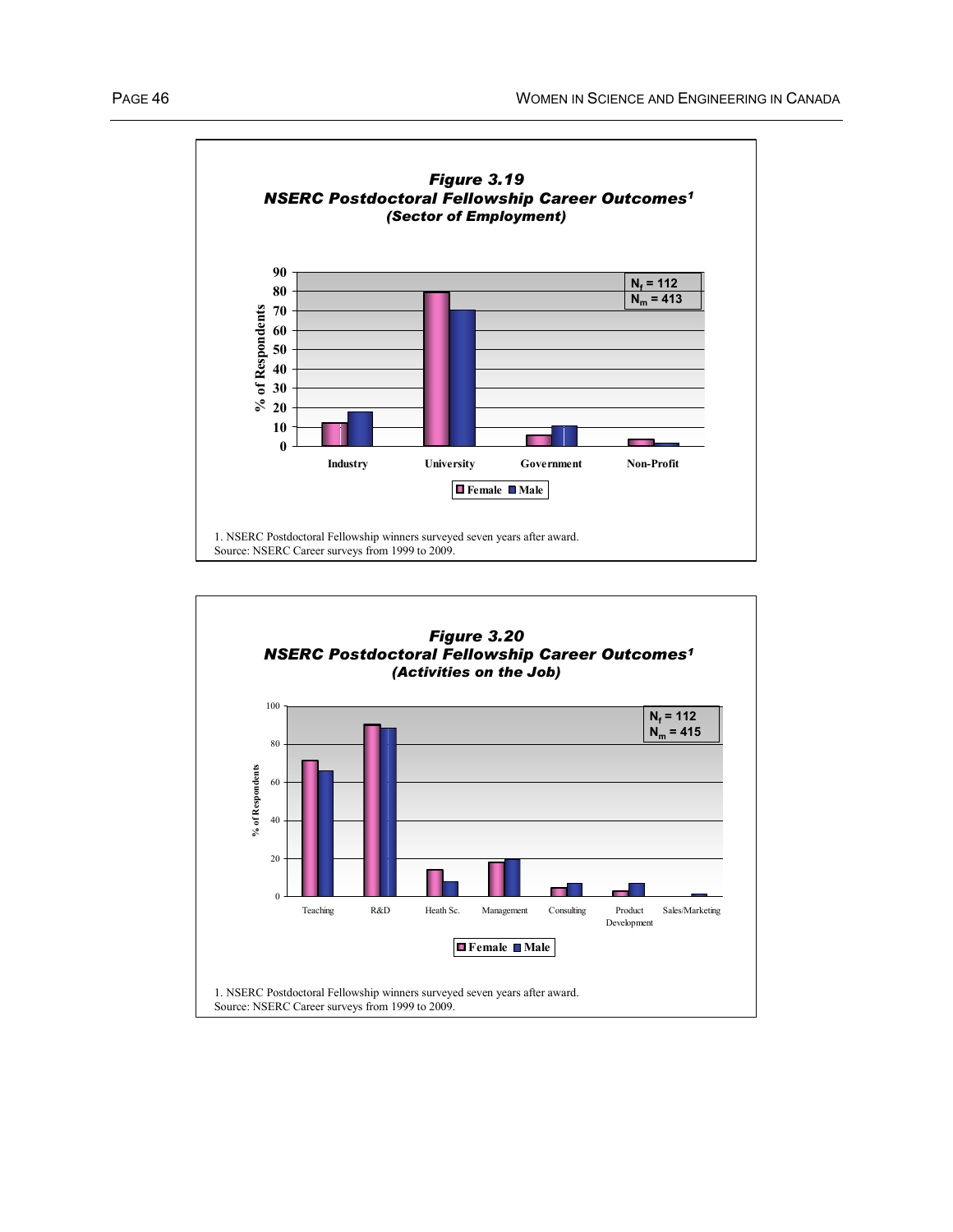

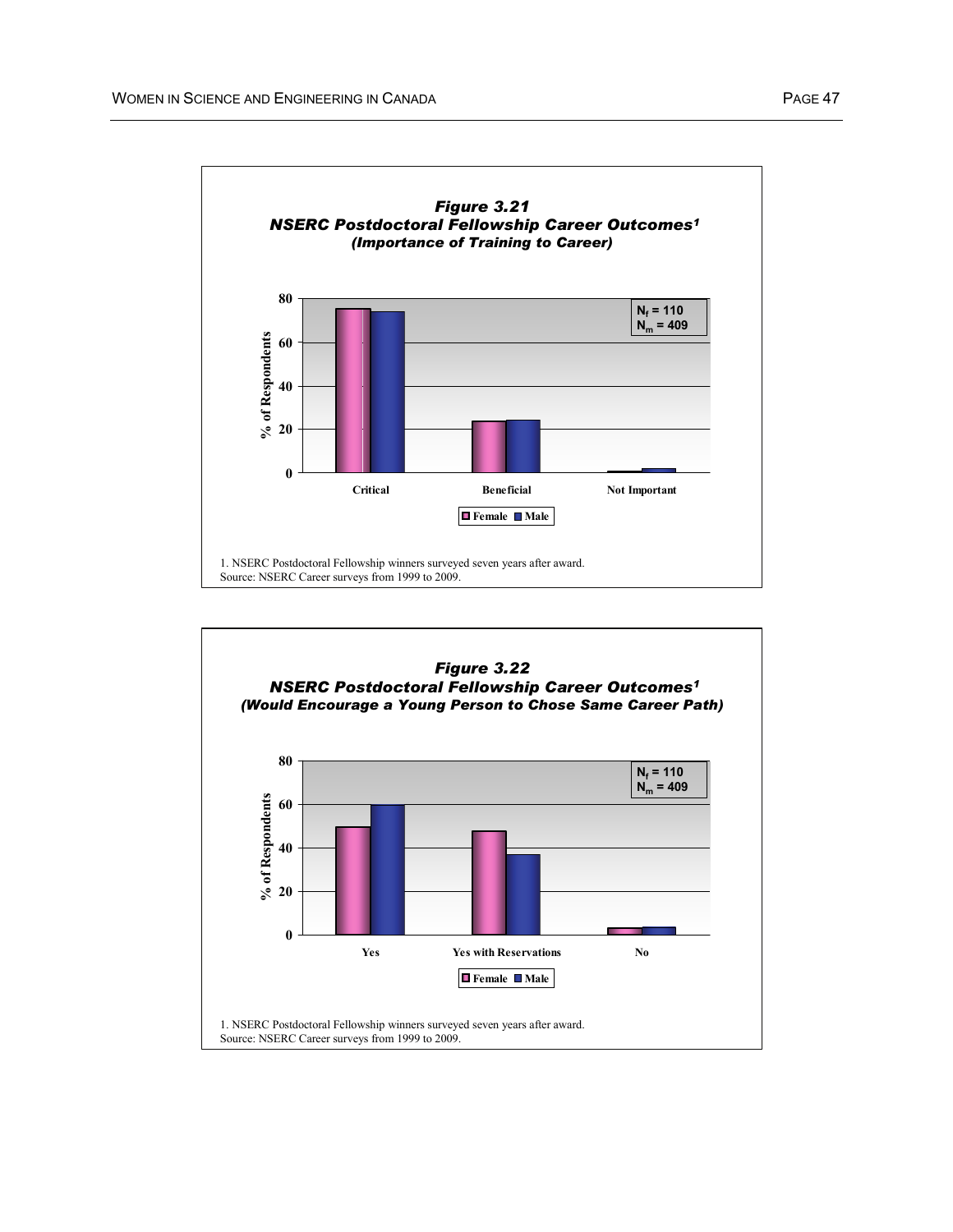# **4. NSERC Gender Statistics**

In this section, gender statistics collected by NSERC for a variety of its programs will be presented to shed some light on a variety of issues such as motivation, representation, progression, retention, mobility and excellence.

# **4.1 NSERC Program Statistics**

In addition to specific NSERC programs aimed at increasing the participation of women in the NSE, an analysis of female participation in NSERC's major training and grant programs is presented in this section. NSERC is a major funder of the academic and student communities in the NSE. Therefore, NSERC program statistics are a good barometer of activity by gender. The participation of women in selected NSERC programs is presented in Table 4.1. NSERC's undergraduate and postgraduate programs have very good female participation, but as the "leaky pipeline" would imply, representation decreases at the postdoctoral and faculty levels (Discovery Grants).

| Fiscal      | Undergraduate Awards (USRA) |          | Postgraduate Scholarships <sup>2</sup> |          | <b>Postdoctoral Fellowships</b> | Discovery Grants <sup>3</sup> |       |          |
|-------------|-----------------------------|----------|----------------------------------------|----------|---------------------------------|-------------------------------|-------|----------|
| Year        | (No.)                       | $(\%)^1$ | (No.)                                  | $(\%)^1$ | (No.)                           | $\frac{6}{2}$                 | (No.) | $(\%)^1$ |
|             |                             |          |                                        |          |                                 |                               |       |          |
| 2000-01     | 1,412                       | 46.6%    | 1,220                                  | 40.5%    | 121                             | 26.1%                         | 1,082 | 13.4%    |
| $2001 - 02$ | 1.396                       | 45.1%    | 1,277                                  | 42.0%    | 116                             | 27.8%                         | 1,066 | 14.0%    |
| 2002-03     | 1.537                       | 45.8%    | 1,433                                  | 43.4%    | 116                             | 27.4%                         | 1,149 | 14.3%    |
| 2003-04     | 1,840                       | 45.1%    | 1,820                                  | 43.5%    | 156                             | 30.1%                         | 1,238 | 14.7%    |
| 2004-05     | 1.892                       | 45.1%    | 1.661                                  | 43.8%    | 140                             | 28.9%                         | 1,269 | 15.0%    |
| 2005-06     | 1,870                       | 45.0%    | 1,691                                  | 42.8%    | 145                             | 27.8%                         | 1,467 | 15.6%    |
| 2006-07     | 1,796                       | 44.1%    | 1,668                                  | 41.0%    | 130                             | 27.9%                         | 1,566 | 16.1%    |
| 2007-08     | 1.809                       | 44.3%    | 1.820                                  | 40.8%    | 139                             | 28.6%                         | 1,691 | 16.9%    |
| 2008-09     | 2,195                       | 42.5%    | 1,993                                  | 41.3%    | 144                             | 29.9%                         | 1,766 | 17.5%    |
| 2009-10     | 1,601                       | 41.2%    | 2,031                                  | 40.9%    | 162                             | 32.6%                         | 1,743 | 17.6%    |

**Table 4.1 Number of NSERC Awards Held by Females, Various Programs**

1. Percentage of awards to females, excludes unknown sex (typically less than 5%).

2. Includes Postgraduate Scholarships, Industrial Postgraduate Scholarships and Canada Graduate Scholarships.

3. Includes Individual and Individual Subatomic Physics Discovery Grants.

The Discovery Grants program is NSERC's largest program. The average grant for women in 2009-10 was \$28,500 versus an average of \$31,800 for men. Although the average grant is slightly below that for men, once discipline and age differences are controlled for, there is virtually no difference in the average grant.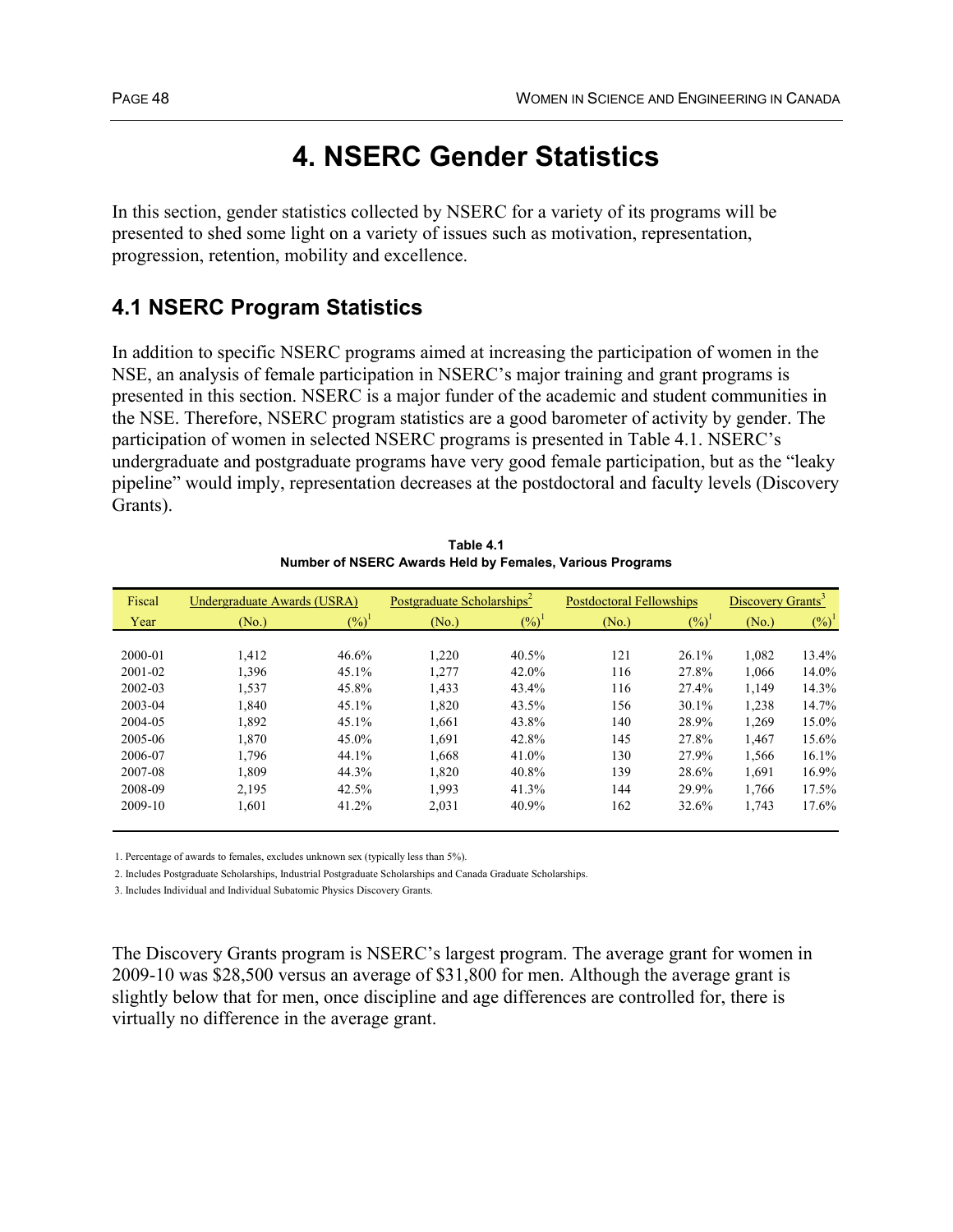For NSERC programs with annual competitions, the success rates for men and women are presented in Table 4.2. For the most part, women are just as successful as men in receiving an award for the programs presented.

| Competition | Postgraduate Scholarships <sup>2</sup> |          | <b>Postdoctoral Fellowships</b> |          | Discovery Grants <sup>3</sup> |       | Strategic Projects <sup>4</sup> |          |
|-------------|----------------------------------------|----------|---------------------------------|----------|-------------------------------|-------|---------------------------------|----------|
| Year        | Females                                | Males    | Females                         | Males    | Females                       | Males | Females                         | Males    |
|             |                                        |          |                                 |          |                               |       |                                 |          |
| 2000        | 66.8%                                  | 69.6%    | 27.2%                           | 36.1%    | 67.2%                         | 71.0% | 50.0%                           | 45.1%    |
| 2001        | 65.0%                                  | 64.6%    | $36.0\%$                        | 37.9%    | 70.7%                         | 76.3% | 42.9%                           | 30.1%    |
| 2002        | 72.1%                                  | 68.6%    | 29.7%                           | 38.0%    | 74.4%                         | 79.7% | 26.7%                           | $35.4\%$ |
| 2003        | 61.7%                                  | 58.8%    | 32.9%                           | 31.6%    | 72.3%                         | 76.0% | 15.4%                           | 26.9%    |
| 2004        | 71.8%                                  | 69.7%    | 24.9%                           | 30.7%    | 68.3%                         | 69.2% | 33.3%                           | 26.9%    |
| 2005        | 74.0%                                  | 70.3%    | 27.7%                           | $30.2\%$ | 67.2%                         | 67.9% | 14.5%                           | 25.1%    |
| 2006        | 63.6%                                  | 62.5%    | 23.4%                           | 26.5%    | 61.9%                         | 66.9% | 29.3%                           | 31.5%    |
| 2007        | 68.5%                                  | 69.1%    | 22.2%                           | 24.1%    | 63.8%                         | 58.1% | 44.2%                           | 49.3%    |
| 2008        | 71.0%                                  | 69.8%    | 22.5%                           | 21.1%    | 59.0%                         | 64.0% | 41.5%                           | 38.7%    |
| 2009        | 72.5%                                  | $70.1\%$ | 19.4%                           | 22.0%    | 55.4%                         | 56.4% | 24.7%                           | 26.2%    |
| 2010        | 74.2%                                  | 70.0%    | 18.9%                           | 22.1%    | 51.1%                         | 57.4% |                                 |          |

**Table 4.2 Success Rates<sup>1</sup> by Sex, Various Programs**

1. Number of awards divided by the number of applications

2. Includes Postgraduate Scholarships and Canada Graduate Scholarships.

3. Includes only new applicants for Individual Discovery Grants, and Individual Subatomic Physics Discovery Grants were included since 2005.

4. Includes only principal investigators.

Figure 4.1 presents further details of the proportion of awards held by females for NSERC's major research programs in 2009-10. Female representation tends to fall off in programs where, typically, more senior applicants are awarded grants. Female faculty representation at senior ranks is also much lower, as shown in Figure 3.10. A similar figure for NSERC's major scholarship and fellowship programs is highlighted in Figure 4.2. Females have a good representation at the undergraduate and postgraduate levels, but their proportion falls at the postdoctoral level and those programs involving industry.

Figure 4.3 presents NSERC funding versus certain population benchmarks, such as enrolment and faculty numbers, and reveals that NSERC funding typically exceeds the female population levels for student support and only slightly below at the postdoctoral and faculty levels.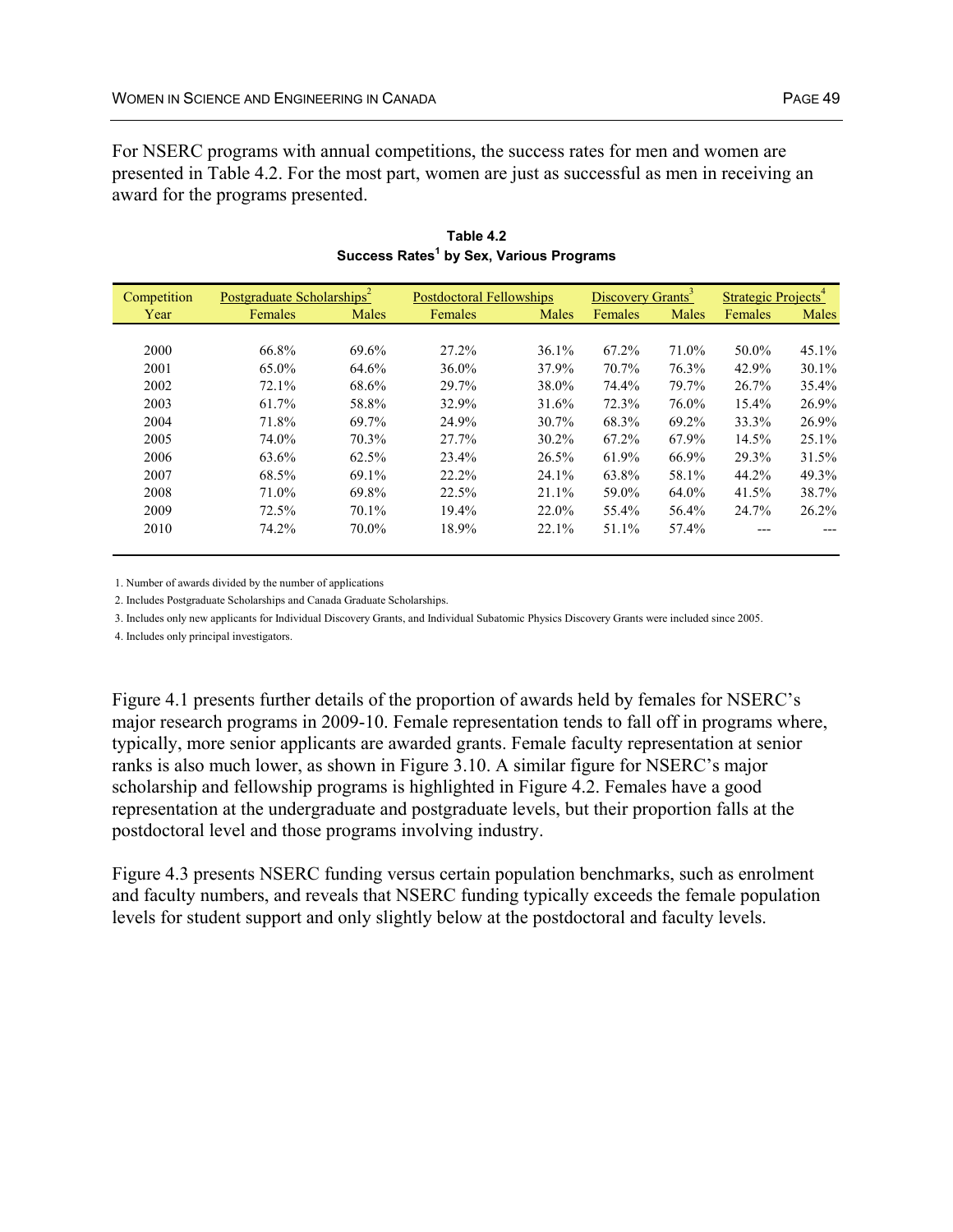

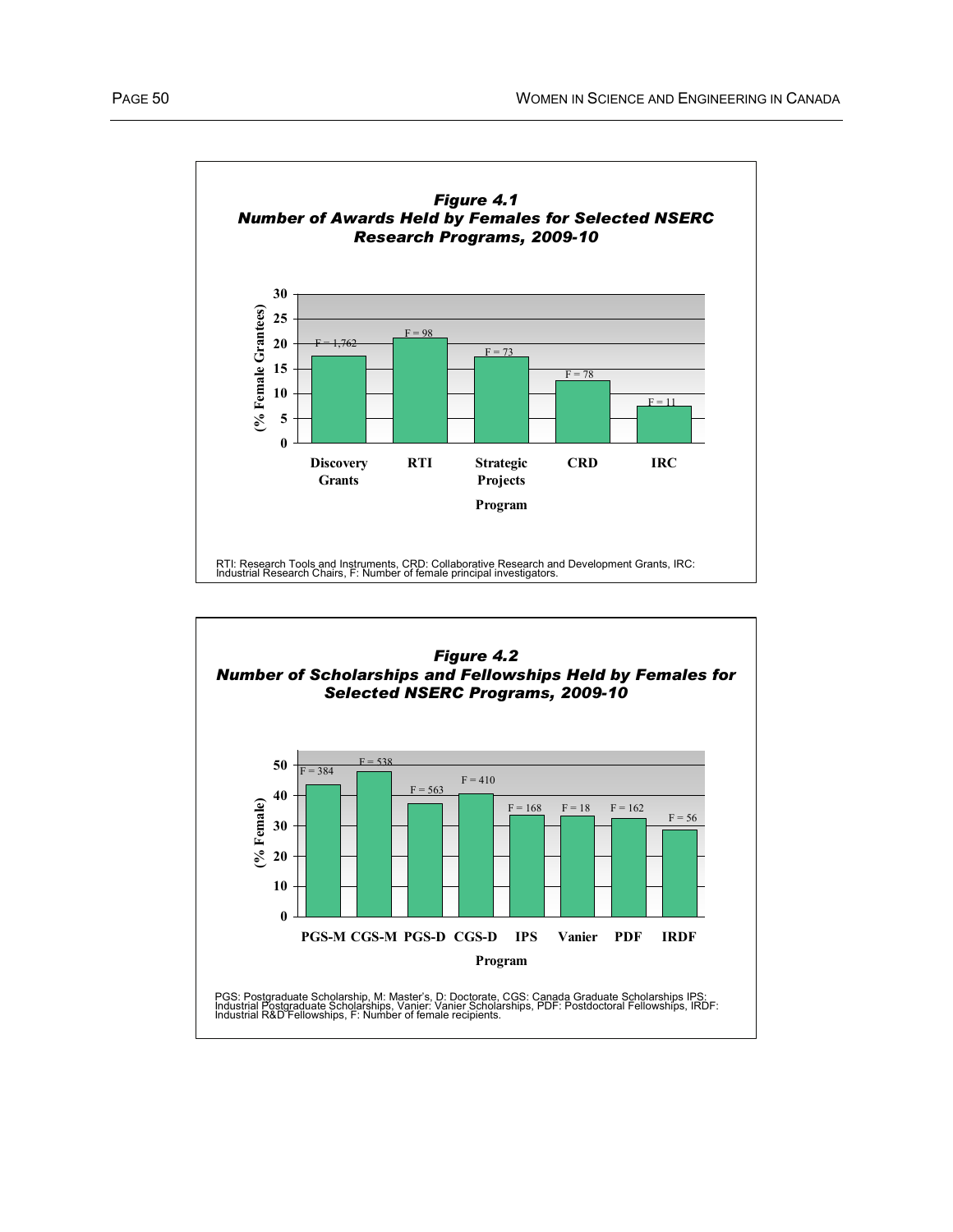

### **4.2 Motivation**

NSERC has implemented a number of initiatives over the past decade to increase the representation of women in the NSE in Canada and some of these will be highlighted. Through our PromoScience program, NSERC provides funding to organizations which bring science experiences to under-represented groups and to those that promote interest in science among girls. In 2009-10, the PromoScience budget was \$2.8M of which 75% had a component to increase the representation or interest of girls in science and engineering. One such grant is highlighted below.

#### **PromoScience Recipient Society for Canadian Women in Science and Technology (SCWIST)**

The Society for Canadian Women in Science and Technology (SCWIST), a non-profit organization, runs the *ms infinity* (math + science = infinite options) program that connects young women with positive female role models who are pursuing dynamic careers and education in S&T and encourages them to continue studying math, science and technology throughout secondary school to broaden their career opportunities. As a result of NSERC funding, 728 girls from across British Columbia participated in hands-on workshops, tele-mentoring, networking and community group science days throughout 2008. Through the varied activities, the participants learned many valuable lessons about schooling and career options and had the opportunity to connect their dreams with a role model.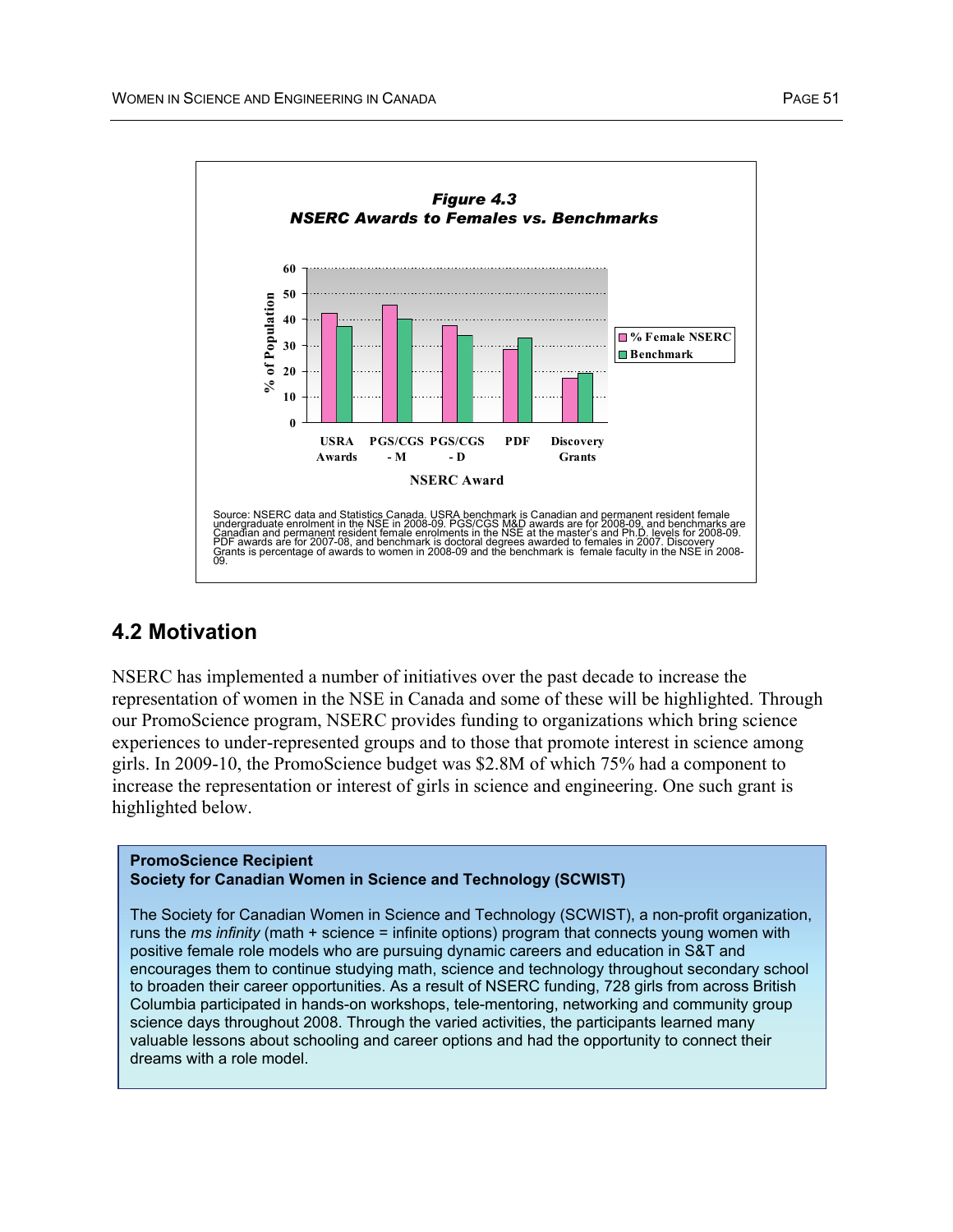Several policy actions have been undertaken by NSERC to help reduce barriers to women participating in NSE fields. Provisions for a paid parental leave have been implemented for holders of graduate and postdoctoral NSERC awards, and for those paid from research grants. Deferral of take-up, or unpaid interruption of, scholarship and fellowship awards for reasons of maternity and family responsibilities are permitted for up to three years. Tenure of scholarships and fellowships on a part-time basis is now possible for reasons of family responsibilities. NSERC monitors the participation and success rate of women in its scholarships and fellowships programs on an ongoing basis and ensures that women are well-represented on its policy and selection committees.

The principal NSERC program with the goal of increasing the participation of women in science and engineering and to provide role models for women active in and considering careers in these fields is the Women in Science and Engineering (WISE) Chair program. This program was launched in 1996 with the establishment of five regional chairs. NSERC funding must be matched by cash contributions from corporate sponsors. NSERC will match private-sector cash contributions of up to \$70,000 per year for each of five years towards the creation of individual chairs. Chairs are tenable at any Canadian university within a designated region. The objectives of the program are to:

Develop, implement, and communicate strategies to raise the level of participation of women in science and engineering as students and as professionals, specifically to:

- encourage female students in elementary and secondary schools to consider careers in science and engineering;
- increase the enrolment of women in undergraduate and graduate programs in science and engineering in all Canadian universities and colleges;
- increase the profile and retention rate of women in science and engineering positions;
- eliminate barriers for women who wish to pursue careers in science and engineering; and
- promote the integration of female students and professionals both within and outside academia.
- provide female role models who are accomplished, successful, and recognized researchers in science and engineering.
- develop and implement a communication and networking strategy to ensure a regional and national impact on opportunities for women in science and engineering.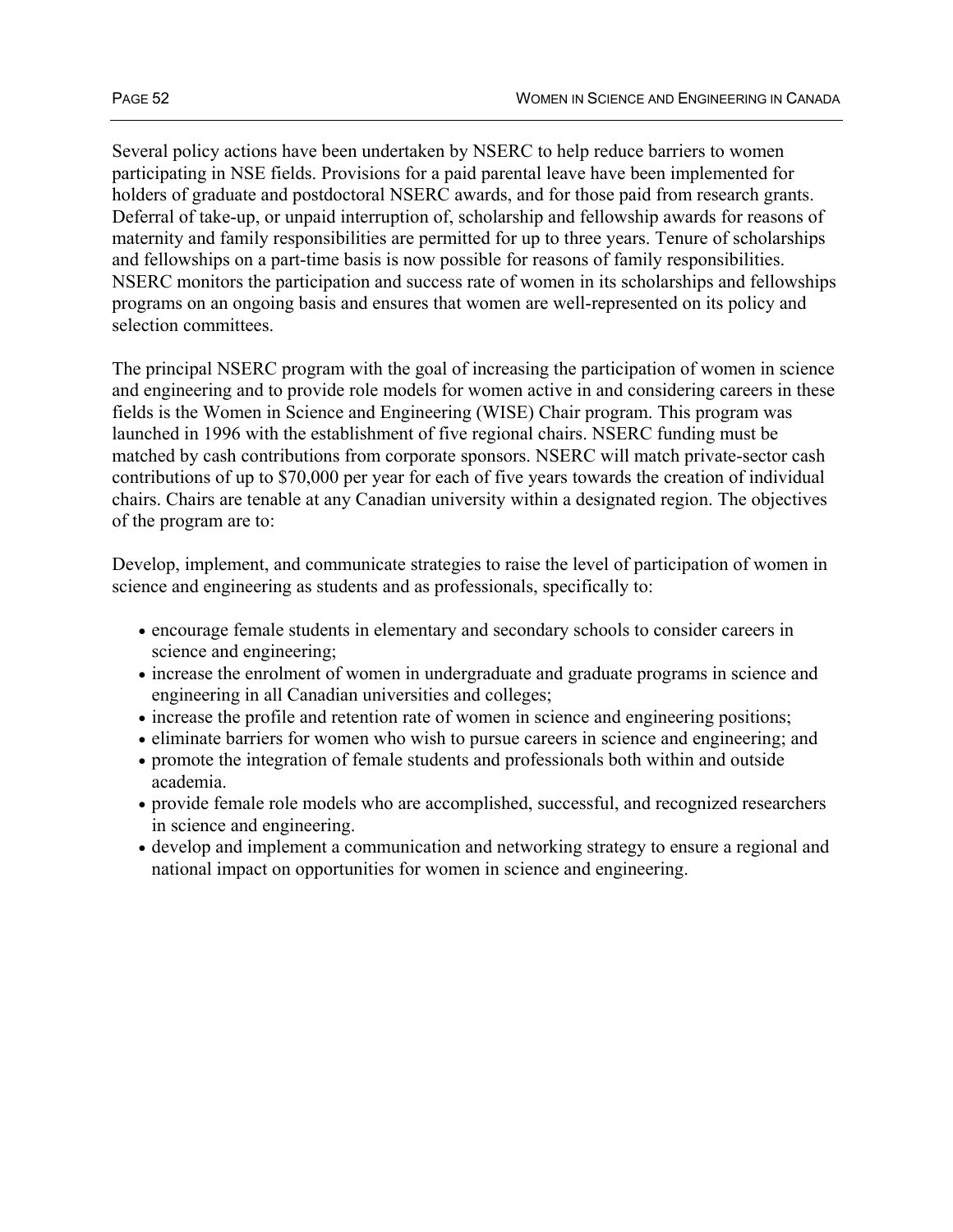

#### **Valerie Davidson**  School of Engineering University of Guelph

NSERC/RIM Chair for Women in Science and Engineering - Ontario Region

The NSERC/RIM Chair is the Ontario-region Chair for Women in Science and Engineering (CWSE). The goals of the NSERC CWSE program address both the "supply" side of women's labour force participation, by encouraging girls and women into science and engineering careers, and the "demand" side of retaining women as valuable contributors to science and engineering.

The Ontario CWSE program includes outreach activities to encourage interest in science and engineering and to help women make informed decisions at a number of stages – from secondary and post-secondary education through to careers.

Valerie Davidson, P.Eng., is a professor in the School of Engineering. She has established a strong interdisciplinary research program in food and biological engineering with an emphasis on the applications of fuzzy mathematics and statistical methods to process control and decision-support systems.

Research In Motion is supporting the Ontario Chair through annual cash contributions and inkind support such as collaborations on outreach activities related to computer technologies. The Ontario program also benefits from significant financial support from the University of Guelph and contributions by faculty, staff and students.



**Julita Vassileva**  Department of Computer Science University of **Saskatchewan** 

NSERC/Cameco Chair for Women in Science and Engineering – Prairies

This Chair will identify barriers that deter females from pursuing careers in science and engineering, as well as supporting and mentoring young women to persist and succeed in these fields.

As a successful computer scientist, Julita Vassileva has balanced career and family to become an international leader in her field. She has developed ways of building rewards into software supporting on-line communities to motivate different types of users to participate. She will determine what female-specific incentives can be integrated into an on-line community to make it interesting and exciting. This community will enable women and girls to share information, discuss issues, read life stories of prominent role models and get advice on challenges such as juggling family and career or how to move up the career ladder in a largely maledominated set of professions. The on-line aspect is critical, as women have few peers of their gender close at hand with whom to network.

Working with colleagues in sociology, native studies, and women's and gender studies, Julita Vassileva will investigate the attitudes of girls, their parents and their teachers at the high school level in Saskatoon, as well as in rural Saskatchewan and Manitoba. She especially wants to connect with Aboriginal women.

The five-year, \$1.16 million appointment is supported by \$350,000 from Saskatoon-based Cameco Corporation as part of its gift to the University of Saskatchewan's Thinking the World of Our Future campaign. This is matched with \$350,000 from NSERC, with the balance made up by the university.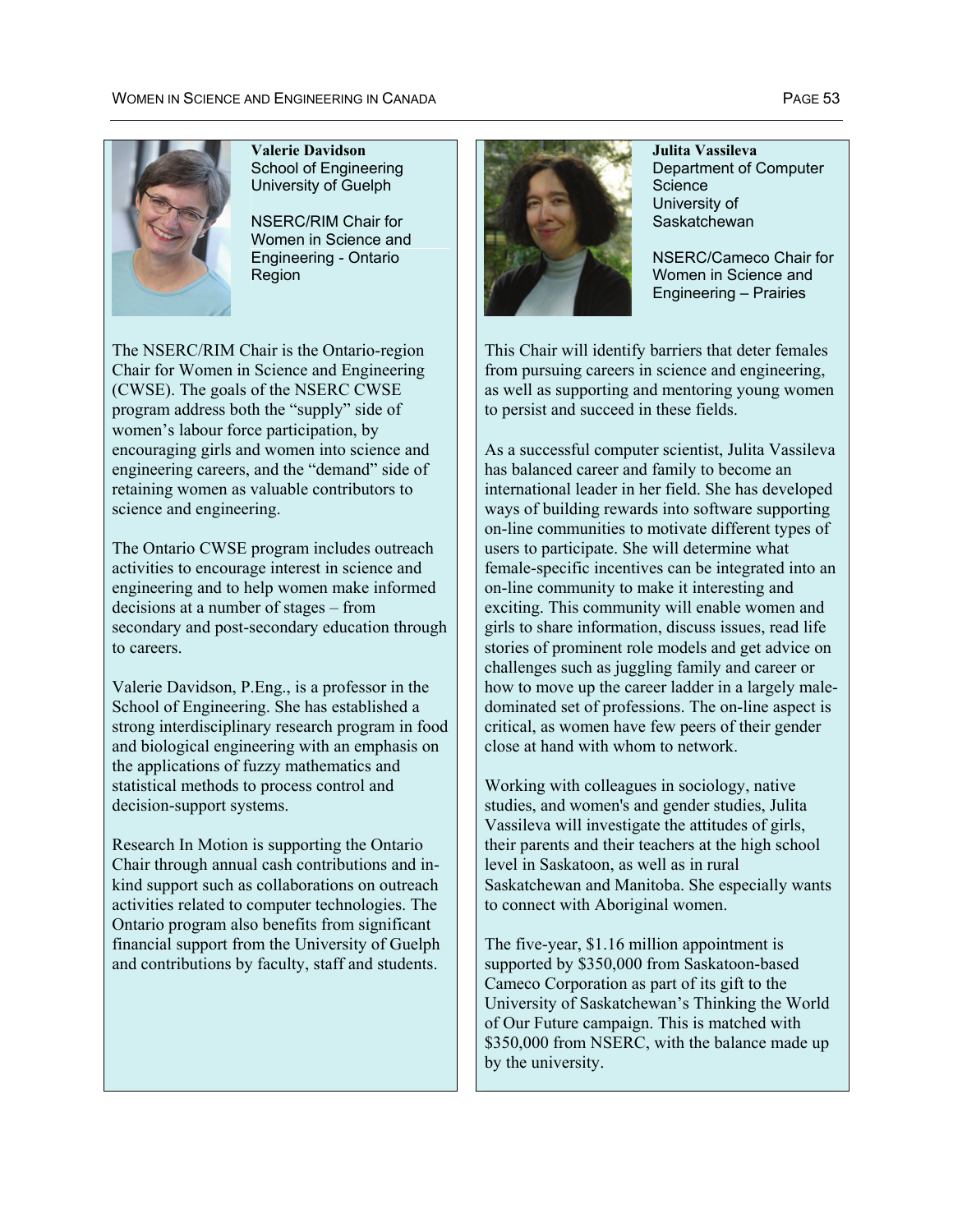NSERC routinely conducts exit surveys of scholarship and fellowship award holders. The surveys contain questions related to activities and/or people that motivated the individuals to pursue an education in the NSE. Tables 4.3 to 4.5 present a gender analysis of the responses to a variety of statements for Undergraduate Student Research Award (USRA) holders, Postgraduate Scholarship (PGS) winners, and Postdoctoral Fellowship (PDF) recipients, respectively. The USRA and PGS exit surveys indicate that females tend to have more encouragement from family teachers and professors to pursue an NSE education, and more exposure to R&D activities (science camps and R&D at the university). At the postdoctoral level there were no significant differences in the responses.

| Table 4.3                                                                               |  |
|-----------------------------------------------------------------------------------------|--|
| Results from NSERC's Undergraduate Student Research Award (USRA) Exit Survey, 2006-2009 |  |

|                                                                                                        |       | <b>No. Respondents</b> |       | <b>No. Agree with Statement</b> |      | % Agree with Statement | <b>Statistical Difference</b> |
|--------------------------------------------------------------------------------------------------------|-------|------------------------|-------|---------------------------------|------|------------------------|-------------------------------|
| <b>Statement</b>                                                                                       | Male  | Female                 | Male  | Female                          | Male | Female                 | Y/N                           |
| I am enjoying my undergraduate student life                                                            | 5,664 | 4,764                  | 4,270 | 3,730                           | 75.4 | 78.3                   | Y                             |
| I participated in science camps and/or science fairs<br>during my elementary and/or high school years  | 5,664 | 4,764                  | 1,572 | 1,544                           | 27.8 | 32.4                   | Y                             |
| So far, I have accumulated a high debt during my<br>undergraduate education                            | 5,664 | 4,764                  | 1,211 | 1,015                           | 21.4 | 21.3                   | N                             |
| My family encouraged me to pursue undergraduate<br>studies in science/engineering                      | 5,664 | 4,764                  | 2,415 | 2,254                           | 42.6 | 47.3                   | Y                             |
| A high school teacher I had encouraged me to<br>pursue undergraduate studies in<br>science/engineering | 5,664 | 4,764                  | 1,793 | 1,783                           | 31.7 | 37.4                   | Y                             |
| Graduate studies will be an important element of<br>my career goals                                    | 5,664 | 4,764                  | 3,861 | 3,207                           | 68.2 | 67.3                   | N                             |
| I would recommend my field of study to others                                                          | 5,664 | 4,764                  | 3,782 | 3,518                           | 66.8 | 73.8                   | Y                             |
| My friends are pursuing graduate degrees                                                               | 5,664 | 4,764                  | 2,267 | 2,124                           | 40.0 | 44.6                   | Y                             |

**Table 4.4 Results from NSERC's Postgraduate Scholarship Exit Surveys, 2005-2009**

|                                                      |             | <b>No. Respondents</b> |       | <b>No. Agree with Statement</b> |             | % Agree with Statement | <b>Statistical Difference</b> |
|------------------------------------------------------|-------------|------------------------|-------|---------------------------------|-------------|------------------------|-------------------------------|
| <b>Statement</b>                                     | <b>Male</b> | Female                 | Male  | Female                          | <b>Male</b> | Female                 | Y/N                           |
| I enjoyed my undergraduate student life              | 3,450       | 2,947                  | 2,531 | 2,235                           | 73.4        | 75.8                   | N                             |
| I was exposed to research during my undergraduate    | 3,450       | 2,947                  | 2,349 | 2,209                           | 68.1        | 75.0                   | Y                             |
| years                                                |             |                        |       |                                 |             |                        |                               |
| I accumulated a high debt during my undergraduate    | 3,450       | 2,947                  | 526   | 521                             | 15.2        | 17.7                   | N                             |
| degree                                               |             |                        |       |                                 |             |                        |                               |
| My friends are pursuing graduate degrees             | 3,449       | 2,946                  | 987   | 966                             | 28.6        | 32.8                   | Y                             |
| My family encouraged me to pursue graduate           | 3,449       | 2,946                  | 1,355 | 1,321                           | 39.3        | 44.8                   | Y                             |
| studies                                              |             |                        |       |                                 |             |                        |                               |
| A professor I had encouraged me to pursue            | 3,450       | 2,947                  | 2,051 | 1,920                           | 59.4        | 65.2                   | Y                             |
| graduate studies                                     |             |                        |       |                                 |             |                        |                               |
| Graduate studies are an important element of my      | 3,450       | 2,947                  | 2,639 | 2,212                           | 76.5        | 75.1                   | N                             |
| career goals                                         |             |                        |       |                                 |             |                        |                               |
| I would recommend my field of study to others        | 3,450       | 2,947                  | 2,150 | 1,930                           | 62.3        | 65.5                   | Y                             |
|                                                      |             |                        |       |                                 |             |                        |                               |
| I would have gone on to or stayed in graduate        | 3,450       | 2,947                  | 1,700 | 1,609                           | 49.3        | 54.6                   | Y                             |
| school even without NSERC support                    |             |                        |       |                                 |             |                        |                               |
|                                                      |             |                        |       |                                 |             |                        |                               |
| I do not want to go into debt for graduate education | 3,449       | 2,946                  | 2,837 | 2,495                           | 82.3        | 84.7                   | Y                             |
|                                                      |             |                        |       |                                 |             |                        |                               |
| It is difficult to find a job in my field without a  | 3,450       | 2,947                  | 1,341 | 1,465                           | 38.9        | 49.7                   | Y                             |
| graduate degree                                      |             |                        |       |                                 |             |                        |                               |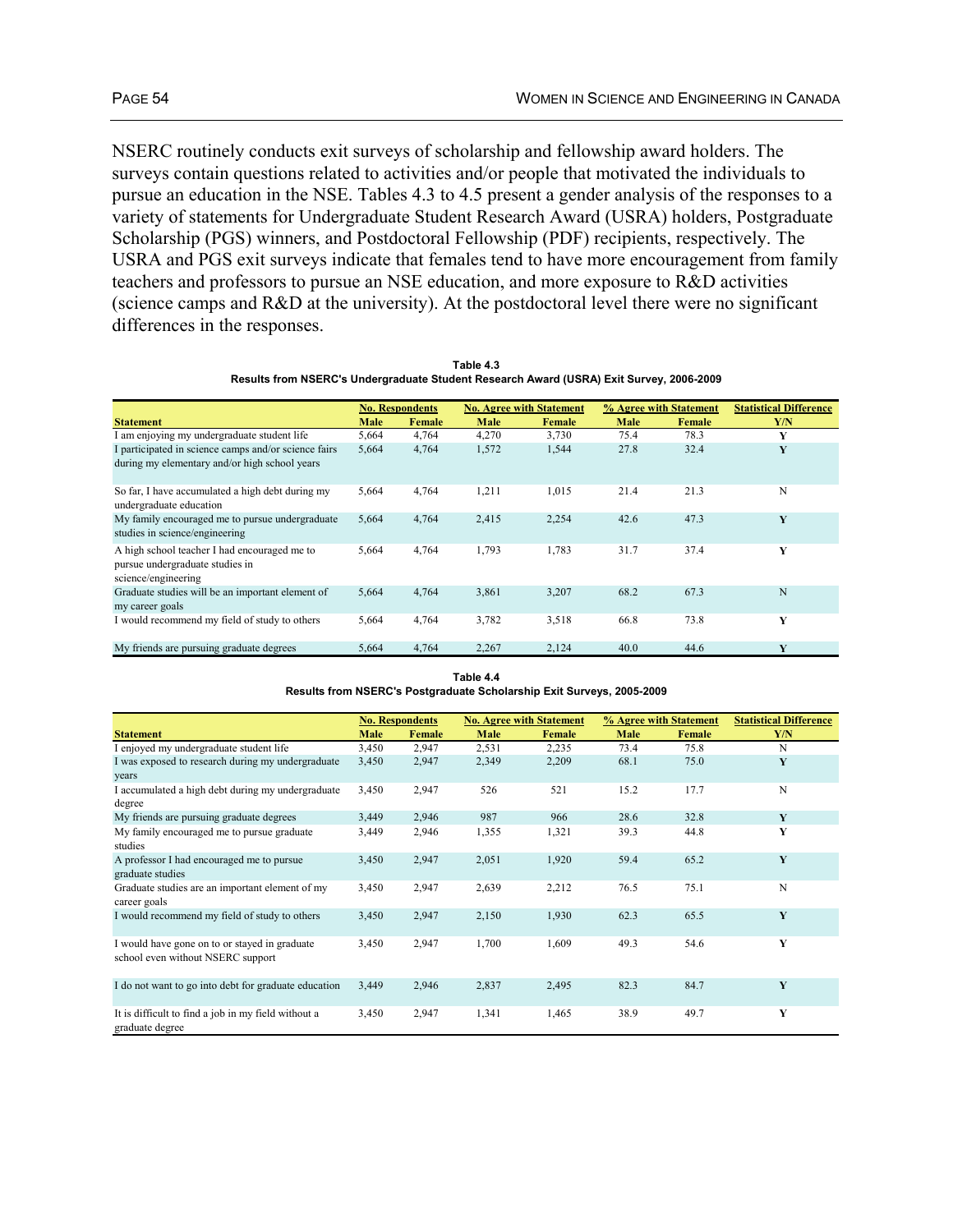|                                                                                 |      | <b>No. Respondents</b> |      | <b>No. Agree with Statement</b> |      | % Agree with Statement | <b>Statistical Difference</b> |
|---------------------------------------------------------------------------------|------|------------------------|------|---------------------------------|------|------------------------|-------------------------------|
| <b>Statement</b>                                                                | Male | Female                 | Male | Female                          | Male | Female                 | Y/N                           |
| I enjoyed my undergraduate student life                                         | 367  | 156                    | 244  | 104                             | 66.5 | 66.7                   | N                             |
| I was exposed to research during my undergraduate                               | 367  | 156                    | 231  | 110                             | 62.9 | 70.5                   | N                             |
| years                                                                           |      |                        |      |                                 |      |                        |                               |
| I accumulated a high debt during my undergraduate<br>and postgraduate education | 367  | 156                    | 79   | 28                              | 21.5 | 17.9                   | N                             |
| My postgraduate experience prepared me well for<br>postdoctoral work            | 367  | 156                    | 299  | 122                             | 81.5 | 78.2                   | N                             |
| A professor I had encouraged me to pursue a<br>postdoctoral position            | 367  | 156                    | 232  | 98                              | 63.2 | 62.8                   | N                             |
| Postdoctoral work is an important element of my<br>career goals                 | 367  | 156                    | 295  | 116                             | 80.4 | 74.4                   | N                             |
| I would recommend my field of study to others                                   | 367  | 156                    | 226  | 95                              | 61.6 | 60.9                   | N                             |
| I would have taken a postdoctoral experience even<br>without NSERC support      | 367  | 156                    | 200  | 80                              | 54.5 | 51.3                   | N                             |
| It is difficult to find a job in my field without<br>postdoctoral experience    | 367  | 156                    | 305  | 130                             | 83.1 | 83.3                   | N                             |
| I find it is taking a long time to reach my career<br>goals                     | 367  | 156                    | 212  | 73                              | 57.8 | 46.8                   | N                             |

**Table 4.5 Results from NSERC's Postdoctoral Fellowship Exit Surveys, 2005-2009**

### **4.3 Progression**

The following figures and tables attempt to look at the progression of women within NSERC programs. Figure 4.4 presents the results for a cohort of NSERC scholarship winners from 1993 to 1997 and their subsequent applications for postdoctoral fellowships (PDF) and Discovery Grants. A larger percentage of men from the cohort go on to apply for an NSERC PDF or Discovery award, and also obtain a Discovery grant. As mentioned before, there is significantly more attrition for women than for men in the transition from a master's degree to doctoral enrolment and subsequent employment as a professor.

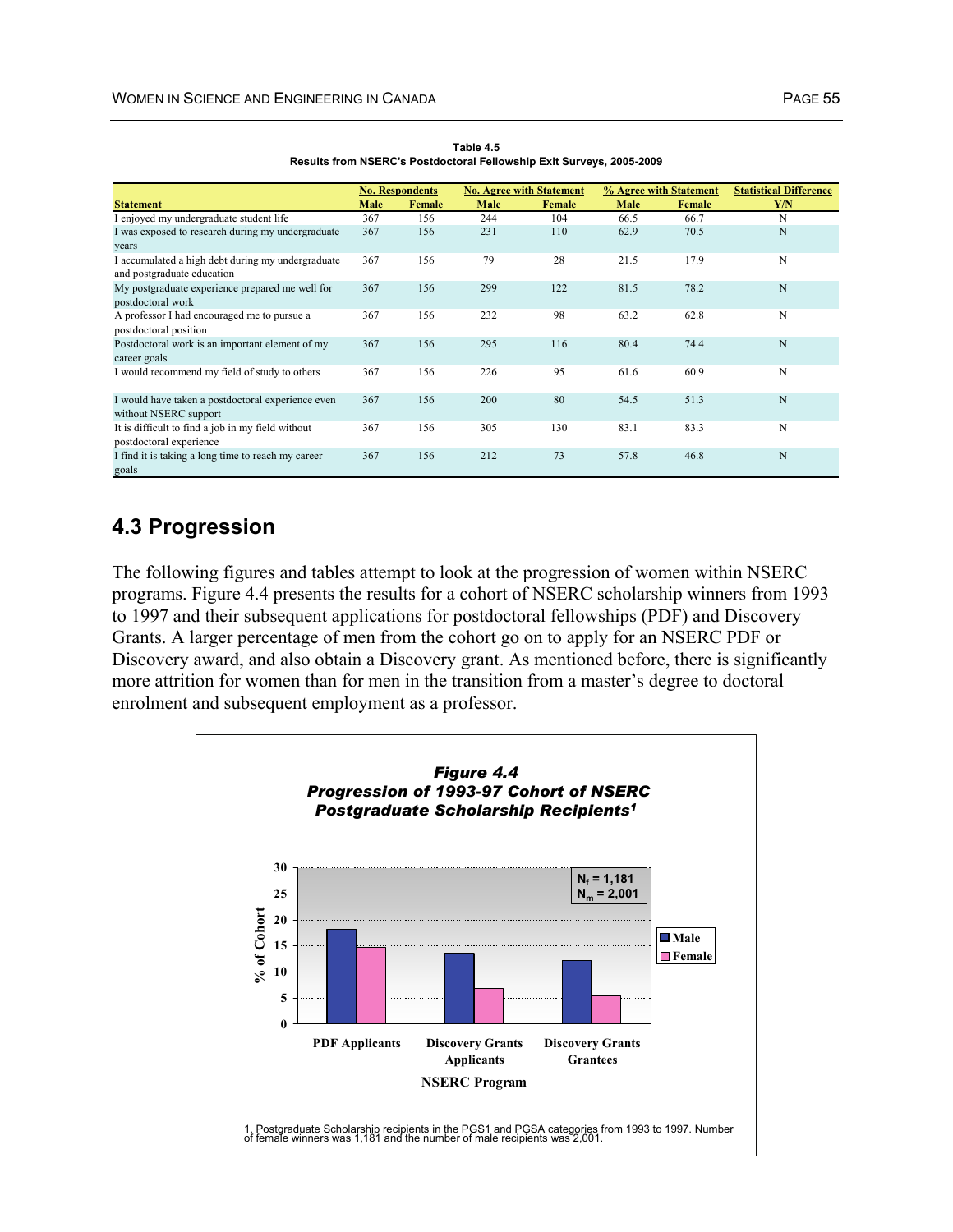Another analysis looked at the number of new applicants to NSERC's Discovery grants program as compared to doctoral degree output in Canada. NSERC captures the education history of its applicants and can estimate the number of Ph.D. graduates that go on to apply for NSERC grants. Since most new faculty hires apply for NSERC funding, it may be a good indicator of the transition from Ph.D. graduation to an academic appointment. As Table 4.6 indicates, the percentage of female Ph.D. graduates in the NSE in Canada that go on to apply for an NSERC Discovery Grant is lower than that for males. It appears that some losses are occurring at the Ph.D. to academic appointment step for females.

| <b>Year of</b> | <b>New Applicants (NA)</b> <sup>1</sup> |             |        | <b>Doctoral Degrees (DD)<sup>2</sup></b><br>%NA to DD |        |       |  |
|----------------|-----------------------------------------|-------------|--------|-------------------------------------------------------|--------|-------|--|
| Ph.D.          | <b>Female</b>                           | <b>Male</b> | Female | <b>Male</b>                                           | Female | Male  |  |
|                |                                         |             |        |                                                       |        |       |  |
| 1998           | 28                                      | 76          | 350    | 1,079                                                 | 8.00   | 7.04  |  |
| 1999           | 27                                      | 95          | 367    | 964                                                   | 7.36   | 9.85  |  |
| 2000           | 53                                      | 139         | 393    | 994                                                   | 13.49  | 13.98 |  |
| 2001           | 65                                      | 164         | 378    | 921                                                   | 17.20  | 17.81 |  |
| 2002           | 58                                      | 166         | 428    | 989                                                   | 13.55  | 16.78 |  |
| 2003           | 53                                      | 173         | 423    | 1,024                                                 | 12.53  | 16.89 |  |
| 2004           | 48                                      | 142         | 501    | 1,104                                                 | 9.58   | 12.86 |  |
| 2005           | 40                                      | 100         | 507    | 1,051                                                 | 7.89   | 9.51  |  |
| 2006           | 28                                      | 71          | 515    | 1,117                                                 | 5.44   | 6.36  |  |
| 2007           | 26                                      | 59          | 647    | 1,198                                                 | 4.02   | 4.92  |  |
| <b>Total</b>   | 426                                     | 1,185       | 4,509  | 10,441                                                | 9.45   | 11.35 |  |

**Table 4.6 NSERC New Applicant to Doctoral Degree Output Comparison**

1. New appliants to Discovery Grants from 1998 to 2007, who are Canadian citizens who earned a Ph.D. in Canada.

2. Estimate of doctoral degrees awarded to Canadians in Canada in the NSE.

An examination of the rank that women and men held after 15 years of holding a Discovery grant was also undertaken. Figure 4.5 presents data for this indicator and it clearly shows that women do not progress to full professor at the same rate as men. The lack of progression of women in academic ranks has been a widely studied topic and of concern to institutions.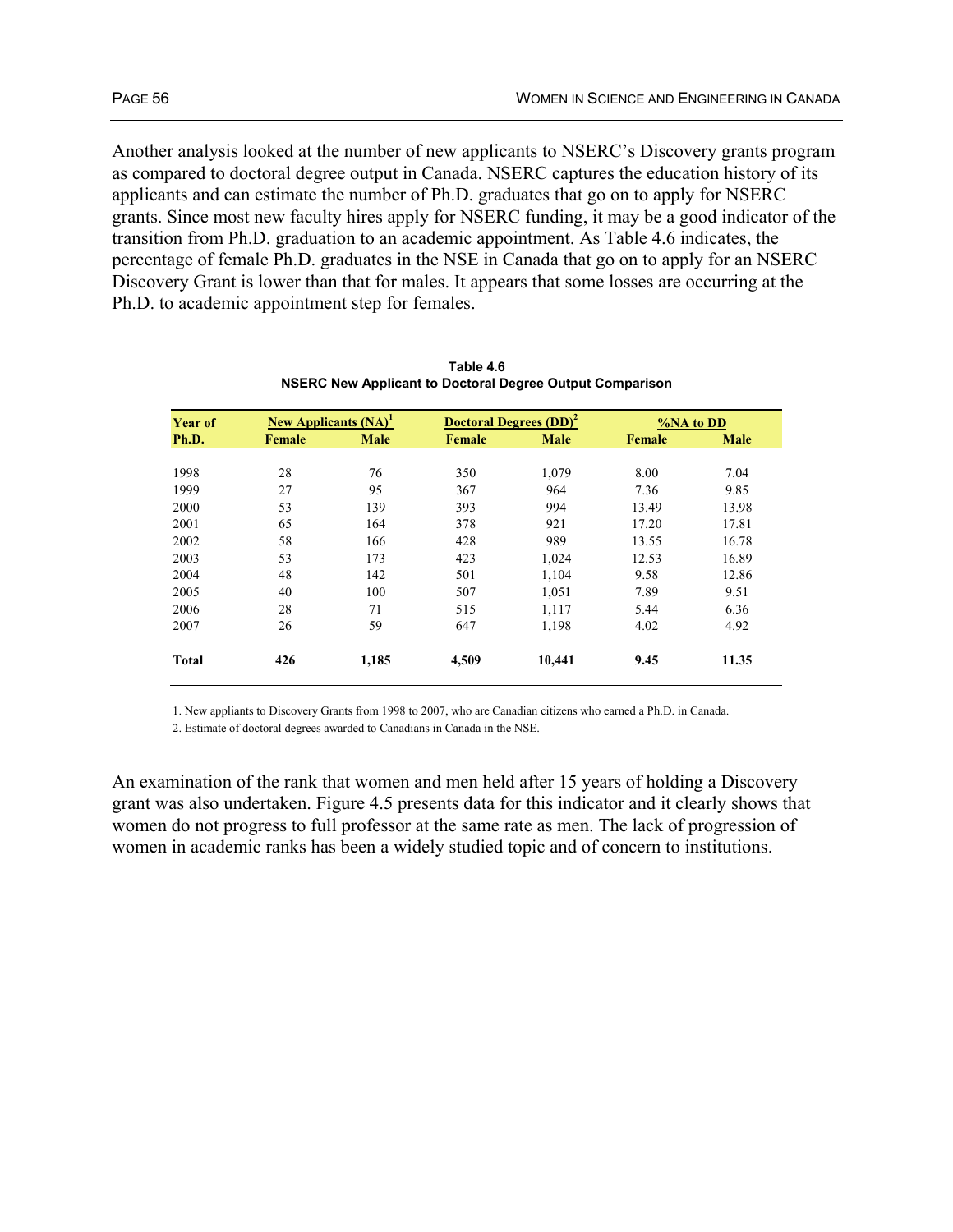

# **4.4 Retention**

Once women pass the barrier of becoming a faculty member, they tend to perform rather well in maintaining an NSERC grant. Figure 4.6 followed a cohort of first time grantees to NSERC's Discovery Grants program from 1990 to 1994 and their subsequent ability to hold on to an award in 2000-01, 2005-06, and 2010-11. A slightly smaller percentage of the female versus the male cohort are still receiving a Discovery Grant more than 15 years later. The retention of female grantees in NSERC's major program is a positive indicator.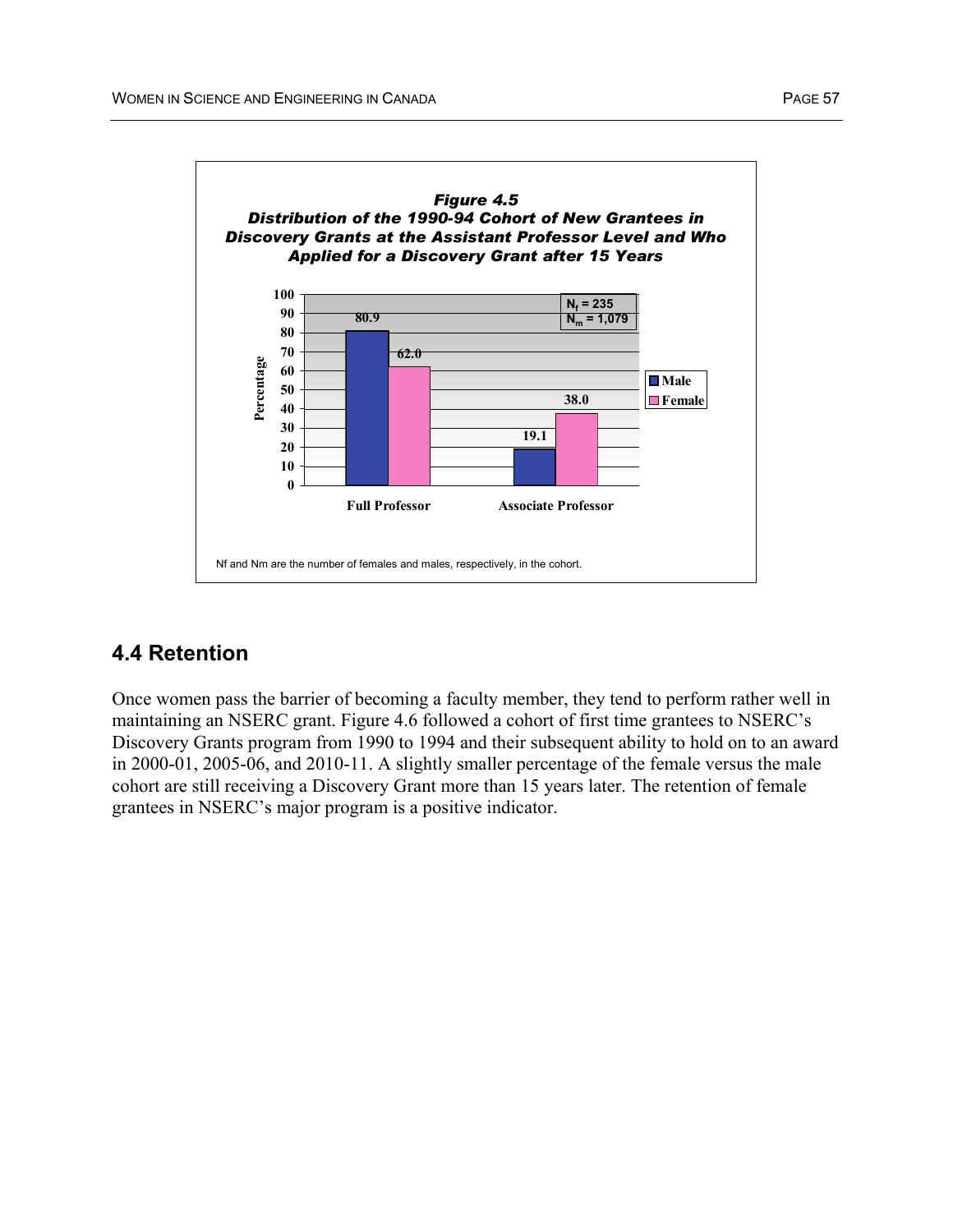

# **4.5 Mobility**

Issues around mobility and gender have been raised in the past to explain the diversity of experience that may hold back women in obtaining an academic appointment. Figures 4.7 to 4.9 present the number and percentage of scholarship and fellowship recipients who take their award abroad. Fewer females at the master's level take their award abroad as compared to men, but the gap is fairly small at the doctoral and postdoctoral levels. Figure 4.10 presents an estimate of the number of NSERC grantees who came from abroad. Men are slightly more likely to come from abroad than women for NSERC grantees, but this difference is even more pronounced for the Canada Research Chairs program (see Figure 4.11). Table 4.7 presents the number of women and men who are NSERC grantees and earned a Ph.D. from a prestigious U.S. university. Male NSERC grantees are slightly more likely to earn a Ph.D. from a prestigious U.S. university compared to women as compared to their representation in the NSERC system. However, females who earned a doctoral degree from a prestigious U.S. university are considerably younger than their male counterparts.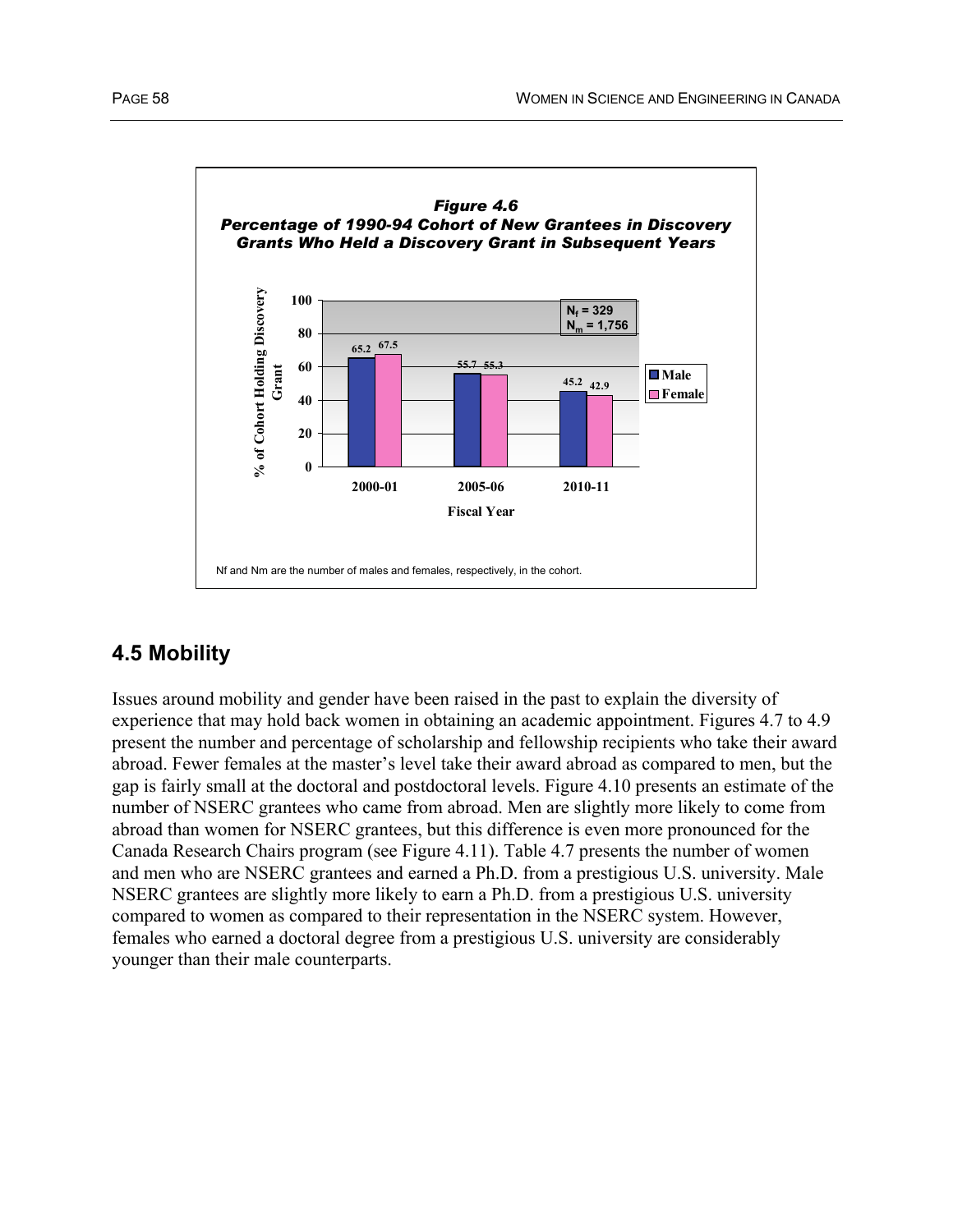

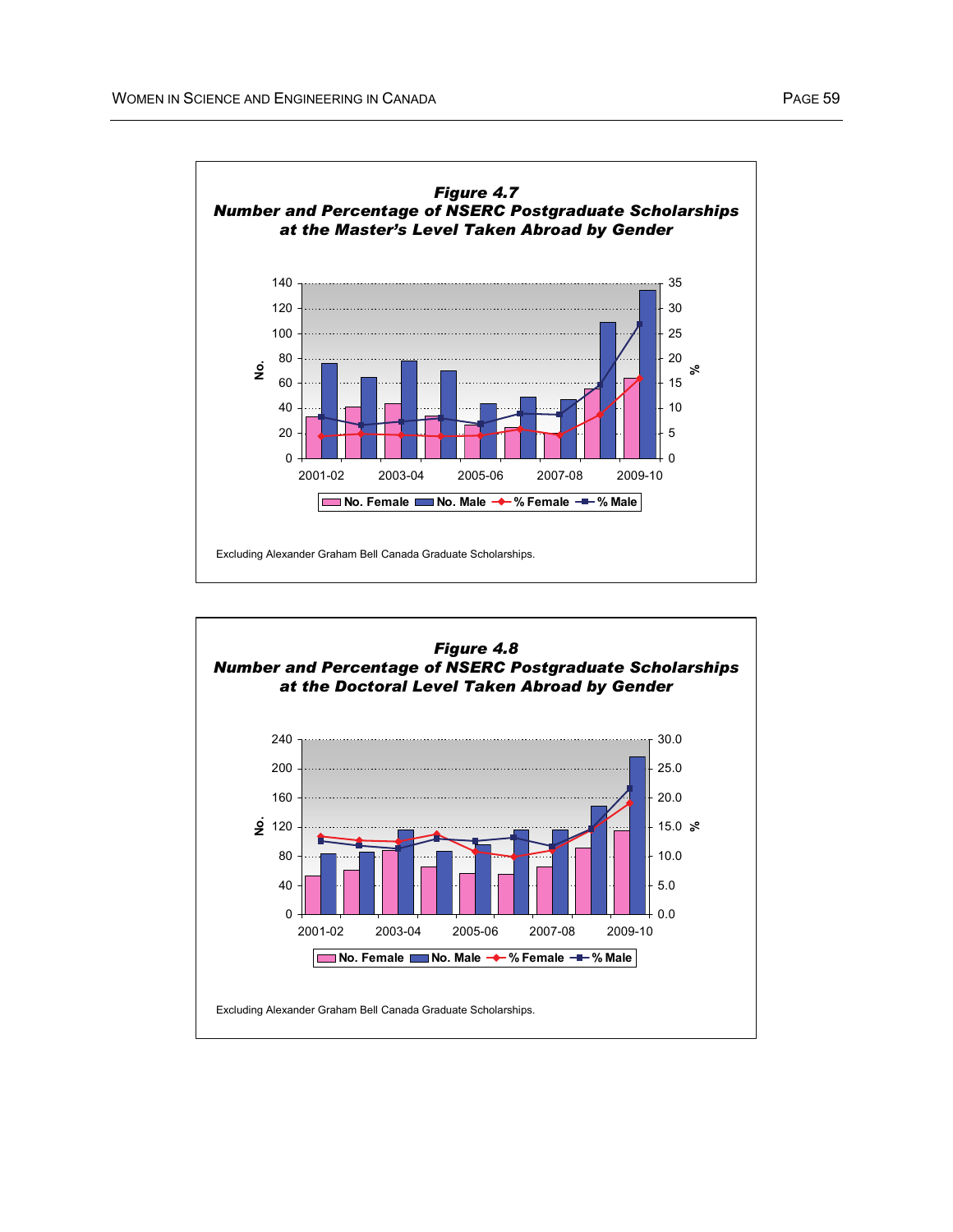

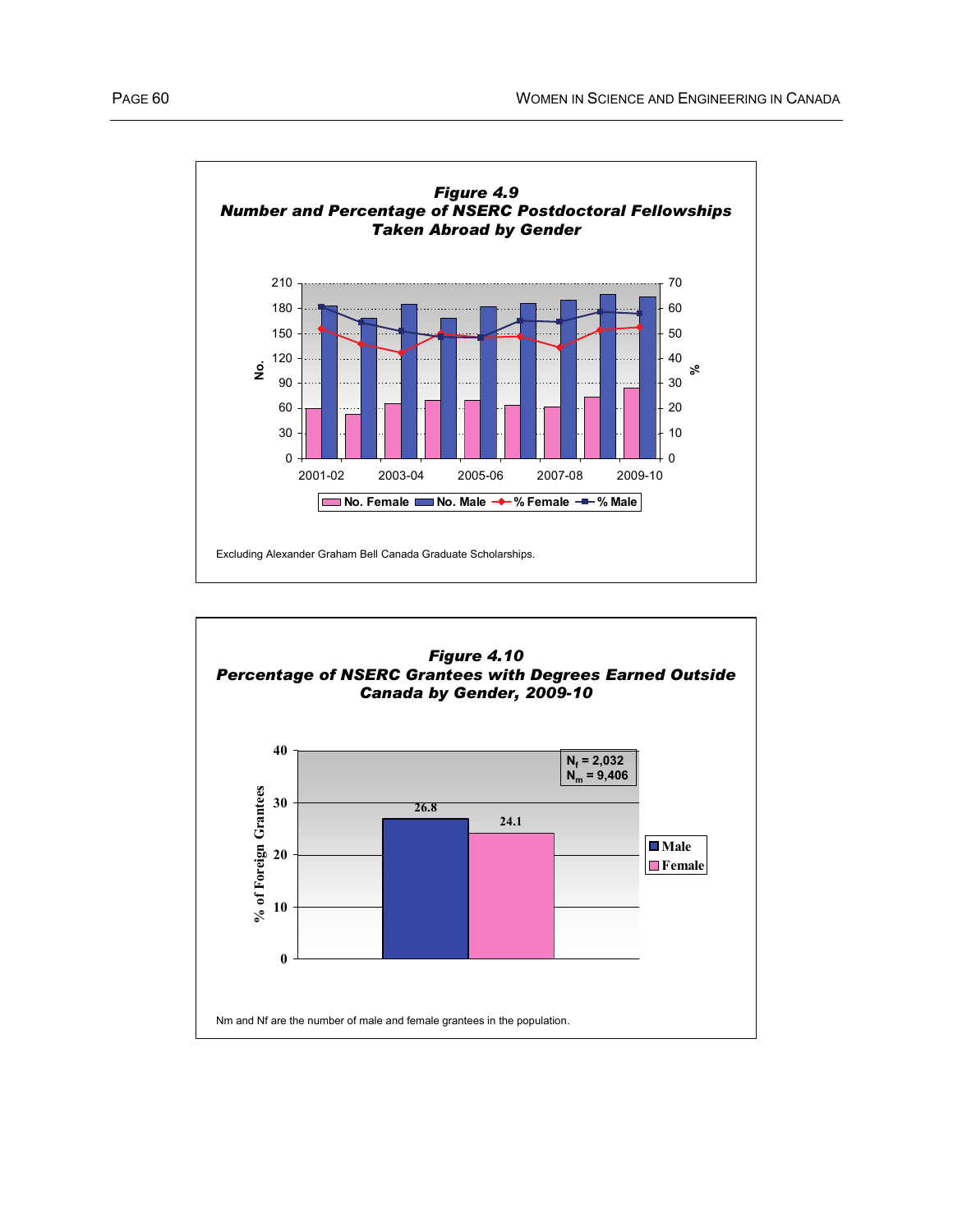

**Table 4.7 NSERC Grantees with a Ph.D. from Top U.S. Universities, 2008-09**

|                               | <b>Male</b>   |               | <b>Female</b> |               | <b>Average Age</b> |               |  |
|-------------------------------|---------------|---------------|---------------|---------------|--------------------|---------------|--|
| <b>University</b>             | <b>Number</b> | $\frac{0}{0}$ | <b>Number</b> | $\frac{0}{0}$ | <b>Male</b>        | <b>Female</b> |  |
|                               |               |               |               |               |                    |               |  |
| Harvard Univ                  | 70            | 84.3          | 13            | 15.7          | 51                 | 39            |  |
| Stanford Univ                 | 84            | 81.6          | 19            | 18.4          | 46                 | 42            |  |
| Univ California - Berkeley    | 113           | 86.9          | 17            | 13.1          | 49                 | 42            |  |
| Massachusetts Inst Tech (MIT) | 126           | 87.5          | 18            | 12.5          | 49                 | 36            |  |
| California Inst Tech          | 50            | 87.7          | 7             | 12.3          | 49                 | 36            |  |
| Columbia Univ                 | 19            | 79.2          | 5             | 20.8          | 54                 | 42            |  |
| Princeton Univ                | 91            | 89.2          | 11            | 10.8          | 50                 | 42            |  |
| Univ Chicago                  | 37            | 82.2          | 8             | 17.8          | 49                 | 41            |  |
| Yale Univ                     | 51            | 81.0          | 12            | 19.0          | 55                 | 40            |  |
| Cornell Univ                  | 83            | 79.8          | 21            | 20.2          | 49                 | 43            |  |
| Univ California - Los Angeles | 19            | 86.4          | 3             | 13.6          | 45                 | 47            |  |
| Univ California - San Diego   | 25            | 86.2          | 4             | 13.8          | 51                 | 42            |  |
| Univ Pennsylvania             | 26            | 89.7          | 3             | 10.3          | 53                 | 52            |  |
| Univ Washington - Seattle     | 68            | 84.0          | 13            | 16.0          | 48                 | 43            |  |
| Univ Wisconsin - Madison      | 51            | 77.3          | 15            | 22.7          | 52                 | 45            |  |
| <b>Total</b>                  | 913           | 84.4          | 169           | 15.6          | 50                 | 41            |  |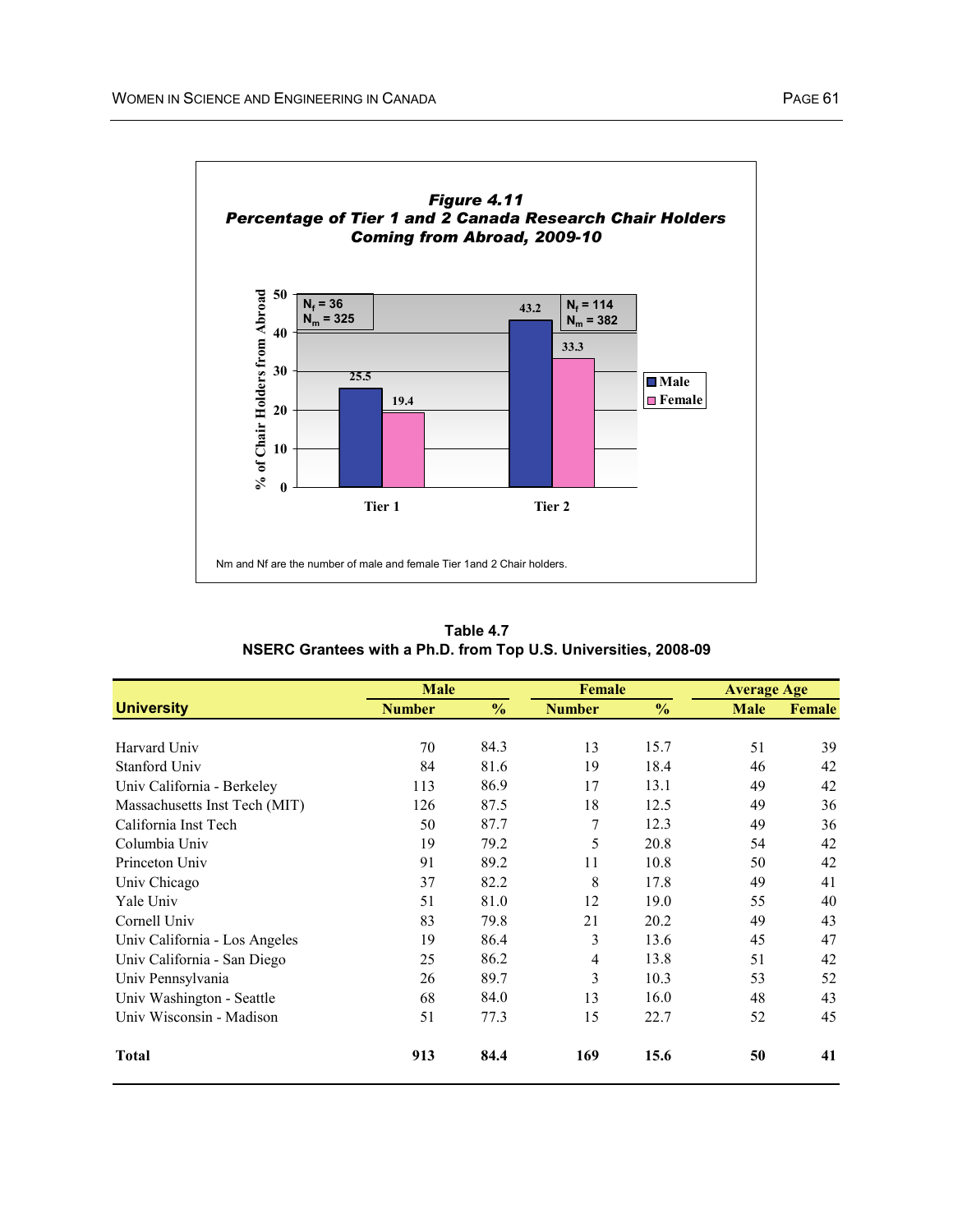## **4.6 Excellence**

Female representation in the academic community in the NSE is a problem as a whole, but especially acute at the very top echelons. The percentage of women at the very top of NSERC programs (as measured by grant size) falls-off considerably. Table 4.8 presents the gender distribution for the top 25 and 50 grantees by priority area for the Discovery Grants program (as measured by the dollar value of their Discovery Grant). As shown in the table, female representation in both groups is considerably smaller than female representation in the program as a whole (17.5%).

|                                                   | <b>Top 25 Grantees</b> |               |               |               |               | <b>Top 50 Grantees</b> |               |               |  |
|---------------------------------------------------|------------------------|---------------|---------------|---------------|---------------|------------------------|---------------|---------------|--|
|                                                   | Male                   |               | Female        |               | Male          |                        | Female        |               |  |
| <b>Priority Area</b>                              | <b>Number</b>          | $\frac{0}{0}$ | <b>Number</b> | $\frac{0}{0}$ | <b>Number</b> | $\frac{0}{0}$          | <b>Number</b> | $\frac{0}{0}$ |  |
| Natural Resources and Energy                      | 23                     | 92.0          | 2             | 8.0           | 47            | 94.0                   | 3             | 6.0           |  |
| Information and Communications Technologies (ICT) | 25                     | 100.0         | $\mathbf{0}$  | 0.0           | 49            | 98.0                   |               | 2.0           |  |
| Environmental Sciences and Technologies           | 25                     | 100.0         | $\mathbf{0}$  | 0.0           | 48            | 96.0                   | 2             | 4.0           |  |
| Manufacturing                                     | 24                     | 96.0          |               | 4.0           | 46            | 92.0                   | 4             | 8.0           |  |
| Health and Related Life Sciences and Technologies | 25                     | 100.0         | $\mathbf{0}$  | 0.0           | 47            | 94.0                   | 3             | 6.0           |  |
| <b>Total Priority Areas</b>                       | 122                    | 97.6          | 3             | 2.4           | 237           | 94.8                   | 13            | 5.2           |  |
| Other Areas                                       | 23                     | 92.0          | 2             | 8.0           | 47            | 94.0                   | 3             | 6.0           |  |
| Total                                             | 145                    | 96.7          | 5             | 3.3           | 284           | 94.7                   | 16            | 5.3           |  |
|                                                   |                        |               |               |               |               |                        |               |               |  |

**Table 4.8 Top Discovery Grants Recipients by Gender and Priority Area, 2008-09**

Similarly low female representation is observed for the Tier I Canada Research Chairs (CRC) program. However, women represent a larger share of the Tier II Canada Research Chairs as would be expected from the NSERC representation (see Table 4.9). NSERC's Industrial Research Chairs program exhibits a similar gender distribution profile as the Tier I CRC program (see table 4.10).

**Table 4.9 NSERC Canada Research Chairs by Gender and Priority Area, 2008-09**

|               |               | <b>Tier 2 Chairs</b> |                      |               |               |               |               |
|---------------|---------------|----------------------|----------------------|---------------|---------------|---------------|---------------|
| Male          |               | Female               |                      | <b>Male</b>   |               | Female        |               |
| <b>Number</b> | $\frac{0}{0}$ | <b>Number</b>        | $\frac{0}{0}$        | <b>Number</b> | $\frac{0}{0}$ | <b>Number</b> | $\frac{0}{0}$ |
| 40            | 90.9          | 4                    | 9.1                  | 33            | 75.0          | 11            | 25.0          |
| 68            | 94.4          | $\overline{4}$       | 5.6                  | 61            | 82.4          | 13            | 17.6          |
| 52            | 96.3          | 2                    | 3.7                  | 70            | 73.7          | 25            | 26.3          |
| 56            | 90.3          | 6                    | 9.7                  | 68            | 84.0          | 13            | 16.0          |
| 37            | 80.4          | 9                    | 19.6                 | 62            | 68.1          | 29            | 31.9          |
| 253           | 91.0          | 25                   | 9.0                  | 294           | 76.4          | 91            | 23.6          |
| 83            | 90.2          | 9                    | 9.8                  | 83            | 83.0          | 17            | 17.0          |
| 336           | 90.8          | 34                   | 9.2                  | 377           | 77.7          | 108           | 22.3          |
|               |               |                      | <b>Tier 1 Chairs</b> |               |               |               |               |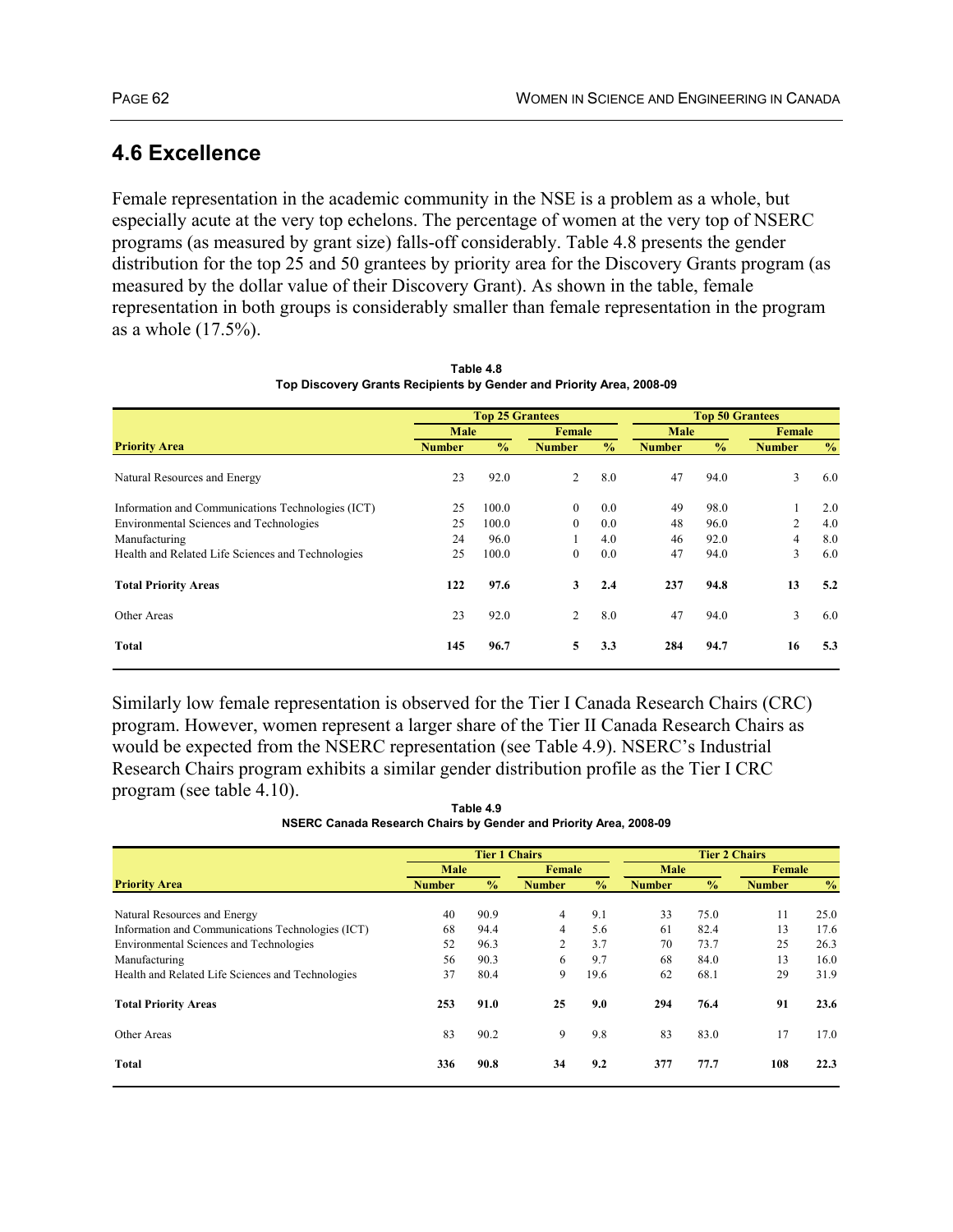|                                                   | Male          | Female        |               |               |
|---------------------------------------------------|---------------|---------------|---------------|---------------|
| <b>Priority Area</b>                              | <b>Number</b> | $\frac{0}{0}$ | <b>Number</b> | $\frac{0}{0}$ |
|                                                   |               |               |               |               |
| Natural Resources and Energy                      | 48            | 94.1          | 3             | 5.9           |
| Information and Communications Technologies (ICT) | 19            | 100.0         | $\mathbf{0}$  | 0.0           |
| <b>Environmental Sciences and Technologies</b>    | 14            | 82.4          | 3             | 17.6          |
| Manufacturing                                     | 25            | 100.0         | $\theta$      | 0.0           |
| Health and Related Life Sciences and Technologies | 7             | 87.5          | 1             | 12.5          |
| <b>Total Priority Areas</b>                       | 113           | 94.2          | 7             | 5.8           |
| Other Areas                                       | 12            | 80.0          | 3             | 20.0          |
| Total                                             | 125           | 92.6          | 10            | 7.4           |

**Table 4.10 NSERC Industrial Research Chairs by Gender and Priority Area, 2008-09**

The gender distribution for NSERC's Discovery Grants Accelerator Supplement awards is presented in Table 4.11. The outcome for women is quite good, with slightly higher representation than the overall percentage of female Discovery grantees.

**Table 4.11 NSERC Discovery Accelerator Supplements, 2009-10**

|                                                   | <b>Male</b>   |               | Female        |               |
|---------------------------------------------------|---------------|---------------|---------------|---------------|
| <b>Priority Area</b>                              | <b>Number</b> | $\frac{0}{0}$ | <b>Number</b> | $\frac{6}{6}$ |
| Natural Resources and Energy                      | 24            | 80.0          | 6             | 20.0          |
| Information and Communications Technologies (ICT) | 41            | 80.4          | 10            | 19.6          |
| Environmental Sciences and Technologies           | 31            | 81.6          | 7             | 18.4          |
| Manufacturing                                     | 24            | 88.9          | 3             | 11.1          |
| Health and Related Life Sciences and Technologies | 32            | 68.1          | 15            | 31.9          |
| <b>Total Priority Areas</b>                       | 152           | 78.8          | 41            | 21.2          |
| Other Areas                                       | 33            | 91.7          | 3             | 8.3           |
| Total                                             | 185           | 80.8          | 44            | 19.2          |

NSERC recently introduced a new review system for its Discovery Grant program and applicants are rated on a common scale. Figure 4.12 presents the outcome for the 2010 competition and illustrates that proportionally more men than women are ranked in the exceptional to very strong categories. Figure 4.13 presents the number of Steacie winners by gender for the past 4 decades and demonstrates the progress women have made in receiving this prestigious NSERC award. The number of female nominations for NSERC's Herzberg Gold Medal (see Figure 4.14) has not changed appreciably over the past decade and remains at very low levels.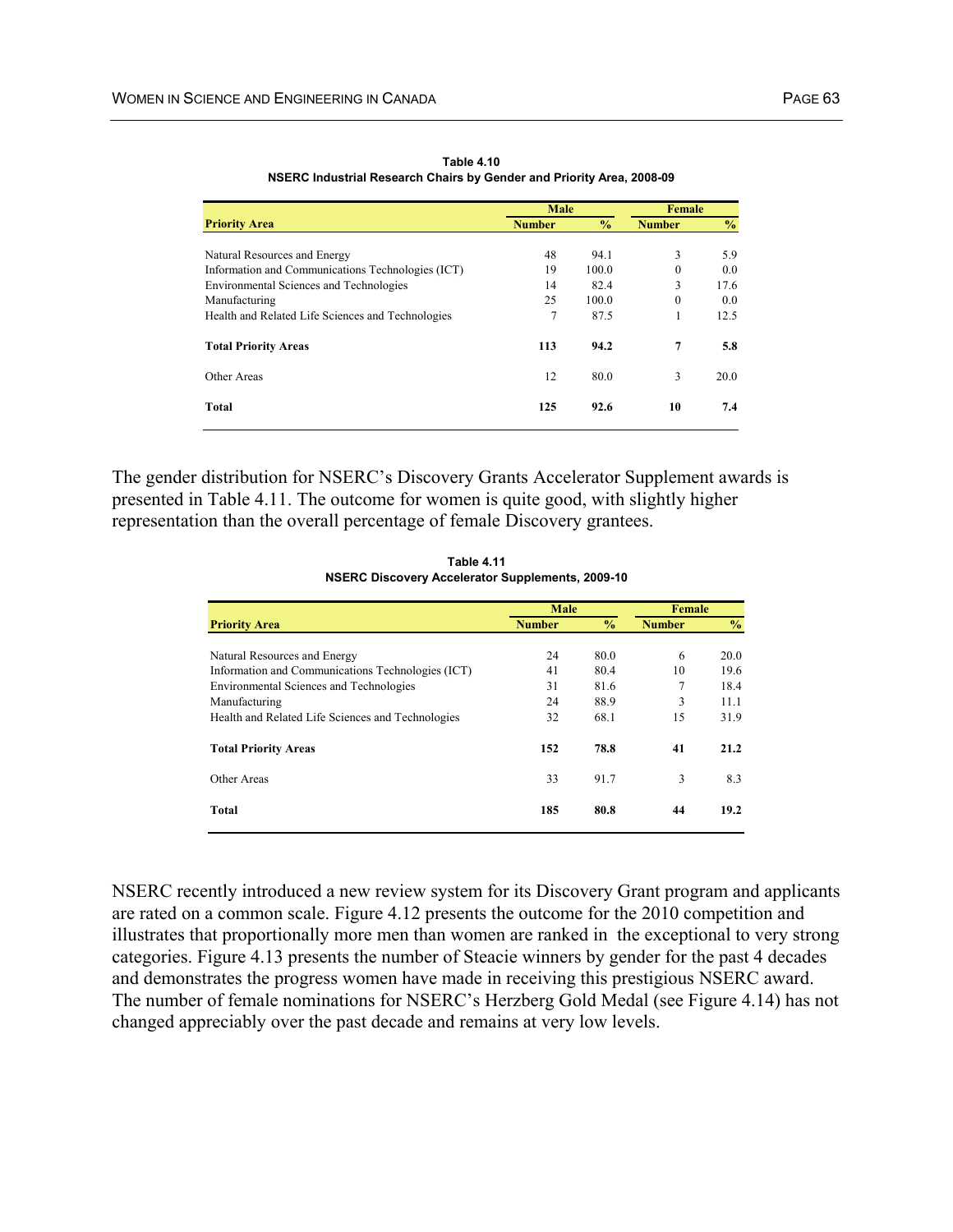

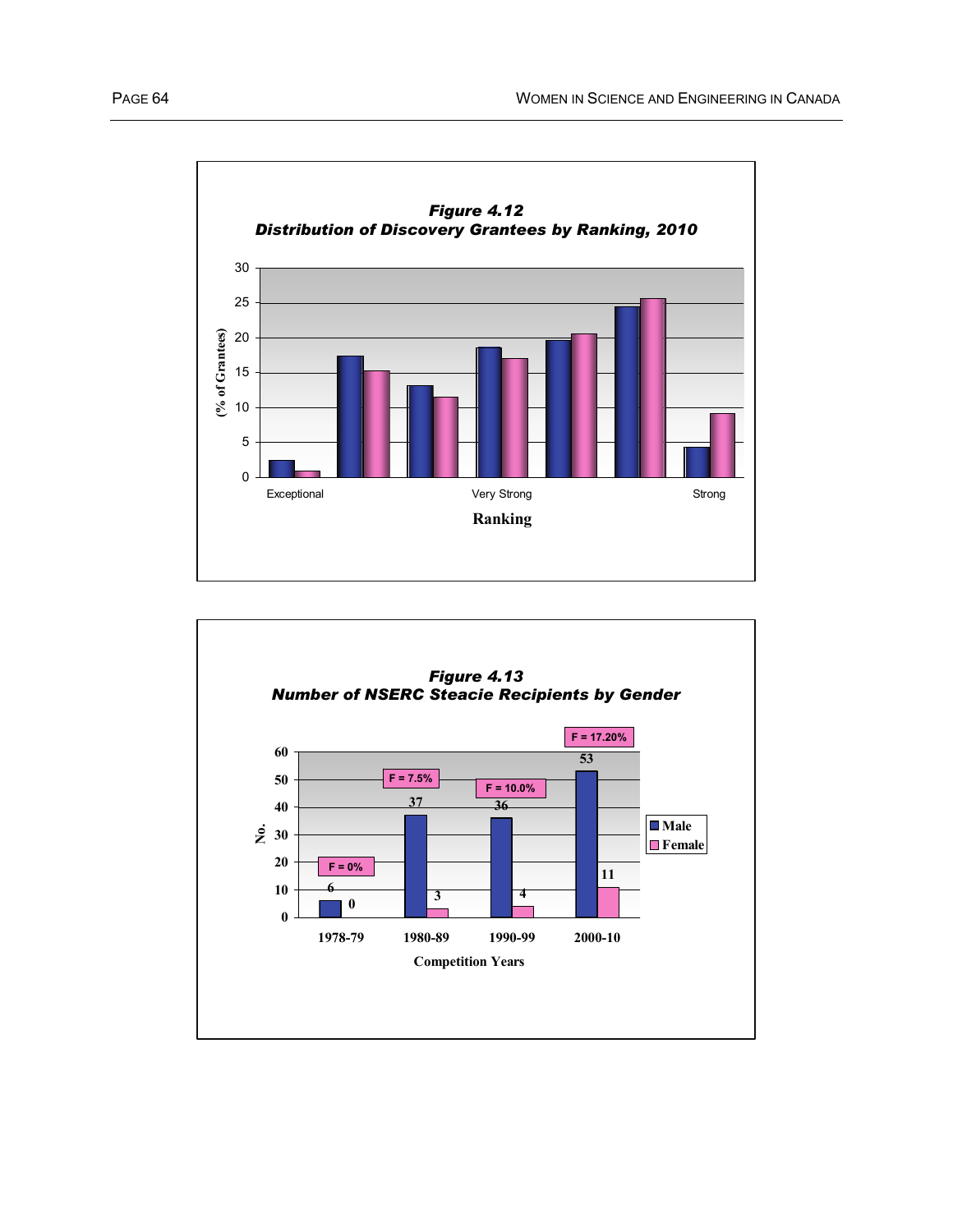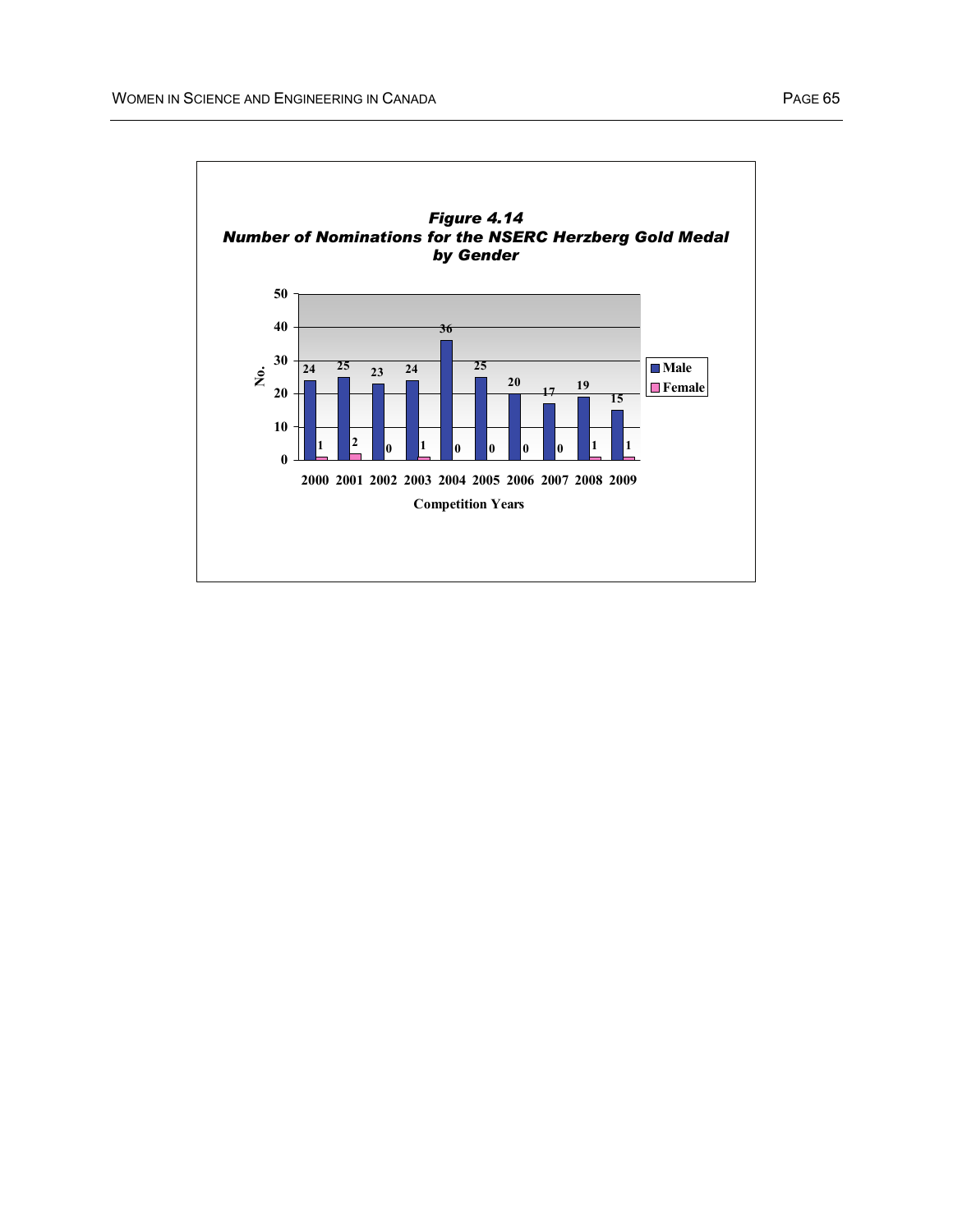# **5. Literature Review**

A literature review of articles written over the past five years was conducted to generate a list of what authors felt were some of the reasons behind the lack of female representation in the NSE and possible measures to help increase the participation of women in the NSE. A summary of the findings is presented below.

## **5.1 Issues and Possible Measures**

### **Issues**

A number of reasons for female under-representation in the NSE cited in some recent research papers have been summarized below:

- a) "stereotypes can lower girls' aspirations for science and engineering careers over time.", "Not only are people more likely to associate math and science with men than with women, people often hold negative opinions of women in "masculine" positions, like scientists or engineers.", "Poor or underdeveloped spatial skills may deter girls from pursuing math or science courses or careers,", "socio cultural factors", "girls assess their mathematical ability lower than do boys … girls hold themselves to a higher standard in subjects like math", "when a girl believes that she can become smarter and learn what she needs to know in STEM subjects - as opposed to believing that a person is either born with science and math ability or not - she is more likely to succeed in a STEM field."<sup>3</sup>
- b) "boys do have a more positive attitude towards science than girls … These attitudes may be explained by the gender bias in textbooks and television where few women are depicted as engineers.", "as the women progressed in their degree they expressed feelings of isolation and intimidation as well as a drop in self-confidence.", "female students are discouraged by perceived lifestyle of senior female academics in their chosen field."<sup>4</sup>
- c) "the majority of incoming engineering students in this study perceive many issues as problematic for women pursuing careers in SEM, including conflicts between career and family, the length of preparation required, the perception of women in these fields as unfeminine, lack of confidence that they can handle the work, and lack of social encouragement to pursue these fields."<sup>5</sup>
- d) "females are less likely to engage in informal interactions with peers given their minority status in STEM majors. Lack of engagement in these areas may contribute to less satisfaction overall and lead to female departures from STEM degree programs.", "Experiences on teams and informal study groups as well as the degree to which women

 $\overline{a}$ <sup>3</sup> Hill, C., Corbett C., and St. Rose A. (2010), "Why So Few?", Women in Science, Technology, Engineering, and Mathematics. Washington, D.C.: AAUW, <http://www.aauw.org/learn/research/upload/whysofew.pdf>.

<sup>&</sup>lt;sup>4</sup> Vrcelj Z. and Krishnan S. (2008), "Gender Differences in Student Attitudes Toward Engineering and Academic Careers", Australian Journal of Engineering Education, 14(2): 43-55.

<sup>&</sup>lt;sup>5</sup> Hartman H. and Hartman M. (2008), "How Undergraduate Engineering Students Perceive Women's (and Men's) Problems in Science, Math and Engineering", Sex Roles, 58: 251-265.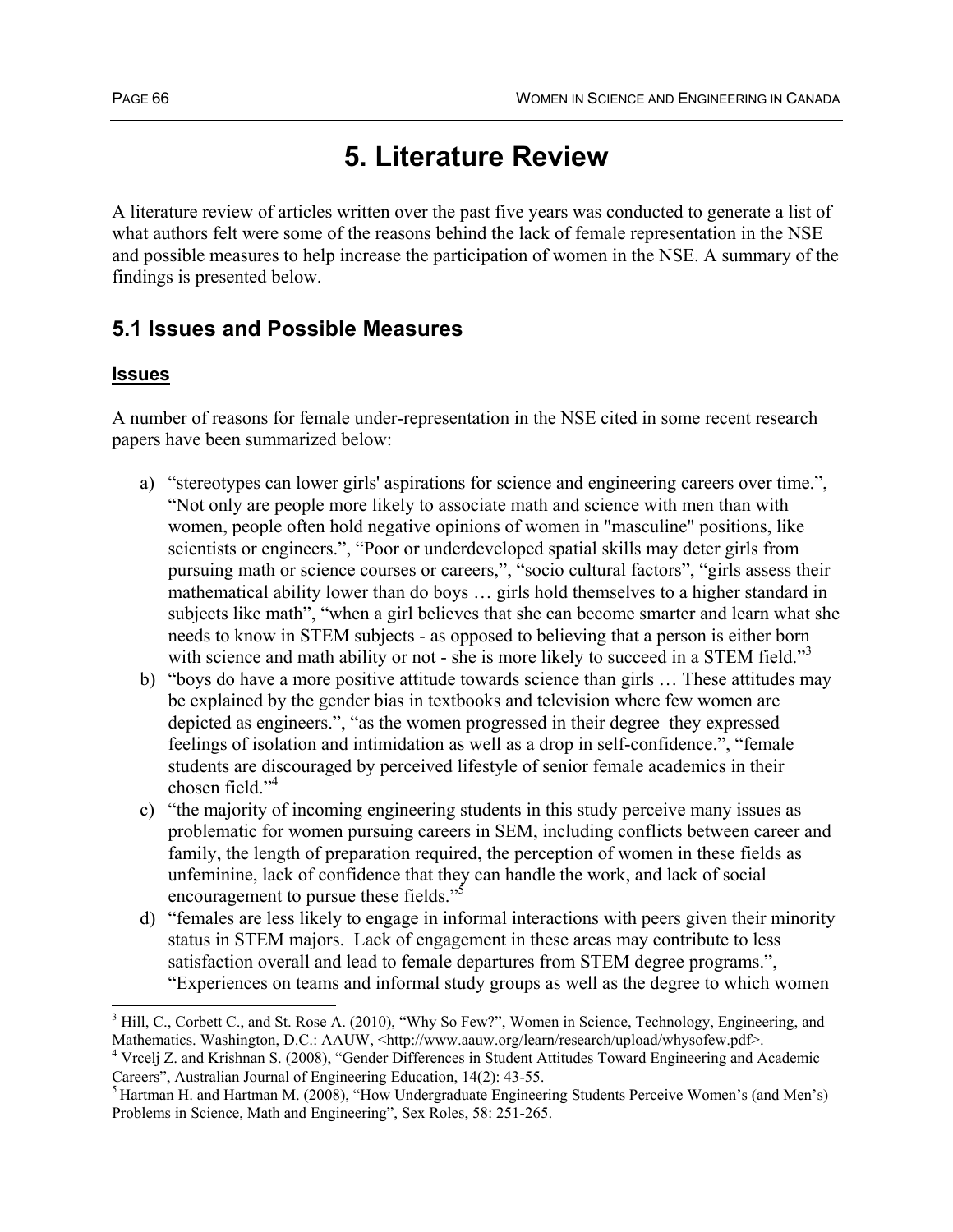are comfortable with their minority status, shape whether females see themselves working in an engineering field long-term."<sup>6</sup>

- e) "An extensive literature has examined the causes of the persisting under-representation of women in science and engineering, attributing the under-representation to a complex set of factors, including: (1) social constructions of what is regarded as appropriate work for women, and thus issues of social and gender identity; (2) an educational "pipeline" that starts early in life and forms a sequence of study; (3) perceived barriers for women in science, compared to other fields; and (4) inequitable resources and opportunities offered to women compared to men in both education and employment in science/engineering."
- f) "women's lower level of self-confidence in mathematics and lower internal sense of ability or potential for scientific achievement can be seen as barriers to pursuing careers in these fields", "science and engineering teaching environments that may isolate students from social concerns, portray science and engineering as highly competitive, masculine domains, and tend to "weed-out" students in the curricular process."8
- g) "1.Biological differences between men and women. 2. Girls' lack of academic preparation for a science major/career. 3.Girls' poor attitude toward science and lack of positive experiences with science in childhood. 4. The absence of female scientists/engineers as role models. 5.Science curricula are irrelevant to many girls. 6. The pedagogy of science classes favors male students. 7.A 'chilly climate' exists for girls/women in science classes. 8. Cultural pressure on girls/women to conform to traditional gender roles. 9. An inherent masculine worldview in scientific epistemology."<sup>9</sup>
- h) "Women's heightened academic standards could be causing higher stress levels than those exhibited by men. If women had the same initial academic expectations as men, possibly more women would be inclined to enter an engineering degree program; and while in their major, more women would persist in their engineering degree if they encountered academic hurdles (such as retaking a class or getting a 'C').<sup>"10</sup>
- i) "They develop sex-specific skills and interests, which drive girls away from science and technology fields", "Girls and women opt out of educational and career opportunities in SET because the masculine image of these fields conflicts with prevailing stereotypes of femininity", "Binary between femininity and masculinity in which women are domestic,

<sup>&</sup>lt;sup>6</sup> Amelink C. and Creamer E. (2010), "Gender Differences in Elements of the Undergraduate Experience that Influence Satisfaction with the Engineering Major and the Intent to Pursue Engineering as a Career", Journal of Engineering Education, 99(1): 81-92.

<sup>&</sup>lt;sup>7</sup> Sonnert G., Fox M., and Adkins K. (2007), "Undergraduate Women in Science and Engineering: Effects of Faculty, Fields, and Institutions Over Time", Social Science Quarterly, 88(5):1333-1356.

<sup>&</sup>lt;sup>8</sup> Fox, M.F., Sonnert, G., and Nikiforova, I. (2009), "Successful Programs for Undergraduate Women in Science and Engineering: Adapting versus Adopting the Institutional Environment", Research in Higher Education, 50(4): 333-353.

<sup>&</sup>lt;sup>9</sup> Blickenstaff J. (2005), "Women and Science Careers: Leaky Pipeline or Gender Filter?", Gender and Education, 17(4): 369-386.

 $10$  Concannon J.and Barrow L. (2009)., "Men's and Women's Intentions to Persist in Undergraduate Engineering Degree Programs", Journal of Science Education and Technology, 19(2): 133-145.

 $^{9}$ Phipps, A, (2007), "Re-inscribing gender binaries: Deconstructing the dominant discourse around women's equality in science, engineering, and technology", The Sociological Review, 44(4): 768-787.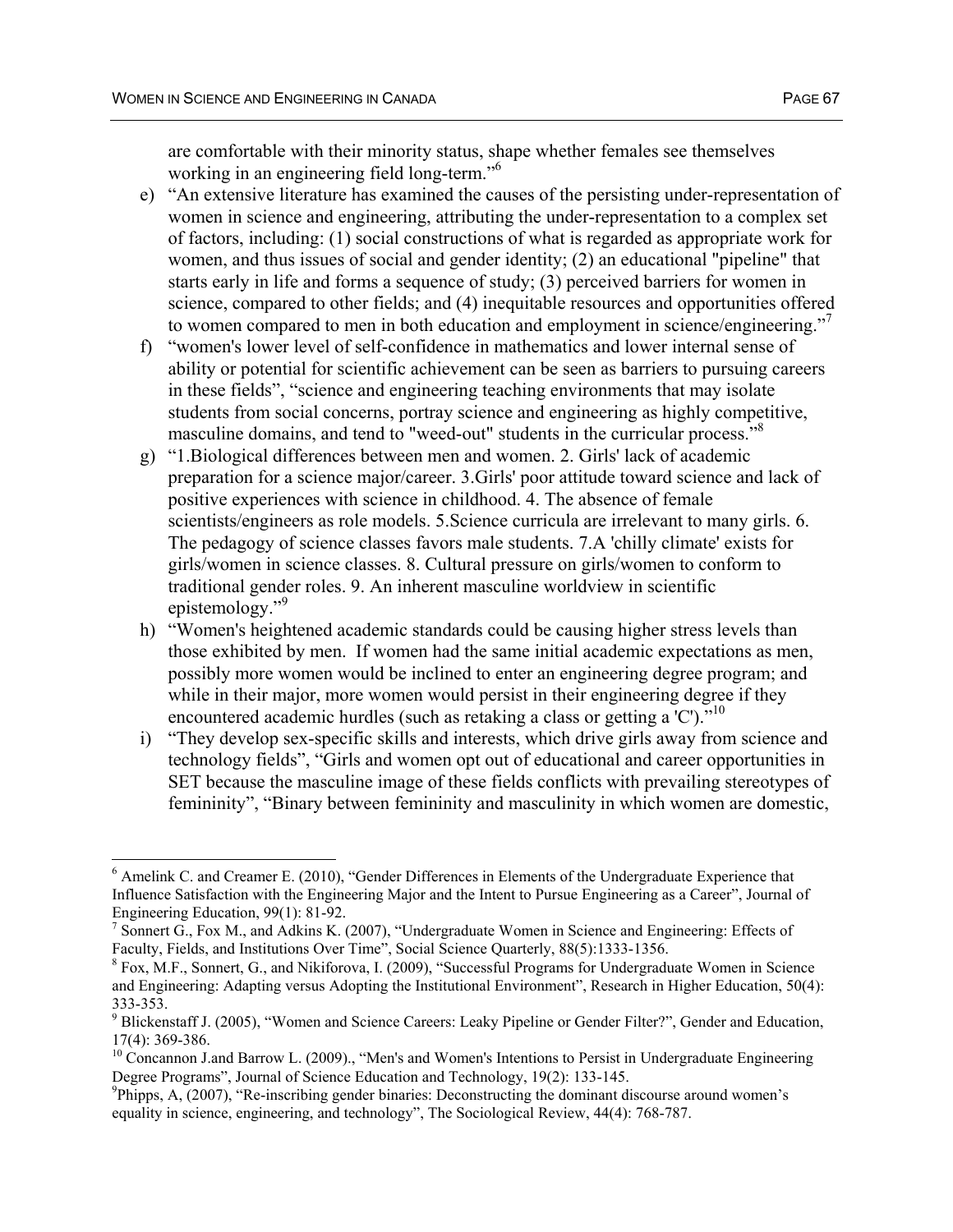passive, and emotional while men are rational, individualistic, competitive, confident, and technically skilled."<sup>11</sup>

- j) "Women who do enter the workforce are less likely to advance than men", "Women are more likely to lose self-confidence and feel less satisfied", "During their 20s and 30s just when their career demands the most time - women need to make decisions about childbearing", "Women scientists tend to perfectionism, which can manifest itself in setting unreasonable expectations, more than men."  $^{12}$
- k) "Scientific enquiry has until very recently been almost entirely conducted by men, the most fundamental aspects of systematic theory in the natural sciences have been pervaded by masculine perspectives deriving from masculine experiences", "The salient characteristic of SET culture has been the intertwining of masculinity and technology so that technical competence has come to constitute an integral part of masculine gender identity and conversely, a particular kind of masculinity has become central to the working practices of technology."<sup>13</sup>
- l) "Evidence exists that in the high-school years, though well-meaning, science and math teachers fail to challenge young women as much as they should."<sup>14</sup>
- m) "Young women tend to lose confidence in their ability to "do science," regardless of how well they are actually doing, when: they have insufficient independence in their learning styles, decision making, and judgments about their own abilities: to survive denial of motivational support and performance reassurance by faculty, the refusal of male peers to acknowledge that they belong in science."<sup>15</sup>
- n) "Male-normed classrooms, often dubbed "chilly" climates for women, have generally been described in the literature as competitive, weed-out systems that are hierarchically structured with impersonal professors. These characteristics are acknowledged as customary, even respectable, teaching practices in traditional research university science, mathematics, and engineering classrooms. It is also these classrooms that have caused self-doubt in women, perhaps resulting in their attrition from science, mathematics, and engineering (SME)," "In engineering classrooms, social dynamics may cause women to feel more vulnerable to negative assessments by professors or peers. For example, Trow's landmark work (1973) stated that when a group is underrepresented in a higher educational system, then that system is elitist. In this case, the elite group has been, and continues to be, male; thus, females might feel out of place", "Women reported struggling for acceptance because they often perceived fewer opportunities to interact with other engineering students or professors (e.g., help-seeking and peer learning). Further, women reported feeling the need to work harder under more pressure (i.e., effort) to achieve the same ends as male engineering students. However, they were not

<sup>&</sup>lt;sup>12</sup>Burke, R.J. and M.C. Mattis, *Women and minorities in science, technology, engineering and mathematics: Upping the numbers (Cheltenham: Edward Elgar Publishing Limited, 2007), 379.* 

<sup>&</sup>lt;sup>13</sup> Siann G. and Callghan, M. (2001), "Choices and Barriers: factors influencing women's choice of higher education in science, engineering and technology", Journal of Further and Higher Education, 25(1): 85-95.

<sup>&</sup>lt;sup>14</sup> Leslie, LL., Gregory T. McClure, and Ronald L. Oaxaca. (1998), "Women and minorities in science and engineering: a life sequence analysis." Journal of Higher Education,  $69(3)$  239+

<sup>&</sup>lt;sup>15</sup> Seymour, E. (1995), "The Loss of Women from Science, Mathematics, and Engineering Undergraduate Majors: An Explanatory Account." Science Education, 79(4) 437-473.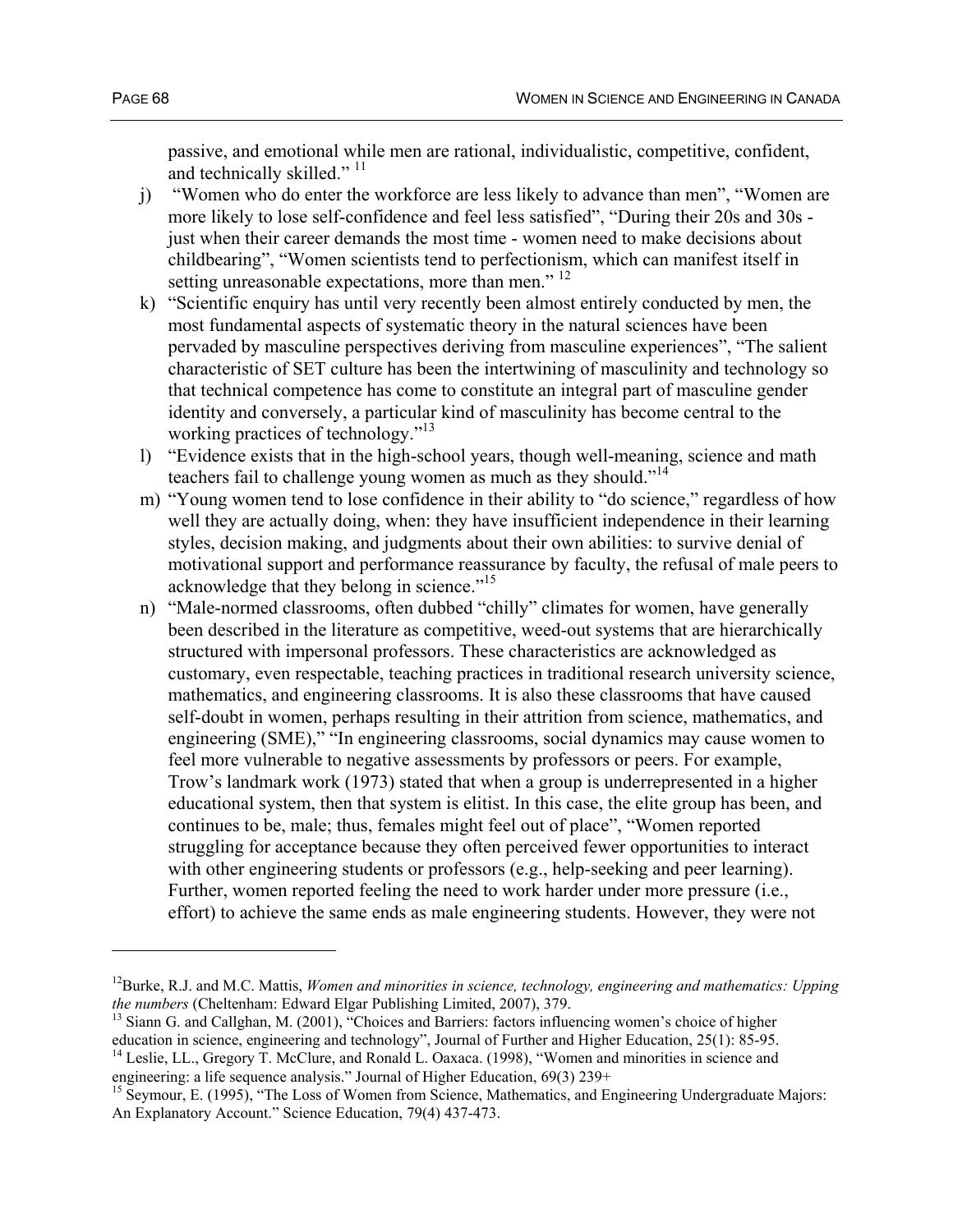$\overline{a}$ 

always as comfortable with experimenting with the course material (i.e., critical thinking) in the same ways that men were", "Women often reported feeling intimidated by professors and peers and being less confident, it was further predicted that women would not seek help as readily from them as men", and "Because they may feel out of place in predominantly male classrooms, female students might be particularly uncomfortable, vulnerable, and humiliated in situations where their understanding is continually challenged."<sup>16</sup>

- o) "1. Lack of early preparation. In junior high and high school, women's interest in math and science declines, and they take significantly fewer math and science courses than men. This differential course-taking prevents many women from majoring in science in college; 2. Lack of parental encouragement. For the most part, parents continue to discourage daughters from pursuing majors and careers in science; 3. Concerns about balancing career with family. Many women resist the pursuit of science because they perceive an SME career as incompatible with raising a family. In fact, research has shown that women's science career attainment and productivity tend to be compromised during child bearing and early child-rearing years. This period for most women occurs during the crucial early stages of their career; 4. Negative perceptions about the life of a scientist. Also influencing women's disinterest in science is an image of science careers as lonely, excessively demanding, and relatively unconnected to the improvement of society; 5. Limited access to role models and mentors. Due to the under representation of women in scientific careers, women students encounter fewer potential role models and same-sex mentors than men do; 6. Unwelcoming pedagogy in science. Compared with other faculty, science faculty are less likely to employ teaching styles preferred by women, such as class discussions, cooperative learning techniques, and student-selected topics, and are more likely to rely on lecturing and to enforce competitive grading practices."<sup>17</sup>
- p) "Women with an interest in science are more likely to enter fields such as psychology and the biological and agricultural sciences."<sup>18</sup>
- q) "Engineering in the United States continues to be perceived as a masculine domain where female presence is experienced as transgressive", "Women who wish to answer the call for increased participation in engineering experience a cultural space enmeshed in a web of conflicting threads of possibility and frustration", "Women who confront the traditional masculine norms shaping engineering must simultaneously respond to the conflicting feminine role expectations arising from the heterosexual social imperative", and "Women are faced with negotiating both an educational and life experience within two competing discourses: "Engineering is Men's Work" but "Women can (and must) do Engineering." As a result, women are precariously positioned in often simultaneous

<sup>&</sup>lt;sup>16</sup> Vogt C.M., Hocevar D., and Hagedorn L.S. (2007), "A Social Cognitive Construct Validation: Determining Women's and Men's Success in Engineering Programs." The Journal of Higher Education, 78(3), 337-364. <sup>17</sup> Sax, L.J. (2001), "Undergraduate Science Majors: Gender Differences in Who Goes to Graduate School." The Review of Higher Education, 24(2), 153-172.

<sup>&</sup>lt;sup>18</sup> Little, A.J. and Leon de la Barra, B.A. (2009), "Attracting girls to science, engineering and technology: an Australian perspective." European Journal of Engineering Education, 34(5), 439-445.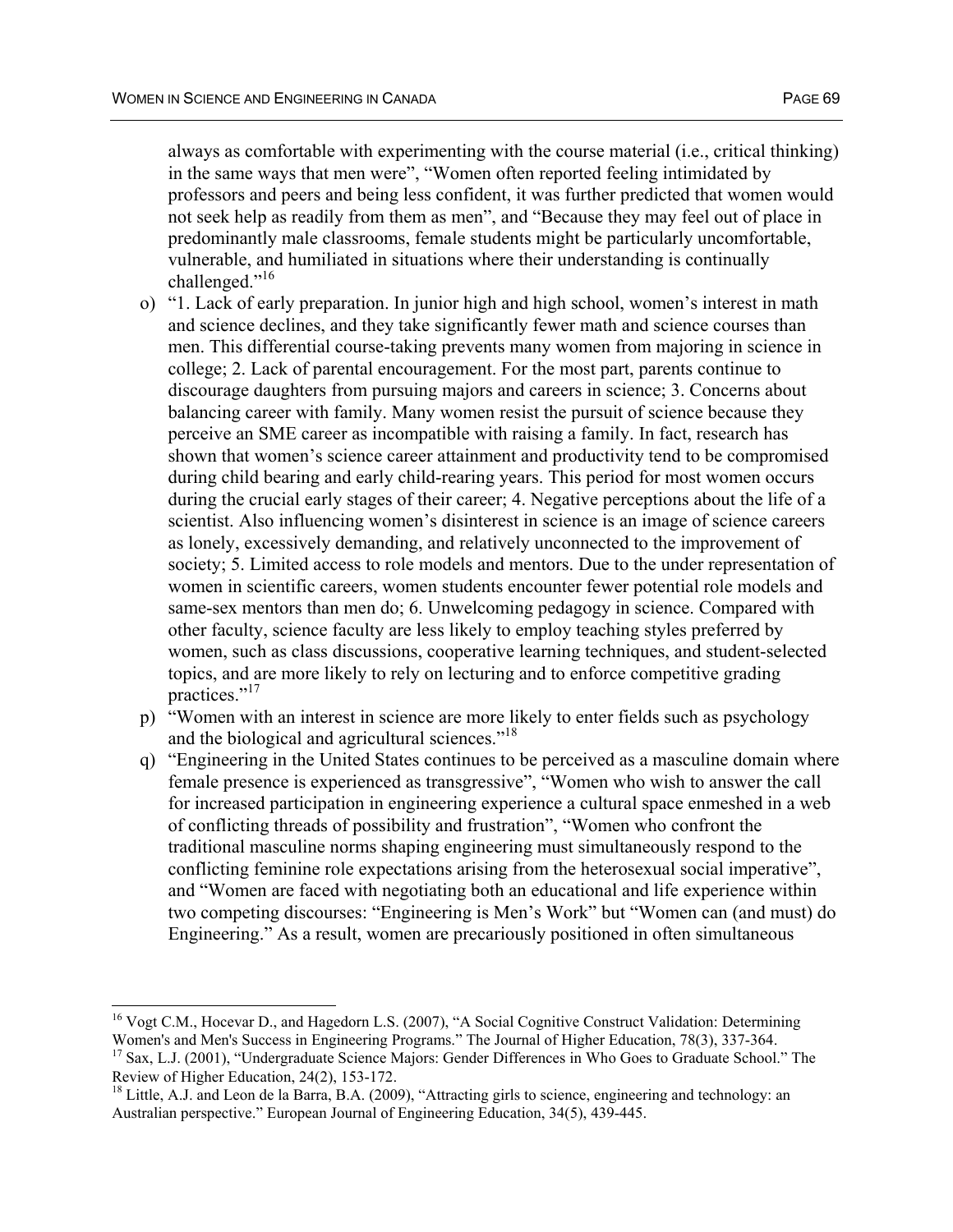$\overline{a}$ 

compliance and resistance to the norms of hegemonic heterosexual femininity embodied in wife, mother, and nurturer."<sup>19</sup>

- r) "Gender differences in children's and adolescents' perceptions of their mathematics and science abilities are robust. These gender differences in self-perceptions of skill and values related to mathematics and science are parallel to traditional academic stereotypes: Girls report greater self-competence in verbal domains, whereas boys report greater selfcompetence in and valuing of mathematics and science", "It is clear that many parents and teachers believe that boys are more capable in mathematics and science than girls, and some evidence indicates that adult stereotypes influence children's self-perceptions of ability and decisions about mathematics-related education and careers", and "By the time they reach high school, many girls have turned away from mathematics and the physical sciences as areas that are unimportant to their sense of self. $^{20}$
- s) "Women have a tendency to overcompensate for being in a male-dominated field, a phenomenon referred to as the "Madame Curie effect," meaning that women believe they must become more qualified and develop exceptional ability to compete with men in male-dominated science", "Disciplinary cultures and the nature of precollege and collegiate educational experiences combine to hinder women's persistence in SMET fields", "The cultural values played out in SMET fields also conflict with the preferred learning styles of many women", and "The masculine image of SMET fields also influences the early socialization of women students and is thought to diminish the interest of and academic achievement of young women in science and math courses in high school." $^{21}$
- t) "Because female students are not aware of female mathematicians and scientists, they may internalize a belief that mathematics is not appropriate for women."<sup>22</sup>
- u) "Based on interviews with recipients of NSF's POWRE grants, Rosser finds that the greatest institutional barrier to their full participation in STEM is the failure of universities to respond effectively to women's need for balancing family and career."<sup>23</sup>

<sup>&</sup>lt;sup>19</sup> Foor, C.E. and Walden, S.E. (2009), ""Imaginary Engineering" or "Re-imagined Engineering": Negotiating Gendered Identities in the Borderland of a College of Engineering." Feminist Formations, 21(2), 41-64.

<sup>&</sup>lt;sup>20</sup> Kurtz-Costes B., Rowley S.J., and Harris-Britt, A. (2008), "Gender Stereotypes about Mathematics and Science and Self-Perceptions of Ability in Late Childhood and Early Adolescence." Merrill Palmer Quarterly, 54(3), 386- 409.

<sup>&</sup>lt;sup>21</sup> Zhao C.M., Carini R.M., and Kuh, G.D. (2005), "Searching for the Peach Blossom Shangri-La: Student Engagement of Men and Women SMET Majors." The Review of Higher Education,  $28(4)$ , 503-525.

<sup>&</sup>lt;sup>22</sup> Wiest, L.R. (2009) "Female Mathematicians as Role Models for All Students." Feminist Teacher, 19(2), 162-167.

<sup>&</sup>lt;sup>23</sup> Bystydzienski, J.M. (2004), "(Re)Gendering Science Fields: Transforming Academic Science and Engineering." Feminist Formations, 16(1), viii-xii.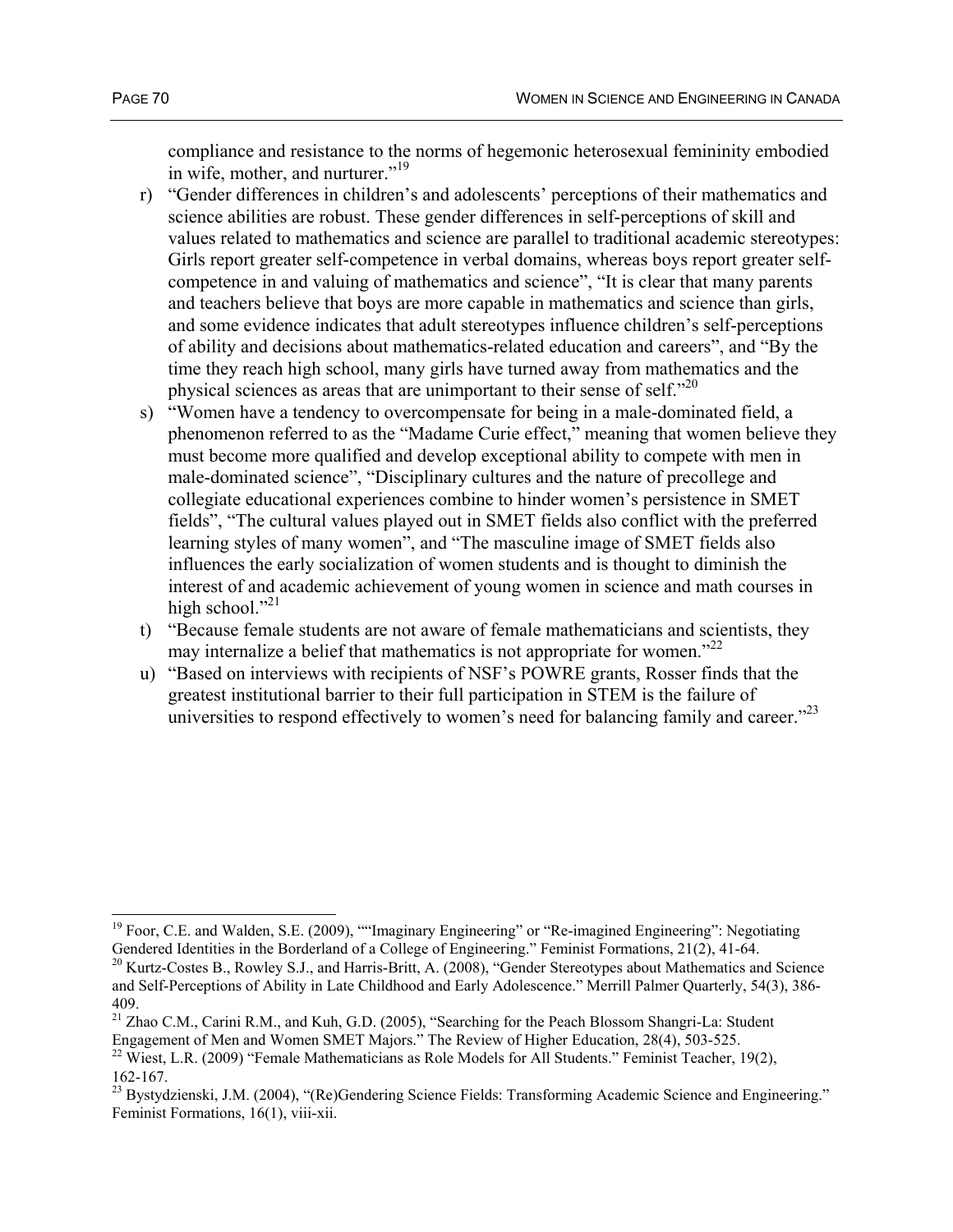To increase the number of women enrolled in NSE fields, some possible measures were identified in recent works, and are listed below:

- a) "If girls grow up in an environment that enhances their success in science and math with spatial skills training, they are more likely to develop their skills as well as their confidence and consider a future in a STEM field.", "To diversify the STEM fields we must take a hard look at the stereotypes and biases that still pervade our culture.", "Spread the word about girls' and women's achievements in math and science", "Teach girls that intellectual skills, including spatial skills, are acquired $^{224}$
- b) "Address the leaky pipeline by supporting and getting involved in mentoring programs, outreach, and promoting positive role models", "Increasing the number and visibility of women role models at high levels in both academia and industry could also increase the number of women who advance from the BS to the MS and PhD levels, and eventually into successful careers in academia and industry...the number of women faculty members at an institution has a direct impact on the success of women students"<sup>25</sup>
- c) "Building supportive programs that connect the students to the larger environment and involve collaboration and alliances: … partnerships with industry … centres for career development ... "hands-on" engineering or technological activities"<sup>26</sup>
- d) "For policies or programs to support female undergraduates in these disciplines, it may therefore be advisable to take field differences into account and to tailor efforts and initiatives to the situation in specific fields.", "to improve the participation of women undergraduates in the sciences and engineering: the level of individual fields and departments appears to matter much more than the level of the whole institution $^{27}$
- e) "exposure to professional engineering experiences reduces the seriousness with which some problems are perceived, especially by women", "Particularly important are mentoring programs with role models who can demonstrate the people-helping facets of careers in the sciences and technology, a concern voiced by many students in SEM fields 28ء<br>پ
- f) "positive role models may provide a valuable support network, particularly in order to manage workplace cultures within male dominated fields<sup>"29</sup>

 $24$  Hill, C., Corbett C., and St. Rose A. (2010), "Why So Few?", Women in Science, Technology, Engineering, and Mathematics. Washington, D.C.: AAUW, <http://www.aauw.org/learn/research/upload/whysofew.pdf>. <sup>25</sup> Chesler, N.C., Barabino, G., Bhatia, S.N., and Richards-Kortum, R. (2010), "The Pipeline Still Leaks and More

Than You Think: A Status Report on Gender Diversity in Biomedical Engineering", Annals of Biomedical Engineering, 38(5): 1928-1935.

<sup>&</sup>lt;sup>26</sup> Fox, M.F., Sonnert, G., and Nikiforova, I. (2009), "Successful Programs for Undergraduate Women in Science and Engineering: Adapting versus Adopting the Institutional Environment", Research in Higher Education, 50(4): 333-353.

<sup>&</sup>lt;sup>27</sup> Sonnert G., Fox M., and Adkins K. (2007), "Undergraduate Women in Science and Engineering: Effects of Faculty, Fields, and Institutions Over Time", Social Science Quarterly,  $88(5)$ : 1333-1356.

<sup>&</sup>lt;sup>28</sup> Hartman H. and Hartman M. (2008), "How Undergraduate Engineering Students Perceive Women's (and Men's) Problems in Science, Math and Engineering", Sex Roles, 58: 251-265.

<sup>&</sup>lt;sup>29</sup> Vrcelj Z. and Krishnan S. (2008), "Gender Differences in Student Attitudes Toward Engineering and Academic Careers", Australian Journal of Engineering Education, 14(2): 43-55.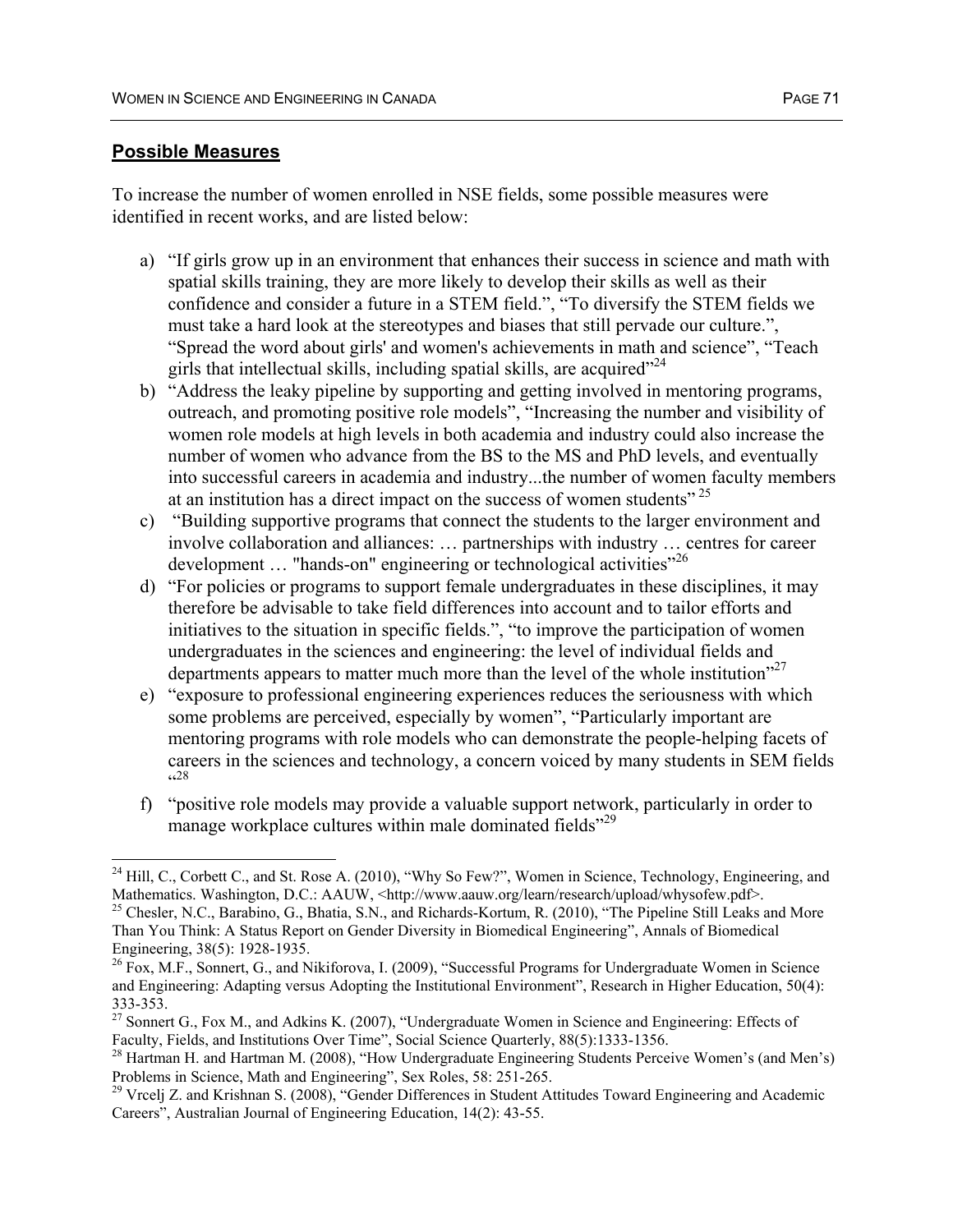- g) "suggestions to ameliorate the under-representation of women in STEM: 1.Ensure students have equal access to the teacher and classroom resources. 2. Create examples and assignments that emphasize the ways that science can improve the quality of life of living things. 3. Use cooperative groups in class, or at least avoid dividing students by sex for class competitions or in seating arrangements. 4.Eliminate sexist language and imagery in printed materials. 5.Do not tolerate sexist language or behaviour in the classroom. 6.Increase depth and reduce breadth in introductory courses. 7. Openly acknowledge the political nature of scientific inquiry.<sup>30</sup>
- h) "Develop forums to highlight successes of women scientists", "Formalize mechanisms for opportunities, awareness and development for women in science", "Increase the number of women in society leadership roles", "Find and implement new strategies for leadership development programs within societies", and "Provide training and facilitate understanding regarding the 'rules of the game' as they pertain to networking, promotion and tenure, etc."<sup>31</sup>
- i) "Special efforts to expose female and minority students to elective math and science courses in their pre-college years is important to enhancing both the skill acquisition and the confidence necessary to making science a feasible choice for a college major", "Families clearly can be highly instrumental to the science and engineering related aspirations and commitment of their children. Special attention should be given to matters of early socialization", "We must develop also more and better interventions for the adolescent years, especially in support systems", and "Consideration should be given to structuring housing arrangements so that female and minority science and engineering majors can live in proximity to one another, thus permitting the reinforcement of science and engineering goals and proactively working against detractions".<sup>32</sup>
- j) "Educate young girls in ways that build more independent modes of learning, choicemaking, and assessment of their own abilities, so they may better survive in unremediated SME cultures", and "Make fundamental changes in traditional SME pedagogy (including those assumptions and practices which support it), so as to meet the needs of students (both men and women) who seek more interactive and nurturing teacher-learner relationships."<sup>33</sup>
- k) "K-12 and undergraduate education can better educate women (and ideally all students) about the many ways in which scientific work aims at improving society and the human condition, particularly in an era of rapidly expanding computer and biological technologies", and "We must consider how science can be more accommodating for women who want to balance raising a family with a career in science.<sup>34</sup>

<sup>&</sup>lt;sup>30</sup> Blickenstaff J. (2005), "Women and Science Careers: Leaky Pipeline or Gender Filter?", Gender and Education, 17(4): 369-386.

<sup>31</sup> Burke, R.J. and M.C. Mattis, *Women and minorities in science, technology, engineering and mathematics:* 

*Upping the numbers* (Cheltenham: Edward Elgar Publishing Limited, 2007), 379.<br><sup>32</sup> Leslie, LL., Gregory T. McClure, and Ronald L. Oaxaca. (1998), "Women and minorities in science and engineering: a life sequence analysis.

 $^{33}$  Seymour, E. (1995), "The Loss of Women from Science, Mathematics, and Engineering Undergraduate Majors: An Explanatory Account." Science Education, 79(4) 437-473.

<sup>&</sup>lt;sup>34</sup> Sax, L.J. (2001), "Undergraduate Science Majors: Gender Differences in Who Goes to Graduate School." The Review of Higher Education, 24(2), 153-172.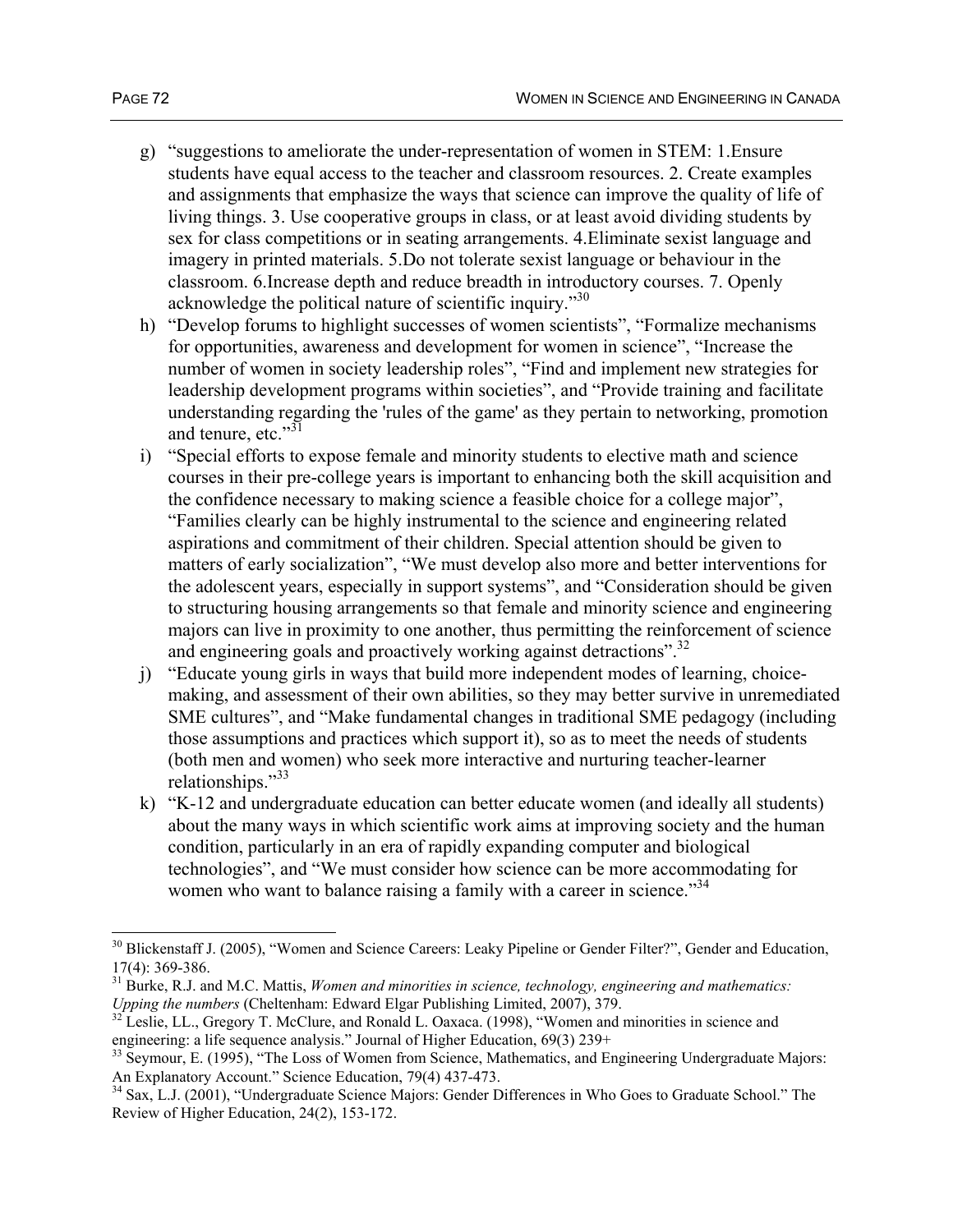- l) "Teachers who work with talented girls in maths and science must concern themselves with strategies that promote the development of girls' talent in all STEM areas", and "Science education should form a key part of the primary curriculum. But in recognising that students at this age are unable to cope with abstract ideas and tend to gain much from personal involvement activities, the 'hands-on' science education provided is readily accepted by students. Through this approach, it is easy to motivate and interest girls."<sup>35</sup>
- m) "When SMET courses use gender-sensitive pedagogy that downplays the masculine culture of competition and encourages collaboration through group projects and negotiated learning, women tend to perform well and are reasonably well-satisfied."<sup>36</sup>
- n) "To attract female students, Margolis and Fisher (2002) suggested that computer science not be embedded solely in science and mathematics, that its social relevance and practical applications be considered, that more concerted efforts be made to recruit women and minorities not simply on the basis of high test scores and grades, and that more intense faculty-student interaction be encouraged", "We also recommend that advising have a strong career-planning orientation, particularly for female undergraduates", and "Finally, the pilot study suggests that even in a situation where the numbers of women and men are equal, sexism is not totally absent. Hence, efforts have to be made to recognize and deal with the more subtle forms of gender inequality. $37$
- o) "That the (remaining) barriers to women's progress in academia are systemic and rather than trying to change women to fit the sciences and engineering, these fields need to be changed in order to accommodate women", and "separating "mechanism" from "reductionism" can create space for a plurality of methods, including feminist and gender-sensitive approaches, and for science that is more inclusive of women and all those whose perspectives have been previously marginalized."<sup>38</sup>
- p) "Science must also be "marketed" toward women", and "Talks, seminars, or workshops are single events; whereas changes in departmental practices and rules or the establishment of a commission for women in science, for instance, are more permanent."39
- q) If we want more women scientists: "We must educate boys and girls for all their major adult roles-as parents, spouses, workers, and creatures of leisure. This means giving more stress in education, at home and at school, to the future family roles of boys and the future occupational roles of girls. Women will not stop viewing work as a stopgap until meaningful work is taken for granted in the lives of women as it is in the lives of men", "We must stop restricting and lowering the occupational goals of girls on the pretext of counselling them to be "realistic." If women have difficulty handling the triple roles of

 $35$  Little, A.J. and Leon de la Barra, B.A. (2009), "Attracting girls to science, engineering and technology: an Australian perspective." European Journal of Engineering Education, 34(5), 439-445.

<sup>&</sup>lt;sup>36</sup> Zhao C.M., Carini R.M., and Kuh, G.D. (2005), "Searching for the Peach Blossom Shangri-La: Student Engagement of Men and Women SMET Majors." The Review of Higher Education, 28(4), 503-525.<br><sup>37</sup> Harris B.J., Rhoads T.R., and Walden S.E. (2004), "Gender Equity in Industrial Engineering: A Pilot Study."

Feminist Formations, 16(1), 186-193.

<sup>&</sup>lt;sup>38</sup> Bystydzienski, J.M. (2004), "(Re)Gendering Science Fields: Transforming Academic Science and Engineering." Feminist Formations, 16(1), viii-xii.

<sup>&</sup>lt;sup>39</sup> Sonnert, G. (1999), "Women in Science and Engineering: Advances, Challenges, and Solutions." Annals of the New York Academy of Sciences, 869, 34-57.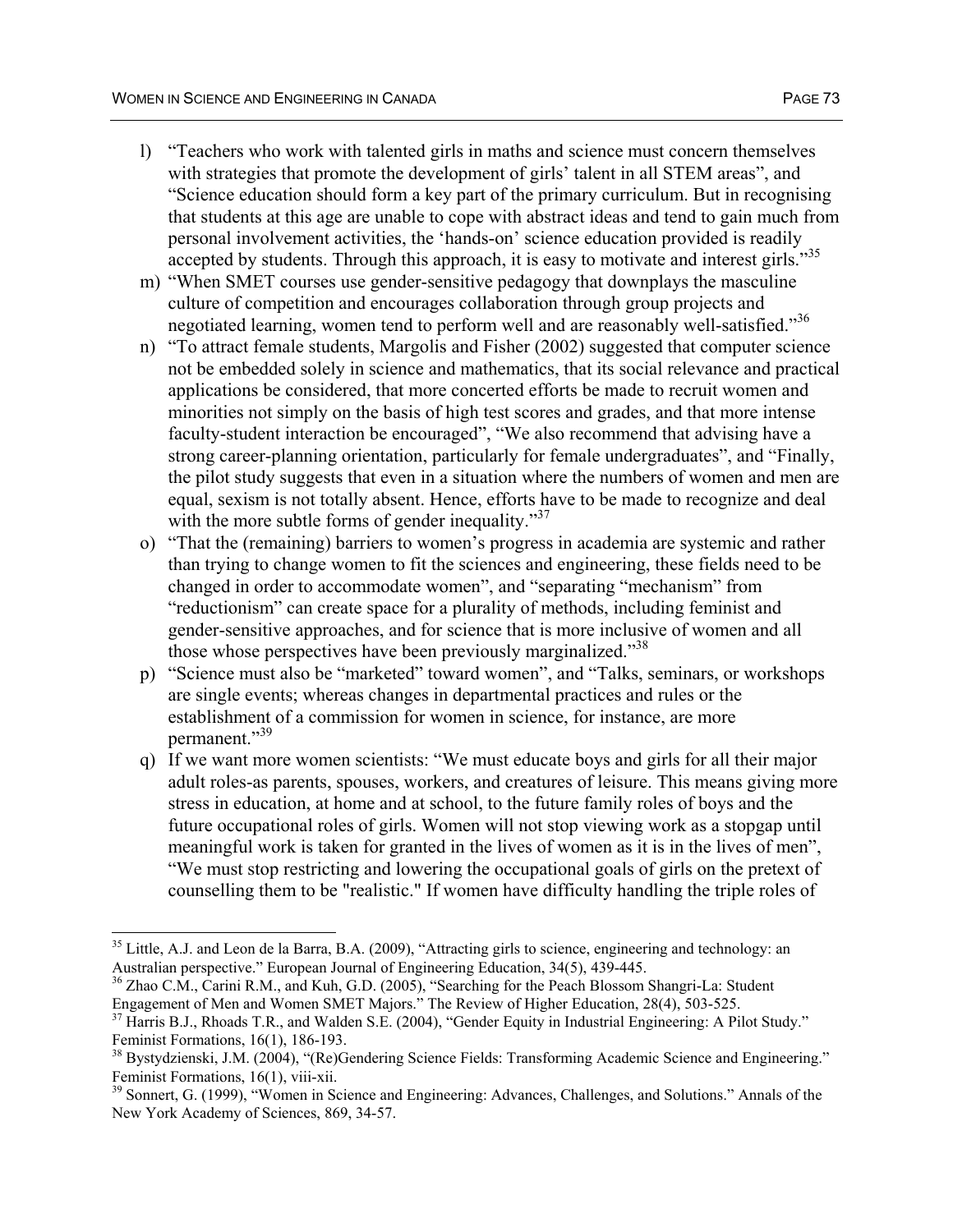member of a profession, wife, and mother, their difficulties should be recognized as a social problem to be dealt with by social engineering rather than be left to each individual woman to solve as best she can. Conflicts and difficulties are not necessarily a social evil to be avoided; they can be a spur to creative social change", "We must apply our technological skill to a rationalization of home maintenance. The domestic responsibilities of employed women and their husbands would be considerably lightened if there were house-care service firms, for example, with teams of trained male and female workers making the rounds of client households, accomplishing in a few hours per home and with more thoroughness what the single domestic servant does poorly in two days of work at a barely living wage", and "We must encourage men to be more articulate about themselves as males and about women. Three out of five married women doctors and engineers have husbands in their own or related fields. The views of young and able women concerning marriage and careers could be changed far more effectively by the men who have found marriage to professional women a satisfying experience than by exhortations of professional women, or of manpower specialists and family-living instructors whose own wives are homemakers."<sup>40</sup>

- r) "A better understanding of what engineers do will also help break the link between schoolgirls' underachievement in math and science and their absence from the engineering profession", "The image of an engineer as male is so deeply ingrained in the American psyche that simply seeing women who proudly announce that they are engineers can have a major impact. This visual message, that some engineers are women, is especially relevant for today's young people who have grown up with television and videos and are very visually oriented", and "Educating adults so that they are supportive of young women who are studying engineering is vital."<sup>41</sup>
- s) "The need for female role models for women students in science and engineering has been widely noted as has the importance of out-of-class student-faculty interactions in promoting academic success and building self-esteem. Perhaps the most effective way to help women engineering students would therefore be to add more women to engineering faculties", "Strengthen organizations that can provide career guidance and emotional support to women students, such as student chapters of the Society of Women Engineers, and encourage participation in these organizations", "Use cooperative learning in engineering courses, structured to provide equal benefits to men and women", and "All faculty members should be made aware of the difficulties faced by women engineering students and of the resources on campus—support groups, mentorship programs, trained counsellors, etc.—available to help the women cope with and overcome these difficulties. $1.42$
- t) It has been said that we need to consider not only women in science, but also women and science. Sustained efforts rather than short-term fixes are required with explicit goals,

<sup>&</sup>lt;sup>40</sup> Rossi, A.S. (1965), "Women in Science: Why So Few?" American Association for the Advancement of Science, 148(3674), 1196-1202.

<sup>&</sup>lt;sup>41</sup> Isaacs, B. (2001), "Mystery of the Missing Women Engineers: A Solution." Journal of Professional Issues in Engineering Education and Practice, 127(2), 85-91.

 $42$  Felder MF, Felder GN, Mauney M, Hamrin CE Jr., and Dietz EJ (1995), "A Longitudinal Study of Engineering Student Performance and Retention.III. Gender Differences in Student Performance and Attitudes." Journal of Engineering Education, 84(2), 151-163.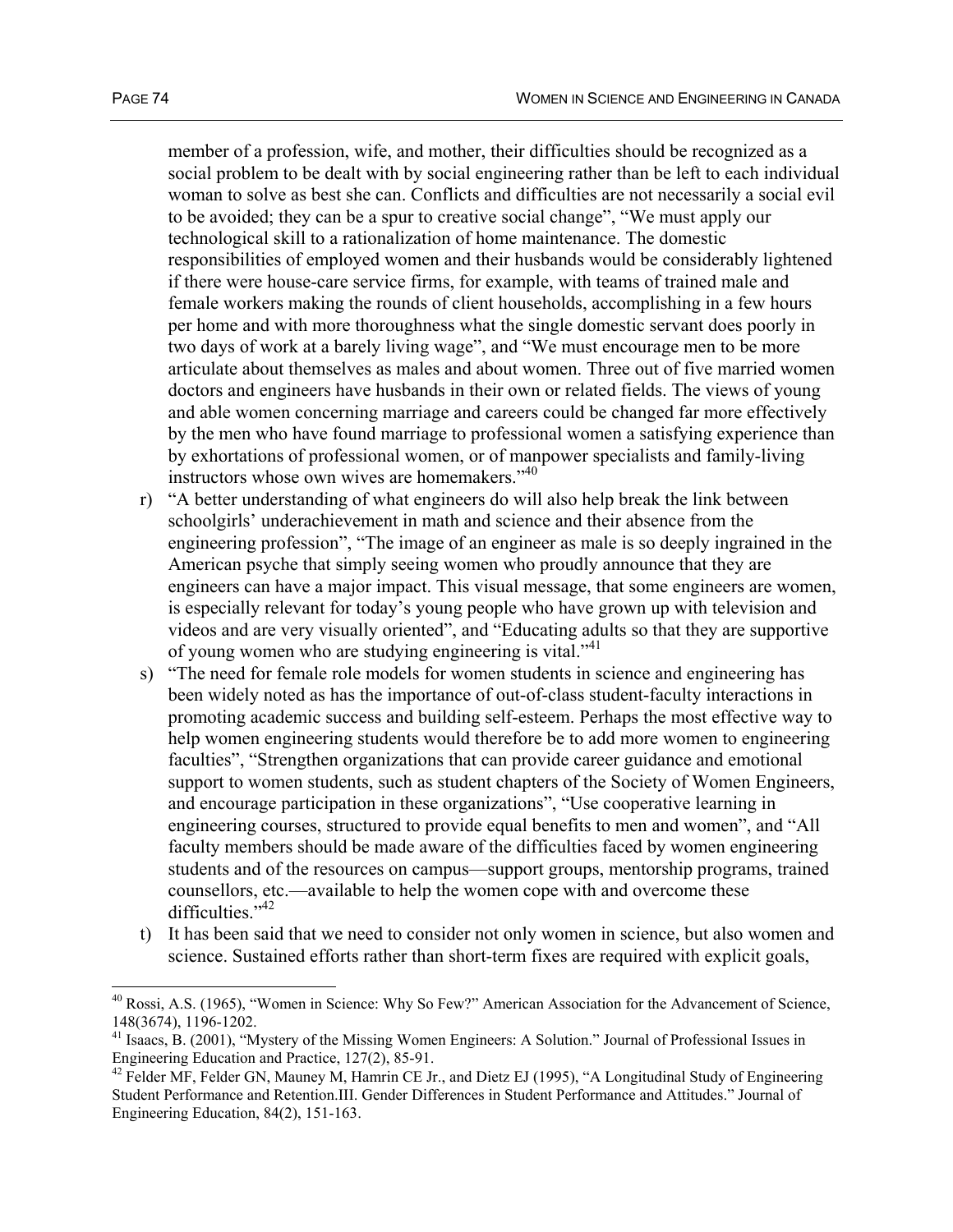implementation plans and quantitative and qualitative evaluations of processes as well as outcomes, bearing in mind that any initiatives are likely to falter along the way, given the complex processes involved in knowledge production.<sup>743</sup>

- u) "To increase girls' confidence, performance, and interest in science, the major reform that advocates call for is increasing the emphasis on hands-on science instruction in schools", "In one study examining schools with favorable records of female enrolment in Advanced Placement courses in mathematics and science, Casserly (1980) outlined the components of teaching especially encouraging to girls, such as cooperative rather than competitive motivational techniques (putting students against each other), less public drill instruction, more hands-on learning, problems with practical implications and opportunities for creative solutions, and active, open-ended learning situations", and "Another suggestion is to increase the interest value (i.e., personal relevance) of science experiments. One study found that such interest enhancements are particularly effective for girls (Martinez, 1992)."<sup>44</sup>
- v) Recommended to attract women to science: "For observations: 1. Expand the kinds of observations beyond those traditionally carried out in scientific research; 2. Increase the numbers of observations and remain longer in the observational stage of the scientific method; 3. Incorporate and validate personal experiences that women are likely to have had as part of the class discussion or the laboratory exercise; 4. Undertake fewer experiments that are likely to have applications of direct benefit to the military and propose more experiments to explore problems of social concern; 5. Consider problems that have not been considered worthy of scientific investigation because of the field with which the problem has been traditionally associated; 6. Formulate hypotheses that focus on gender as a crucial part of the question asked; For methods: 1. Use a combination of qualitative and quantitative methods in data gathering; 2. Include women as experimental subjects in experiment designs; 3. Use more interactive methods, thereby shortening the distance between observer and the object being studied; 4. Decrease laboratory exercises in introductory courses in which students must kill animals or render treatment that may be perceived as particularly harsh; For conclusions and theories drawn from data gathered: 1. Use precise, gender neutral language in describing data and presenting theories; 2. Be open to critiques of observations, conclusions, and theories drawn from the observations that would be different from those drawn by the traditional male scientist from the same observations; 3. Encourage uncovering of other biases such as those of race, class, sexual preference, and religious affiliation which may permeate theories and conclusions drawn from experimental observation; 4. Encourage development of theories and hypotheses that are relational, interdependent and multicausal rather than hierarchical, reductionistic, and dualistic. For the practice of science: 1. Use less competitive models in practicing science; 2. Discuss the role of scientist as only one facet which must be smoothly integrated with other aspects of students' lives; 3. Put increased effort into strategies such as teaching and communicating with non-scientists to

<sup>&</sup>lt;sup>43</sup> Bebbington, D. (2002), "Women in Science, Engineering and Technology: A Review of the Issues." Higher Education Quarterly,  $56(4)$ ,  $360-375$ .

<sup>44</sup> Burkham DT, Lee VE, and Smerdon BA (1997), "Gender and Science Learning Early in High School: Subject Matter and Laboratory Experiences." American Educational Research Journal, 34(2), 297-331.